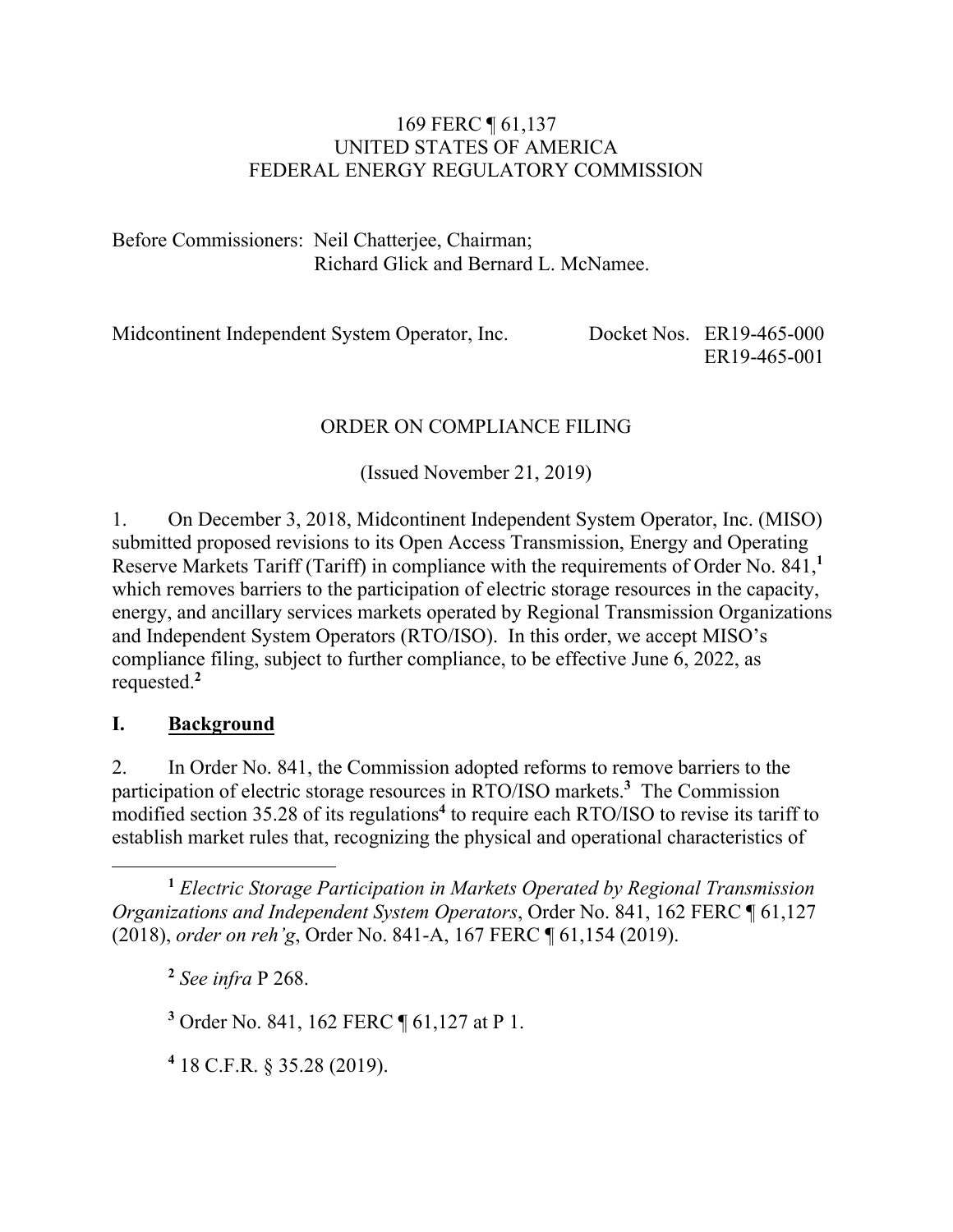electric storage resources, facilitate their participation in the RTO/ISO markets. The Commission found that Order No. 841 will enhance competition and, in turn, help to ensure that the RTO/ISO markets produce just and reasonable rates, pursuant to the Commission's legal authority under Federal Power Act (FPA) section 206.**<sup>5</sup>**

3. Order No. 841 requires each RTO/ISO to revise its tariff to establish a participation model for electric storage resources consisting of market rules that, recognizing the physical and operational characteristics of electric storage resources, will help facilitate their participation in the RTO/ISO markets.<sup>6</sup> Specifically, for each RTO/ISO, the tariff provisions for the participation model for electric storage resources must: (1) ensure that a resource using the participation model is eligible to provide all capacity, energy, and ancillary services that it is technically capable of providing in the RTO/ISO markets; (2) ensure that a resource using the participation model can be dispatched and can set the wholesale market clearing price as both a wholesale seller and wholesale buyer consistent with existing market rules that govern when a resource can set the wholesale price; (3) account for the physical and operational characteristics of electric storage resources through bidding parameters or other means; and (4) establish a minimum size requirement for participation in the RTO/ISO markets that does not exceed 100 kW. Additionally, each RTO/ISO must specify that the sale of electric energy from the RTO/ISO markets to an electric storage resource that the resource then resells back to those markets must be at the wholesale locational marginal price (LMP).**<sup>7</sup>**

# **II. Filings**

 $\overline{a}$ 

4. MISO's compliance filing proposes Tariff revisions to Module A, Module B, Module C, Module D, Module E-1, Schedule 2, Schedule 26-A, Schedule 27, Schedule 29, Schedule 29-A, Schedule 33, and Attachment MM, and proposes new Attachment HHH to comply with the requirements of Order No. 841 and to create a participation model for electric storage resources, as discussed below. MISO's compliance filing requests an effective date of December 3, 2019.

5. On April 1, 2019, Commission staff issued a letter informing MISO that additional information was necessary to process its compliance filing (Data Request). On May 1, 2019, in Docket No. ER19-465-001, MISO submitted a response to the Data Request, which amended its compliance filing (Data Request Response). MISO's Data Request

**5** 16 U.S.C. § 824e (2018).

 $6$  Order No. 841, 162 FERC  $\parallel 61,127$  at P 3. In Order No. 841, the Commission referred to a set of tariff provisions that are created for a particular type of resource as a participation model. *Id.*

 $^{7}$  *Id.* P 4.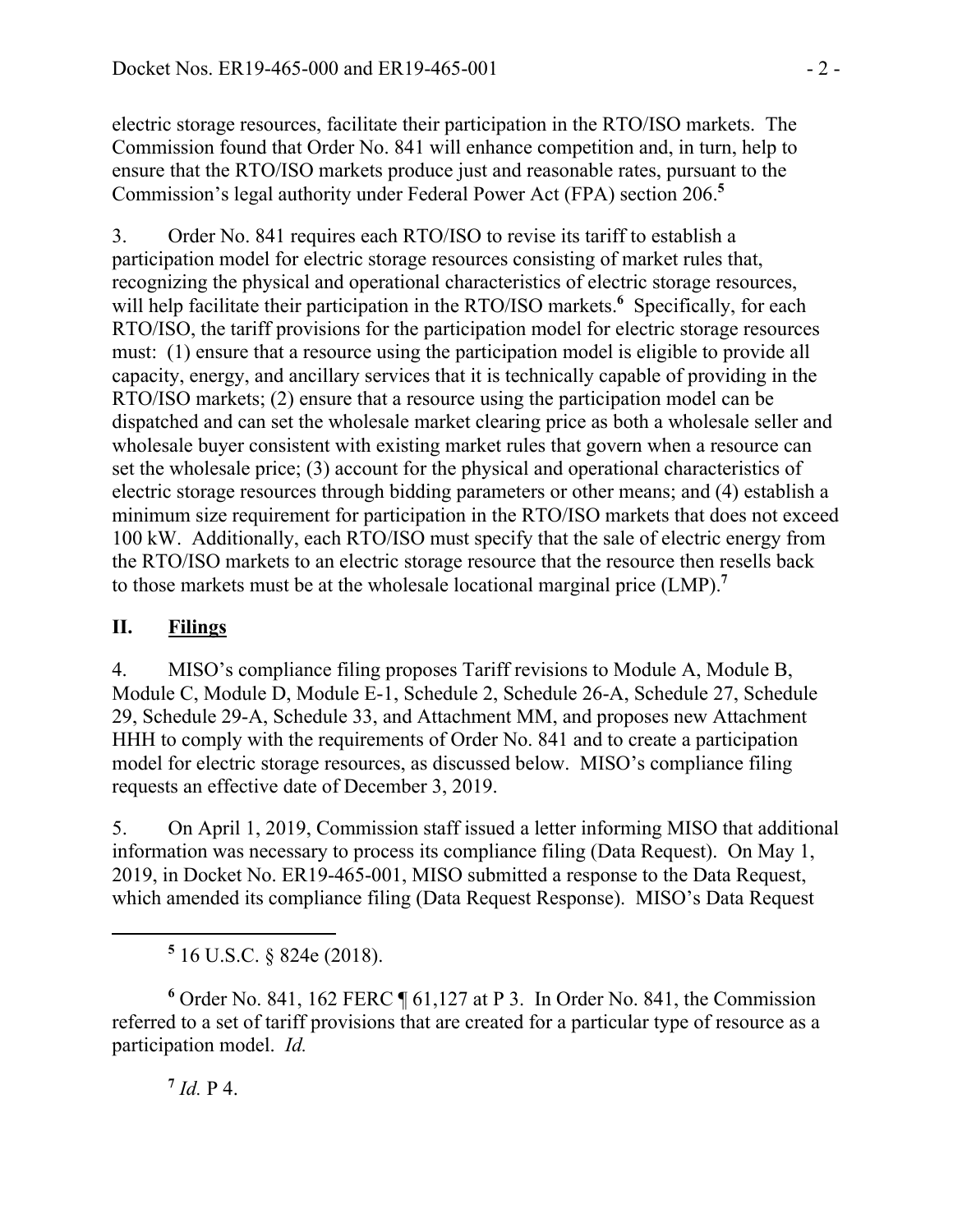Response requests an effective date no earlier than 18 months from the Commission's issuance of an order accepting its proposed Tariff revisions.

6. On November 1, 2019, in Docket No. ER19-465-001, MISO filed a request to defer the effective date of its proposed Tariff revisions to June 6, 2022 (Deferral Request). MISO also requests a Commission order on its compliance filing by June 1, 2020.

## **III. Notices and Responsive Pleadings**

 $\overline{a}$ 

7. Notice of MISO's December 3, 2018 compliance filing was published in the *Federal Register*, 83 Fed. Reg. 63,497 (2018), with interventions and protests due on or before December 24, 2018. On December 14, 2018, the Commission extended the comment period until and including February 7, 2019.**<sup>8</sup>**

8. Timely motions to intervene were filed by: Alliant Energy Corporate Services, Inc.; Ameren Services Company; American Electric Power Service Corporation; American Municipal Power, Inc.; American Public Power Association; Coalition of Midwest Power Producers, Inc.; Consumers Energy Company; Cooperative Energy; Electric Power Supply Association; Entergy Services, LLC;**<sup>9</sup>** Exelon Corporation; GlidePath Development LLC; Great River Energy; Lincoln Clean Energy, LLC; LS Power Associates, L.P; MidAmerican Energy Company; MISO Transmission Owners;**<sup>10</sup>**

<sup>9</sup> Entergy Services, LLC filed a motion to intervene on behalf of: Entergy Arkansas, Inc.; Entergy Louisiana, LLC; Entergy Mississippi, Inc.; Entergy New Orleans, LLC; and Entergy Texas, Inc. (collectively, the Entergy Parties).

<sup>10</sup> For the purposes of this proceeding, the MISO Transmission Owners are: Ameren Services Company, as agent for Union Electric Company, Ameren Illinois Company and Ameren Transmission Company of Illinois; American Transmission Company LLC; Big Rivers Electric Corporation; Central Minnesota Municipal Power Agency; City Water, Light & Power (Springfield, IL); Cleco Power LLC; Cooperative Energy; Dairyland Power Cooperative; Duke Energy Business Services, LLC for Duke Energy Indiana, LLC; East Texas Electric Cooperative; the Entergy Parties; Great River Energy; Hoosier Energy Rural Electric Cooperative, Inc.; Indiana Municipal Power Agency; Indianapolis Power & Light Company; International Transmission Company; ITC Midwest LLC; Lafayette Utilities System; Michigan Electric Transmission Company, LLC; MidAmerican Energy Company; Minnesota Power (and its subsidiary Superior Water, L&P); Missouri River Energy Services; Montana-Dakota Utilities Co.;

**<sup>8</sup>** Notice of Extension of Time, Docket Nos. ER19-460-000, ER19-462-000, ER19-465-000, ER19-467-000, ER19-468-000, ER19-469-000, and ER19-470-000 (Dec. 14, 2018).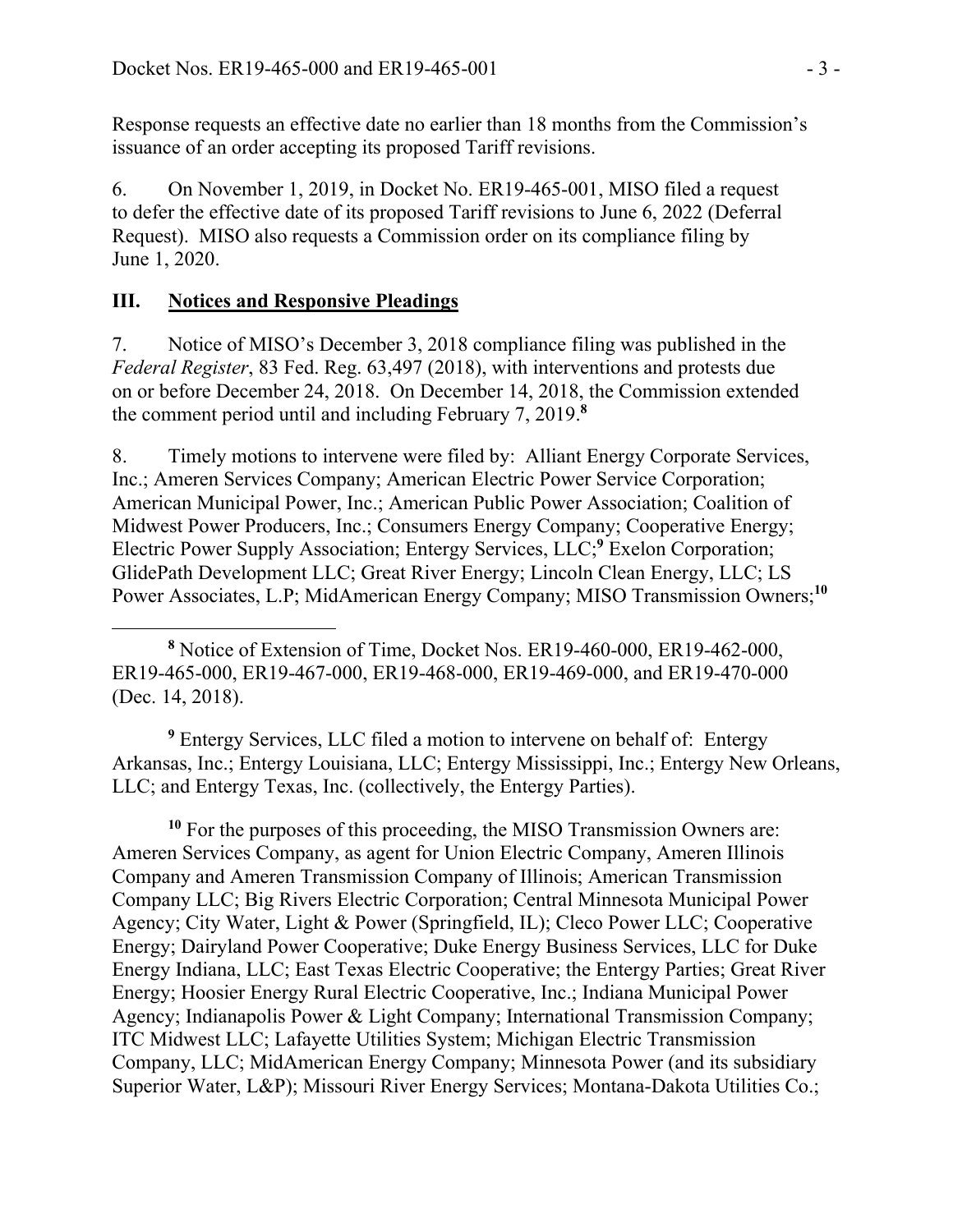$\overline{a}$ 

National Rural Electric Cooperative Association (NRECA); NRG Power Marketing LLC; Penn Oak Services, LLC; Voith Hydro, Inc. (Voith Hydro); WEC Energy Group, Inc.; and Xcel Energy Services, Inc. (Xcel). Notices of intervention were filed by: the Council of the City of New Orleans, Louisiana; the Illinois Commerce Commission; the Michigan Agency for Energy; the Michigan Public Service Commission (Michigan Commission); the Missouri Public Service Commission; and the Organization of MISO States, Inc.

9. Timely motions to intervene and comments/protests were filed by: Advanced Energy Economy; DTE Electric Company (DTE Electric); EDF Renewables, Inc. (EDF); Energy Storage Association; Indianapolis Power & Light Company (IPL); Midwest TDUs;**<sup>11</sup>** NextEra Energy Resources, LLC (NextEra); and Union of Concerned Scientists. On February 8, 2019, Tesla, Inc. (Tesla) filed comments. On March 1, 2019, Voith Hydro filed comments.

10. On February 22, 2019, Midwest TDUs filed a request for leave to answer and answer to specific issues raised in comments, and NRECA filed a request for leave to answer and answer to Advanced Energy Economy's and Tesla's comments. On March 12, 2019, MISO filed a request for leave to answer and answer to comments. On March 26, 2019 and April 5, 2019, respectively, Midwest TDUs and IPL filed requests for leave to reply and reply to MISO's answer.

11. Notice of MISO's May 1, 2019 Data Request Response was published in the *Federal Register*, 84 Fed. Reg. 20,351 (2019), with interventions and protests due on or before May 22, 2019. On May 22, 2019, Midwest TDUs filed a protest.

12. Notice of MISO's November 1, 2019 Deferral Request was published in the *Federal Register*, 84 Fed. Reg. 61,052 (2019), with comments and protests due on or before November 8, 2019. None was filed.

**<sup>11</sup>** Midwest TDUs refers to Great Lakes Utilities, Indiana Municipal Power Agency, Madison Gas and Electric Company, Midwest Municipal Transmission Group, Missouri Joint Municipal Electric Utility Commission, Missouri River Energy Services, Southern Minnesota Municipal Power Agency, and WPPI Energy.

Northern Indiana Public Service Company LLC; Northern States Power Company, a Minnesota corporation, and Northern States Power Company, a Wisconsin corporation, subsidiaries of Xcel Energy Inc.; Northwestern Wisconsin Electric Company; Otter Tail Power Company; Prairie Power Inc.; Southern Illinois Power Cooperative; Southern Indiana Gas & Electric Company; Southern Minnesota Municipal Power Agency; Wabash Valley Power Association, Inc.; and Wolverine Power Supply Cooperative, Inc.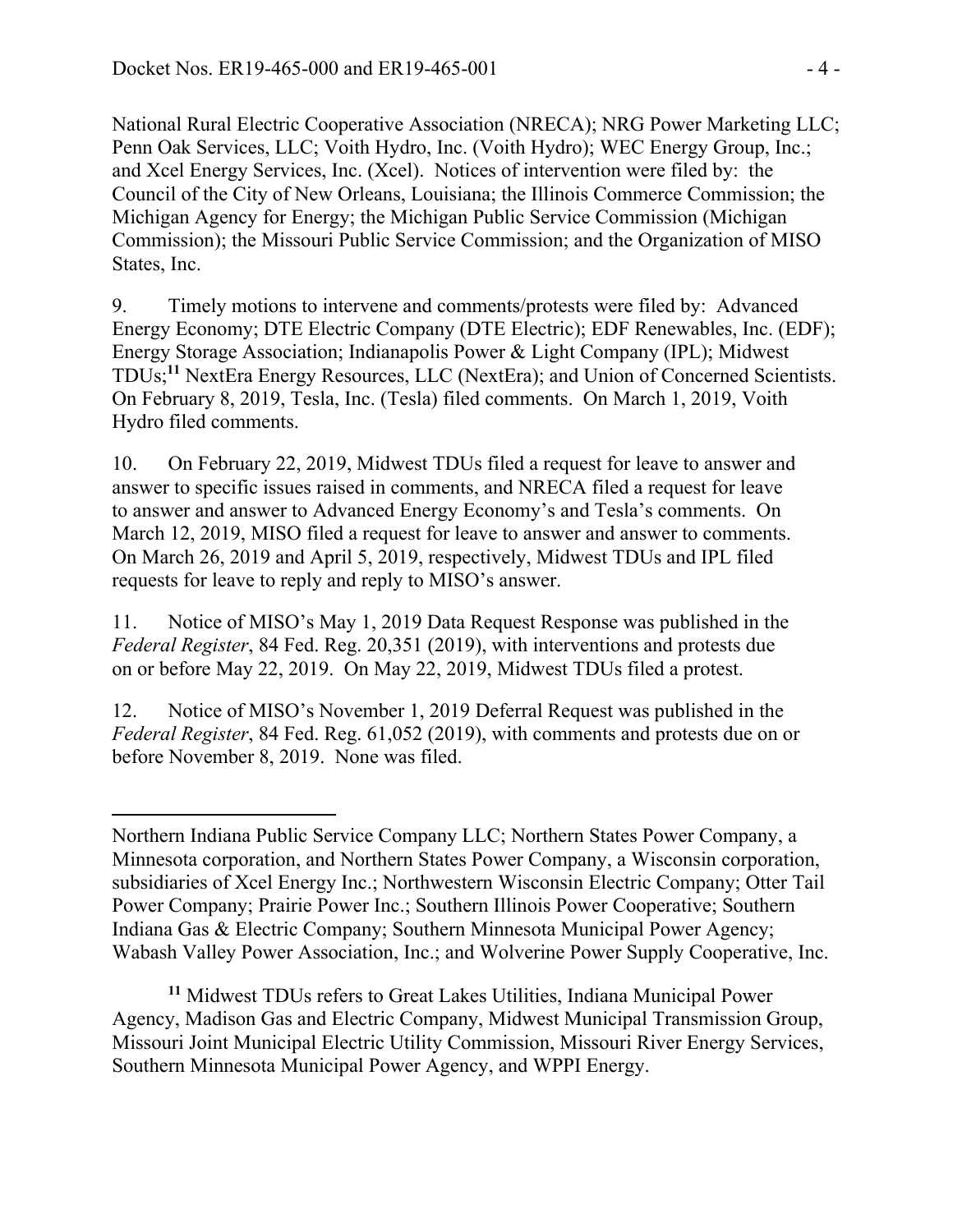## **IV. Discussion**

# **A. Procedural Matters**

13. Pursuant to Rule 214 of the Commission's Rules of Practice and Procedure, 18 C.F.R. § 385.214 (2019), the notices of intervention and timely, unopposed motions to intervene serve to make the entities that filed them parties to this proceeding.**<sup>12</sup>**

14. Rule 213(a)(2) of the Commission's Rules of Practice and Procedure, 18 C.F.R. § 385.213(a)(2) (2019), prohibits an answer to a protest and/or answer unless otherwise ordered by the decisional authority. We accept the answers filed in this proceeding because they have provided information that assisted us in our decision-making process.

# **B. Substantive Matters**

15. We find that MISO's compliance filing, with certain modifications directed below, complies with the requirements that the Commission adopted in Order No. 841. Accordingly, we accept MISO's compliance filing, subject to a further compliance filing, to be effective June 6, 2022, as requested. We direct MISO to file the compliance filing within 60 days of the date of issuance of this order.

# **1. Definition of Electric Storage Resource**

16. To identify the set of resources that are eligible to use the required participation model for electric storage resources, Order No. 841 revises section 35.28(b) of the Commission's regulations**<sup>13</sup>** to define an electric storage resource as "a resource capable of receiving electric energy from the grid and storing it for later injection of electric energy back to the grid."<sup>14</sup> Order No. 841 explains that this definition is intended to cover electric storage resources capable of receiving electric energy from the grid and storing it for later injection of electric energy back to the grid, regardless of their storage medium (e.g., batteries, flywheels, compressed air, and pumped-hydro). Additionally, Order No. 841 provides that electric storage resources located on the interstate transmission system, on a distribution system, or behind the meter fall under this definition. Further, because electric storage resources that inject electric energy back to the grid for purposes of participating in an RTO/ISO market are engaging in a sale of

 $\overline{a}$ **<sup>12</sup>** Tesla filed comments but did not file a motion to intervene and, therefore, is not a party to this proceeding. *See* 18 C.F.R. §§ 385.102(c)(3), 385.214(a)(3) (2019).

**<sup>13</sup>** 18 C.F.R. § 35.28(b).

**<sup>14</sup>** Order No. 841, 162 FERC ¶ 61,127 at P 29.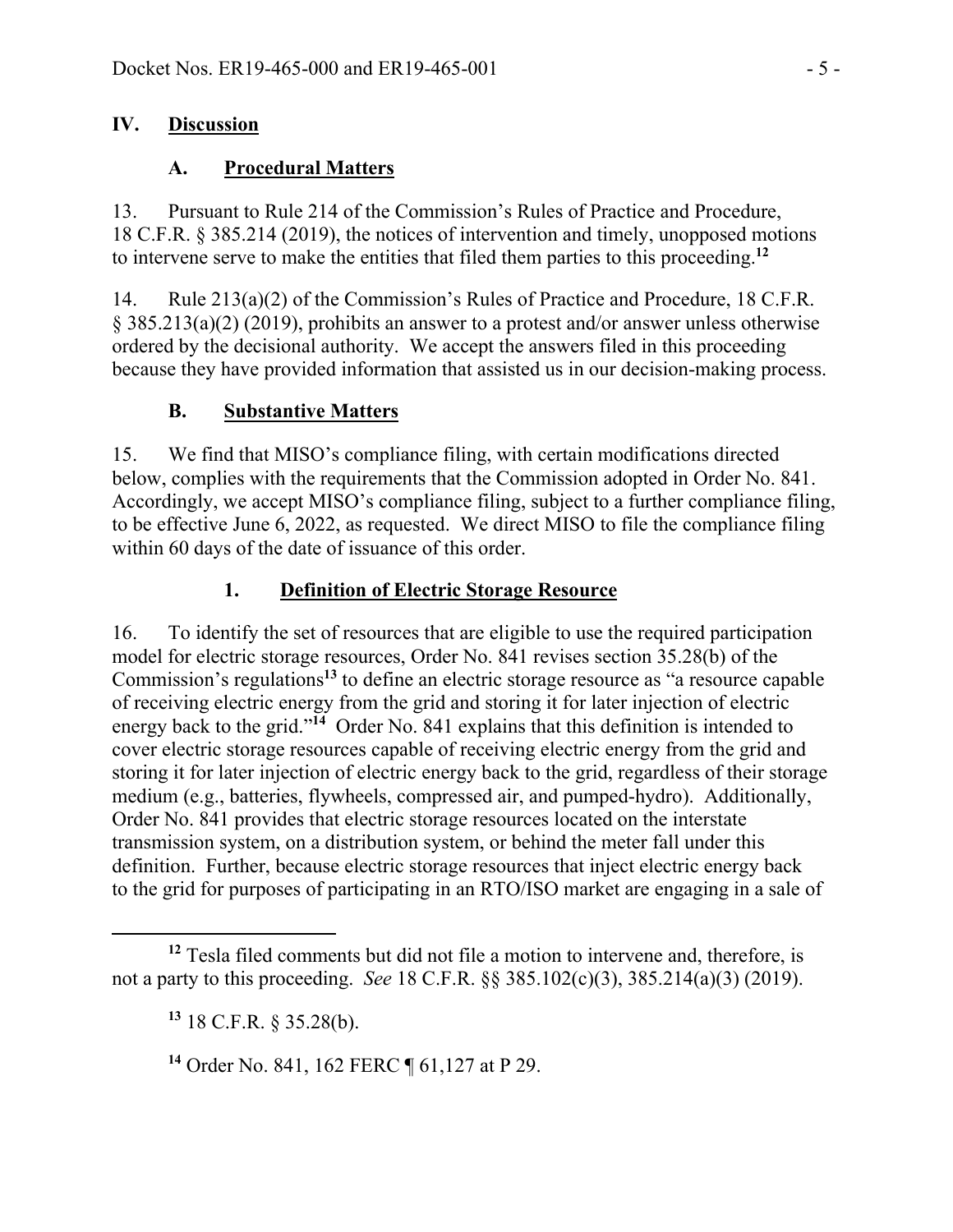electric energy at wholesale in interstate commerce, the Commission found that they must fulfill certain responsibilities set forth in the FPA and the Commission's rules and regulations.**<sup>15</sup>** However, the Commission declined for purposes of Order No. 841 to broaden the definition of "electric storage resources" to apply to behind-the-meter electric storage resources that do not inject electricity onto the grid.**<sup>16</sup>** Further, the definition of an electric storage resource excludes a resource that is either (1) physically incapable of injecting electric energy back onto the grid due to its design or configuration, or (2) contractually barred from injecting electric energy back onto the grid.**<sup>17</sup>**

17. The Commission declined to grant the MISO Transmission Owners' and DTE Electric/Consumers Energy's request that the Commission allow states to decide whether electric storage resources in their state that are located behind a retail meter or on the distribution system are permitted to participate in the RTO/ISO markets through the electric storage resource participation model.**<sup>18</sup>**

18. In response to Southwest Power Pool, Inc.'s (SPP) request for clarification regarding whether it is sufficient for an RTO/ISO to require an electric storage resource to attest that it has all the necessary contractual arrangements in place to permit that resources to inject energy onto the grid,**<sup>19</sup>** Order No. 841-A clarifies that Order No. 841 did not specify how an RTO/ISO must determine whether a particular resource seeking to participate in its markets qualifies as an electric storage resource under the definition set forth therein. Order No. 841-A further clarifies that SPP may propose the attestation

 $^{16}$  *Id.* P 32.

 $\overline{a}$ 

**<sup>17</sup>** *Id.* P 33.

**<sup>18</sup>** *Id.* P 35; *see also* Order No. 841-A, 167 FERC ¶ 61,154 at PP 30-56 (denying requests for rehearing of the Commission's decision not to adopt an opt-out with respect to participation in RTO/ISO markets by electric storage resources interconnected on a distribution system or located behind a retail meter).

**<sup>19</sup>** Order No. 841-A, 167 FERC ¶ 61,154 at P 61 (citing SPP Motion for Clarification at 2, 13; Order No. 841, 162 FERC ¶ 61,127 at P 33).

**<sup>15</sup>** *Id.* P 30. Examples of such responsibilities include: filing rates under FPA section 205 (potentially including obtaining market-based rate authority); submitting filings related to corporate mergers and other activities under FPA sections 203 and 204; and fulfilling FPA section 301 accounting obligations and FPA section 305(b) interlocking directorate obligations. *Id.* n.50 (citing 16 U.S.C. §§ 824b, 824c, 824d, 825, 825d(b)).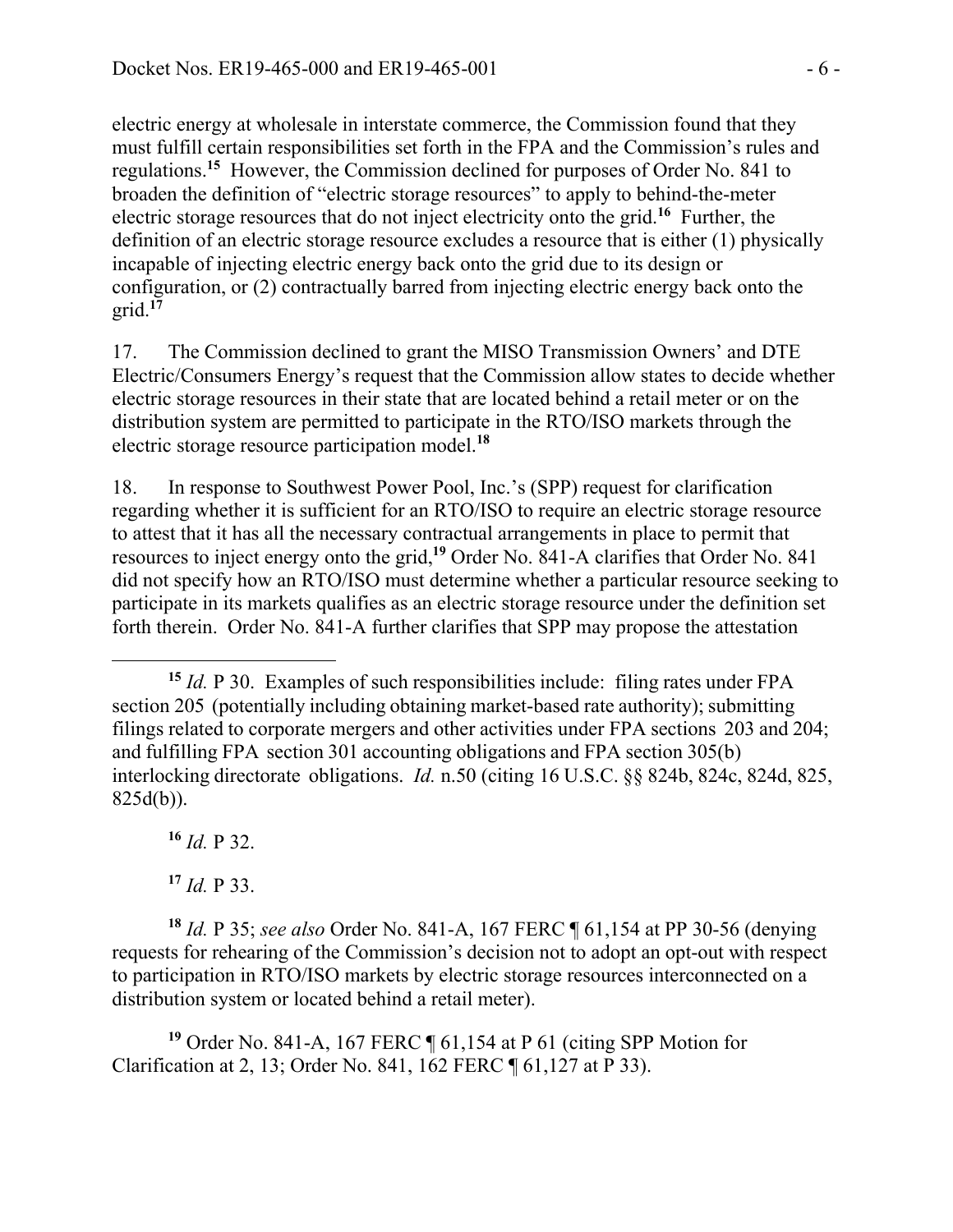approach that it has taken for demand response and stated that, based on the full record before it, the Commission will consider on compliance whether allowing a resource to attest that it meets the definition of electric storage resources, including the associated requirement that it be contractually permitted to inject energy onto the grid, is just and reasonable.

19. In response to Organization of MISO States' request for clarification that RTOs/ISOs may propose tariff provisions that require electric storage resources to comply with applicable relevant electric retail regulatory authority (RERRA) and distribution utility rules, Order No. 841-A notes that any resources subject to a RERRA's jurisdiction must comply with that RERRA's rules assuming that such rules do not conflict with the requirements of Order No. 841 (e.g., by placing a broad prohibition on participating in the RTO/ISO markets).**<sup>20</sup>** Order No. 841-A similarly clarifies, in response to SPP's request for clarification regarding whether the requirements of Order No. 841 supersede RTO/ISO tariff provisions that apply to all resources, that the requirements of Order No. 841 do not absolve electric storage resources from complying with RTO/ISO tariff provisions of general applicability as long as those tariff provisions do not conflict with the requirements of Order No. 841.

### **a. MISO Compliance Filing**

20. MISO states that it revised Module A of its Tariff to include the required definition of electric storage resources, consistent with Order No. 841.**<sup>21</sup>** MISO explains that the proposed definition contains all required elements specified in Order No. 841, and replaces the generic terms in Order No. 841 with terms defined in MISO's Tariff for clarity.**<sup>22</sup>** MISO proposes to revise its Tariff to define an Electric Storage Resource as:

> A Resource capable of receiving Energy from the Transmission System and storing it for later injection of Energy back to the Transmission System. This definition includes all technologies and/or storage mediums, including but not limited to, batteries, flywheels, compressed air, and pumped-hydro. The location of an [Electric Storage Resource] may be at any point of grid interconnection, on

**<sup>20</sup>** *Id.* P 62.

**<sup>21</sup>** MISO Compliance Filing, Transmittal Letter at 4 (MISO Transmittal Letter), proposed MISO Tariff, Module A, § 1.E (Definitions) (73.0.0) (MISO Proposed Tariff).

**<sup>22</sup>** MISO Compliance Filing, Attachment C (Testimony of Kevin A. Vannoy) at 8 (MISO Vannoy Test.).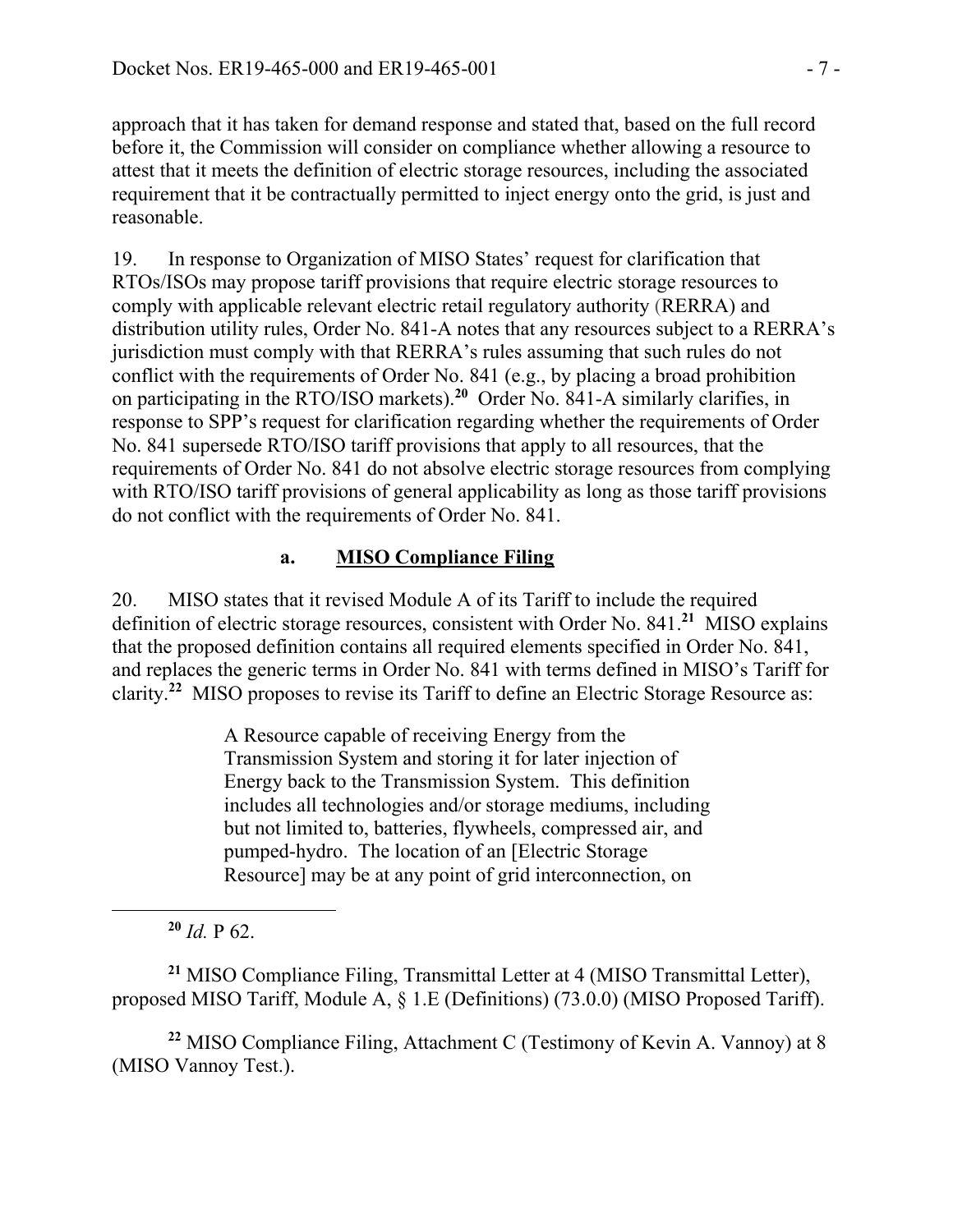either the Transmission System or a local distribution system. An [Electric Storage Resource] must: (1) be capable of injecting and withdrawing a minimum of 0.1 MW; (2) be capable of complying with the Transmission Provider's Setpoint Instructions; (3) have the appropriate metering equipment installed; and (4) be physically located within the MISO Balancing Authority Area.[**<sup>23</sup>**]

MISO states that this definition is supplemented by key features of MISO's proposed implementation of its Electric Storage Resource market participation model.

21. Additionally, MISO proposes to revise its Tariff to define Electric Storage Resource Transaction as:

> Market Activities associated with the charging and discharging process of an Electric Storage Resource that consist of the withdrawal of Energy from the Transmission System, including any associated Energy purchases, and future injection of Energy, including any associated Energy sales, to the Transmission System under this Tariff.[**<sup>24</sup>**]

22. MISO states that this new term delineates the unique characteristics and establishes appropriate treatment of Electric Storage Resources.**<sup>25</sup>** According to MISO, this distinct transaction category ensures that energy storage may be treated separately from end use consumption of energy by load served by load serving entities.

23. MISO states that, as part of implementing its Electric Storage Resource participation model, for Electric Storage Resources connected to the distribution system, MISO will require execution of the new *pro forma* Agreement for Electric Storage Resource Located on a Distribution System, which MISO proposes to include as Attachment HHH to the Tariff.**<sup>26</sup>** According to MISO, this agreement is necessary due to

**<sup>23</sup>** MISO Transmittal Letter at 4; MISO Proposed Tariff, Module A, § 1.E (Definitions) (73.0.0).

**<sup>24</sup>** MISO Transmittal Letter at 5; MISO Proposed Tariff, Module A, § 1.E (Definitions) (73.0.0).

**<sup>25</sup>** MISO Vannoy Test. at 19.

 $\overline{a}$ 

**<sup>26</sup>** MISO Transmittal Letter at 7. Proposed Attachment HHH includes three appendices entitled "Facility Specifications," "Operational Specifications for Distribution Connected Facility," and "Avoidance of Double Payment for Charging Energy." All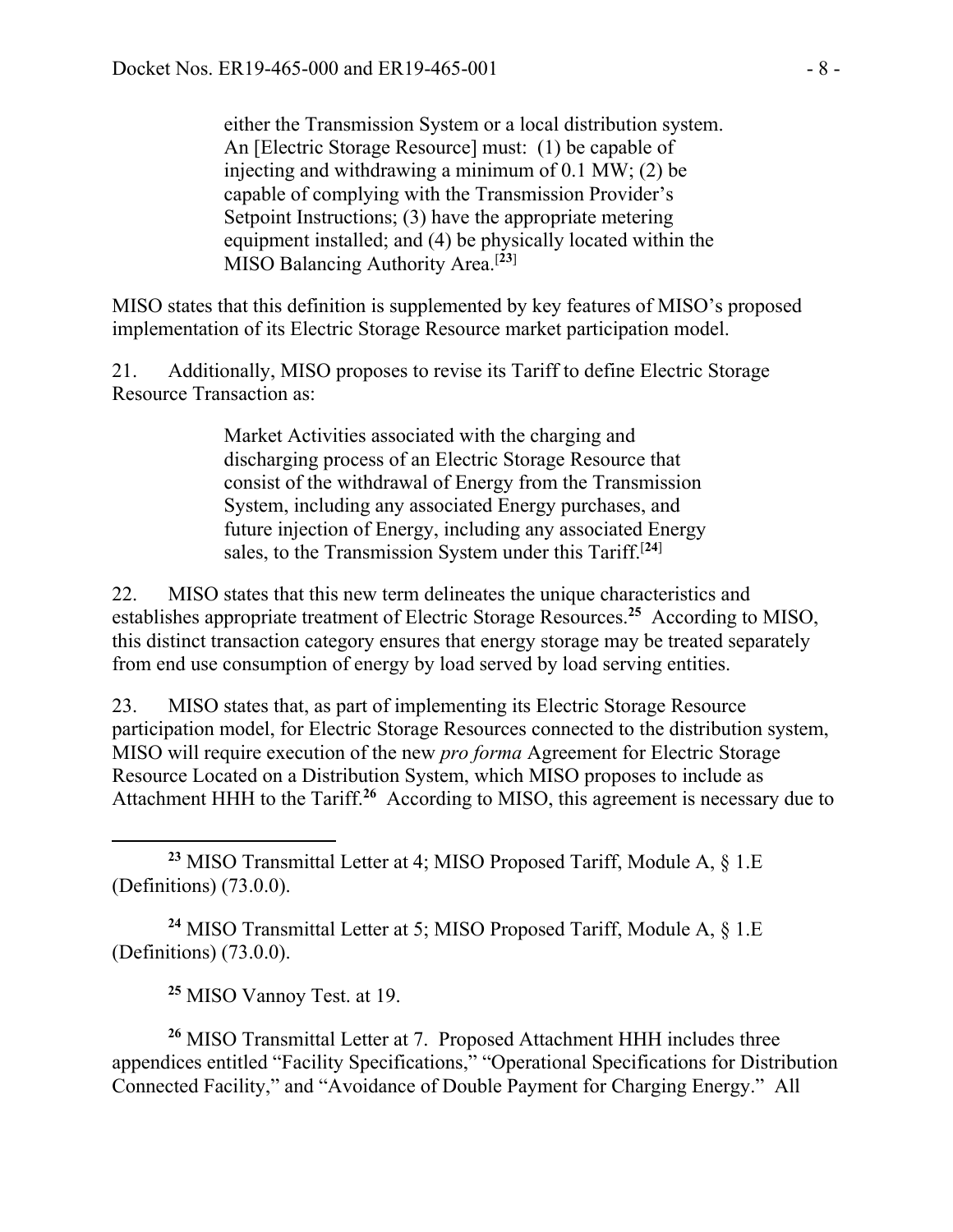MISO's diverse membership and state regulatory paradigms and addresses the unique needs, requirements, and issues related to modeling, metering, operation, and accounting rules associated with an Electric Storage Resource's location on a distribution system.**<sup>27</sup>** MISO states that the proposed agreement addresses: matters including registration of an Electric Storage Resource located on the distribution system; an Electric Storage Resource's distribution agreement with the relevant distribution utility for delivery of energy from the Electric Storage Resource to the transmission system; modeling and impact studies; settlement data and metering arrangements; non-recallability for Electric Storage Resources with capacity resource obligations; and avoidance of double payment for charging energy.**<sup>28</sup>** Per section 2(c) of the proposed agreement, the owner or operator of the distribution-connected Electric Storage Resource must secure all necessary agreements with the distribution utility to facilitate the operation of the resource and delivery of energy to the transmission system. Under section 2(d)(i) of the proposed agreement, MISO is required to perform modeling and impact studies using the criteria and assumptions provided by the distribution utility, but the distribution-connected Electric Storage Resource will be responsible for all costs of such studies.

### **b. Protests/Comments**

24. Midwest TDUs state that MISO's filing fails to fully comply with the requirement in Order No. 841 that a resource must be contractually permitted to inject energy back onto the grid in order to meet the definition of an electric storage resource.**<sup>29</sup>** Midwest TDUs state that they support the inclusion of provisions that formally recognize the roles and responsibilities of distribution utilities and RERRAs in Attachment HHH, but that the remaining terms of Attachment HHH fall short of ensuring that an Electric Storage Resource will be accountable for meeting all of the distribution utility's requirements.**<sup>30</sup>** Specifically, Midwest TDUs state that, while the introduction to Attachment HHH refers to "all requirements set forth by the [distribution utility]," section  $2(c)$  appears to be

**<sup>27</sup>** MISO Vannoy Test. at 12.

 $\overline{a}$ 

**<sup>28</sup>** *Id.* at 12-13; MISO Proposed Tariff, Attachment HHH (Form of Agreement for Electric Storage Resource) (31.0.0).

**<sup>29</sup>** Midwest TDUs Protest at 4.

**<sup>30</sup>** *Id.* at 6 (referring to MISO Vannoy Test. at 11-12; MISO Proposed Tariff, Attachment HHH (Form of Agreement for Electric Storage Resource Located on a Distribution System), § 2 (Implementation) (31.0.0)).

appendices in the filing were left blank. *See* MISO Proposed Tariff, Attachment HHH (Form of Agreement for Electric Storage Resource) (31.0.0).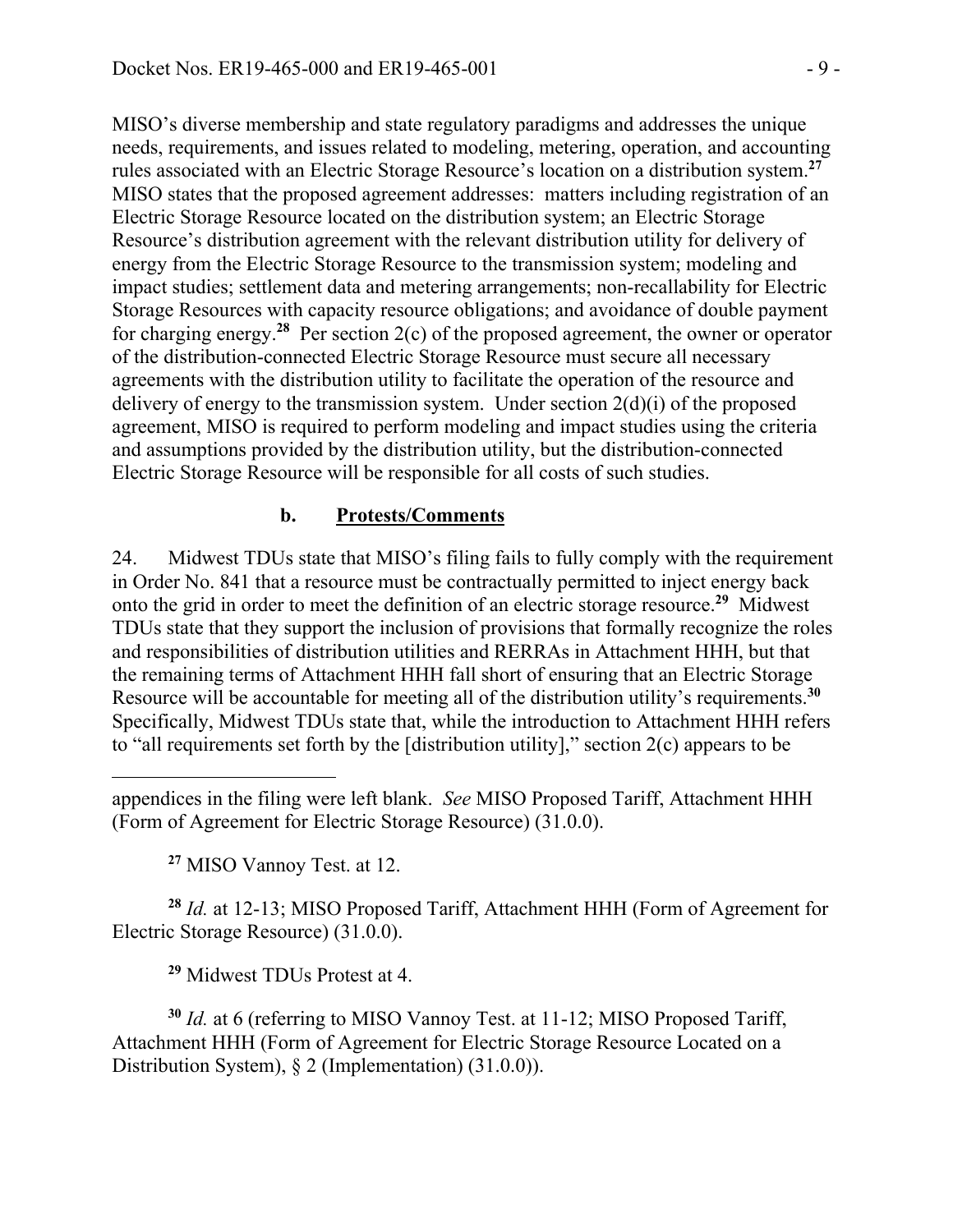narrower in scope by referring only to necessary agreements with the distribution utility for delivery of energy *to* the transmission system (rather than also *from* the transmission system), even though such delivery over the distribution system to the Electric Storage Resource is necessary for the resource to charge from the MISO market. Midwest TDUs request that the Commission direct MISO to revise section 2(c) of Attachment HHH so that Electric Storage Resources are required to secure and maintain any and all agreements with the distribution utility to facilitate delivery of energy from the transmission system.**<sup>31</sup>**

25. In addition, Midwest TDUs state that Electric Storage Resources are not required to make any attestations that they have secured and are maintaining all necessary distribution utility agreements, and there are no obligations on MISO to take any particular actions if an Electric Storage Resource violates a distribution utility requirement.**<sup>32</sup>** Specifically, Midwest TDUs allege that Attachment HHH does not require distribution-connected Electric Storage Resources to attest to MISO that the resource is meeting all distribution utility requirements.**<sup>33</sup>** Moreover, Midwest TDUs argue that the requirement in Order No. 841 that electric storage resources be contractually permitted to inject energy back onto the grid is a continuous obligation, but that Attachment HHH only contemplates a one-time attestation.**<sup>34</sup>** Therefore, Midwest TDUs state that MISO should revise Attachment HHH to require an ongoing positive attestation from an Electric Storage Resource that the resource has secured and is complying with all necessary distribution utility coordination, authorizations, accounting, metering, and other arrangements and approvals.**<sup>35</sup>**

26. Midwest TDUs ask the Commission to require MISO to clarify that Electric Storage Resources will be responsible for any costs incurred by the distribution utility in developing the criteria and assumptions necessary for the requirement that "MISO will perform studies using the criteria and assumptions provided by the [distribution utility]," per section 2(d)(i) of proposed Attachment HHH.**<sup>36</sup>**

 $\overline{a}$ 

**<sup>32</sup>** *Id.* at 4.

**<sup>33</sup>** *Id.* at 7 (referring to MISO Vannoy Test. at 12).

**<sup>34</sup>** *Id.* at 7-8.

**<sup>35</sup>** *Id.* at 8.

**<sup>36</sup>** *Id.* at 25.

**<sup>31</sup>** *Id.* at 6-7.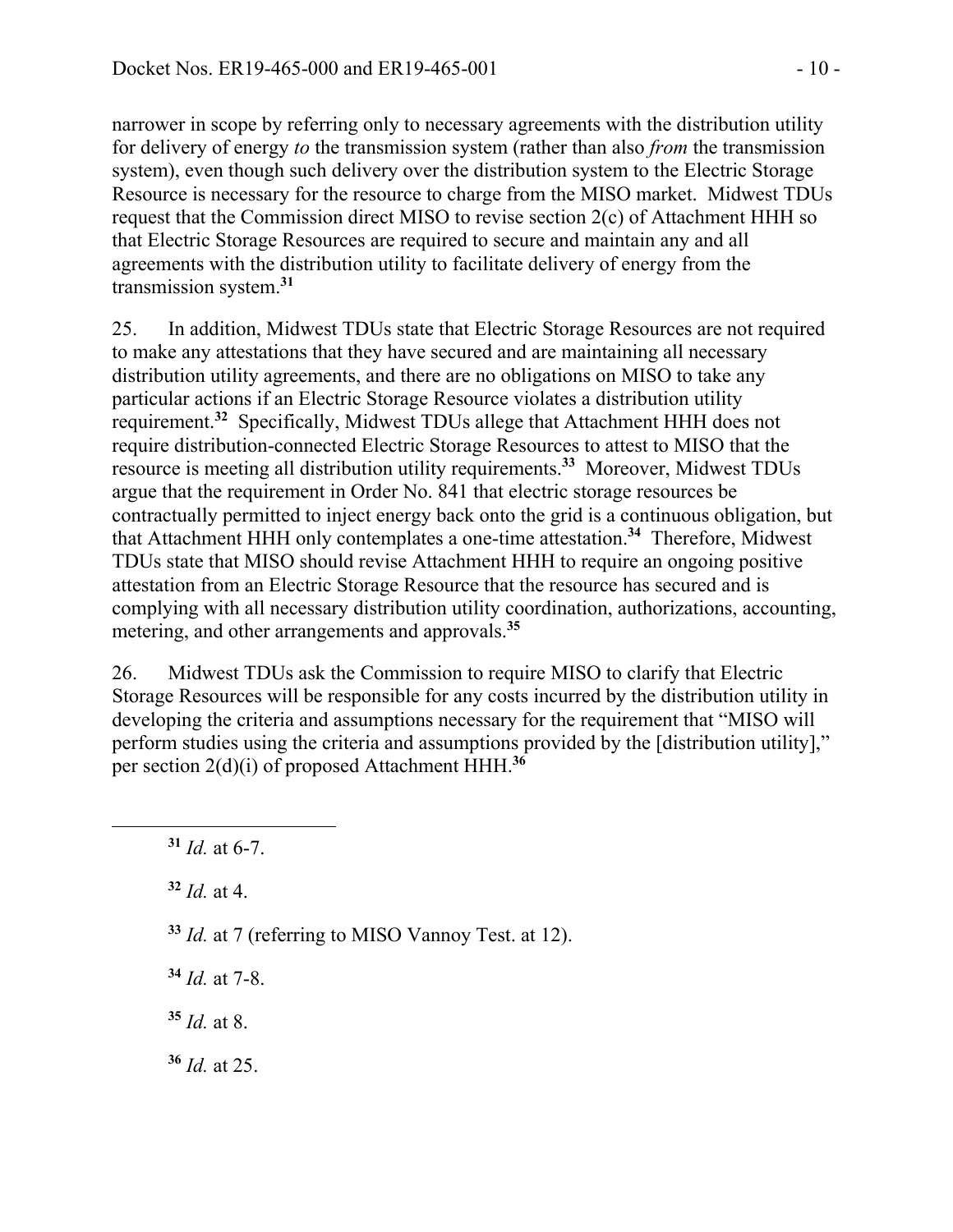27. Further, Midwest TDUs state that Attachment HHH is insufficient because it fails to impose any definite consequences for Electric Storage Resources' noncompliance with requirements set by the distribution utility.**<sup>37</sup>** Midwest TDUs note that, while Attachment HHH allows for an agreement between MISO and the distribution utility to specify additional suspension or termination provisions, MISO is not required to enter into such an agreement or take any action in response to an Electric Storage Resource's violation of distribution utility requirements, even if the distribution utility notifies MISO of the violation.**<sup>38</sup>** Midwest TDUs argue that MISO should revise Attachment HHH to require that MISO take appropriate action—including suspending market participation of the Electric Storage Resource—when an Electric Storage Resource is operating in violation of the distribution utility's requirements.**<sup>39</sup>** Similarly, Midwest TDUs state that MISO should revise Attachment HHH to ensure that Electric Storage Resources that evade distribution utility charges should not have the right to reach the MISO transmission system and should not be allowed to transact in MISO's wholesale markets. Midwest TDUs state that MISO should revise Attachment HHH to obligate MISO (or the Electric Storage Resource) to notify the distribution utility when the Attachment HHH agreement becomes effective or terminates.**<sup>40</sup>**

### **c. Data Request Response**

28. In response to Commission staff's Data Request, MISO states that it does not allow electric storage resources that are not physically located within MISO, including those pseudo-tied into MISO, to participate as Electric Storage Resources, and that Order No. 841 does not require external electric storage resources to be allowed to participate as electric storage resources.**<sup>41</sup>** MISO explains that external electric storage resources could participate in MISO markets by securing transmission service necessary to import and/or export energy and transact in the Day-Ahead Energy and Operating Reserve Market (Day-Ahead Market) and/or the Real-Time Energy and Operating Reserve Market (Real-Time Market).

 $\overline{a}$ 

**<sup>39</sup>** *Id.* at 9.

**<sup>40</sup>** *Id.* at 10.

**<sup>41</sup>** MISO Data Request Response at 3.

**<sup>37</sup>** *Id.* at 8 (referring to MISO Proposed Tariff, Attachment HHH (Form of Agreement for Electric Storage Resource Located on a Distribution System), §§ 10(b) (Suspension) and  $12(b)(v)$  (Termination) (31.0.0)).

**<sup>38</sup>** *Id.* at 8-9.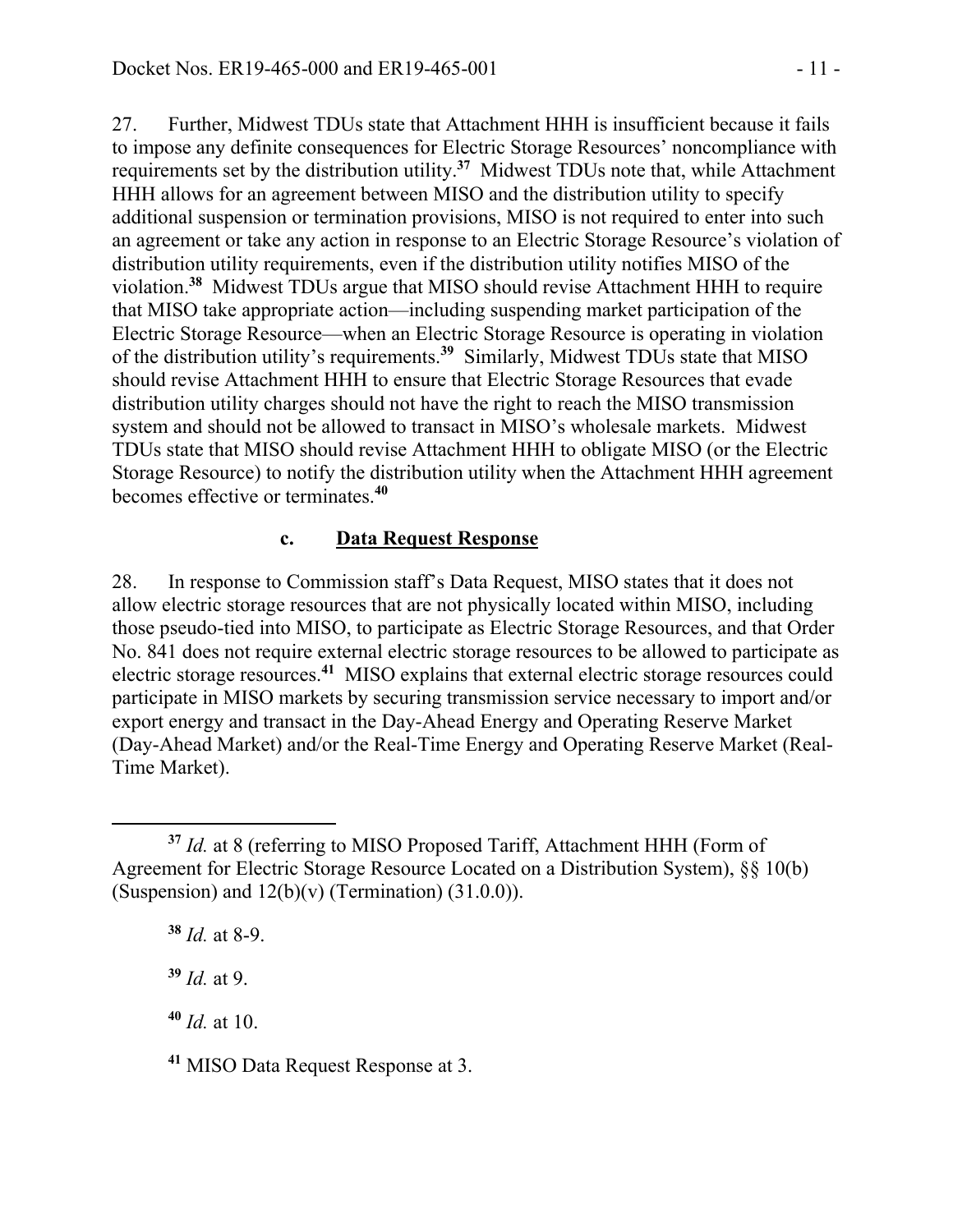29. MISO states that it proposes revisions to section 2(c) of Attachment HHH to address "deliveries to *and from* the transmission system," and to section 27 of Attachment HHH to require the market participant to attest that the appropriate arrangements regarding coordination, authorization, accounting, metering, and other approvals are in place.**<sup>42</sup>** MISO claims that the appendices to Attachment HHH were intentionally left blank to account for various formal and informal agreements between an Electric Storage Resource and a distribution utility. MISO states that, to avoid confusion, it now proposes to remove the appendices from Attachment HHH and instead include requirements that necessary information be provided to MISO upon request. MISO explains that, through the Electric Storage Resource registration process, MISO will have a better understanding of the form and substance of agreements between Electric Storage Resources and distribution utilities and will develop Tariff revisions or Business Practice Manual (BPM) updates if necessary.**<sup>43</sup>**

30. MISO also revises the definition of Electric Storage Resource to clarify that market participants manage their own State of Charge.**<sup>44</sup>**

# **d. Comments on Data Request Response**

31. Midwest TDUs state that MISO's removal of the appendices from Attachment HHH and addition of a requirement that Electric Storage Resources provide the necessary information to MISO upon request does not address the concern that MISO has not proposed any requirements that the information be provided to the distribution utility, nor has it provided an explanation about what information would be covered.**<sup>45</sup>** Midwest TDUs also state that it appears that the newly proposed attestation requirement is only enforced at the time Attachment HHH is executed, and they argue that Order No. 841 requires an ongoing requirement that Electric Storage Resources be contractually permitted to inject energy back onto the grid; therefore, Midwest TDUs assert that Attachment HHH should require an Electric Storage Resource's ongoing positive

**<sup>42</sup>** *Id.* at 19.

 $\overline{a}$ 

**<sup>43</sup>** *Id.* at 19-20.

**<sup>44</sup>** *Id.* at 15; MISO Proposed Tariff, Module A, § 1.E (Definitions) (75.0.0). State of Charge represents the amount of energy stored by an electric storage resource in proportion to the limit on the amount of energy that it can store, typically expressed as a percentage. *See* Order No. 841, 162 FERC ¶ 61,127 at P 213.

**<sup>45</sup>** Midwest TDUs Protest of the Data Request Response at 6.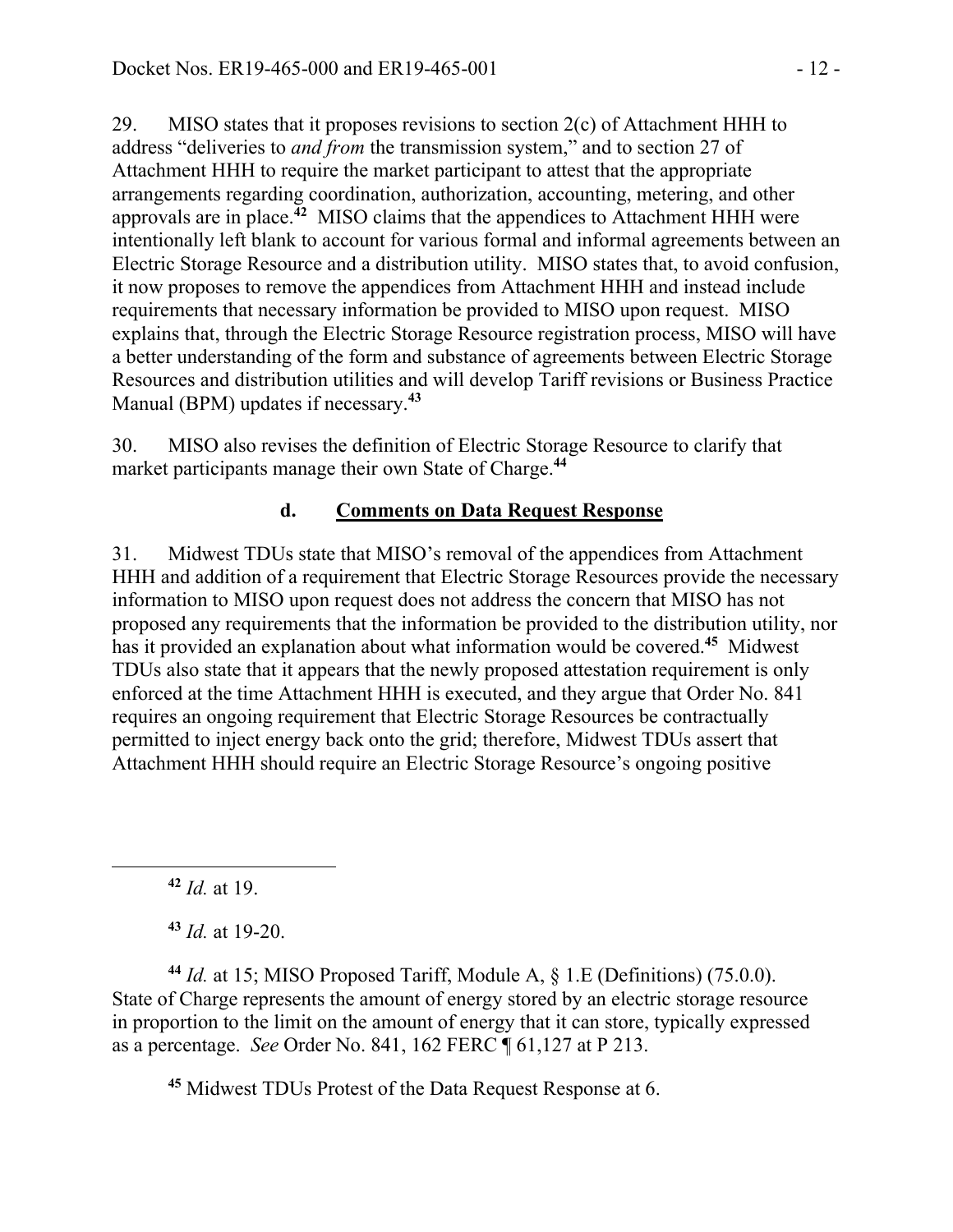attestation that all necessary agreements have been secured and that the Electric Storage Resource is in compliance with them.**<sup>46</sup>**

### **e. Commission Determination**

32. We find that MISO's proposed definitions of "Electric Storage Resource"**<sup>47</sup>** and "Electric Storage Resource Transaction"**<sup>48</sup>** comply with the requirements of Order No. 841 because they encompass electric storage resources capable of receiving electric energy from the grid and storing it for later injection back to the grid, regardless of their storage medium, and include electric storage resources located on the interstate transmission system, on a distribution system, or behind the meter.**<sup>49</sup>**

33. We find that MISO's proposed Tariff revision to section 2(c) of Attachment HHH included in its Data Request Response complies with Order No. 841. Specifically, it requires Electric Storage Resources to secure and maintain agreements for the delivery of energy to and from the transmission system, which will allow for the participation of distribution-connected Electric Storage Resources, as required by Order No. 841. We also find that MISO's proposed Attachment HHH revisions in section 27, to require

**<sup>46</sup>** *Id.* at 7-8.

 $\overline{a}$ 

**<sup>47</sup>** MISO defines Electric Storage Resource as a Resource capable of receiving energy from the transmission system and storing it for later injection of energy back to the transmission system. This definition includes all technologies and/or storage mediums, including but not limited to, batteries, flywheels, compressed air, and pumpedhydro resources. The location of an Electric Storage Resource may be at any point of grid interconnection, on either the transmission system or a local distribution system. An Electric Storage Resource must: (1) be capable of injecting and withdrawing a minimum of 0.1 MW; (2) be capable of complying with the transmission provider's setpoint instructions; (3) have the appropriate metering equipment installed; and (4) be physically located within the MISO Balancing Authority Area. The State of Charge shall be managed by the Market Participant operating the Electric Storage Resource. *See* MISO Proposed Tariff, Module A, § 1.E (Definitions) (75.0.0).

**<sup>48</sup>** MISO defines Electric Storage Resource Transaction as market activities associated with the charging and discharging process of an Electric Storage Resource that consist of the withdrawal of energy from the transmission system, including any associated energy purchases, and future injection of energy, including any associated energy sales, to the transmission system under this Tariff. *See* MISO Proposed Tariff, Module A, § 1.E (Definitions) (75.0.0).

**<sup>49</sup>** Order No. 841, 162 FERC ¶ 61,127 at PP 29-35; 18 C.F.R. § 35.28(b) (2019).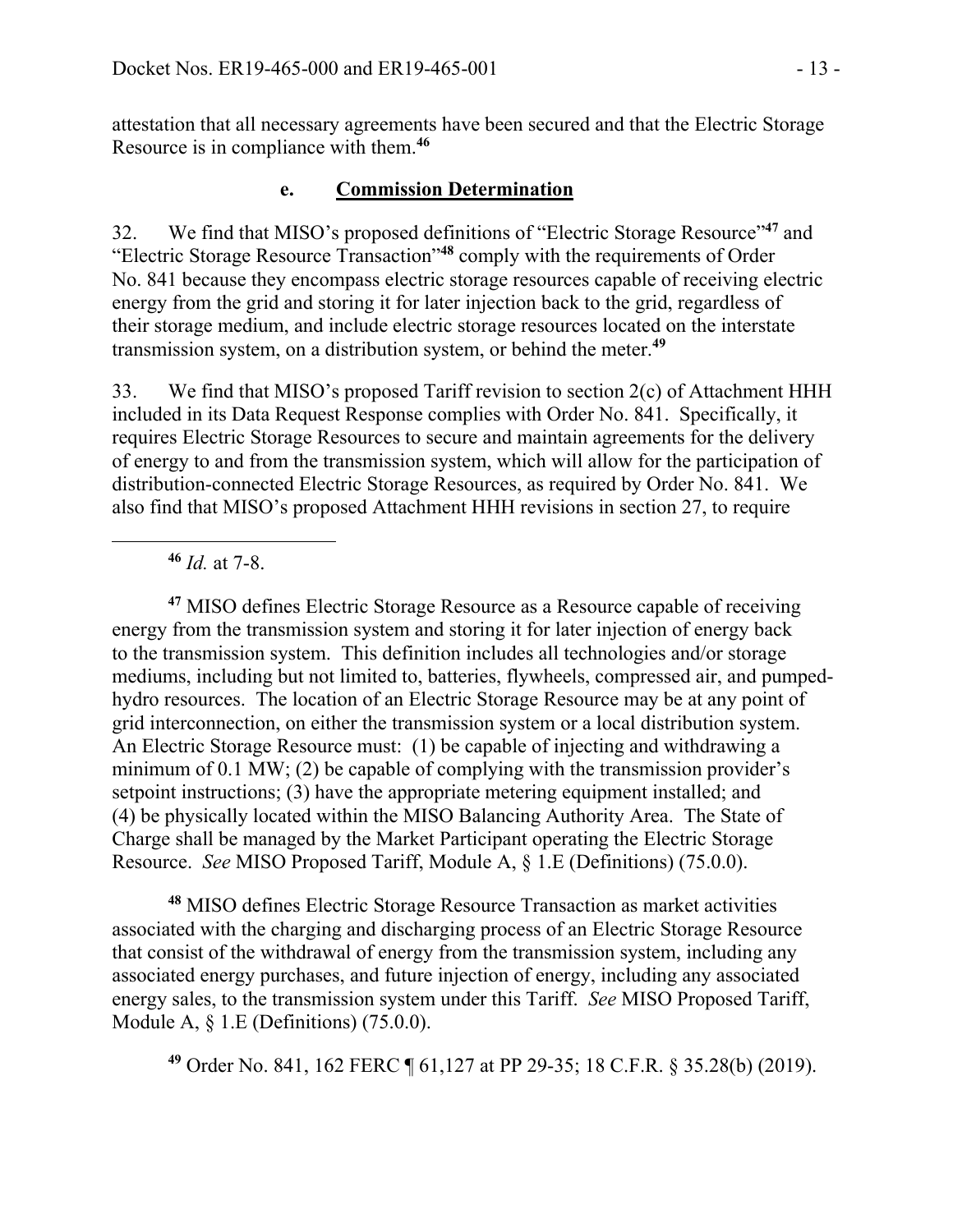attestation from the market participant that the necessary coordination, authorization, accounting, metering, and other approvals are in place, address Midwest TDUs' request that Electric Storage Resources be required to secure and maintain necessary agreements with a distribution utility for delivery of energy from the transmission system. Order No. 841 does not specify how an RTO/ISO must determine whether a particular resource seeking to participate in its markets qualifies as an electric storage resource, including the associated requirement that it be contractually permitted to inject energy onto the grid.**<sup>50</sup>** We disagree with Midwest TDUs' argument that the Attachment HHH attestation provision is only enforceable upon execution. Rather, we find that the attestation provision is an ongoing requirement that is continually enforceable, as MISO reserves the right to terminate the agreement if the Electric Storage Resource no longer meets the requirements outlined in the agreement, including those in the attestation provision.

34. We decline to require MISO to include a provision in Attachment HHH that restricts an Electric Storage Resource's access to MISO markets because of unpaid distribution utility charges. Given that section 27 of Attachment HHH requires the Electric Storage Resource market participant to attest that the necessary accounting, authorization, and approvals are in place, we find that the distribution utility can require Electric Storage Resources to fulfill their payment obligations.

35. We disagree with Midwest TDUs' argument that Attachment HHH fails to impose any definite consequences for Electric Storage Resources' noncompliance with requirements set by the distribution utility. We find that Attachment HHH does require enforcement and coordination of the suspension and termination provisions therein; specifically, the suspension provision requires MISO to follow the suspension process outlined in the agreement between MISO and the distribution utility, and the termination provision gives any party the right to terminate the agreement and requires MISO to coordinate any termination with the distribution utility.**<sup>51</sup>**

36. We decline to require MISO to specify in Attachment HHH that distributionconnected Electric Storage Resources will be responsible for any costs incurred by the distribution utility in providing MISO with criteria and assumptions that MISO will use in performing any necessary studies associated with participation of the Electric Storage Resource in MISO's markets, as requested by Midwest TDUs. Given the arrangements between Electric Storage Resources and distribution utilities referenced in section 27 of Attachment HHH, specifically the requirement to enter and maintain agreements

 $\overline{a}$ 

**<sup>51</sup>** *See* MISO Proposed Tariff, Attachment HHH (Form of Agreement for Electric Storage Resource Located on a Distribution System), §§ 9 (Suspension) and 10 (Termination) (32.0.0).

**<sup>50</sup>** Order No. 841-A, 167 FERC ¶ 61,154 at P 61.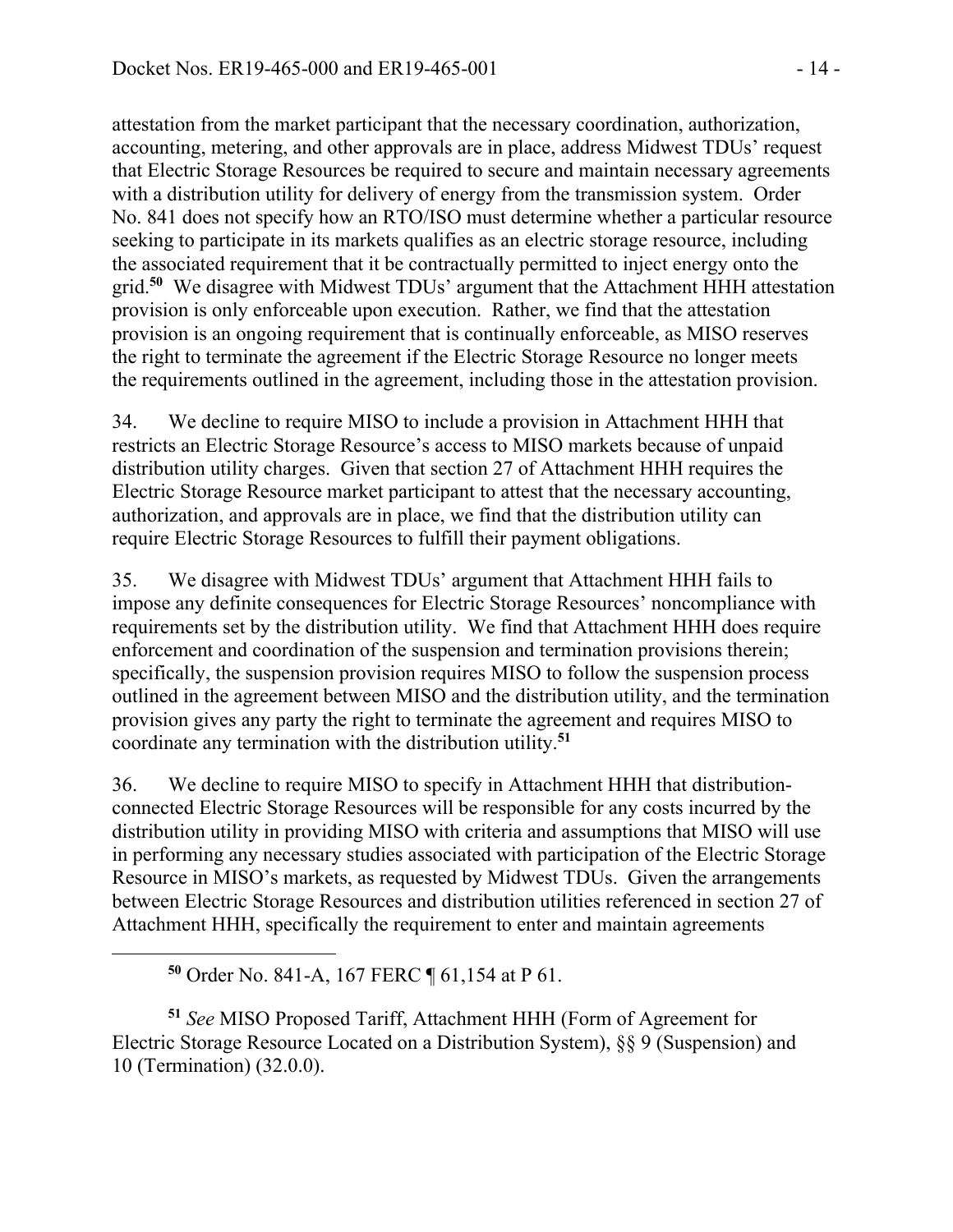regarding coordination and authorization, we find that distribution utilities have the ability to allocate any costs that they incur in operating and maintaining their respective power systems as part of those arrangements.**<sup>52</sup>** In addition, the Commission noted in Order No. 841 that it may be appropriate, on a case-by-case basis, for distribution utilities to assess a wholesale distribution charge to an electric storage resource.**<sup>53</sup>**

37. We also decline to require MISO to mandate that distribution-connected Electric Storage Resources must provide any information requested by MISO to distribution utilities. Given the arrangements between the Electric Storage Resource and distribution utilities referenced in section 27 of Attachment HHH, specifically the requirement to enter and maintain agreements regarding coordination and authorization, we find that the distribution utility can require that an Electric Storage Resource provide it with the same information requested by MISO. Further, we partly disagree with Midwest TDUs' argument that MISO fails to provide an explanation as to what information MISO would require from distribution-connected Electric Storage Resources. We find that MISO sufficiently explains in section 2(i) of Attachment HHH that any requested information would be in regard to the Electric Storage Resource's obligations to the distribution utility. We discuss the information that MISO proposes to request from Electric Storage Resources pursuant to section 6 of Attachment HHH in the metering and accounting section of this order.

# **2. Creation of a Participation Model**

# **a. Participation Model**

38. Order No. 841 adds section  $35.28(g)(9)(i)$  to the Commission's regulations to require that each RTO/ISO have tariff provisions providing a participation model for electric storage resources consisting of market rules that, recognizing the physical and operational characteristics of electric storage resources, facilitate their participation in the RTO/ISO markets.**<sup>54</sup>** Order No. 841 explains that establishing a participation model for electric storage resources does not preclude an RTO/ISO from structuring its markets based on the technical requirements that a resource must meet to provide needed services; it simply requires that each RTO/ISO establish a participation model that ensures eligibility to participate in the RTO/ISO markets in a way that recognizes the physical

 **<sup>52</sup>** *See* Order No. 841-A, 167 FERC ¶ 61,154 at P 45 (citing Order No. 841, 162 FERC ¶ 61,127 at P 274).

**<sup>53</sup>** Order No. 841, 162 FERC ¶ 61,127 at P 301 (citing *PJM Interconnection L.L.C.*, 149 FERC ¶ 61,185, at P 12 (2014)).

**<sup>54</sup>** *Id.* P 51.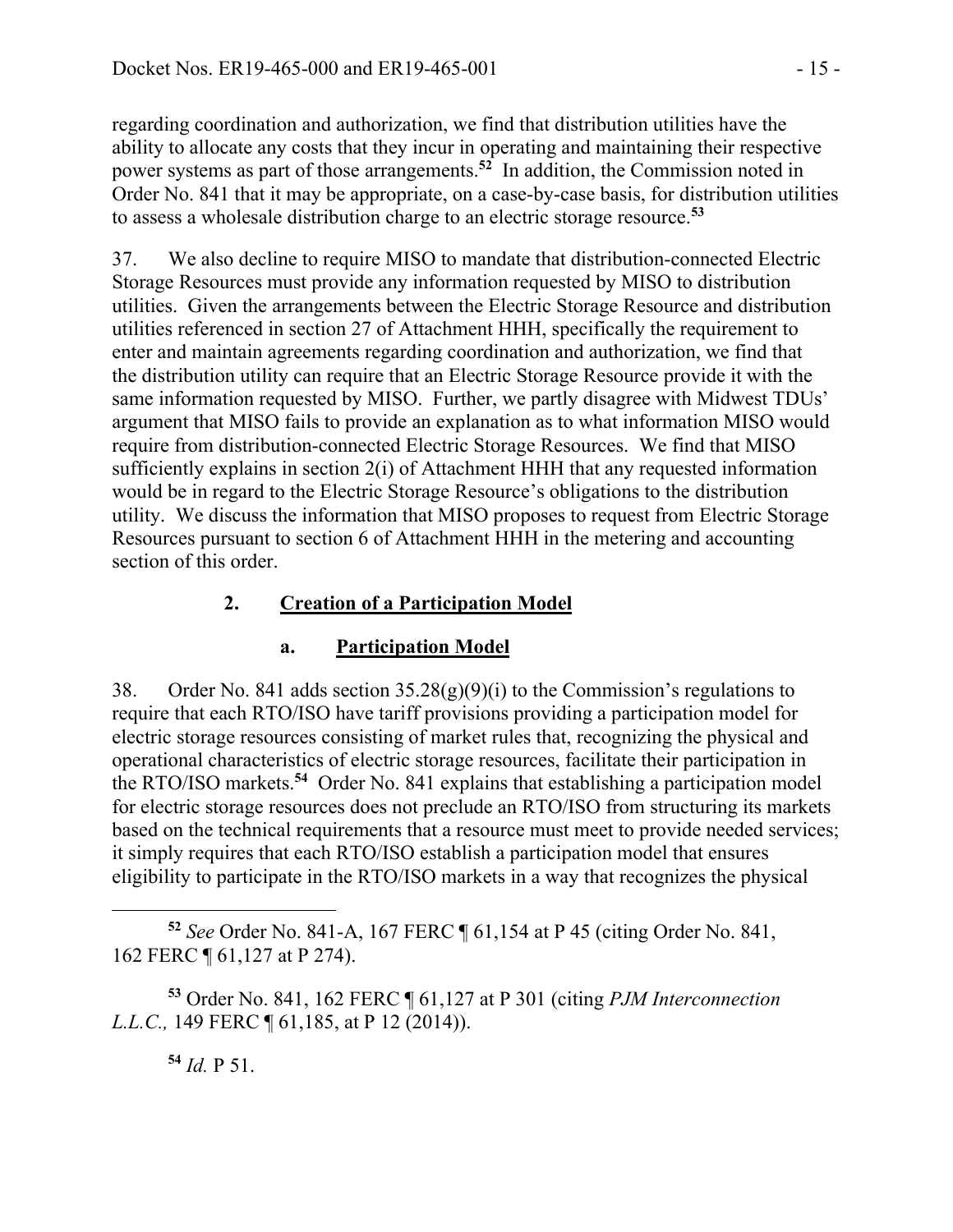and operational characteristics of electric storage resources.**<sup>55</sup>** Order No. 841 requires that resources using the participation model for electric storage resources be compensated for the wholesale services they provide in the same manner as other resources that provide these services.

39. Separate participation models are not necessary for different types of electric storage resources (e.g., slower, faster, or aggregated), and to the extent an RTO/ISO seeks to include in its tariff additional market rules that accommodate electric storage resources with specific physical and operational characteristics, the RTO/ISO may propose such revisions to its tariff through a separate FPA section 205 filing.**<sup>56</sup>** However, Order No. 841 states that, where an RTO/ISO already has a separate participation model that electric storage resources may use (such as participation models for pumped-hydro resources or demand response), the RTO/ISO is not required to consolidate that participation model with the participation model for electric storage resources required by Order No. 841.**<sup>57</sup>** To the extent that an RTO/ISO modifies existing participation models to comply with Order No. 841, it must ensure that those resulting participation models are available for all types of electric storage resources and comply with all of the Order No. 841 requirements.

40. Lastly, Order No. 841 explains that, while the participation model for electric storage resources should be designed to facilitate the participation of all types of electric storage technologies, the Commission is not requiring all electric storage resources to use that participation model.<sup>58</sup> Under section  $35.28(g)(9)$  of the Commission's regulations, section  $35.28(g)(9)(i)$  applies to resources using the participation model for electric storage resources and section  $35.28(g)(9)(ii)$  applies to all electric storage resources that fall under the definition of electric storage resources. Therefore, electric storage resources that elect not to use the participation model for electric storage resources are still able to pay the wholesale LMP for the electric energy they purchase from the RTO/ISO markets and then resell back to those markets. This issue is discussed further in the "Energy Used to Charge Electric Storage Resources" section below.

 $55$  *Id.* P 52.

 $\overline{a}$ 

**<sup>56</sup>** *Id.* P 54 (citing 16 U.S.C. § 824d). In Order No. 841-A, the Commission found that a single participation model can be designed to be flexible enough to accommodate any type of electric storage resource. Order No. 841-A, 167 FERC ¶ 61,154 at P 65.

**<sup>57</sup>** Order No. 841, 162 FERC ¶ 61,127 at P 55.

**<sup>58</sup>** *Id.* P 56.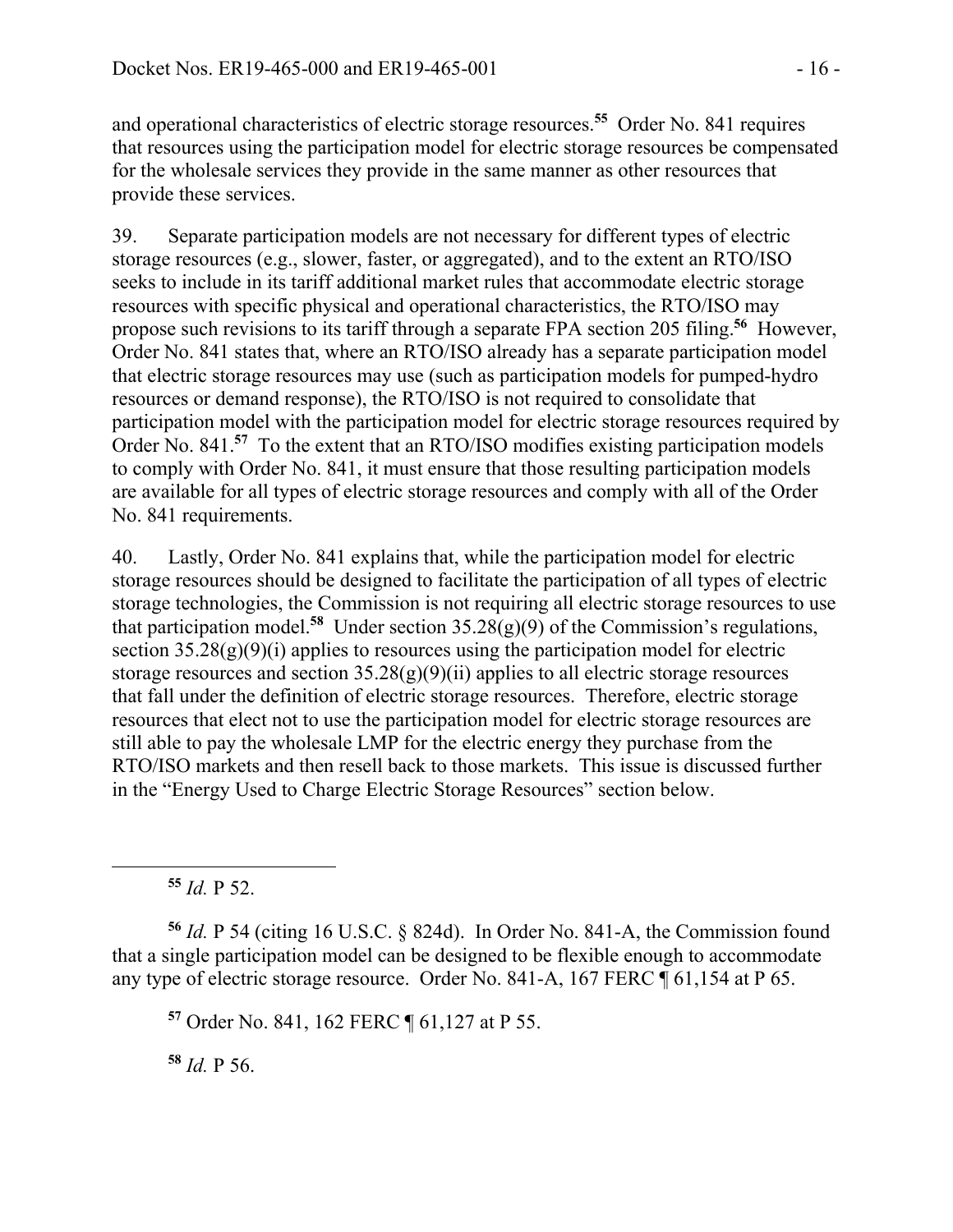#### **i. MISO Filing**

41. To comply with the Commission's directive to create a participation model for electric storage resources, MISO states that it is establishing a participation model that facilitates Electric Storage Resource participation in MISO's Energy and Operating Reserves Markets and will provide unique modeling, offer parameters, operating limitations, and settlement provisions that recognize the physical and operational characteristics of Electric Storage Resources.**<sup>59</sup>** MISO details that its approach combines the electric storage resource-related offer parameters required by Order No. 841,**<sup>60</sup>** some additional parameters, and various Commitment Statuses to enable an Electric Storage Resource to manage its own State of Charge and communicate whether and how it is offering to provide market products or services over specific time intervals.**<sup>61</sup>** MISO further explains that Electric Storage Resources will participate as supply and demand, set market clearing prices, and provide energy and ancillary service products through a customized offer structure that incorporates Order No. 841's required parameters.

42. While the term Commitment Status is mentioned in Module C of the Tariff, MISO proposes to formally define and expand the term Commitment Status in Module A of its Tariff.**<sup>62</sup>** MISO states that, as currently used in Module C, Commitment Status refers to a specification made in an offer to signify whether and for what services a resource is

**<sup>60</sup>** MISO states that it uses the term "offer" in lieu of "bid" - accordingly, MISO's references to "offer parameter(s)" are functionally equivalent to Order No. 841's references to "bid parameter(s)." MISO Transmittal Letter at 6 n.27.

**<sup>61</sup>** MISO Vannoy Test. at 9.

 $\overline{a}$ 

**<sup>62</sup>** MISO Transmittal Letter at 5; MISO Proposed Tariff, Module A, § 1.C (Definitions) (61.0.0).

**<sup>59</sup>** MISO Transmittal Letter at 6; MISO Vannoy Test. at 9. MISO states that it has an existing participation model called Stored Energy Resource - Type II, which it proposed and the Commission conditionally accepted as an interim market participation model for Electric Storage Resources ahead of MISO's compliance with Order No. 841. *Id.*, Transmittal Letter at 3. MISO states that it will replace Stored Energy Resource - Type II resources with Electric Storage Resources, separately from this filing, effective March 1, 2020, when Electric Storage Resources can begin participating in MISO's markets. MISO Vannoy Test. at 14.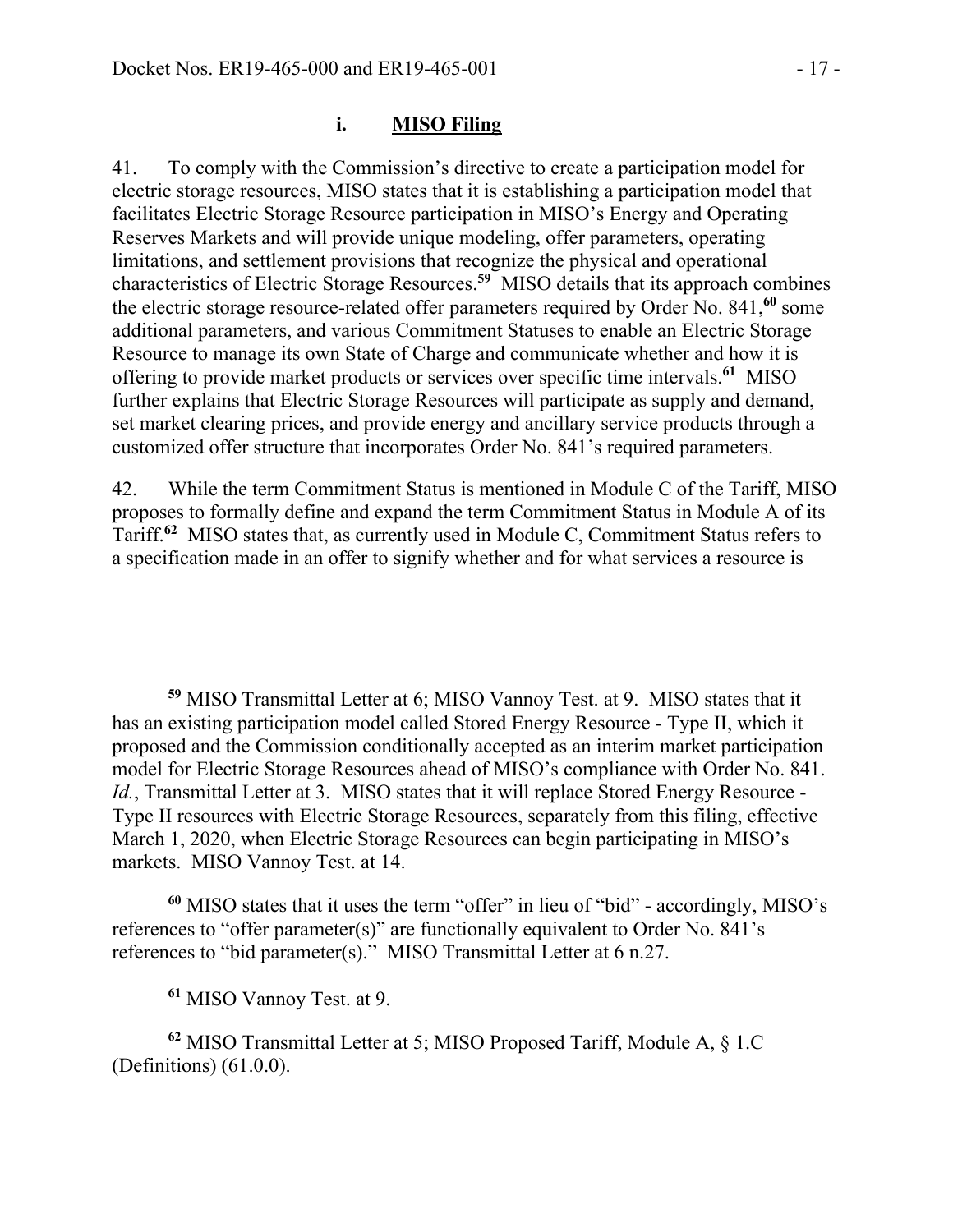available to MISO's markets.**<sup>63</sup>** MISO proposes to revise its Tariff to define Commitment Status as:

> A specification submitted by a Market Participant in its Generation Offer, External Asynchronous Resource Offer, Demand Response Resource-Type I Offer, Demand Response Resource - Type II Offer, Stored Energy Resource - Type II Offer, or Electric Storage Resource Offer for each Hour to indicate whether or how the Transmission Provider is authorized to commit the Resource or deploy the Resource for Operating Reserves for the Hour.[**<sup>64</sup>**]

MISO explains that this definition applies to all resource offers and will provide flexibility to Electric Storage Resource owners by communicating how the resource will be available to the markets through the proposed values of Charge, Discharge, Continuous, Available, Not Participating, Emergency Charge, Emergency Discharge, and Outage.**<sup>65</sup>**

43. MISO states that Attachment HHH addresses the unique needs, requirements, and issues related to modeling, metering, operation, and accounting rules associated with an Electric Storage Resource's location on a distribution system.**<sup>66</sup>**

## **ii. Protests/Comments**

44. Energy Storage Association notes that MISO's filing does not address the market participation of Electric Storage Resources co-located with generation, or hybrid resources, and recommends that the Commission open a new docket to address how Order No. 841 compliance will be applied to hybrid resources.**<sup>67</sup>**

45. Union of Concerned Scientists asserts that the Commission should order the RTOs/ISOs to continue to address the participation of electric storage resources

 $\overline{a}$ 

- **<sup>64</sup>** MISO Proposed Tariff, Module A, § 1.C (Definitions) (61.0.0).
- **<sup>65</sup>** MISO Vannoy Test. at 23-24.
- **<sup>66</sup>** MISO Transmittal Letter at 7.

**<sup>67</sup>** Energy Storage Association Comments at 7.

**<sup>63</sup>** MISO Transmittal Letter at 5.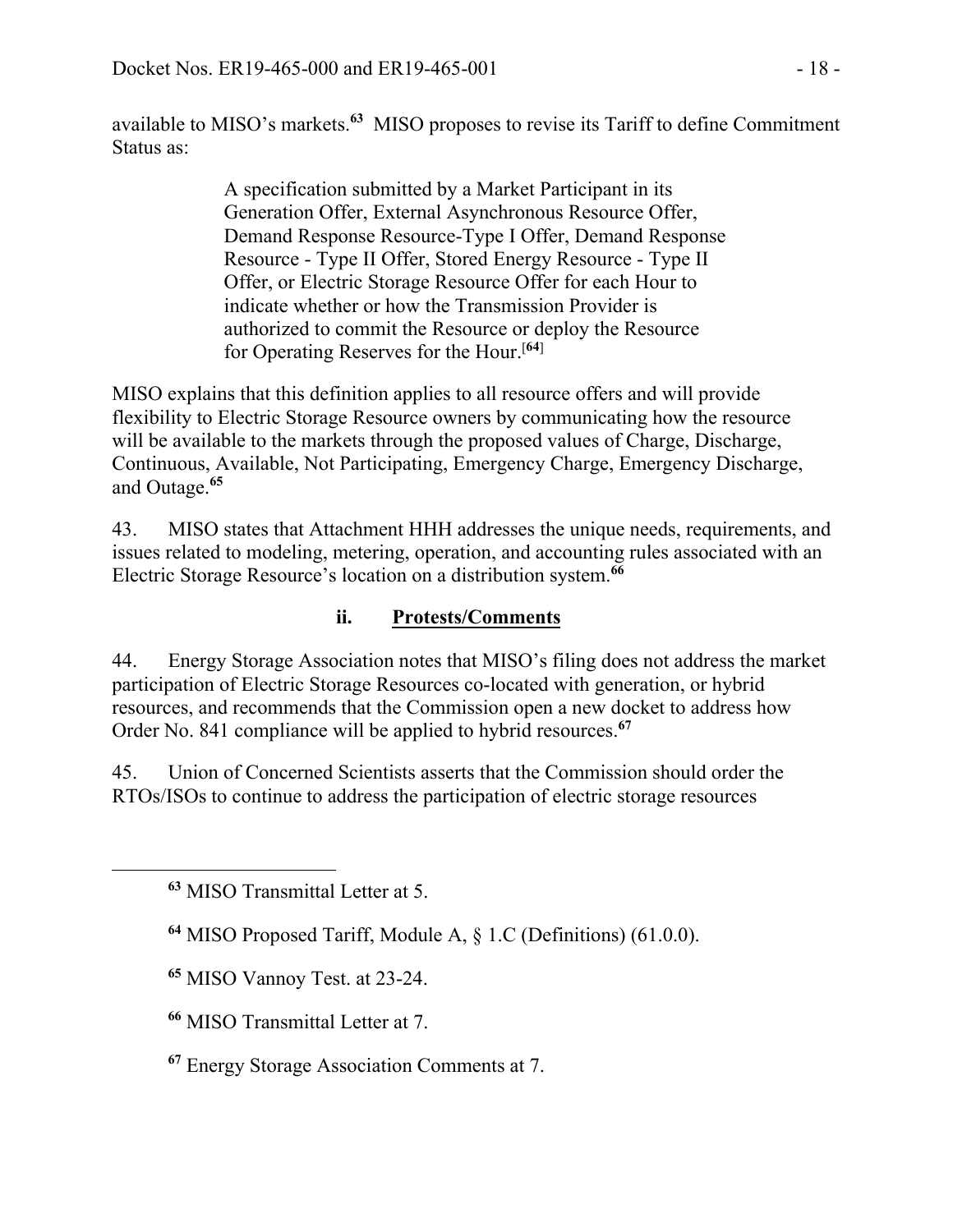combined with other generation by keeping pace with technological changes.**<sup>68</sup>** Union of Concerned Scientists claims that MISO's processes for interconnection and market participation have lagged behind hybrid technologies.**<sup>69</sup>** It states that hybrid technologies face uncertainty regarding the market system and parameters for the generation, such as how to meter separate components, register units, and what options exist for requesting and studying interconnection.**<sup>70</sup>** Union of Concerned Scientists requests that the Commission order MISO to continue to update its Tariff, practices and software to recognize and accommodate Electric Storage Resources in hybrid configurations.**<sup>71</sup>**

46. DTE Electric states that MISO's longer term initiatives are encouraging, particularly its initiatives to enhance its dispatch and commitment capabilities by including pumped-hydro resources in the Energy and Operating Reserve Markets and adding capabilities for State of Charge optimization, multi-period optimization, and ability to handle transition periods from charging to discharging.**<sup>72</sup>** DTE Electric contends that, with shifts in market dynamics in the coming years, the efficient participation and optimization of electric storage resources and pumped-hydro resources in market platforms is critical to maintaining reliability and providing customer value.**<sup>73</sup>**

47. Voith Hydro urges the Commission and the RTOs/ISOs to take into account the technical capability of pumped-hydro resources in providing a number of services in the RTO/ISO markets.**<sup>74</sup>** It states that, for example, pumped-hydro resources have the ability to: (1) provide reliable, long duration generation capacity; (2) deliver energy from all sources (e.g., pumped-hydro resources can store excess energy generated by nuclear plants during off-peak hours and then release the energy back to the grid during peak

**<sup>69</sup>** *Id.* at 6.

 $\overline{a}$ 

**<sup>70</sup>** *Id.* at 9.

**<sup>71</sup>** *Id.* at 10-11.

**<sup>72</sup>** DTE Electric Comments at 3.

**<sup>73</sup>** *Id.* at 3, 7.

**<sup>74</sup>** Voith Hydro Comments at 7.

**<sup>68</sup>** Union of Concerned Scientists Comments at 4.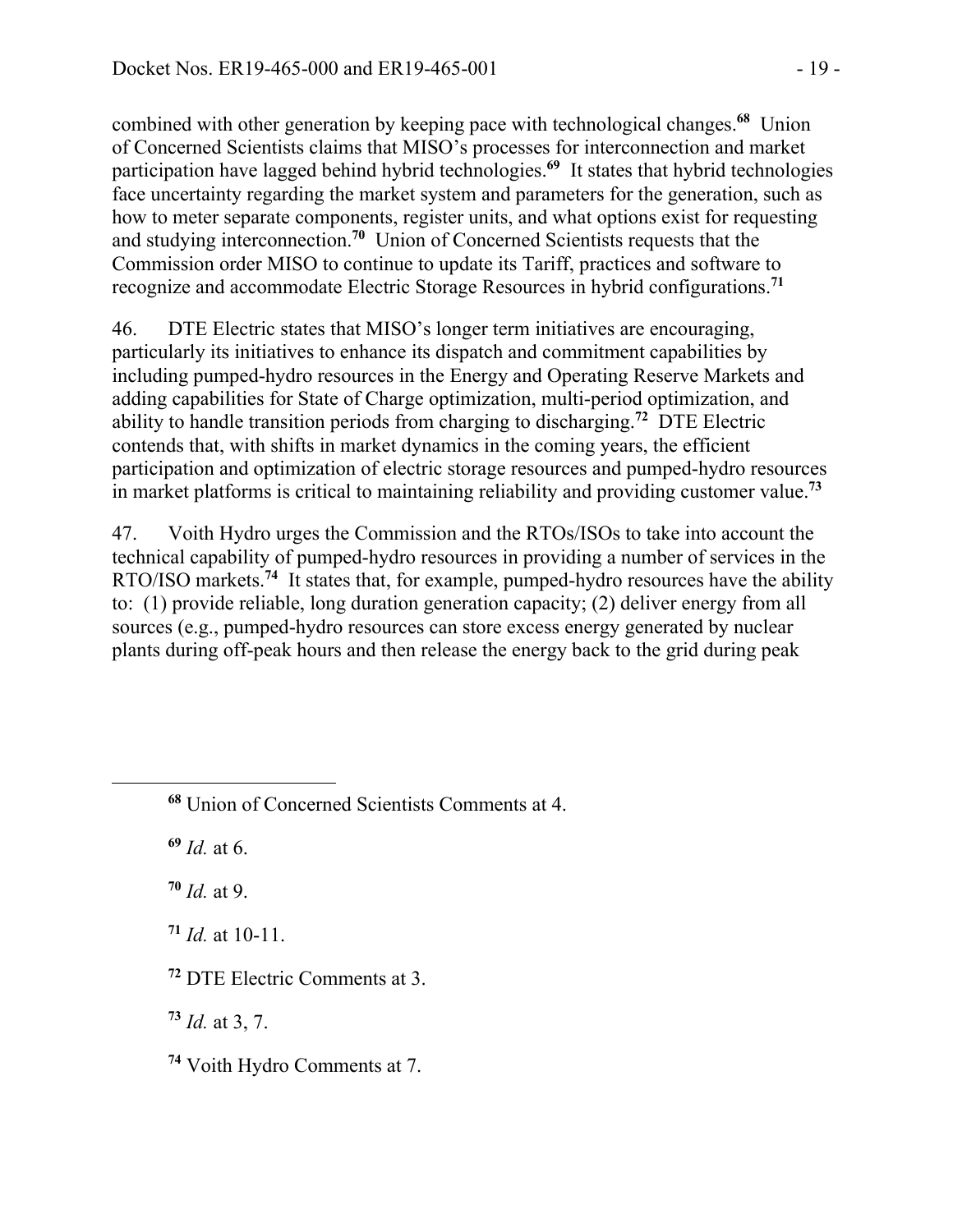hours); (3) provide spinning and non-spinning reserves; (4) provide black start capabilities; and (5) set the wholesale market clearing price.**<sup>75</sup>**

## **iii. Answers**

48. MISO states that Energy Storage Association's request for a new docket on the treatment of co-located Electric Storage Resources and other generation is beyond the scope of this proceeding, as is Union of Concerned Scientists' request to address colocated Electric Storage Resources in this proceeding, because Order No. 841 does not specify any compliance requirements regarding co-located electric storage resources.**<sup>76</sup>** MISO also states that there is no clear practice across RTO/ISO markets to address colocated electric storage resources and generation; therefore, the Commission should allow each RTO/ISO and its stakeholders to develop models and rules to address needs in each individual region.

49. In their reply, Midwest TDUs request that the Commission direct MISO to clarify that it will not allow Electric Storage Resources with co-located generation to participate under the provisions proposed in its compliance filing absent a subsequent filing to address the issues raised by Midwest TDUs.**<sup>77</sup>**

## **iv. Data Request Response**

50. MISO states that it includes references to Electric Storage Resources in the Tariff provisions that also apply to other resource types, where appropriate, and adds sections 39.2.5D and 40.2.7B to the Tariff to establish a unique offer structure for Electric Storage Resources.**<sup>78</sup>** MISO asserts that these new Tariff sections contain the Order No. 841 specified bid parameters and existing parameters applicable to other resource types that are tailored to accommodate Electric Storage Resources and enable State of Charge management by the market participant.

## **v. Commission Determination**

51. We find that, in accordance with Order No. 841, MISO has proposed a participation model that: (1) all resources meeting the definition of Electric Storage Resources are eligible to use; (2) recognizes the physical and operational characteristics of Electric Storage Resources; and (3) facilitates their participation in the MISO markets.

**<sup>75</sup>** *Id.* at 2-7.

 $\overline{a}$ 

**<sup>76</sup>** MISO Answer at 16 (citing Order No. 841, 162 FERC ¶ 61,127 at P 299).

**<sup>77</sup>** Midwest TDUs Reply at 8.

**<sup>78</sup>** MISO Data Request Response at 4-5.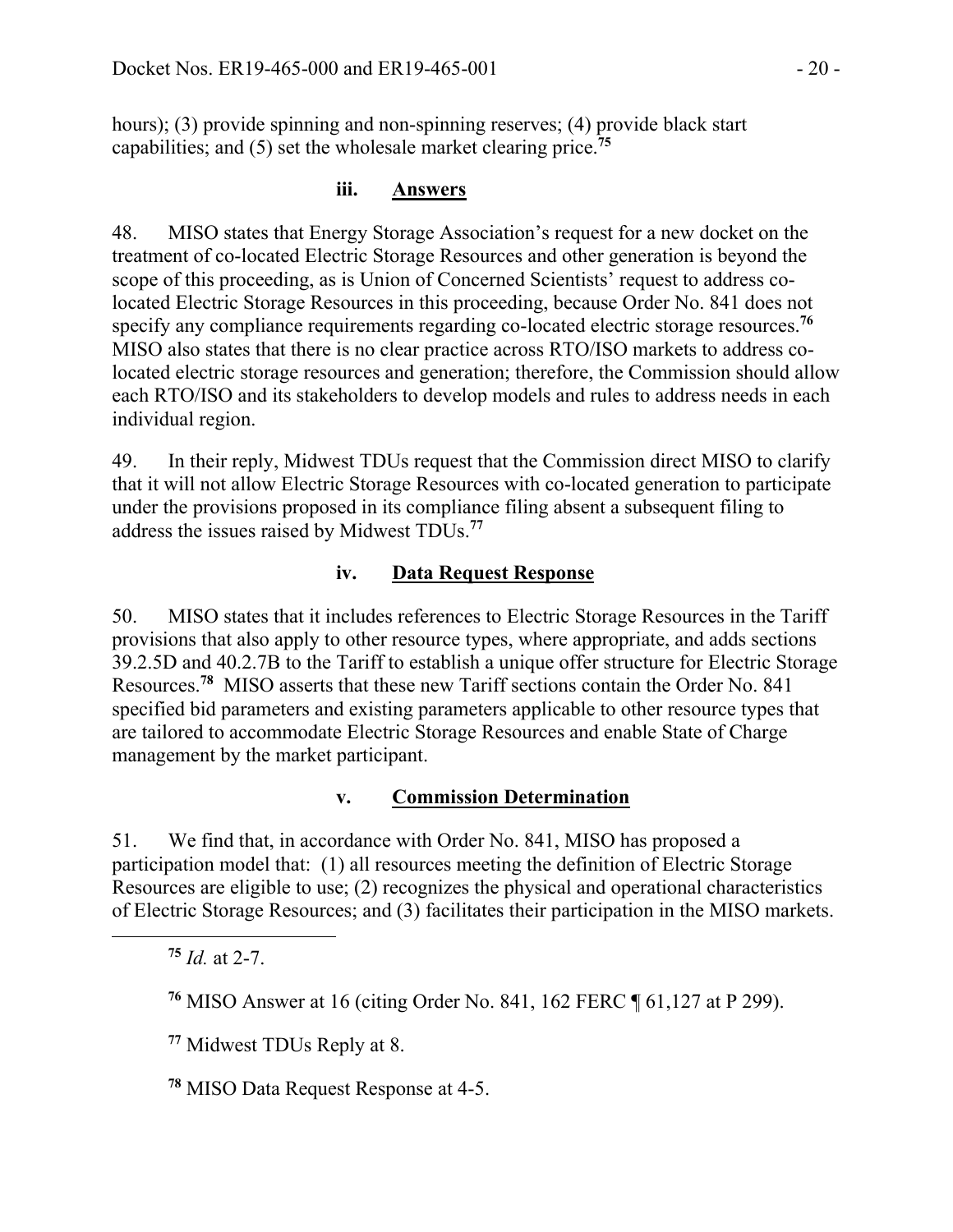Specifically, we accept MISO's proposal to: (1) include Electric Storage Resources in its existing Tariff revisions that apply to other resources, as appropriate; (2) establish a unique offer structure for Electric Storage Resources in both the Day-Ahead Market and the Real-Time Market, i.e., sections 39.2.5D and 40.2.7B of MISO's Tariff, respectively; and (3) provide flexibility to Electric Storage Resource owners by establishing a Commitment Status to communicate how the resource will be available to the markets.

52. As to Voith Hydro's comments about the capabilities of pumped-hydro resources, we find that MISO has demonstrated that its proposed model is available to all electric storage technologies, including pumped-hydro resources, and thus MISO's proposed model complies with Order No. 841.

53. Further, we find that MISO's new Attachment HHH appropriately allows for agreement and coordination with distribution utilities which may host Electric Storage Resources connected to the distribution system. Attachment HHH addresses the unique needs, requirements and issues, such as any necessary arrangements surrounding retail rate issues (issues involving special metering and accounting rules are further addressed in the metering and accounting section of this order) arising from an Electric Storage Resource's location on a distribution system, thereby allowing the market participation of distribution-connected Electric Storage Resources as required by Order No. 841.

54. We find that Energy Storage Association's, Midwest TDUs', and Union of Concerned Scientists' comments regarding Electric Storage Resources co-located with generation are beyond the scope of compliance with Order No. 841. In Order No. 841, the Commission did not address co-location of electric storage resources with other resources.

# **b. Qualification Criteria for the Participation Model**

55. To ensure that the electric storage resource participation model will accommodate both existing and future technologies, and to implement the new requirement in section 35.28(g)(9)(i) of the Commission's regulations, Order No. 841 requires each RTO/ISO to define in its tariff the criteria that a resource must meet to use the participation model (i.e., qualification criteria).**<sup>79</sup>** These criteria must: (1) be based on the physical and operational characteristics of electric storage resources, such as their ability to both receive and inject electric energy; (2) not limit participation under the electric storage resource participation model to any particular type of electric storage resource or other technology; and (3) ensure that the RTO/ISO is able to dispatch a resource in a way that

**<sup>79</sup>** Order No. 841, 162 FERC ¶ 61,127 at P 61.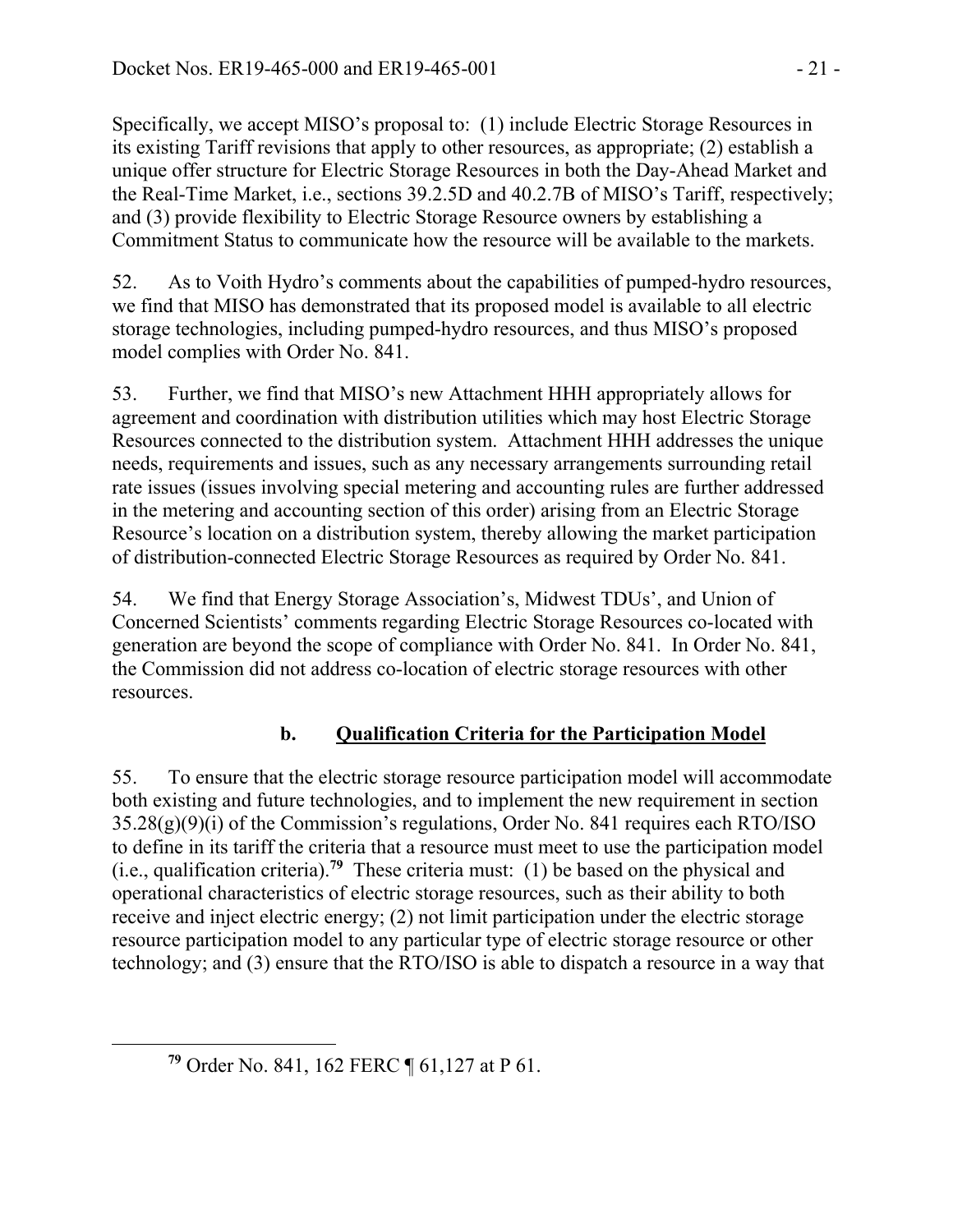recognizes its physical and operational characteristics and optimizes its benefits to the RTO/ISO.

56. Order No. 841 provides each RTO/ISO with flexibility to propose qualification criteria that best suit its participation model for electric storage resources.**<sup>80</sup>** However, the qualification criteria should not create barriers to the participation of any electric storage resource in the RTO/ISO markets and should be inclusive of, at a minimum, those resources set forth under the definition of electric storage resources in Order No. 841.**<sup>81</sup>**

# **i. MISO Filing**

57. MISO proposes new Tariff provisions, and revises several existing Tariff provisions, to establish Electric-Storage-Resource-specific qualification criteria and identify the applicability of existing Tariff provisions to Electric Storage Resources.**<sup>82</sup>** MISO explains that an Electric Storage Resource will be required to meet the common qualification criteria and eligibility requirements applicable to all resources, including becoming a market participant by executing the *pro forma* Market Participant Agreement (Attachment W) or by being represented by a market participant.**<sup>83</sup>** MISO further explains that an Electric Storage Resource must meet all applicable qualification criteria, including testing, for each product and service that it will offer to provide.**<sup>84</sup>** MISO states that it will require Electric Storage Resources to have both the capability and intention to withdraw energy from, and inject it back into, MISO's transmission system for purposes of participating in MISO's markets. MISO also states that, to the extent that Electric Storage Resources utilize the transmission system via injections or withdrawals, they require the same transmission service and/or transmission studies as other interconnected customers or users of the system.**<sup>85</sup>**

**<sup>80</sup>** *Id.* P 63.

 $\overline{a}$ 

**<sup>81</sup>** *Id.* P 64.

**<sup>82</sup>** MISO Transmittal Letter at 7.

**<sup>83</sup>** MISO Vannoy Test. at 10; MISO Proposed Tariff, Module C, § 38.2.2 (Market Participant Application and Qualifications), § 38.3 (Generation Owners, Load Serving Entities and ARCs) (34.0.0).

**<sup>84</sup>** MISO Transmittal Letter at 7.

**<sup>85</sup>** MISO Vannoy Test. at 13.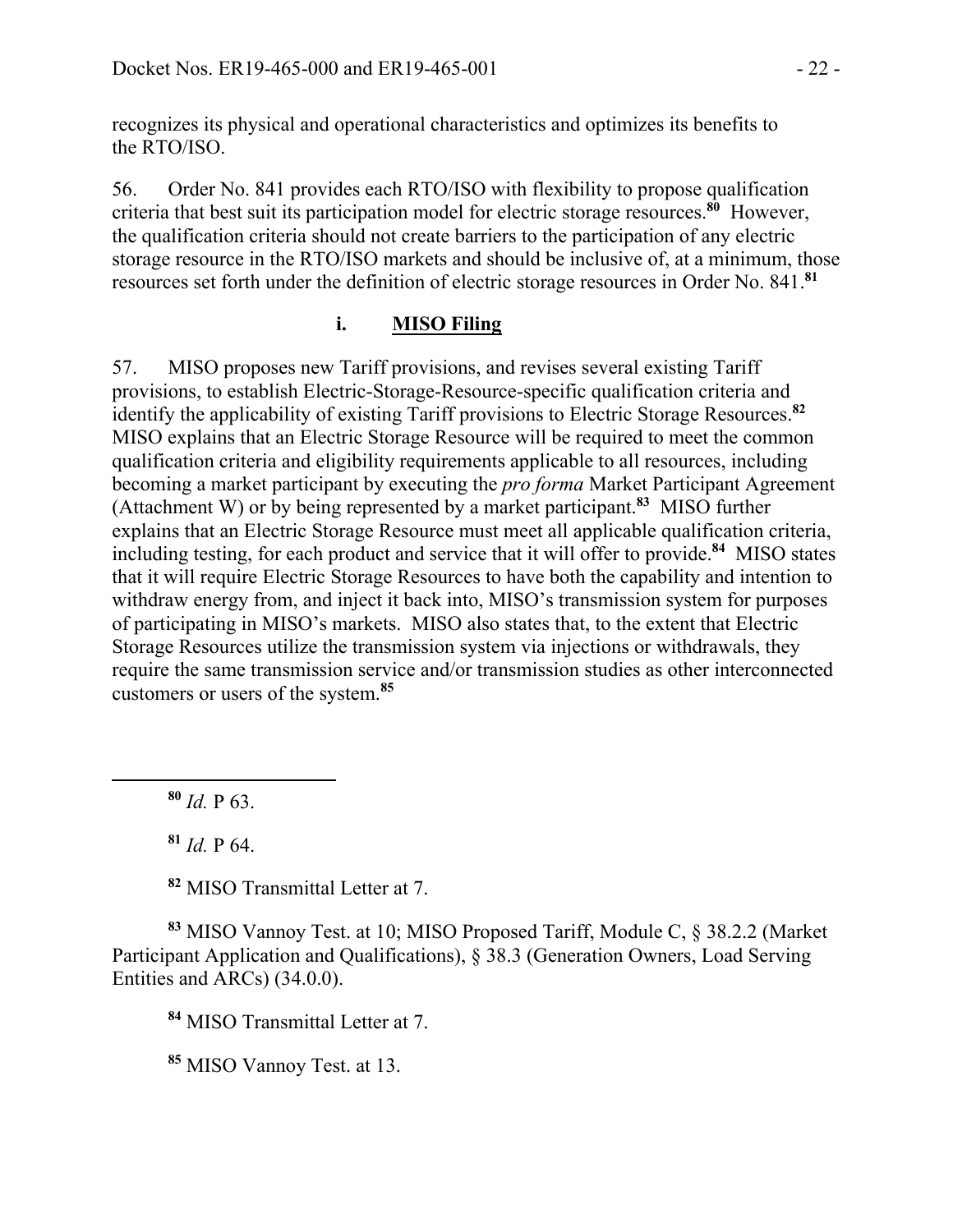58. For Electric Storage Resources connected to the distribution system, MISO states that it will further require execution of the new *pro forma* Agreement for Electric Storage Resources Located on a Distribution System (Attachment HHH).**<sup>86</sup>** As discussed above, MISO states that the proposed agreement addresses: matters including registration of an Electric Storage Resource located on the distribution system; an Electric Storage Resource's distribution agreement with the relevant distribution utility for delivery of energy from the Electric Storage Resource to the transmission system; modeling and impact studies; settlement data and metering arrangements; non-recallability for Electric Storage Resources with capacity resource obligations; and avoidance of double payment for charging energy.**<sup>87</sup>**

### **ii. Data Request Response**

59. MISO explains that its Tariff provisions for pseudo-ties only accommodate generation resources or load assets, and that MISO does not propose modification of those provisions for Electric Storage Resources, including Electric Storage Resources located on the distribution system.<sup>88</sup> MISO asserts that Electric Storage Resources, by definition, are participating in MISO markets and are mutually exclusive from resources physically located within the MISO region that pseudo-tie to other regions and choose not to participate in MISO markets.**<sup>89</sup>** MISO states that pseudo-tied generating units and loads are governed by section 38.2.5.a.v and Attachment FFF-1 or Attachment FFF-2 of the Tariff. MISO claims that such pseudo-tie provisions were not intended or designed to allow Electric Storage Resources physically located within the MISO region to pseudotie to other regions.

#### **iii. Commission Determination**

60. We find that MISO complies with the requirement of Order No. 841 to define in its Tariff the criteria that a resource must meet to use the participation model for Electric Storage Resources (i.e., qualification criteria). We find that MISO's

**<sup>87</sup>** MISO Vannoy Test. at 12-13; MISO Proposed Tariff, Attachment HHH (Form of Agreement for Electric Storage Resource Located on a Distribution System) (31.0.0).

**<sup>88</sup>** MISO Data Request Response at 4.

**<sup>89</sup>** *Id*. at 5.

**<sup>86</sup>** *Id.* at 11; MISO Transmittal Letter at 7.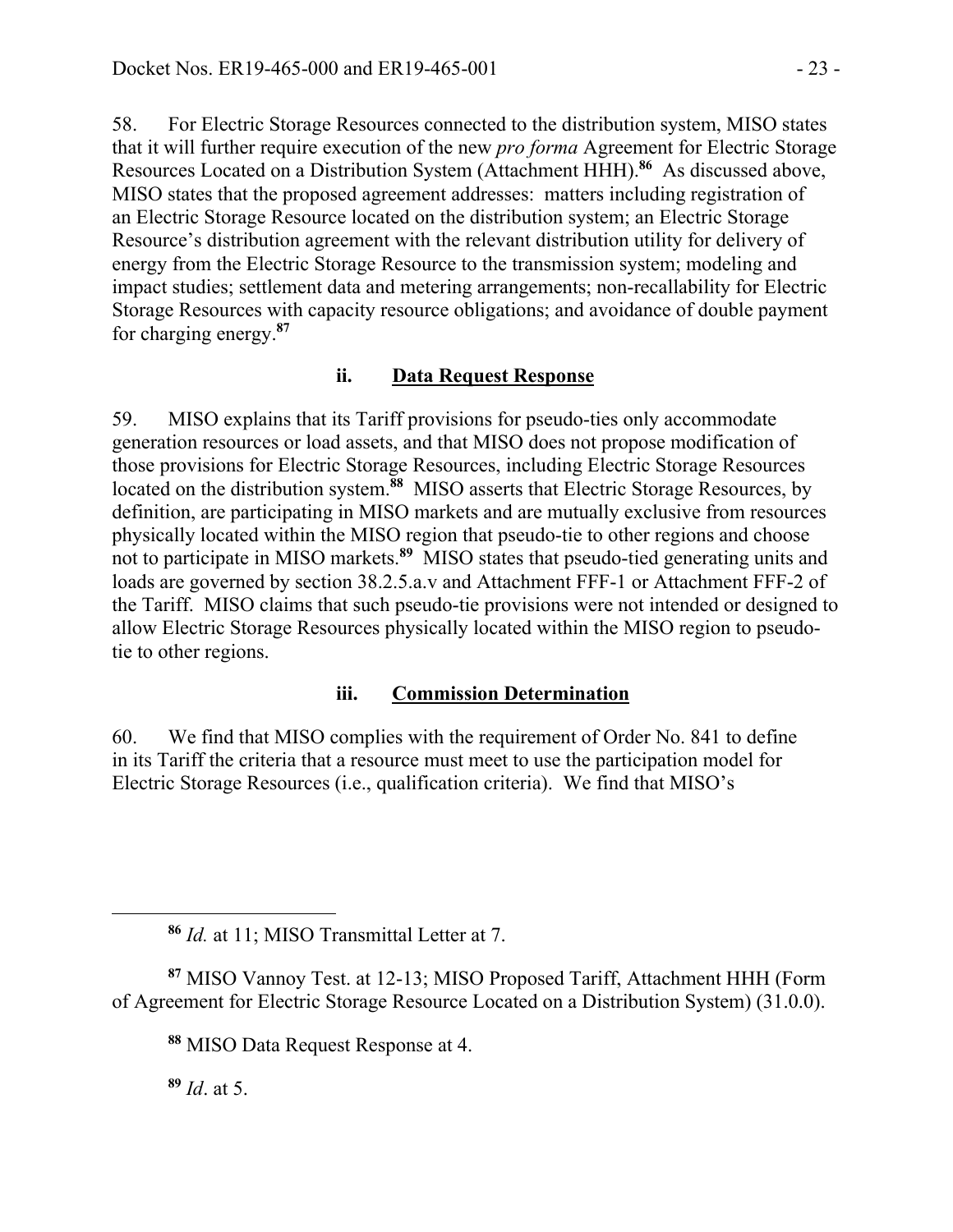qualification criteria, including disallowing pseudo-tied Electric Storage Resources,**<sup>90</sup>** are based on the physical and operational characteristics of Electric Storage Resources, such as their ability to both receive and inject electric energy. MISO's Tariff does not restrict the participation to any particular type of Electric Storage Resource or technology. We also find that MISO's qualification criteria ensure that MISO can dispatch an Electric Storage Resource in a way that recognizes its physical and operational characteristics and optimizes its benefits to MISO.

### **c. Relationship between Electric Storage Resource Participation Model and Existing Market Rules**

61. To provide certainty to resources using the electric storage resource participation model about the market rules that will govern their participation in each RTO/ISO market, and to implement the new requirement in section  $35.28(g)(9)(i)$  of the Commission's regulations, Order No. 841 requires each RTO/ISO to propose any necessary additions or modifications to its existing Tariff provisions to specify (1) whether resources that qualify to use the participation model will participate in the RTO/ISO markets through existing or new market participation agreements, and (2) whether particular existing market rules apply to resources participating under the electric storage resource participation model.**<sup>91</sup>** Order No. 841 allows the use of one or more existing market participation agreements so long as the agreement(s) complies(y) with the terms of Order No. 841.**<sup>92</sup>**

## **i. MISO Filing**

62. MISO states that, unless otherwise specified, Electric Storage Resources shall be subject to MISO's existing Tariff provisions describing the technical and performance requirements for various market services or products applicable to other types of resources.**<sup>93</sup>** MISO explains that it is requiring an Electric Storage Resource to become a

**<sup>92</sup>** *Id.* P 69.

**<sup>90</sup>** *See* MISO Proposed Tariff, Module A, § 1.E (Definitions) (75.0.0), Attachment HHH (Form of Agreement for Electric Storage Resource Located on a Distribution System) (32.0.0).

**<sup>91</sup>** Order No. 841, 162 FERC ¶ 61,127 at P 68.

**<sup>93</sup>** MISO Transmittal Letter at 6; MISO Vannoy Test. at 9-10.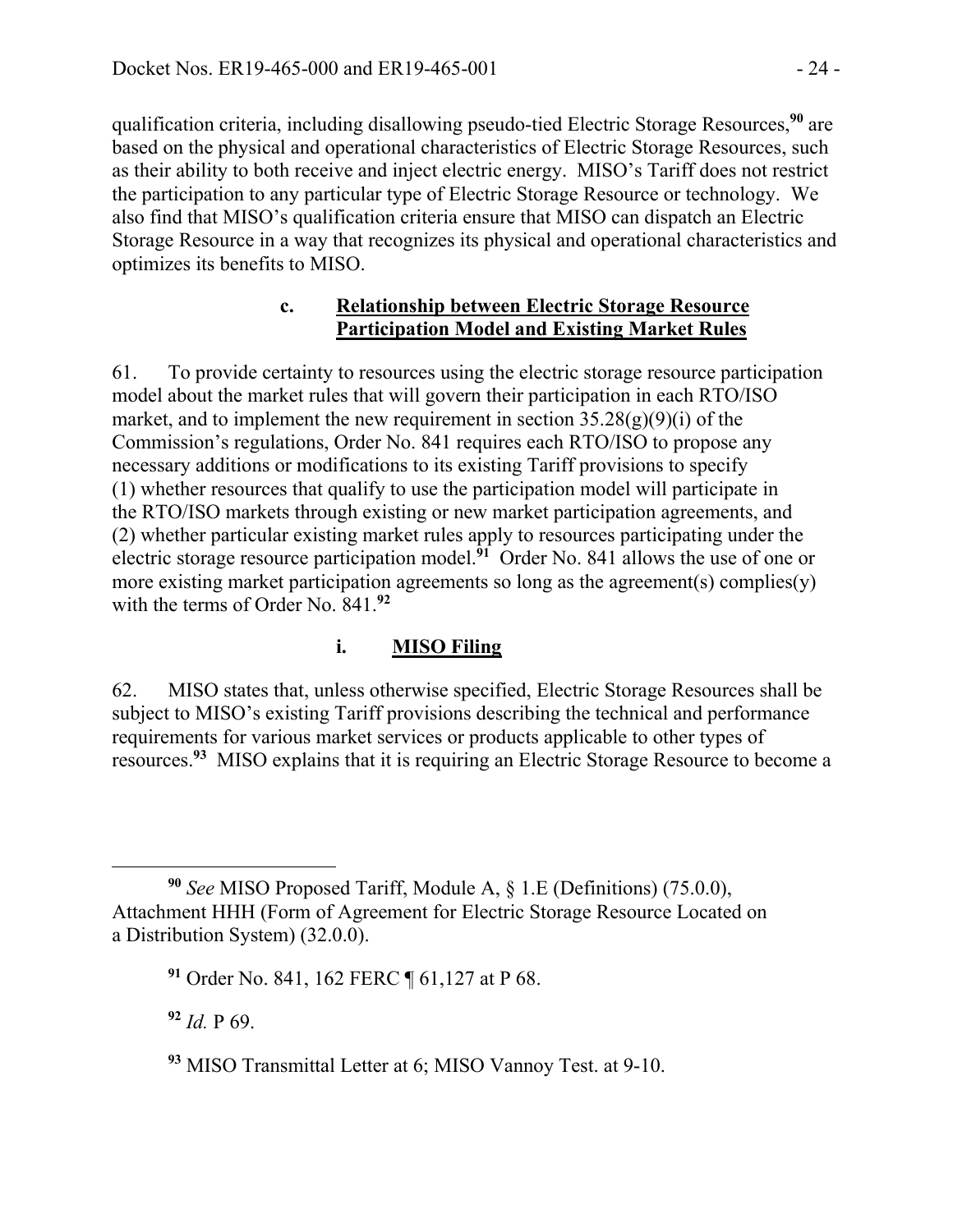market participant through execution of the *pro forma* Market Participant Agreement in Attachment W of the MISO tariff, or be represented by a market participant.**<sup>94</sup>**

### **ii. Protests/Comments**

63. Advanced Energy Economy asserts that MISO does not propose to change its reference level calculations used for purposes of market power mitigation to account for opportunity costs, which it argues may result in Electric Storage Resources being treated in an unduly discriminatory fashion when compared with other resources.**<sup>95</sup>** Advanced Energy Economy explains that MISO's current reference level calculations permit the inclusion of "legitimate opportunity costs," which must be approved based on a consultation with the MISO Independent Market Monitor (IMM).**<sup>96</sup>** Advanced Energy Economy contends that Electric Storage Resources face a different type of opportunity cost (due to demand charge management) than the opportunity costs faced by other resources (typically due to changes in the price of energy across the day or between days). Specifically, Advanced Energy Economy states that certain Electric Storage Resources are used to ensure that a given customer's demand does not exceed a certain threshold level, which enables the customer to avoid certain demand charges. Advanced Energy Economy explains that, if an Electric Storage Resource's State of Charge falls below the level that is required to manage that demand charge, then the customer could face higher demand charges. Thus, Advanced Energy Economy concludes, the opportunity cost, which is defined as the profit associated with the next best foregone alternative, of such an Electric Storage Resource should be based on the expected increase in demand charges. Advanced Energy Economy asks the Commission to direct MISO to clarify that Electric Storage Resource reference levels may include opportunity costs related to demand charge management.**<sup>97</sup>**

### **iii. Answers**

64. In response to Advanced Energy Economy, MISO claims that Module D of its Tariff, and its BPM for Market Monitoring and Mitigation, include provisions for cost-

**<sup>97</sup>** *Id.* at 8-9.

**<sup>94</sup>** MISO Transmittal Letter at 7.

**<sup>95</sup>** Advanced Energy Economy Comments at 2, 8.

**<sup>96</sup>** *Id.* at 8 (citing MISO Proposed Tariff, Module D, § 64.1.4.a (Reference Levels)  $(58.0.0)$ .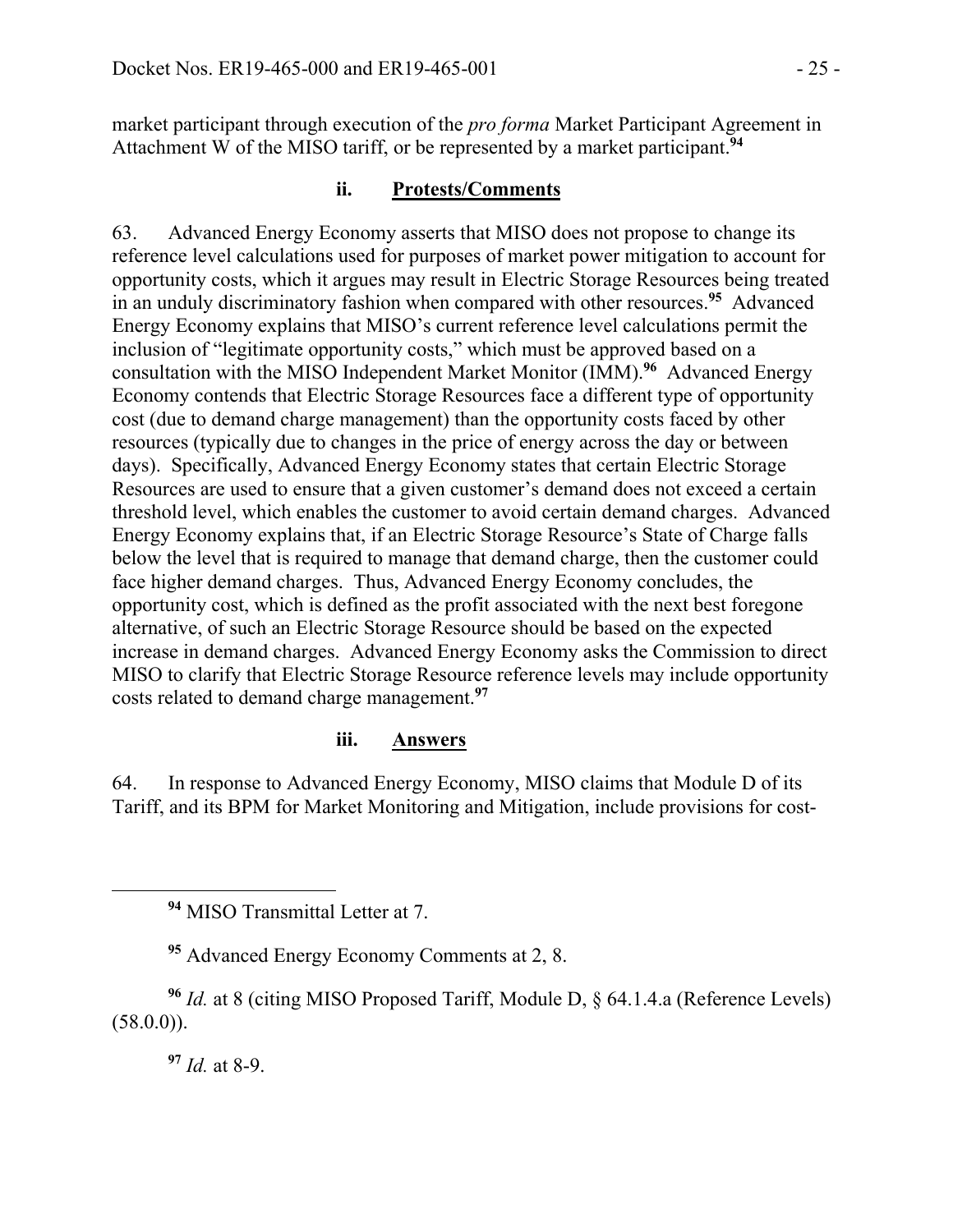based or consultative reference levels.**<sup>98</sup>** MISO states that section 64.1.4 (Reference Levels) of its Tariff and section 6.9 (Reference Levels) of the BPM for Market Monitoring and Mitigation allow opportunity costs to be considered in consultations with the IMM regarding reference levels.**<sup>99</sup>** MISO also states that section 6.9.4(b) of the BPM for Market Monitoring and Mitigation allows consideration of "net opportunity costs of foregone sales outside of MISO, net of costs that would have been incurred as a result of the foregone sales if it had taken place," and that pursuant to section 10, the IMM may consider data on opportunity costs.**<sup>100</sup>**

#### **iv. Commission Determination**

65. We find that MISO has complied with Order No. 841 because it has appropriately explained how its existing market rules, including the technical and performance requirements and the use of its existing market participation agreement construct, apply to Electric Storage Resources using its Electric Storage Resource participation model. We find that MISO's explanation provides certainty to resources using the Electric Storage Resource participation model about the market rules that will govern their participation in MISO, as required by Order No. 841.**<sup>101</sup>**

66. In response to Advanced Energy Economy, we agree that Electric Storage Resources participating in RTO/ISO markets under the participation model should be able to reflect relevant opportunity costs in their energy market offers and bids, like other market participants, when appropriate. We find that MISO's existing rules allow Electric Storage Resources to do so, noting that determining whether a resource should be allowed to include opportunity costs in its reference levels and how such opportunity costs may be calculated can be complex and case-specific.**<sup>102</sup>** Specifically, MISO has an

**<sup>99</sup>** *Id.* at 14-15.

**<sup>100</sup>** *Id.* at 15.

**<sup>101</sup>** Order No. 841, 162 FERC ¶ 61,127 at P 68.

**<sup>102</sup>** For example, for electric storage resources to effectively self-manage their State of Charge, RTOs'/ISOs' electric storage resource participation models may need to allow electric storage resources to account for opportunity costs associated with services provided to another entity outside the RTO/ISO markets. *See id.* PP 251, 256-257. Order No. 841 recognizes that some RTOs/ISOs facilitate the participation of electric storage resources in the capacity market by relying on opportunity costs in incremental energy offer reference levels. Order No. 841 requires each RTO/ISO to demonstrate how such

**<sup>98</sup>** MISO Answer at 14.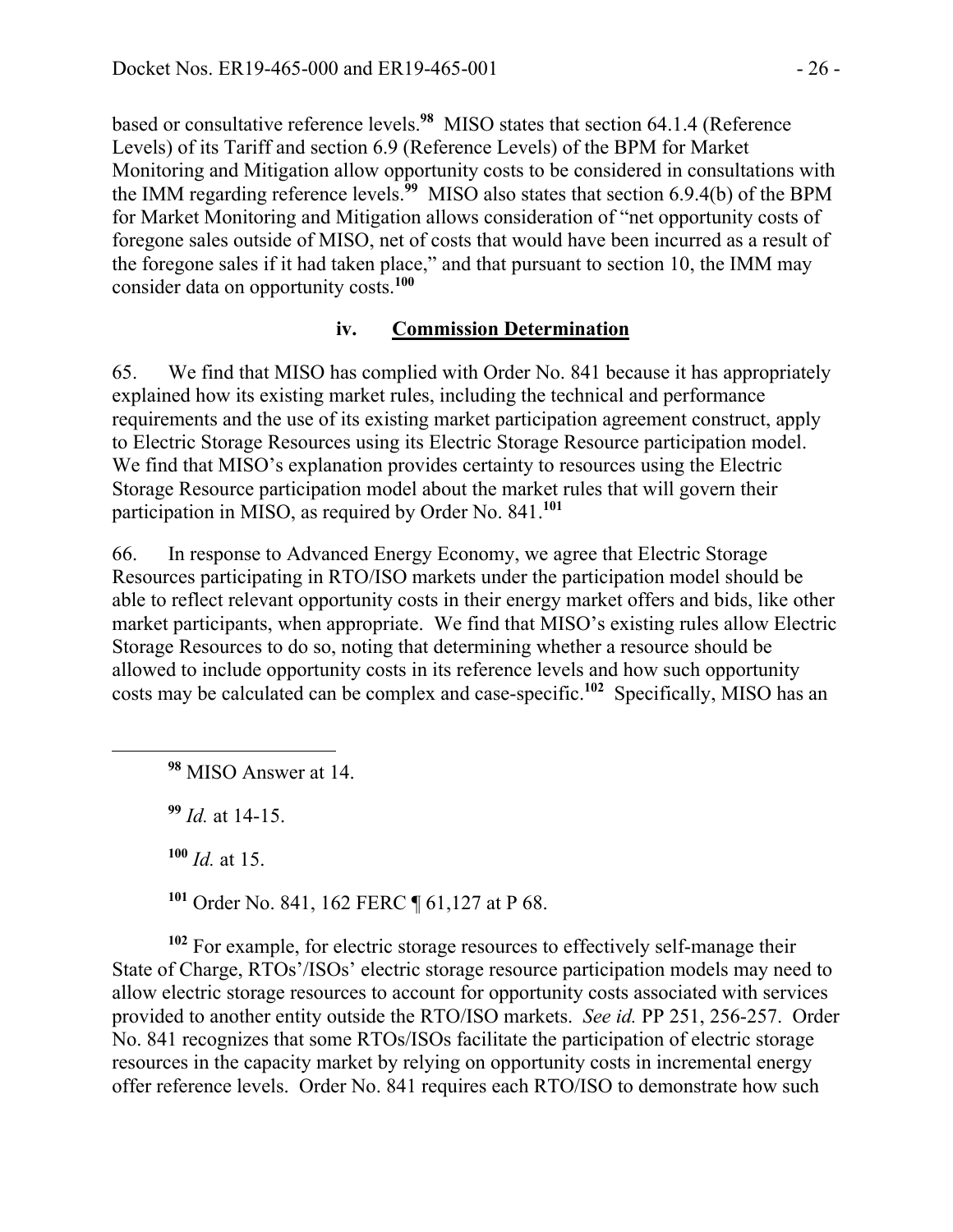existing process by which market participants may seek revisions to reference levels to account for appropriate opportunity costs in consultation with the IMM.**<sup>103</sup>** Thus, we find that MISO's proposal to apply its existing market rules appropriately allows an Electric Storage Resource's reference level to reflect its marginal costs, including opportunity costs, and account for its physical and operational characteristics.

## **3. Eligibility of Electric Storage Resources to Participate in the RTO/ISO Markets**

## **a. Eligibility to Provide all Capacity, Energy, and Ancillary Services**

67. Order No. 841 adds section  $35.28(g)(9)(i)(A)$  to the Commission's regulations to require that each RTO/ISO have tariff provisions allowing a resource using the participation model for electric storage resources to be eligible to provide all capacity, energy, and ancillary services that it is technically capable of providing, including services that the RTOs/ISOs do not procure through an organized market, such as blackstart, primary frequency response, and reactive power services.**<sup>104</sup>** Where an RTO/ISO has developed a standard set of technical requirements that all resources must meet to provide a given service, such requirements would also apply to a resource using the electric storage resource participation model if it wants to provide that service.**<sup>105</sup>**

68. A resource is "technically capable" of providing a service if the resource can meet all of the technical, operational, and/or performance requirements that are necessary to reliably provide that service, such as minimum run-times to provide energy, or the ability to respond to automatic generation control to provide frequency regulation.**<sup>106</sup>** The Commission is not considering in this proceeding the requirements that determine whether resources are technically capable of providing individual wholesale services. To the extent that an RTO/ISO seeks to revise its tariff provisions setting forth the technical requirements for providing any specific wholesale service, the RTO/ISO may propose

**<sup>105</sup>** *Id.* P 77.

 $\overline{a}$ 

**<sup>106</sup>** *Id.* P 78.

rules are applicable to resources using the participation model. *Id.* P 101.

**<sup>103</sup>** MISO Business Practice Manual 009, Market Monitoring and Mitigation, § 6.9 (Reference Levels).

**<sup>104</sup>** Order No. 841, 162 FERC ¶ 61,127 at PP 76, 80.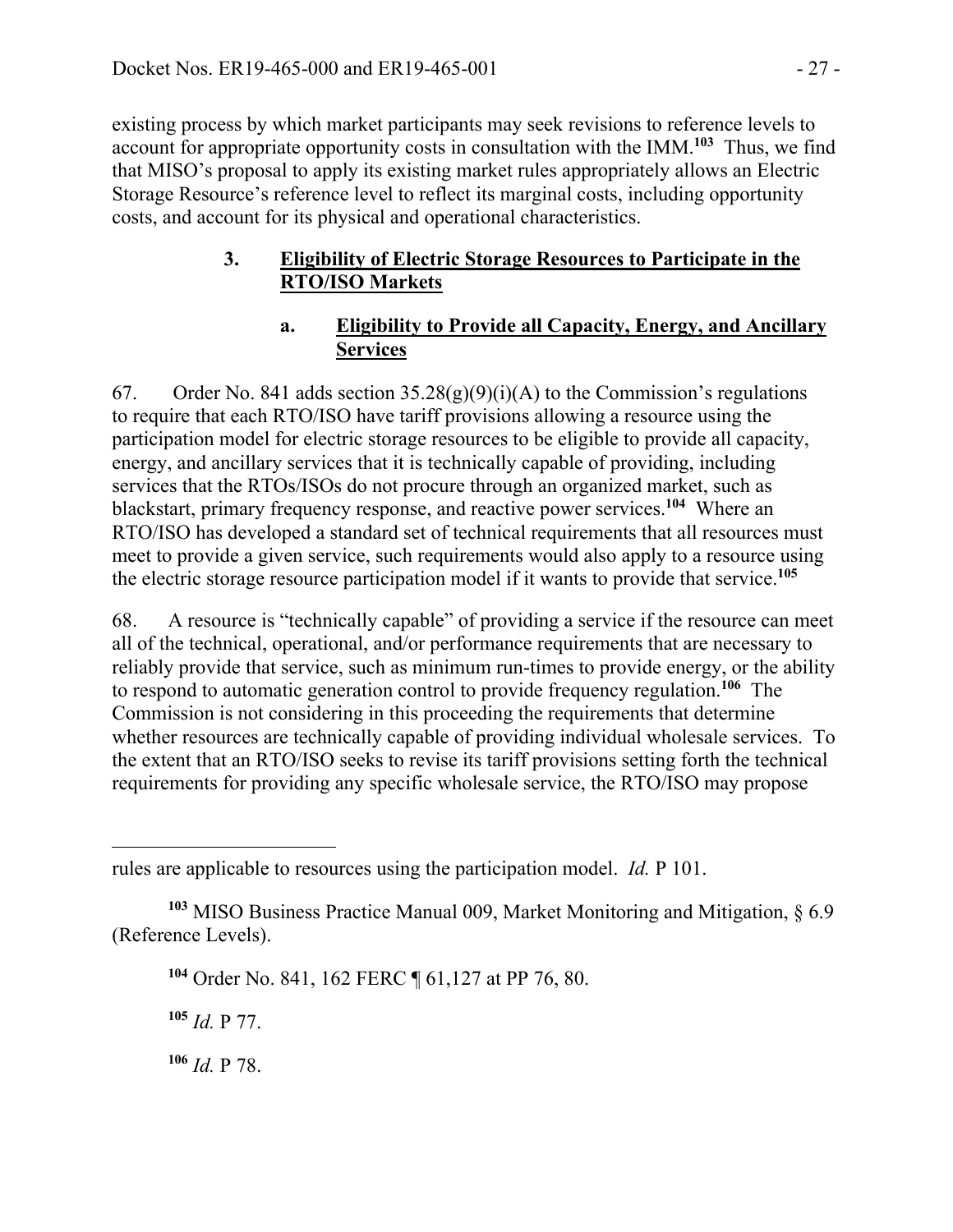such revisions to its tariff through a separate FPA section 205 filing.**<sup>107</sup>** Each individual electric storage resource must still meet the technical requirements of providing any specific service, which would be determined by the RTO/ISO on a case-by-case basis.**<sup>108</sup>** In Order No. 841, the Commission encouraged each RTO/ISO to consider whether any modifications or additions to the existing technical requirements, testing protocols, or other qualification procedures are necessary to facilitate the participation of electric storage resources in its markets.**<sup>109</sup>**

### **i. MISO Filing**

69. MISO states that its proposed Electric Storage Resource market participation model will enable Electric Storage Resources to participate in MISO's markets and provide services they are technically capable of providing.**<sup>110</sup>** MISO states that these market services or products are: capacity under Module E-1; energy and ancillary services under Module A, Module B, Module C; blackstart service under Schedule 33; and reactive supply and voltage control under Schedule 2.**<sup>111</sup>**

70. MISO states that an Electric Storage Resource can serve as a generator source of reactive power supply and proposes to modify Schedule 2 accordingly.**<sup>112</sup>** In Schedule 2, among other modifications, MISO edits the general qualifications to allow Electric Storage Resources to become qualified generators and also clarifies that an Electric Storage Resource, like any other Reactive Power Resource, may earn revenue provided it is "not include[d] in the computation of rates for transmission service."**<sup>113</sup>** MISO also expands the notification provision in Schedule 2 regarding qualified generator status to

 $107$  *Id.* n.106.

 $\overline{a}$ 

**<sup>108</sup>** *Id.* P 79.

 $109$  *Id.* P 81.

**<sup>110</sup>** MISO Transmittal Letter at 7.

**<sup>111</sup>** MISO Vannoy Test. at 5-6.

**<sup>112</sup>** MISO Transmittal Letter at 9.

**<sup>113</sup>** MISO Proposed Tariff, Rate Schedules, Schedule 2 (Reactive Supply and Voltage Control From Generation or Other Sources Service), § II.B.4 (37.0.0).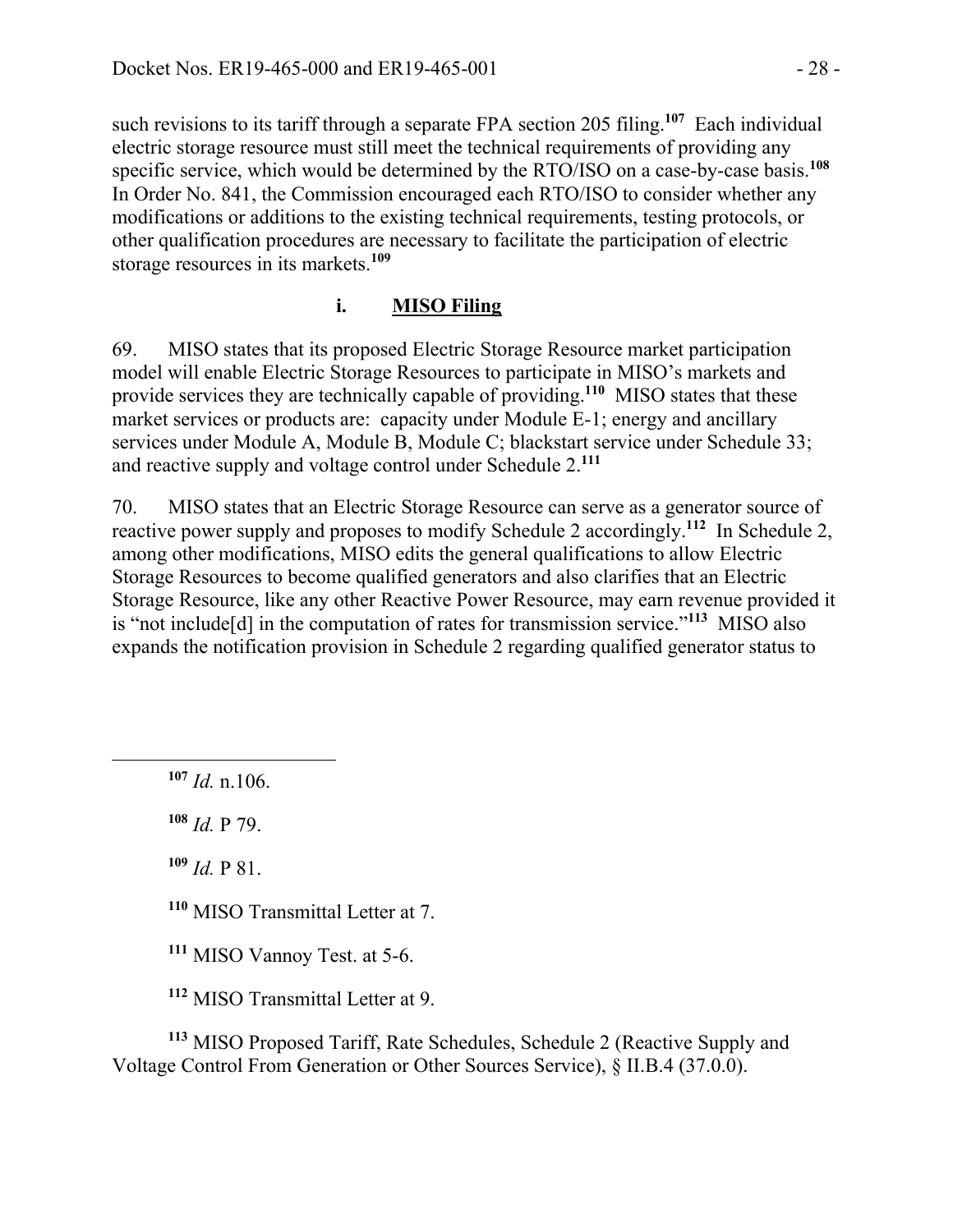address the possible exit of an Electric Storage Resource by means of its reclassification as a transmission asset.**<sup>114</sup>**

71. MISO proposes to permit Electric Storage Resources to recover costs when included in the transmission operator's system restoration plan according to the provisions in Schedule 33 regarding blackstart service.**<sup>115</sup>** MISO states that compensation for blackstart service is only available for "Blackstart Units." Accordingly, MISO proposes to edit the definition of "Blackstart Unit" (as well as the definition of "Blackstart Equipment") in Module A to include Electric Storage Resources.**<sup>116</sup>** MISO states that, as with Schedule 2, compensation is only available to the Blackstart Unit provided that it is "not…included in the computation of rates for transmission service while contemporaneously serving as a Blackstart Unit."<sup>117</sup>

72. MISO further clarifies that its existing Tariff allows energy-limited resources (Use Limited Resources) to provide capacity.**<sup>118</sup>** MISO states that its proposal modifies provisions regarding Use Limited Resources to allow Electric Storage Resources to qualify, provided they can operate for a minimum of four consecutive operating hours across the daily coincident peak for each day.**<sup>119</sup>**

73. MISO also proposes to modify the Tariff to establish testing, transmission requirements, and other criteria in order to determine the unforced capacity for Electric Storage Resources to qualify as capacity resources and participate in the annual Planning

**<sup>115</sup>** MISO Transmittal Letter at 10.

**<sup>116</sup>** MISO Proposed Tariff, Module A, § 1.B (Definitions) (49.0.0).

**<sup>117</sup>** MISO Transmittal Letter at 10; MISO Proposed Tariff, Rate Schedules, Schedule 33 (Blackstart Service), § III (32.0.0).

**<sup>118</sup>** MISO Vannoy Test. at 14.

**<sup>119</sup>** *Id.* at 14-15; MISO Proposed Tariff, Module A, § 1.U (Definitions) (36.0.0), Module E-1, § 69A.3.1.d (Use Limited Resources) (32.0.0).

 $\overline{a}$ **<sup>114</sup>** MISO Transmittal Letter at 9-10; MISO Proposed Tariff, Rate Schedules, Schedule 2 (Reactive Supply and Voltage Control From Generation or Other Sources Service), § II.C.2 (37.0.0).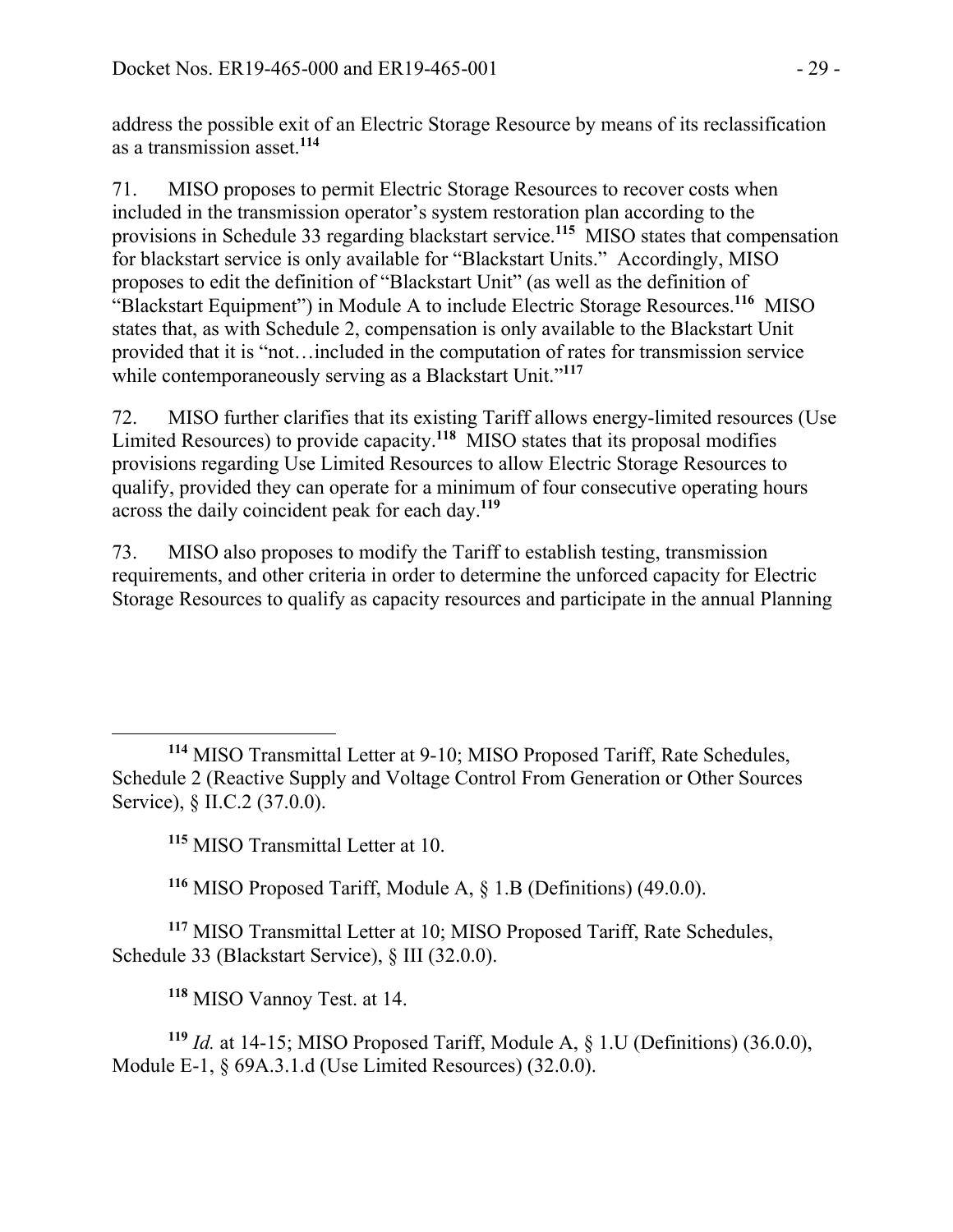Resource Auction (PRA).**<sup>120</sup>** MISO explains that Electric Storage Resources will be eligible to set the price for capacity in the PRA.**<sup>121</sup>**

74. MISO states that it will not require Electric Storage Resources to have an energy schedule to offer or to clear operating reserves, which include regulating reserves, spinning reserves, supplemental reserves, up ramp capability, or down ramp capability.**<sup>122</sup>** MISO explains that it previously eliminated the requirement for resources to have an energy schedule to clear regulating reserves and to accommodate dispatch along offer curves that include negative segments or withdrawals.**<sup>123</sup>** MISO adds that it is also implementing a "Not Participating" Energy Dispatch Status that will allow Electric Storage Resources to only offer ancillary service products if they desire to do so.**<sup>124</sup>** As a result, MISO's co-optimized market clearing will consider Energy Dispatch Status along with offered costs in clearing and scheduling energy and operating reserves. MISO includes this proposed provision in new Tariff sections for Electric Storage Resource offer rules in the Day-Ahead Market and the Real-Time Market.**<sup>125</sup>**

## **ii. Protests/Comments**

75. IPL states that MISO's proposal to apply the Use Limited Resource definition and category to all Electric Storage Resources works for existing pumped-hydro resources because they charge and discharge over long duration time periods, but does not work for lithium ion grid scale batteries which can charge and discharge over very short duration and can switch between modes throughout the day.**<sup>126</sup>** IPL asserts that the Commission can either approve the Use Limited Resource designation resulting in

**<sup>121</sup>** MISO Vannoy Test. at 15.

**<sup>122</sup>** *Id.* at 15; MISO Transmittal Letter at 8-9.

**<sup>123</sup>** MISO Vannoy Test. at 15.

**<sup>124</sup>** *Id.* at 16; MISO Transmittal Letter at 9.

**<sup>125</sup>** MISO Proposed Tariff, Module C, § 39.2.5D (Electric Storage Resource Offer Rules in the Day-Ahead Market) and § 40.2.7B (Electric Storage Resource Offer Rules in the Real-Time Market) (31.0.0).

**<sup>126</sup>** IPL Comments at 9.

 $\overline{a}$ **<sup>120</sup>** MISO Vannoy Test. at 15; MISO Proposed Tariff, Module E-1, § 69A.4.1 (Unforced Capacity of Capacity Resources) (33.0.0).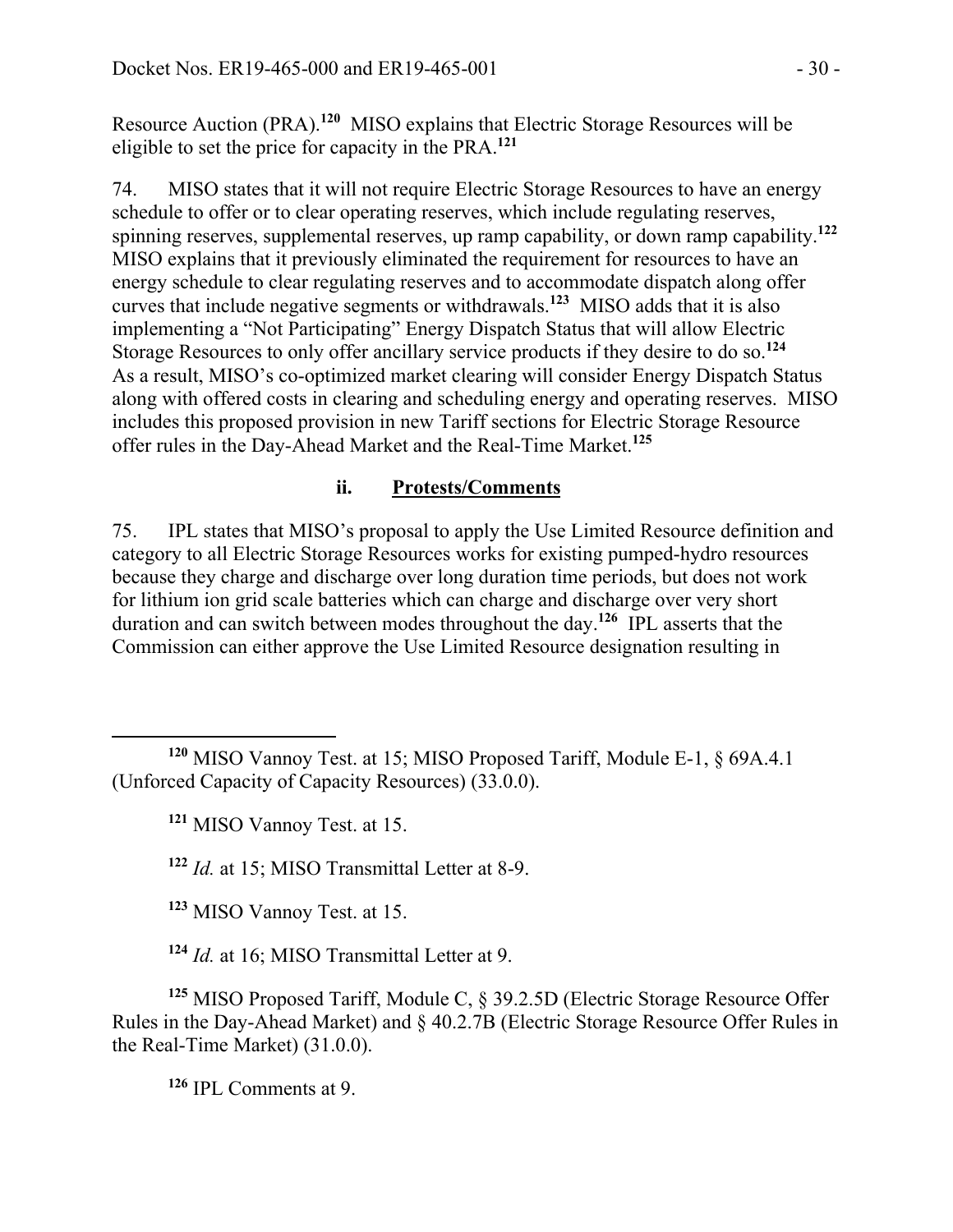limited participation from battery arrays, or direct MISO to create a different designation designed to fit the needs of storage resources that can utilize very short duration intervals.**<sup>127</sup>**

76. IPL claims that MISO's proposal lacks critical details on how the must-offer obligation applies to Electric Storage Resources.**<sup>128</sup>** IPL states that, although MISO created various operating modes to help storage resources more effectively participate in MISO markets, there is uncertainty over whether certain operating modes satisfy the must-offer obligation. IPL also expresses confusion as to how the different operating modes interact with the four-hour peak period qualification requirement, considering that resources qualify as capacity resources by being able to deliver energy over the four-hour peak period.**<sup>129</sup>**

77. IPL states that the Commission should direct additional procedures aimed at developing a market for primary frequency response, as MISO's proposal does not unbundle Schedule 3 (Regulating Reserve) and does not provide for compensation for automatically provided frequency control, including primary frequency response.**<sup>130</sup>** IPL claims that including distinct services under the general category of regulating reserve without compensating providers for each distinct service will not lead to investment in storage at the wholesale level. IPL asserts that direct compensation for primary frequency response would allow devices that provide the service most efficiently to focus on providing primary frequency response and allow conventional resources and other storage technologies to maximize productivity of other products. IPL also claims that, although the Commission denied IPL's request for MISO to change its Tariff to provide for compensation for primary frequency response in IPL's complaint in Docket No. EL17-8-000, *et al*., the Commission left the door open for such compensation through Order No. 841 compliance or another proceeding. IPL also states that it supports the storage-as-transmission model to incent investment but believes that the Commission needs to make additional efforts to incent investment in electric storage resources in wholesale markets.**<sup>131</sup>**

 *Id.* at 10. **<sup>128</sup>** *Id. Id.* at 10-11. *Id.* at 7. *Id.* at 9.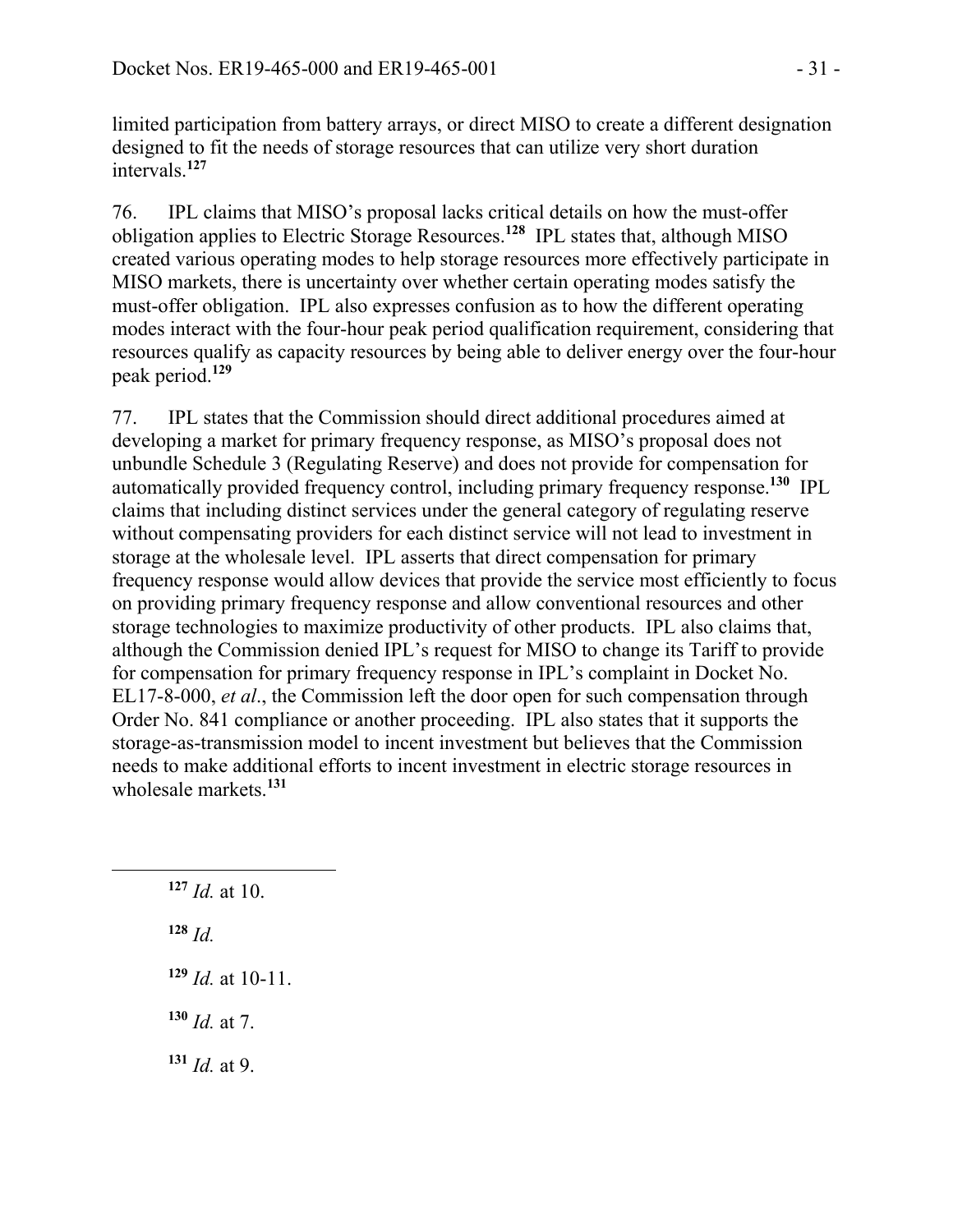### **iii. Answer**

78. In response to IPL's comments, MISO states that Order No. 841 does not require RTOs/ISOs to change requirements, obligations, or qualifications for Electric Storage Resources participating as a capacity resource in MISO, and that if IPL seeks such changes it should do so through MISO's Resource Adequacy Subcommittee.**<sup>132</sup>**

79. MISO asserts that its proposal does not force any storage resource to be classified as a Use Limited Resource and that such term does not appear in the definition of an Electric Storage Resource; rather, MISO explains that it adds a reference to Electric Storage Resources in the definition of Use Limited Resources to recognize that some Electric Storage Resources may have energy limitations and may seek classification as a Use Limited Resource.**<sup>133</sup>** MISO claims that its Use Limited Resource model accommodates Electric Storage Resources that may need or desire their commitment to be limited to four hours per day, similar to New York Independent System Operator Inc.'s Energy Limited Resource model that the Commission cited as an example in Order No. 841.**<sup>134</sup>**

80. MISO states that the Commission identified IPL's arguments related to compensation for primary frequency response as outside the scope of Order No. 841, and that they should be dismissed.**<sup>135</sup>**

## **iv. Data Request Response**

81. MISO states that its definition of Electric Storage Resource is technology neutral and that the participation model allows Electric Storage Resources to provide the products and services that they are technically capable of providing.**<sup>136</sup>** MISO also states that Electric Storage Resources must meet the qualification and eligibility requirements applicable to all resources, and that Electric Storage Resource must also be capable of and have the intent to withdraw energy from and inject into the MISO transmission system. MISO adds or amends several definitions, such as Blackstart, Regulation,

 $\overline{a}$ 

**<sup>135</sup>** *Id.* at 20.

**<sup>136</sup>** MISO Data Request Response at 6.

**<sup>132</sup>** MISO Answer at 8 (citing Order No. 841, 162 FERC ¶ 61,127 at PP 322-324 & PP 326-327).

**<sup>133</sup>** *Id.* at 9.

**<sup>134</sup>** *Id.* at 9-10 (citing Order No. 841, 162 FERC ¶ 61,127 at P 101).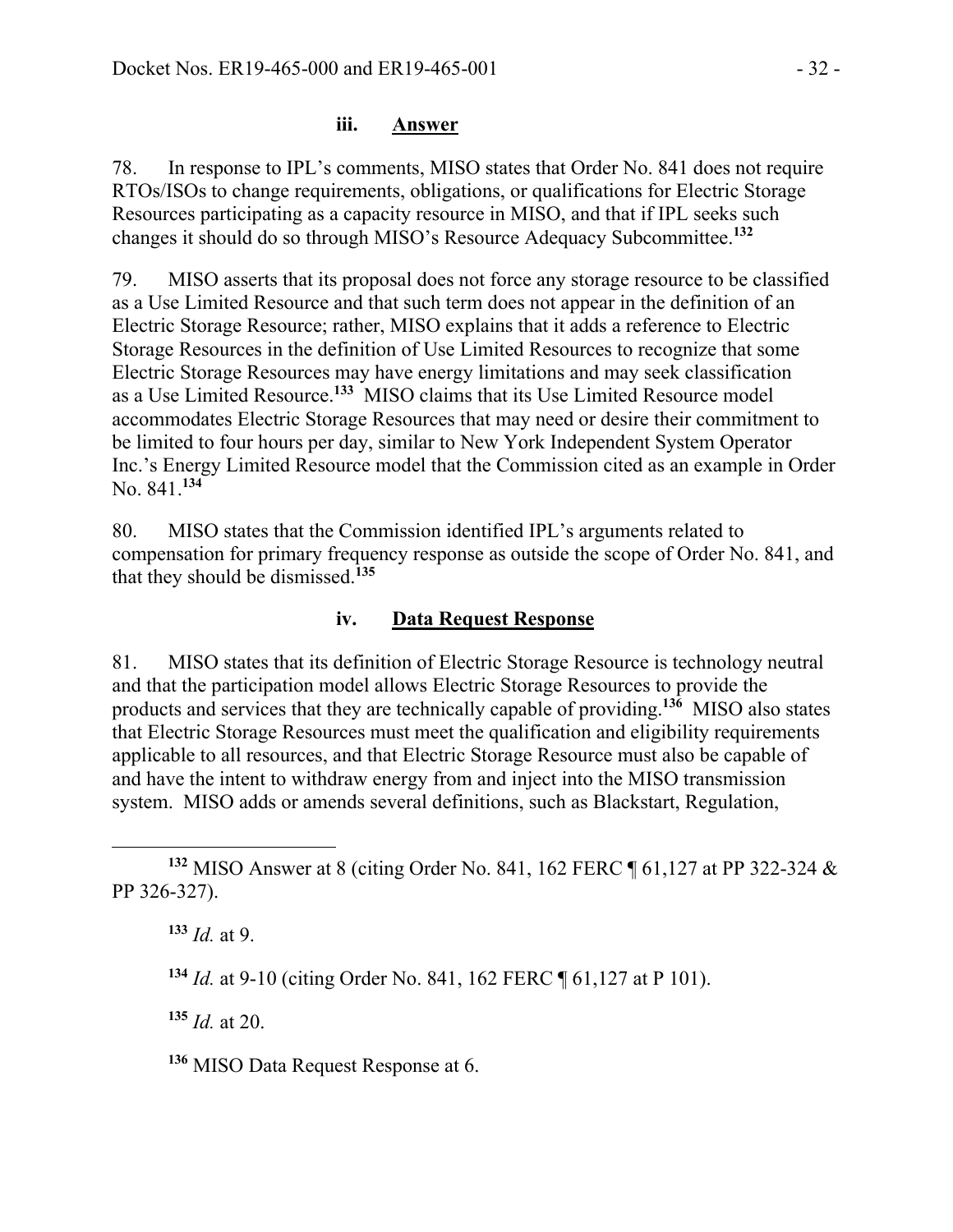Resource, and Capacity Resource, along with other Tariff provisions to integrate Electric Storage Resources.

82. MISO revises its Tariff to add Electric Storage Resources to the definitions of Capacity Resources and Use Limited Resources in Module A, as well as section 69A.3.1.d in Module E-1.**<sup>137</sup>** MISO explains that, to the extent that an Electric Storage Resource qualifies as a Capacity Resource that clears Zonal Resource Credits (ZRC) in any annual or Transitional PRA, the Electric Storage Resource will be subject to the same must-offer and performance requirements applicable to all resources, including Use Limited Resources, under section 69A.5 of the Tariff. Additionally, MISO states that any Electric Storage Resource that has ZRCs that cleared in an annual or Transitional PRA or are used in a Fixed Resource Adequacy Plan must submit the installed capacity value of such ZRCs in MISO's Day-Ahead Market and each pre Day-Ahead and the first post Day-Ahead Reliability Assessment Commitment for every hour of every day, except to the extent that the Electric Storage Resource is unavailable due to a full or partial forced schedule outage. MISO asserts that Electric Storage Resources that are registered as Use Limited Resources are required to submit a must-offer into the Day-Ahead Market for at least four continuous hours daily across MISO's forecasted daily peak.

83. MISO contends that Electric Storage Resources that have must-offer obligations are limited in their use of the "Not Participating" Energy Dispatch Status, or other product dispatch statuses of "Not Participating" consistent with their obligations under Module E-1. MISO states that an Electric Storage Resource may use the "Not Participating" Energy Dispatch Status if it is in a Continuous Commitment Status and has all or a portion of its capacity designated as a Capacity Resource.**<sup>138</sup>**

## **v. Commission Determination**

84. We find that MISO's proposed Tariff revisions comply with the requirements of Order No. 841 because they ensure that Electric Storage Resources are eligible to provide all capacity, energy, and ancillary services that they are technically capable of providing. MISO has demonstrated that its market participation model will enable Electric Storage Resources to provide energy and ancillary services, blackstart service, and reactive supply and voltage control. Additionally, MISO has demonstrated how its

**<sup>137</sup>** *Id.* at 7.

**<sup>138</sup>** *Id.* (citing MISO, FERC Electric Tariff, Module C, §§ 39.2.5.D.b.xxxiii – xxxvii (Electric Storage Resource Offer Rules in the Day-Ahead Market) and §§ 40.2.7B.b.xxxv, 40.2.7B.b.xxxix (Electric Storage Resource Offer Rules in the Real-Time Market) (31.0.0)).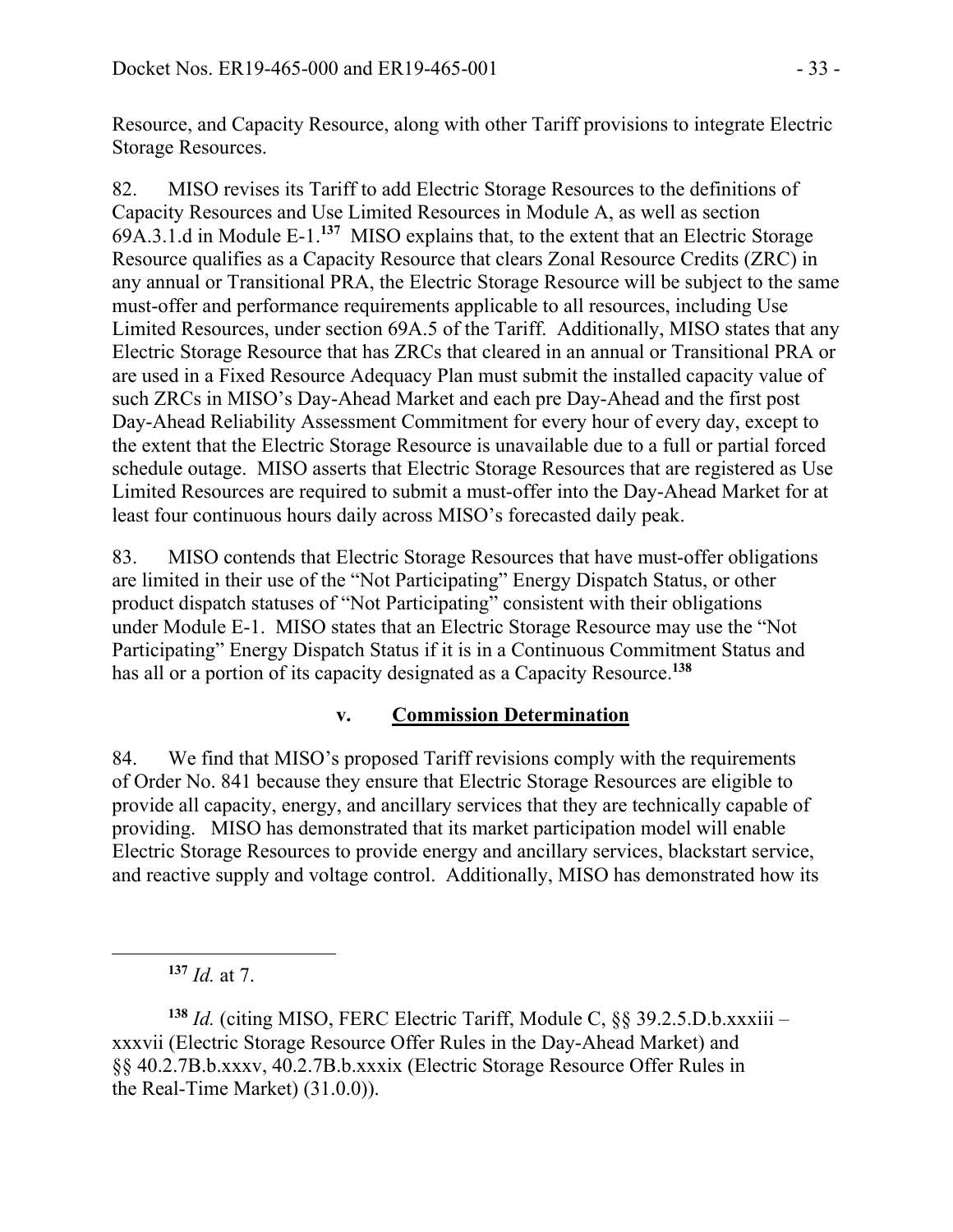resource adequacy rules are applicable to resources using the participation model to provide capacity.

85. We find that MISO's proposal to allow Electric Storage Resources to qualify as Use Limited Resources, provided that they are able to operate for a minimum of four consecutive operating hours across the daily coincident peak for each day, is compliant with Order No. 841 because, as MISO explains, this will accommodate Electric Storage Resources that may need or desire their commitment to be limited to four hours per day in order to reliably provide a service. We are not persuaded by IPL's argument that the application of Use Limited Resource to all Electric Storage Resources can result in the limited participation of storage resources that can charge and discharge over very short duration and can switch between modes throughout the day. As MISO clarifies, its proposal does not require any Electric Storage Resource to be classified as a Use Limited Resource. We note that MISO also added a reference to Electric Storage Resources to the definition of Use Limited Resources to recognize that some Electric Storage Resources may have energy limitations and may need or desire their commitment to be limited to four hours per day.

86. We find that MISO's proposal to treat Electric Storage Resources that qualify as a capacity resource consistent with other generation resources pursuant to the existing must-offer and performance requirements under section 69A.5 in Module E-1 of the MISO Tariff is just and reasonable, and consistent with Order No. 841. We find that MISO demonstrates how Electric Storage Resources with must-offer obligations under Module E-1 may utilize the "Not Participating" offer status pursuant to sections 39.2.5D and 40.2.7B of MISO's Tariff.

87. In response to IPL, we find that arguments regarding the development of a market for primary frequency response are outside the scope of Order No. 841. Order No. 841 does not require RTOs/ISOs to revise or revisit the technical requirements or compensation provisions of capacity, energy, and ancillary service markets.**<sup>139</sup>**

## **b. Ability to De-Rate Capacity to Meet Minimum Run-Time Requirements**

88. To implement section  $35.28(g)(9)(i)(A)$  of the Commission's regulations, Order No. 841 requires that each RTO/ISO have tariff provisions providing that resources using the participation model for electric storage resources can de-rate their capacity to meet minimum run-time requirements.<sup>140</sup> Electric storage resources that participate in an

**<sup>140</sup>** *Id.* P 94.

**<sup>139</sup>** Order No. 841, 162 FERC ¶ 61,127 at P 80.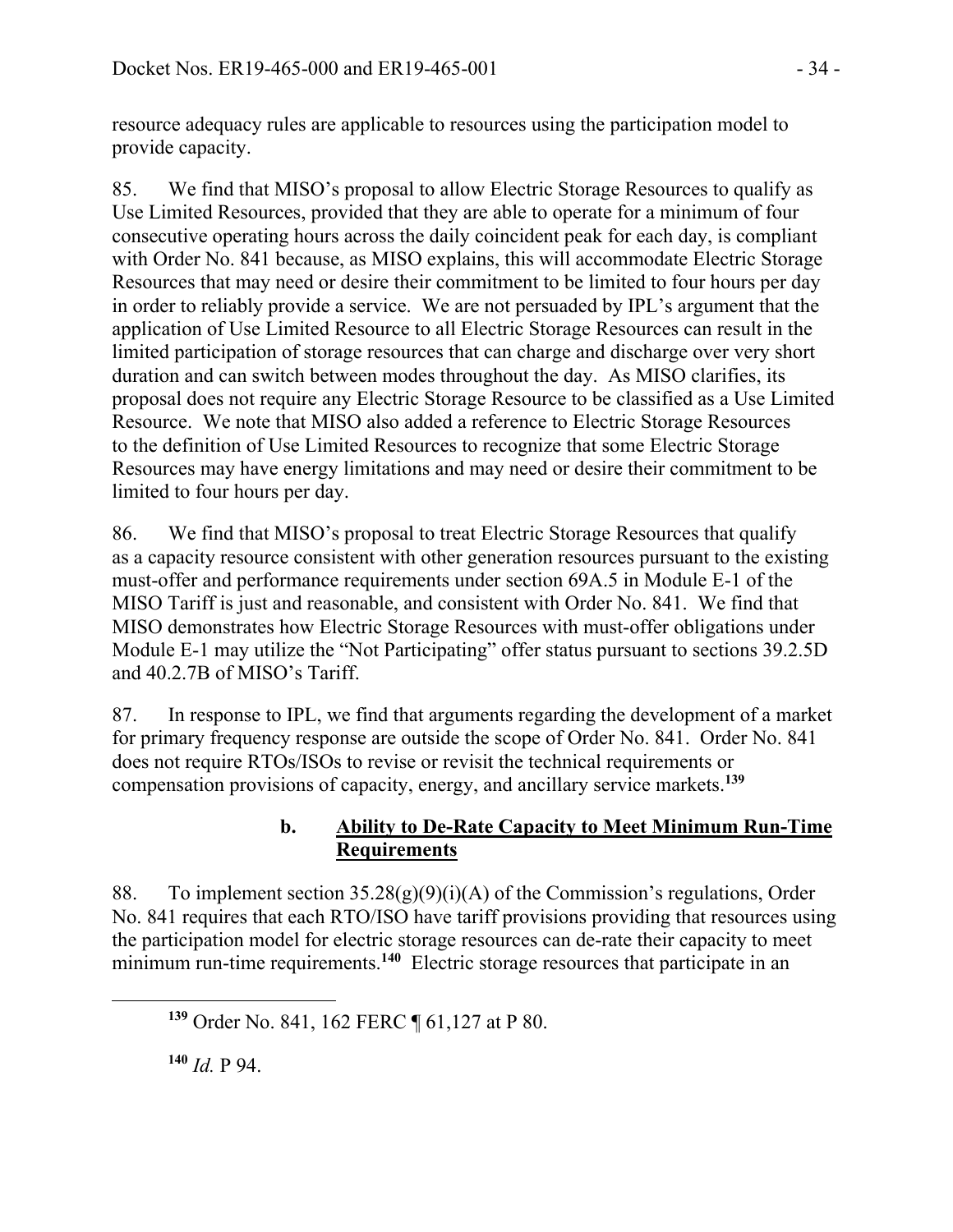RTO/ISO capacity market are not exempt from meeting the performance metrics and criteria that apply to all other resources that participate in that market and are not exempt from any applicable penalties for non-performance.**<sup>141</sup>**

89. Order No. 841 states that an electric storage resource de-rating its capacity to provide capacity or other services is not engaging in physical withholding if it is de-rating to meet minimum run-time requirements.**<sup>142</sup>** However, each RTO/ISO may request that its market monitor verify whether an electric storage resource de-rated its capacity to meet a minimum run-time requirement to ensure that such resource is not engaging in physical withholding, as defined by the Commission. Additionally, to the extent that market power concerns arise as a result of electric storage resources de-rating capacity to provide capacity or other services, each RTO/ISO may consider whether it is appropriate to update and/or apply existing market power mitigation processes to electric storage resources to alleviate market power concerns.**<sup>143</sup>** Further, electric storage resources may provide services in RTO/ISO markets without de-rating so long as they meet the requirements to provide the particular service that they seek to provide.**<sup>144</sup>**

90. Order No. 841 provides each RTO/ISO with flexibility to either use its existing rules for must-offer quantities or to modify its existing rules as necessary to reflect the physical and operation characteristics of electric storage resources.**<sup>145</sup>** However, if an electric storage resource elects to de-rate its capacity, it must not de-rate its capacity below any capacity obligations that it has assumed, such as any applicable must-offer requirement. Also, the de-rated quantity should be based on the quantity of energy that an electric storage resource can discharge continuously over the minimum run-time set by the RTO/ISO.

91. Order No. 841 does not require RTOs/ISOs to make specific changes to minimum run-time or must-offer requirements associated with providing capacity.**<sup>146</sup>** However, each RTO/ISO must demonstrate on compliance that its market rules provide a means for electric storage resources to provide capacity, including how its capacity market rules are

 *Id.* P 95. *Id.* P 96. *Id.* P 97. *Id.* P 98. *Id.* P 99. *Id.* P 100.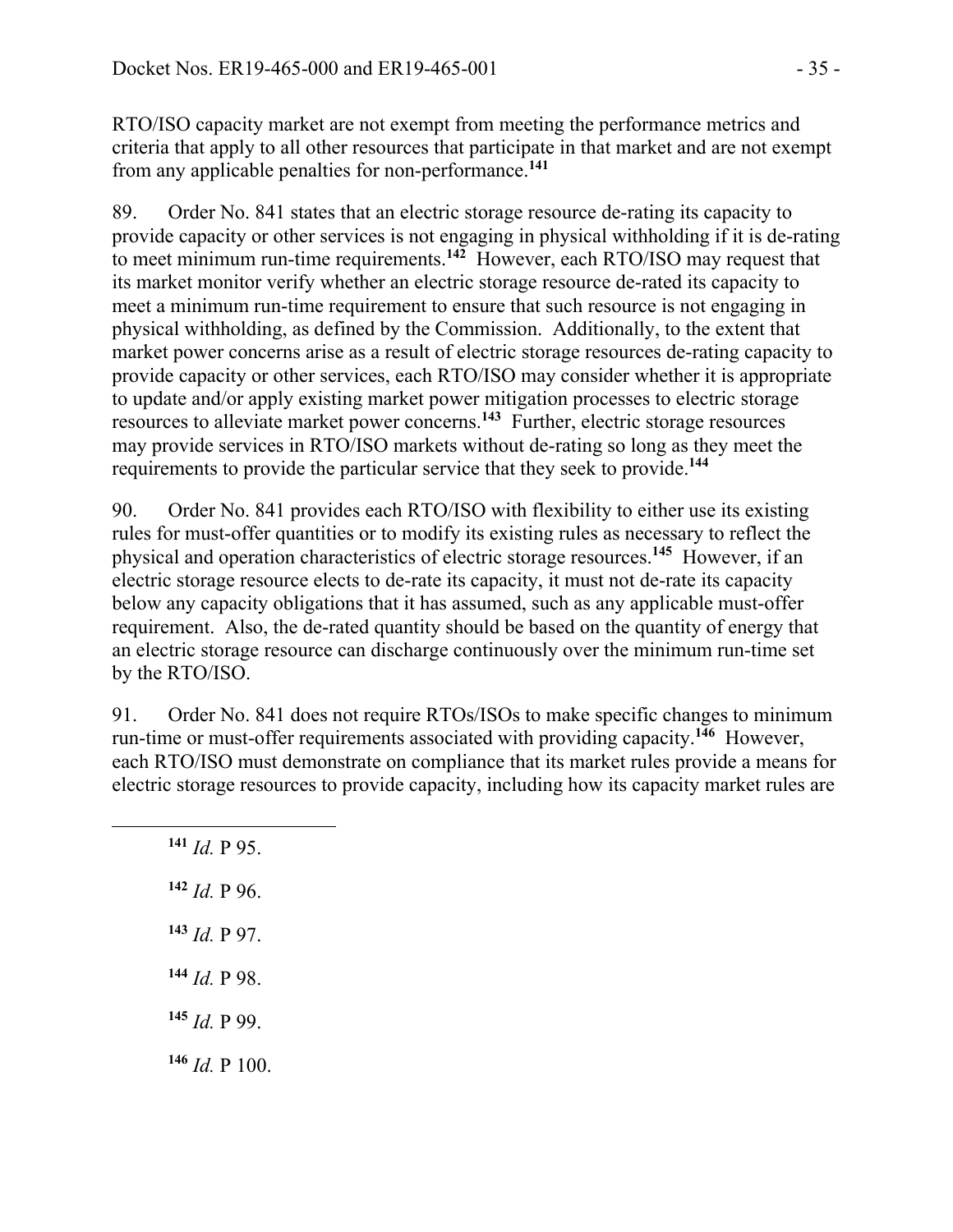applicable to resources using the participation model.**<sup>147</sup>** Where an RTO/ISO does not have existing tariff provisions that enable electric storage resources to provide capacity, the RTO/ISO must propose such rules.**<sup>148</sup>**

### **i. MISO Filing**

92. MISO proposes to modify its Tariff to allow Electric Storage Resources to de-rate their capacity to meet minimum run-time requirements.**<sup>149</sup>** MISO notes that the Tariff already accommodates this requirement for Stored Energy Resource - Type II Resources and proposes edits to Module E-1 of the Tariff to also allow Electric Storage Resources to de-rate capacity.**<sup>150</sup>**

### **ii. Protests/Comments**

93. Tesla recommends that RTOs/ISOs with centralized wholesale capacity markets: (1) calculate the effective load carrying capability**<sup>151</sup>** of electric storage resources with various run times at the forecasted level of system load; (2) establish limits on the maximum amount of capacity that electric storage resources can provide, based on resource run times and forecasted load; and (3) limit performance penalties to the physical energy capacity in MWh committed to the capacity market by the electric storage resource.**<sup>152</sup>** Tesla argues that granting this treatment would ensure just and reasonable results from capacity markets by preventing undue discrimination against

**<sup>147</sup>** *Id.* PP 100, 101.

 $148$  *Id.* P 100.

**<sup>149</sup>** MISO Vannoy Test. at 14.

**<sup>150</sup>** MISO Transmittal Letter at 8; MISO Proposed Tariff, Module E-1, § 69A.3.1 (Capacity Resources) (36.0.0).

**<sup>151</sup>** Tesla states that effective load carrying capability is a method to determine the capacity value of electric storage resources and other energy limited resources and can be defined as the increase in peak load that will give the same system reliability as the original system without the additional resource. Tesla Comments at 9 (citing GE Energy Consulting, *PJM Renewable Integration Study: Task 3A Part F Capacity Valuation*, Prepared for PJM, p18-19 (March 31, 2014), https://www.pjm.com/- /media/committees-groups/subcommittees/irs/postings/pjm-pris-task-3a-part-f-capacityvaluation.ashx?la=en).

**<sup>152</sup>** *Id.* at 8-12.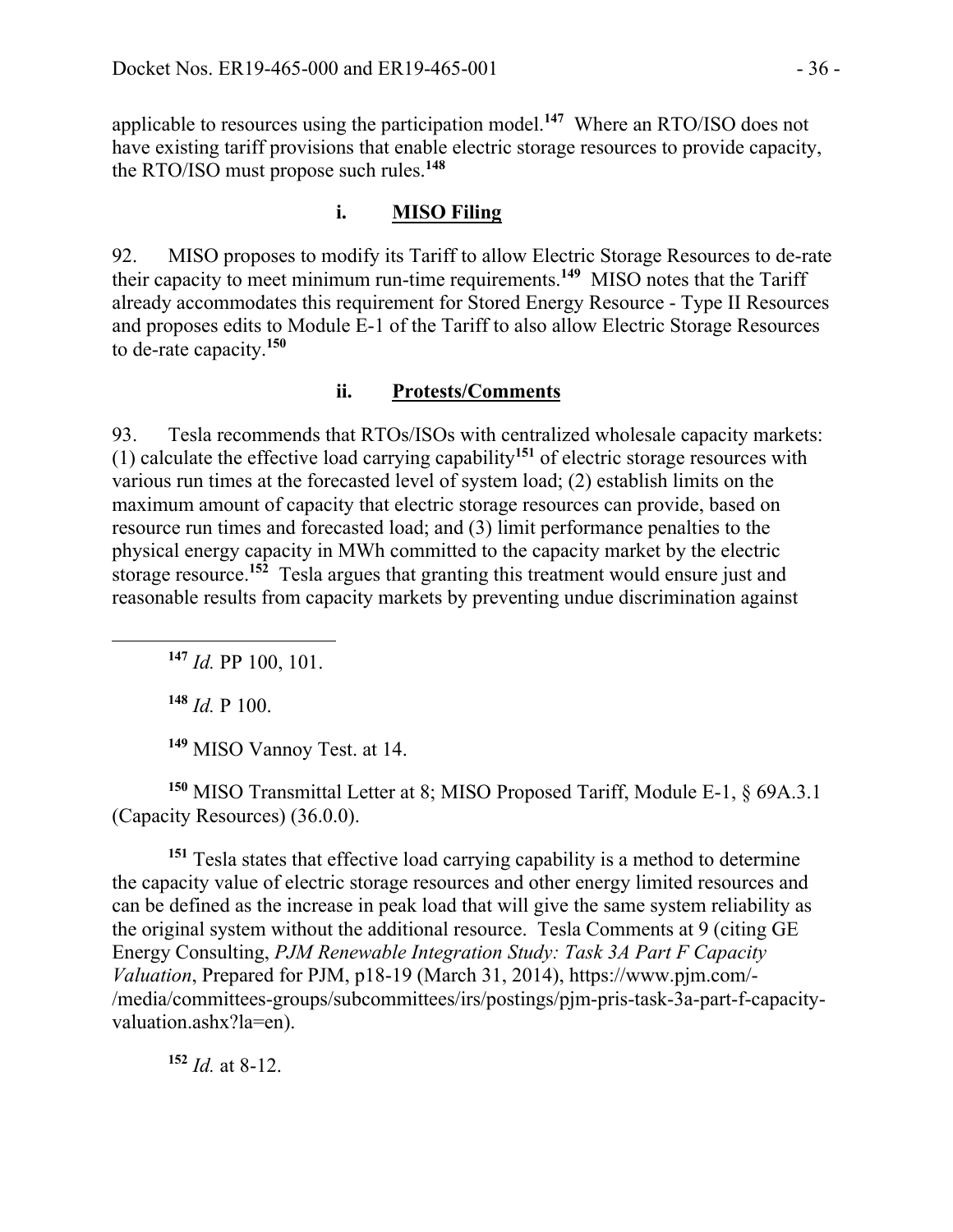electric storage resources, allowing electric storage resources to provide all of the capacity service of which they are technically capable, and accounting for electric storage resources' physical and operational characteristics, as required by Order No. 841.**<sup>153</sup>**

### **iii. Commission Determination**

94. We find that MISO's proposal to treat Electric Storage Resources that qualify as capacity resources consistent with other generation resources, pursuant to existing provisions in section 69A.3.1 in Module E-1 of MISO's Tariff, complies with the requirements of Order No. 841 because it allows Electric Storage Resources to de-rate capacity to meet minimum run-time requirements.**<sup>154</sup>**

95. In response to Tesla's request that RTOs/ISOs limit performance penalties to the physical capability that an electric storage resource commits for capacity service, we reiterate that electric storage resources must still meet all of the technical, operational, and/or performance requirements that are necessary to reliably provide a service and that Order No. 841 does not exempt an electric storage resource that is participating in RTO/ISO capacity markets from any applicable penalties for non-performance.**<sup>155</sup>** Further, we find Tesla's recommendations regarding electric storage resource capacity valuation and limits to be outside the scope of this compliance proceeding.

# **4. Participation in the RTO/ISO Markets as Supply and Demand**

### **a. Eligibility to Participate as a Wholesale Seller and Wholesale Buyer**

96. Order No. 841 adds section  $35.28(g)(9)(i)(B)$  to the Commission's regulations to require that each RTO/ISO have tariff provisions to ensure that a resource using the participation model for electric storage resources can be dispatched and can set the wholesale market clearing price as both a wholesale seller and wholesale buyer, consistent with rules that govern the conditions under which a resource can set the wholesale price.<sup>156</sup> For a resource using the participation model for electric storage

**<sup>153</sup>** *Id.* at 8-9.

**<sup>154</sup>** MISO Transmittal Letter at 8; MISO Vannoy Test. at 14; MISO Proposed Tariff, Module E-1, § 69A.3.1 (Capacity Resources) (36.0.0).

**<sup>155</sup>** Order No. 841, 162 FERC ¶ 61,127 at PP 78, 95.

**<sup>156</sup>** *Id.* P 142.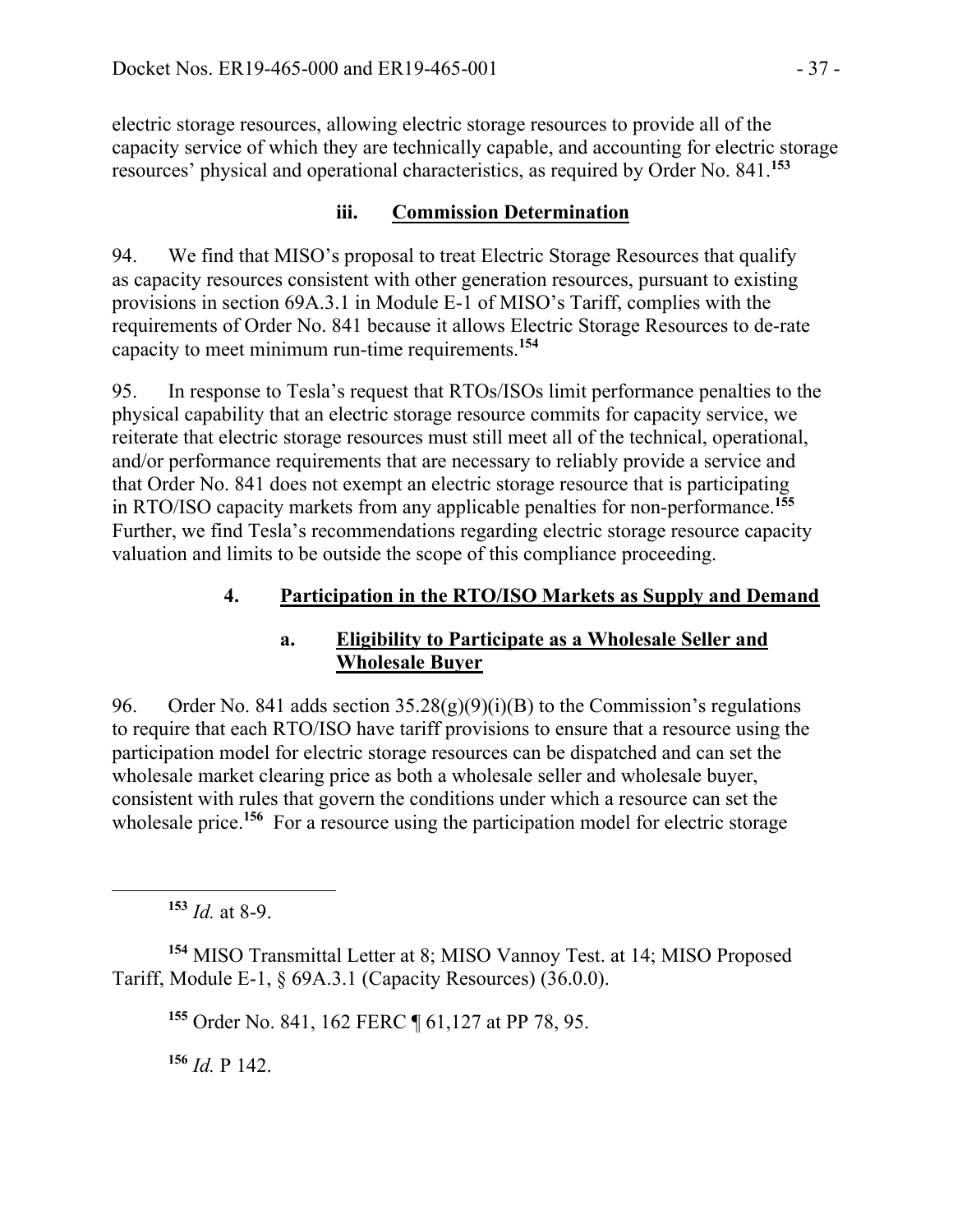resources to be able to set prices in the RTO/ISO markets as either a wholesale seller or a wholesale buyer, it must be available to the RTO/ISO as a dispatchable resource.**<sup>157</sup>**

97. Order No. 841 requires that: (1) resources using the participation model for electric storage resources be able to set the price in the capacity markets, where applicable; (2) RTOs/ISOs accept wholesale bids from resources using the participation model for electric storage resources to buy energy, consistent with the rules related to wholesale purchasers of energy in each RTO/ISO; and (3) resources using the participation model for electric storage resources to be allowed to participate in the RTO/ISO markets as price takers, consistent with the existing rules for self-scheduled resources.**<sup>158</sup>** To ensure that electric storage resources are treated consistently with selfscheduled load resources and traditional generation resources that participate in the RTO/ISO markets, electric storage resources must be allowed to self-schedule when they participate in the RTO/ISO markets as supply or demand, consistent with rules governing how other resources self-schedule.**<sup>159</sup>**

98. While Order No. 841 does not require RTOs/ISOs to change any participation models that they may already have that apply to pumped-hydro resources,**<sup>160</sup>** it does require each RTO/ISO to establish means by which all electric storage resources, including pumped-hydro resources, can participate as wholesale sellers and wholesale buyers in the RTO/ISO markets using a participation model.**<sup>161</sup>** Lastly, Order No. 841 explains that the Commission does not consider electric storage resources in charging mode to be negative demand response. Order No. 841 requires an electric storage resource to be eligible to participate in the RTO/ISO markets as wholesale buyer and

**<sup>158</sup>** Order No. 841, 162 FERC ¶ 61,127 at P 142.

**<sup>160</sup>** *Id.* P 55.

 $\overline{a}$ <sup>157</sup> *Id.* Order No. 841-A modifies section  $35.28(g)(9)(i)(B)$  of the Commission's regulations to clarify that, to the extent electric storage resources are dispatchable, the RTO/ISO is required to allow them to participate as dispatchable resources and to set the clearing price in the RTO/ISO markets as part of the participation model. Order No. 841- A clarifies that not all electric storage resources that seek to use the electric storage resource participation model need to be dispatchable to use that participation model. Order No. 841-A, 167 FERC ¶ 61,154 at PP 74-77.

**<sup>159</sup>** *Id.* PP 144, 148.

**<sup>161</sup>** *Id.* P 149.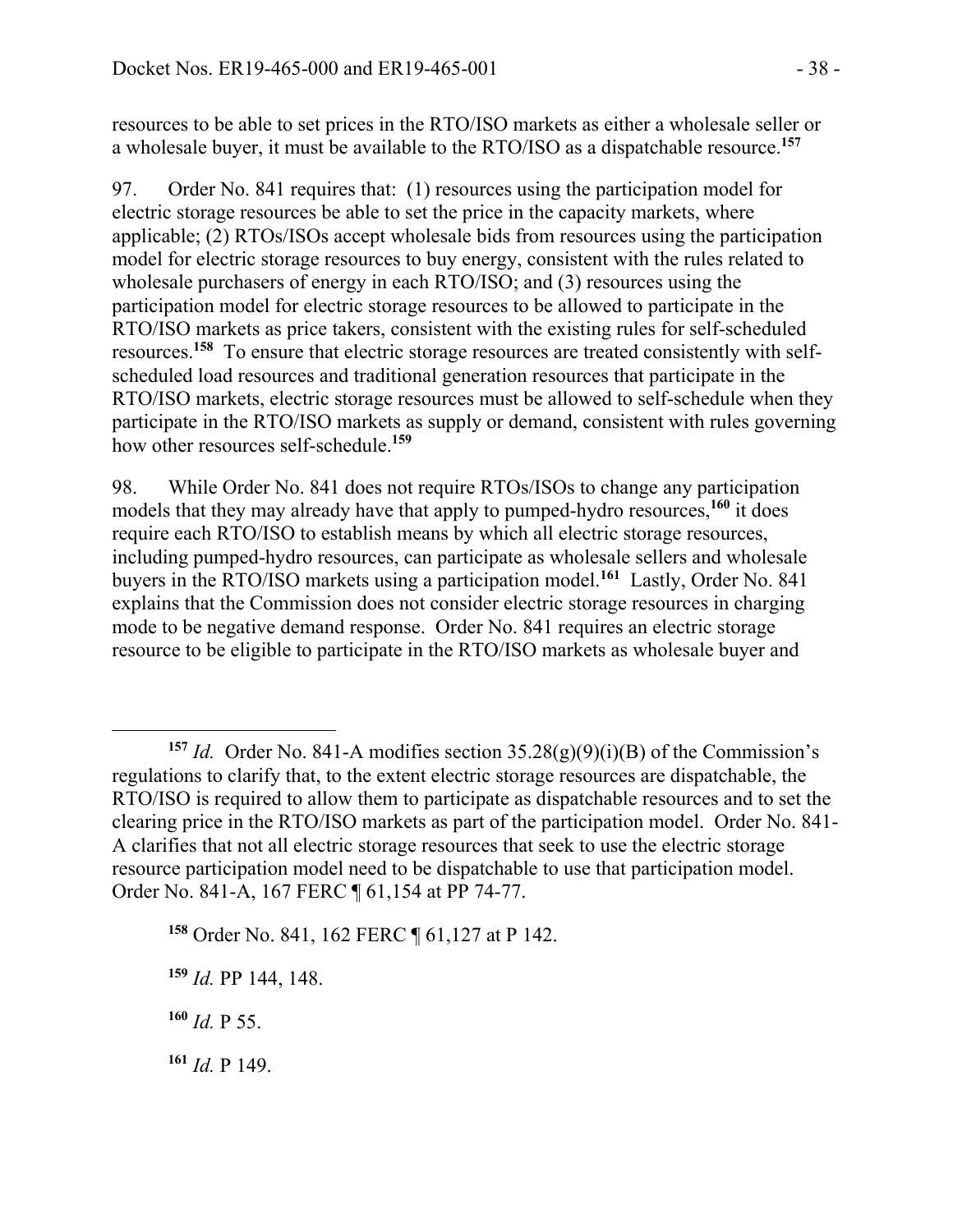required each RTO/ISO to be able to dispatch them as such; such a mechanism would entail participation in the energy markets, and not the provision of a new service.**<sup>162</sup>**

99. Order No. 841-A denies MISO's request for clarification that it may consider treating an electric storage resource as a self-scheduled price-taker if the electric storage resource uses its State of Charge to lock its energy output to a very narrow range.**<sup>163</sup>** The Commission found that, to the extent that a resource using the participation model for electric storage resources has not elected to be a self-scheduled price taker, it would be unreasonable for an RTO/ISO to designate that resource as a self-scheduled price-taker solely based on the State of Charge parameters that the resource has submitted. The RTO/ISO must provide resources using the electric storage resource participation model with the opportunity to determine whether to self-schedule, consistent with the RTO's/ISO's existing rules for self-scheduled resources.**<sup>164</sup>** In response to MISO's concern that, if a resource using the participation model for electric storage resources restricts its energy output to a very narrow range through its State of Charge, any of its capacity that cleared in the capacity market may not be fully available to the day-ahead market, Order No. 841-A states that a resource using the participation model for electric storage resources may not use a bidding parameter, such as State of Charge, to circumvent its obligations in the RTO/ISO markets, including any day-ahead must-offer obligation for capacity resources.**<sup>165</sup>**

### **i. MISO Filing**

100. MISO asserts that Electric Storage Resources will be capable of participating in MISO as both supply and demand, and that the market participant will utilize the Commitment Status to indicate the Electric Storage Resource's operating mode, indicating the limits for the market dispatch to enforce.**<sup>166</sup>** MISO proposes to modify its Security Constrained Economic Dispatch (SCED), registration data, and market interfaces to accommodate the new Electric Storage Resource offer parameters, ensuring that an Electric Storage Resource can be dispatched as both supply and demand.**<sup>167</sup>**

**<sup>164</sup>** *Id.* P 84.

**<sup>165</sup>** *Id.* P 85.

**<sup>166</sup>** MISO Vannoy Test. at 24.

**<sup>167</sup>** *Id.* at 16; MISO Transmittal Letter at 11.

**<sup>162</sup>** *Id.* P 150.

**<sup>163</sup>** Order No. 841-A, 167 FERC ¶ 61,154 at PP 83-84.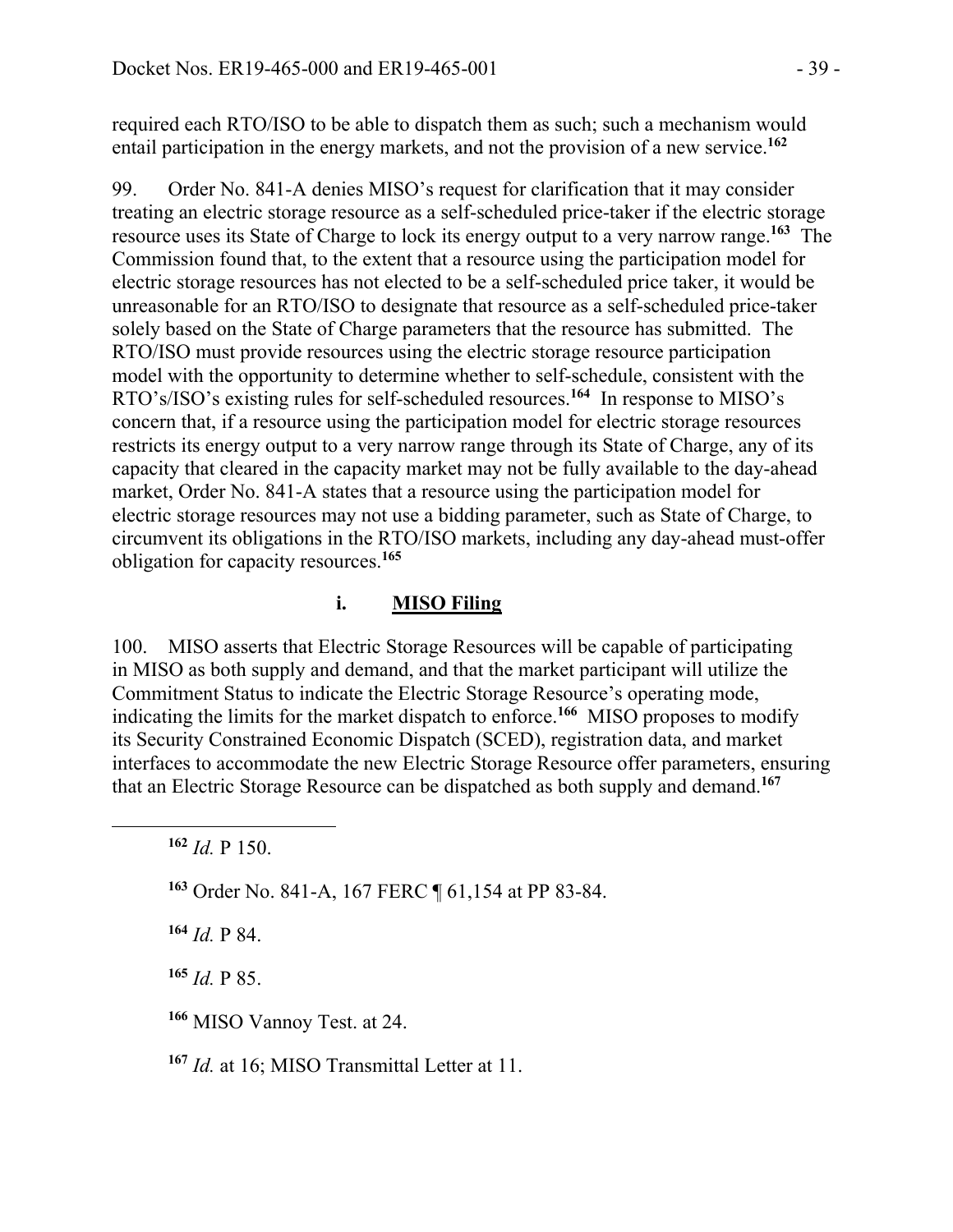MISO asserts that an Electric Storage Resource offering to dispatch as both supply and demand can choose a Commitment Status of Continuous, and explains that the dispatch of energy and clearing of operating reserves will be cleared economically based on a single incremental energy offer curve, across the continuously dispatchable range from the applicable minimum limit to the applicable maximum limit, based on the Commitment Status with increasing incremental energy costs.**<sup>168</sup>** MISO states that the dispatchable range can include withdrawals, so that the Electric Storage Resource can charge economically based on market conditions.

101. MISO asserts that an Electric Storage Resource may participate in the Day-Ahead Market and Real-Time Market simultaneously, as both supply and demand, by submitting bids to buy and offers to sell within the same dispatch interval.**<sup>169</sup>** MISO explains that an Electric Storage Resource that wants to participate as both supply and demand may do so by submitting an Electric Storage Resource offer curve with a Commitment Status of Continuous, Energy Dispatch Status of Economic, an Economic Maximum Discharge Limit greater than zero, an Economic Maximum Charge Limit greater than zero, and an energy offer curve with both positive and negative MW volumes. MISO explains that an Electric Storage Resource will only be cleared, or subsequently dispatched, for a single dispatch target for energy per interval, and that an Electric Storage Resource will not be dispatched to inject and withdraw in a single interval.

102. MISO states that Electric Storage Resources are not required to submit information not applicable to their physical, operational, or commercial circumstances.**<sup>170</sup>** MISO also explains that generating resources that meet Order No. 841's definition of Electric Storage Resource, such as pumped-hydro resources, are not required to adopt the Electric Storage Resource participation model. MISO states that any existing Stored Energy Resource defined as a resource capable of supplying regulating reserve, but not energy, contingency reserve, up ramp capability, and down ramp capability through the short-term shortage and discharge of electrical energy in response to setpoint instructions, is not required to adopt the Electric Storage Resource participation model. MISO also states that any Stored Energy Resource - Type II resources will be required to transition to the Electric Storage Resource participation model effective March 1, 2020, because the Stored Energy Resource - Type II model will be retired with implementation of the Electric Storage Resource participation model.

**<sup>168</sup>** MISO Transmittal Letter at 11; MISO Vannoy Test. at 16.

**<sup>169</sup>** MISO Transmittal Letter at 11; MISO Vannoy Test. at 17.

**<sup>170</sup>** MISO Vannoy Test. at 26.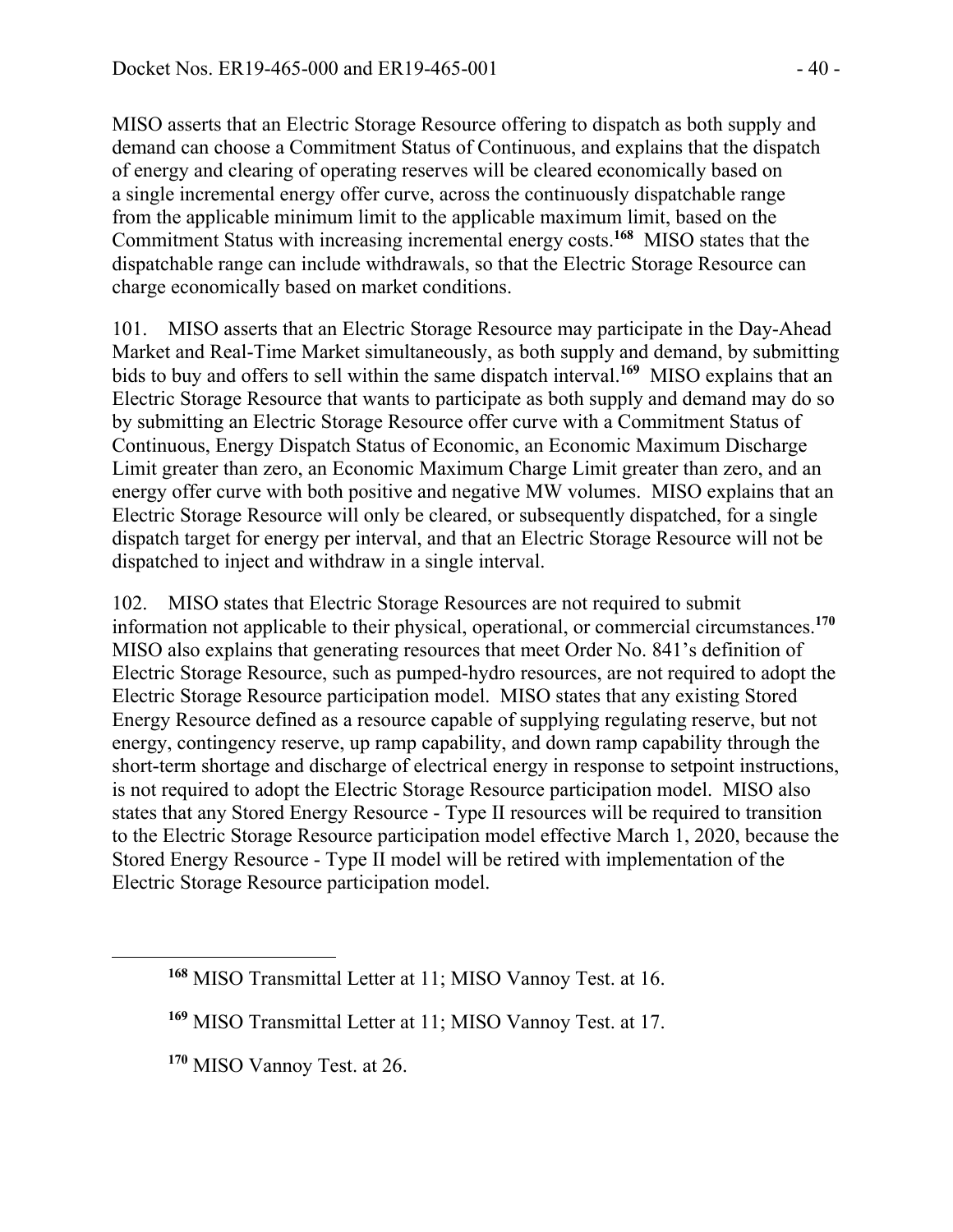### **ii. Data Request Response**

103. MISO states that, consistent with Mr. Vannoy's testimony, its proposal "modif[ies] its SCED algorithms, SCED Pricing algorithms, and applicable sections of the Tariff to include Electric Storage Resource Offer in the list of offers eligible to participate in determining Ex Ante and Ex Post Locational Marginal Price."**<sup>171</sup>** MISO also states that its proposal modifies its SCED algorithms to clear and schedule energy and/or reserves in the Day-Ahead and Real-Time Markets.

104. MISO asserts that extensive changes to Schedule 29 and Schedule 29A are not required because the generic defined terms such as "Resources" include Electric Storage Resources, which will not be included as Fast Start Resources for purposes of setting Local Marginal Prices, consistent with the definition of Fast Start Resource in Module A. MISO states that, consistent with its initially proposed Tariff revisions, Electric Storage Resources will be excluded similar to other fuel-limited resources.**<sup>172</sup>**

105. MISO contends that Electric Storage Resources will be able to set price in the PRA similar to other eligible planning resources pursuant to section 69A.7.1 of MISO's Tariff.**<sup>173</sup>** MISO states that its proposal allows qualified Electric Storage Resources to set the Auction Clearing Price in the annual PRA or any Transitional PRA under Module E-1 and Module E-2, respectively. MISO asserts that revised section 69A.3.1 of the Tariff includes Electric Storage Resources as eligible to qualify as Capacity Resources, and that Tariff section 69A.7.1 governs participation in the PRA.

106. MISO also states that its proposal is functionally equivalent to buy-bids for wholesale energy. MISO explains that the Tariff accommodates energy offer curve values that accept negative injection values for segments, which will be considered by the Unit Dispatch System in clearing energy schedules in the Day-Ahead Market and

 $\overline{a}$ **<sup>171</sup>** MISO Data Request Response at 8 (referencing MISO Proposed Tariff, Module C, §§ 40.2.15.b, 40.2.15.i, 40.2.15.k, and 40.2.15.m (Real-Time Energy and Operating Reserve Market Process) (41.0.0); §§ 40.2.17.a, 40.2.17.d.i, 40.2.17.h, 40.2.17.j, and 40.2.17.l, (Calculation of Real-Time Ex-Post LMPs and Ex Post MCPs (49.0.0); and § 39.2.9 (Day-Ahead Energy and Operating Reserve Market Process) (50.0.0)).

**<sup>172</sup>** *Id.* at 9 (referencing MISO Proposed Tariff, Module A, § 1.F (Definitions)  $(47.0.0)$ .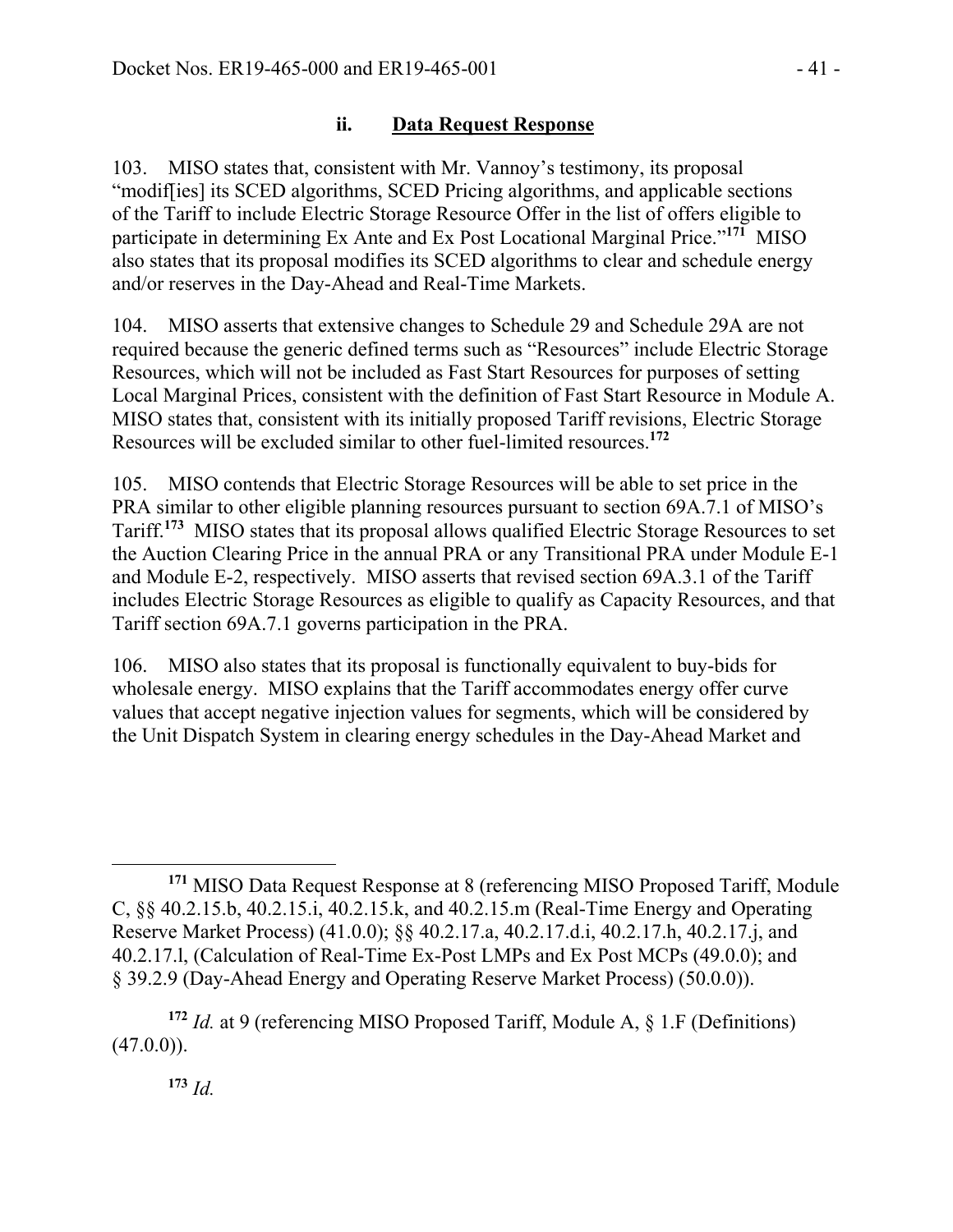developing dispatch targets in the Real-Time Market.**<sup>174</sup>** MISO also asserts that Electric Storage Resources will be able to participate in MISO markets as price takers, and that revised section 40.2.8 of the Tariff authorizes Electric Storage Resources to selfschedule.**<sup>175</sup>**

#### **iii. Commission Determination**

107. We find that MISO's proposed Tariff revisions partially comply with the requirement of Order No. 841 to allow a resource using the Electric Storage Resource participation model to be dispatched and set the wholesale market clearing price as both a wholesale seller and wholesale buyer.**<sup>176</sup>** As MISO explains, an Electric Storage Resource offering to dispatch as supply or demand may choose a Commitment Status of Continuous. A Commitment Status of Continuous will allow the dispatch of energy and the clearing of operating reserves economically based on a single incremental energy offer curve that ranges across the continuously dispatchable range from the applicable minimum limit to the applicable maximum limit, including withdrawals to allow an Electric Storage Resource to economically charge based on market conditions.**<sup>177</sup>** Furthermore, MISO clarifies that it has modified its SCED algorithms and applicable sections of its Tariff to include Electric Storage Resource Offers in the list of offers eligible to participate in determining ex ante and ex post LMPs and the setting of market prices.**<sup>178</sup>**

108. Additionally, MISO's proposed revisions allow Electric Storage Resources to participate and set prices in the PRA, similar to other Planning Resources. We find these proposed revisions to be compliant with Order No. 841.

109. We also find that MISO's proposed revisions allowing Electric Storage Resources to submit wholesale bids to buy energy though the Day-Ahead and Real-Time Energy Offer Curves are compliant with Order No. 841. As MISO explains, Tariff sections 39.2.5D.b.i and 40.2.7B.b.i accommodate energy offer curve values that accept negative

**<sup>175</sup>** *Id.* at 9-10.

 $\overline{a}$ 

**<sup>176</sup>** Order No. 841, 162 FERC ¶ 61,127 at P 142.

**<sup>177</sup>** *See* MISO Transmittal Letter at 11; MISO Vannoy Test. at 16.

**<sup>178</sup>** *See* MISO Data Request Response at 8-9.

**<sup>174</sup>** *Id.* at 10 (citing to MISO Proposed Tariff, Module C, § 39.2.5D.b.i (Electric Storage Resource Offer Rules in the Day-Ahead Market) (31.0.0) and § 40.2.7B.b.i (Electric Storage Resource Offer Rules in the Real-Time Market) (31.0.0)).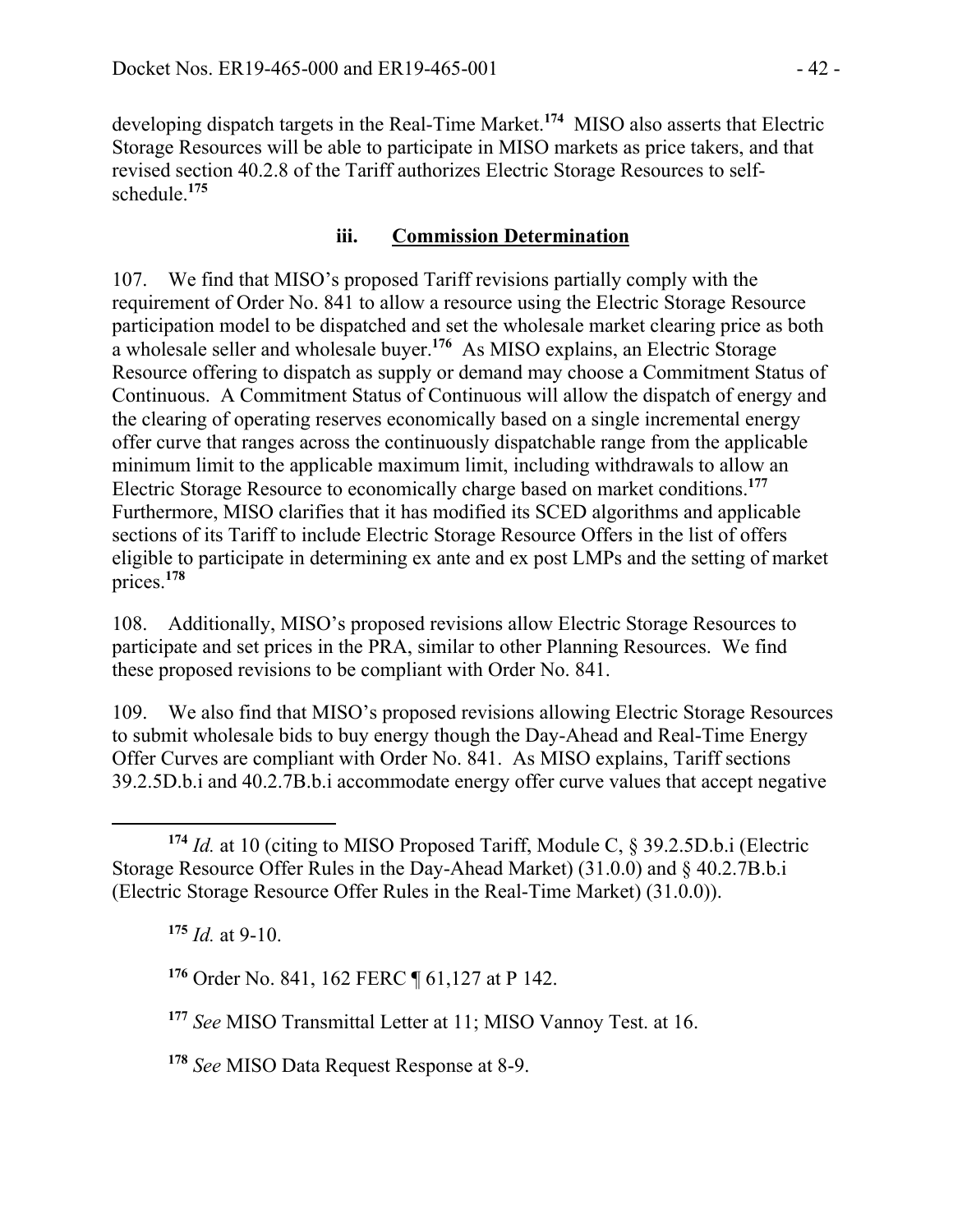injection values for segments, which will be considered in clearing energy schedules in the Day-Ahead Market and developing dispatch targets in the Real-Time Market.**<sup>179</sup>** We also find that MISO's proposal to allow Electric Storage Resources to participate in MISO's markets as price takers and to self-schedule complies with Order No. 841.**<sup>180</sup>**

110. We find that MISO's proposal to exclude an Electric Storage Resource from qualifying as a Fast Start Resource on the basis that the existing definition of Fast Start Resource excludes fuel-limited resources does not sufficiently address why Electric Storage Resources should be categorically excluded. Therefore, we direct MISO to submit, within 60 days of the date of issuance of this order, a further compliance filing to clarify why Electric Storage Resources should be categorically excluded from the definition of Fast Start Resource and demonstrate how that complies with the Order No. 841 requirement to allow electric storage resources to provide all capacity, energy, and ancillary services they are technically capable of providing.

### **b. Mechanism to Prevent Conflicting Dispatch Signals**

111. To implement the new requirement in section  $35.28(g)(9)(i)(B)$  of the Commission's regulations, Order No. 841 requires each RTO/ISO to either (1) demonstrate that its market design will not allow for conflicting supply offers and demand bids from the same resource for the same market interval, or (2) modify its market rules to prevent conflicting supply offers and demand bids from the same resource for the same market interval.**<sup>181</sup>** Order No. 841 does not require a specific approach to prevent conflicting dispatch, but provided that the RTO/ISO is responsible for preventing conflicting dispatch and therefore it would not be the responsibility of the market monitor to review bids to address conflicting dispatch.**<sup>182</sup>** While each RTO/ISO should allow resources using the participation model for electric storage resources to participate as supply and demand simultaneously (i.e., submit bids to buy and offers to sell during the same market interval), consistent with the opportunities available to other market participants, the RTOs/ISOs should not require them to do so simultaneously.**<sup>183</sup>**

**<sup>180</sup>** *Id.*

 $\overline{a}$ 

**<sup>181</sup>** Order No. 841, 162 FERC ¶ 61,127 at P 162.

**<sup>182</sup>** *Id.* P 163.

**<sup>183</sup>** *Id.* P 165.

**<sup>179</sup>** *Id.* at 10.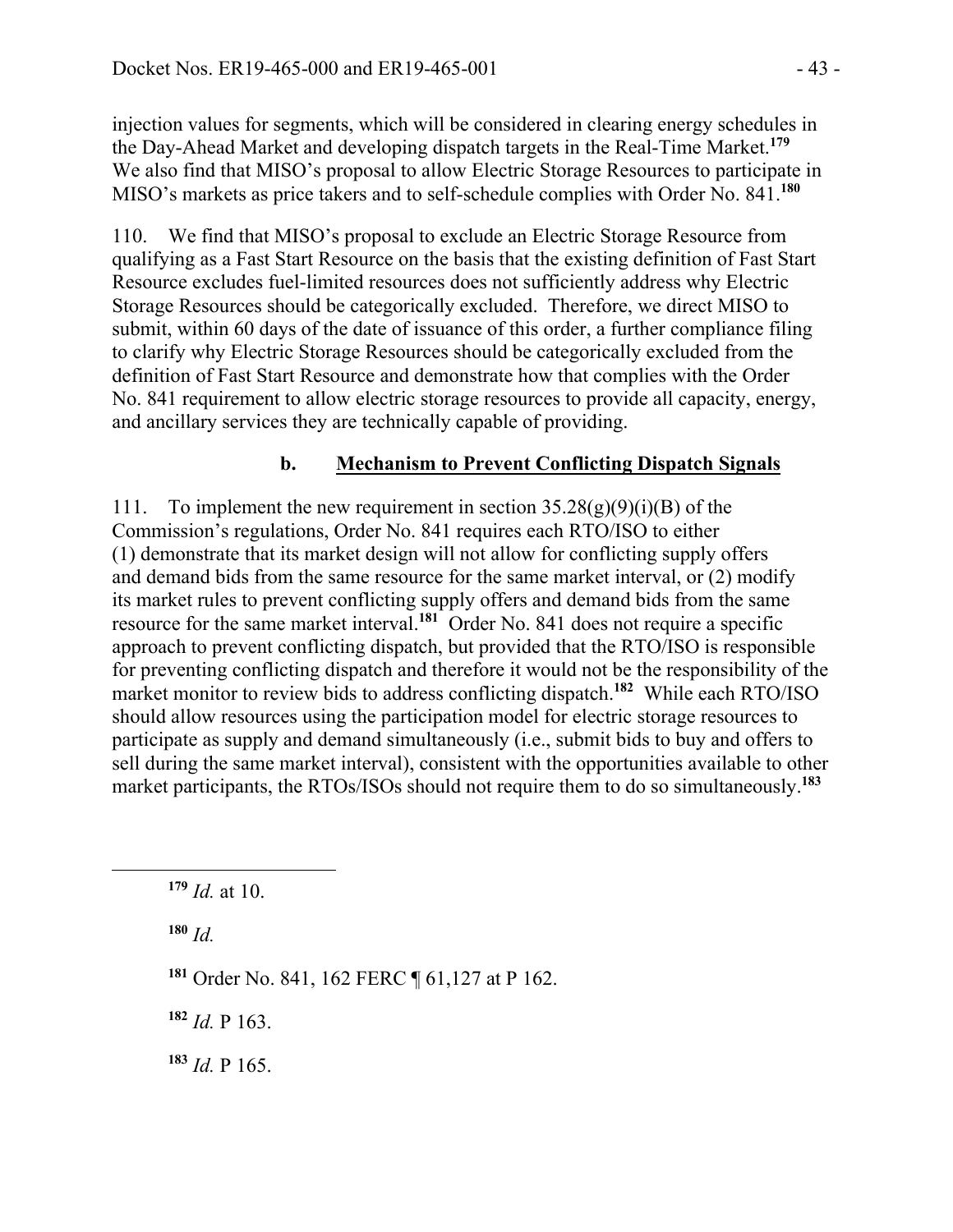### **i. MISO Filing**

112. MISO claims that its proposed model prevents conflicting dispatch instructions by accommodating a single Electric Storage Resource offer curve made up of both discharge segments (i.e., price/MW pairs for positive values or injections), and charge segments (i.e., price/MW pairs for negative values or withdrawals).**<sup>184</sup>** MISO states that, for the Continuous Commitment Status, the offer curve must be monotonically increasing across the entire effective dispatchable range of the Electric Storage Resource, including positive and negative energy values.**<sup>185</sup>**

### **ii. Commission Determination**

113. We find that MISO's proposed Tariff revisions comply with the requirements of Order No. 841 with respect to preventing conflicting dispatch signals in the same market interval in order to avoid any operational uncertainties or reliability concerns that could arise.**<sup>186</sup>** As MISO explains, its proposed model prevents conflicting dispatch instructions through a single Electric Storage Resource offer curve made up of both discharge segments (i.e., price/MW pairs for positive values or injections) and charge segments (i.e., price/MW pairs for negative values or withdrawals). For resources choosing a Continuous Commitment Status, MISO explains that the offer curve must be monotonically increasing across the entire dispatchable range of the Electric Storage Resource, including positive and negative energy values.

### **c. Make-Whole Payments**

114. Given the unique capability of electric storage resources to serve as both a supply of, and demand for, energy and to implement the new requirement in section  $35.28(g)(9)(i)(B)$  of the Commission's regulations, Order No. 841 requires that each RTO/ISO have tariff provisions to ensure that resources available for manual dispatch as a wholesale buyer and wholesale seller under the participation model for electric storage resources are held harmless for manual dispatch by being eligible for make-whole payments.**<sup>187</sup>** Specifically, Order No. 841 requires that the participation model for electric storage resources allow make-whole payments when a resource is dispatched as load and the wholesale price is higher than the resource's

**<sup>186</sup>** Order No. 841, 162 FERC ¶ 61,127 at P 160.

**<sup>187</sup>** *Id.* P 174.

**<sup>184</sup>** MISO Transmittal Letter at 11; MISO Vannoy Test. at 17.

**<sup>185</sup>** MISO Transmittal Letter at 12; MISO Vannoy Test. at 17.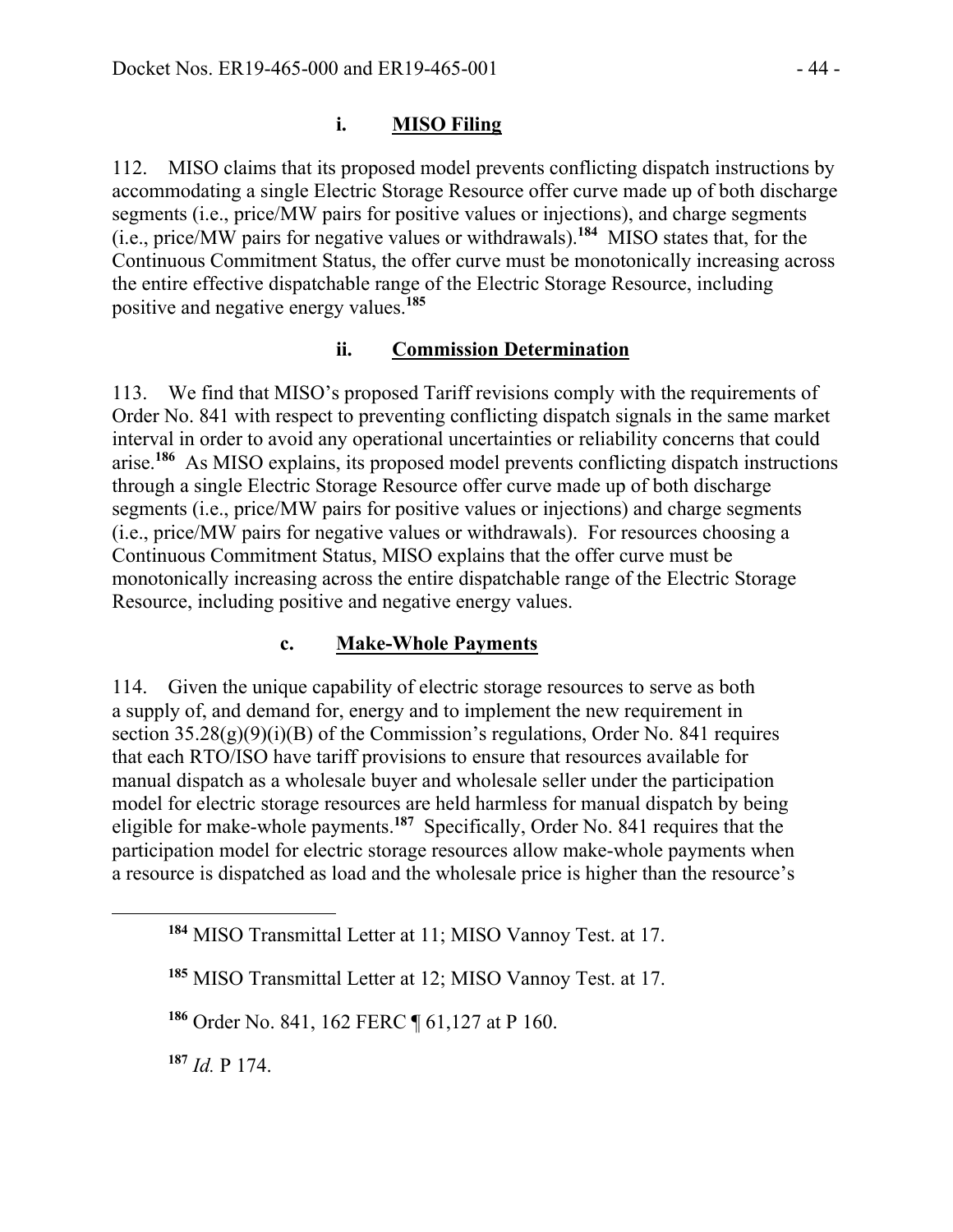bid price and when it is dispatched as supply and the wholesale price is lower than the resource's offer price. Any such make-whole payments must be consistent with the rules for make-whole payments for other dispatchable resources, and such payments should only be provided to resources using the participation model for electric storage resources to the extent that such payments are already provided to other market participants.**<sup>188</sup>** Order No. 841 does not require a specific method for make-whole payments and provided the RTOs/ISOs with flexibility to establish a methodology under which resources using the participation model can receive make-whole payments.**<sup>189</sup>**

115. Order No. 841 also states that make-whole payments should only be available to resources using the electric storage resource participation model if the system operator dispatches that resource in a way that is inconsistent with its bids to buy and offers to sell energy.**<sup>190</sup>** Because one of the requirements of Order No. 841 is that each RTO/ISO have the ability to dispatch electric storage resources as load, it is necessary for each RTO/ISO to establish a methodology under which resources using the participation model for electric storage resources that participate as load are able to receive make-whole payments.**<sup>191</sup>** Because electric storage resources must be able to be dispatched as load, their eligibility to receive make-whole payments when dispatched as load needs to be consistent with other dispatchable resources but does not need to be consistent with the eligibility of other load resources that are not dispatchable by the RTO/ISO.

## **i. MISO Filing**

116. MISO states that its proposal makes Electric Storage Resources eligible for manual redispatch and compensation with make-whole payments, subject to the same eligibility criteria as other resources.**<sup>192</sup>** MISO also states that its proposal modifies the calculations to derive the funding of the make-whole payments, which MISO refers to as Revenue Sufficiency Guarantee (RSG) charges, to include Electric Storage Resource offer costs and revenues.

 $\overline{a}$ 

- **<sup>190</sup>** *Id.* P 178.
- **<sup>191</sup>** *Id.* P 179.

**<sup>192</sup>** MISO Vannoy Test. at 18.

**<sup>188</sup>** *Id.* PP 174, 177.

**<sup>189</sup>** *Id.* P 174.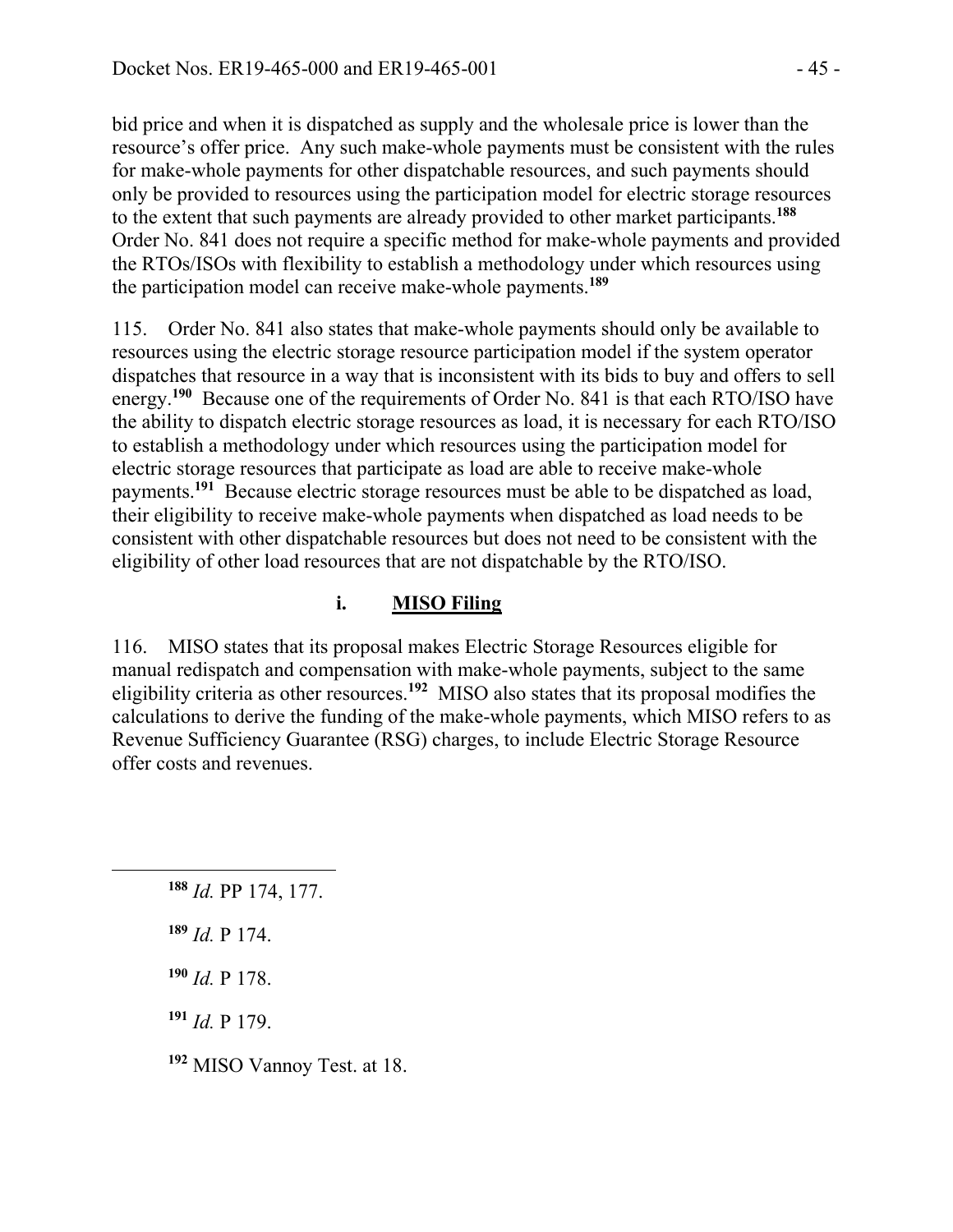117. Midwest TDUs allege that MISO's proposed Tariff revisions wrongly exclude all Electric Storage Resource withdrawals from Day-Ahead RSG charges,**<sup>193</sup>** and that it is unclear how MISO is treating Electric Storage Resource withdrawals for resale for Real-Time RSG purposes.**<sup>194</sup>** Midwest TDUs also contend that, to the extent that MISO treats Electric Storage Resource wholesale withdrawals as negative Actual Energy Injections and excludes them from Actual Energy Withdrawals, all Electric Storage Resource withdrawals will also be wrongly excluded from Voltage and Local Reliability RSG charges.**<sup>195</sup>**

#### iii. **Answers**

118. MISO claims that it exempts Electric Storage Resource energy withdrawals from Day-Ahead RSG charges on the presumption that the energy scheduled to be withdrawn in the Day-Ahead Market would be injected back into the wholesale market, and that an Electric Storage Resource cannot withdraw energy in the Day-Ahead Market without being part of MISO's Day-Ahead Market solution.**<sup>196</sup>** MISO proposes to update its provisions regarding Real-Time RSG to include Electric Storage Resource withdrawals, and that: (1) any differences in withdrawal limits from the notification deadline; (2) real-time changes creating must-run or derate withdrawal volumes; and (3) any excessive or deficient withdrawal volumes would all be applicable to an Electric Storage Resource are all subject to Real-Time RSG charges. MISO asserts that an Electric Storage Resource will be assessed Real-Time RSG charges when withdrawing energy regardless of whether the Electric Storage Resource is considered dispatchable by MISO's real-time system and that such treatment is based on the cost causation principles underlying the allocation of Real-Time RSG charges. MISO also states that, like any

**<sup>194</sup>** Midwest TDUs Protest at 28. *See* MISO Proposed Tariff, Module C, §§ 40.3.3.2.a.i(10-14), 40.3.3.2.a.ii(9-13) (Real-Time Revenue Sufficiency Guarantee Distribution) (37.0.0).

**<sup>195</sup>** Midwest TDUs Protest at 28-29.

**<sup>196</sup>** MISO Answer at 5.

**<sup>193</sup>** Midwest TDUs Protest at 28. *See* MISO Proposed Tariff, Module C, § 39.3.1A (Day-Ahead Revenue Sufficiency Guarantee Charges) (33.0.0) ("Market Participants scheduled to purchase Energy in the Day-Ahead Market, Virtual Bids, and Export Schedules, shall be charged a Day-Ahead Revenue Sufficiency Guarantee Charge, excluding Energy purchases associated with schedules to charge for Electric Storage Resource Transactions").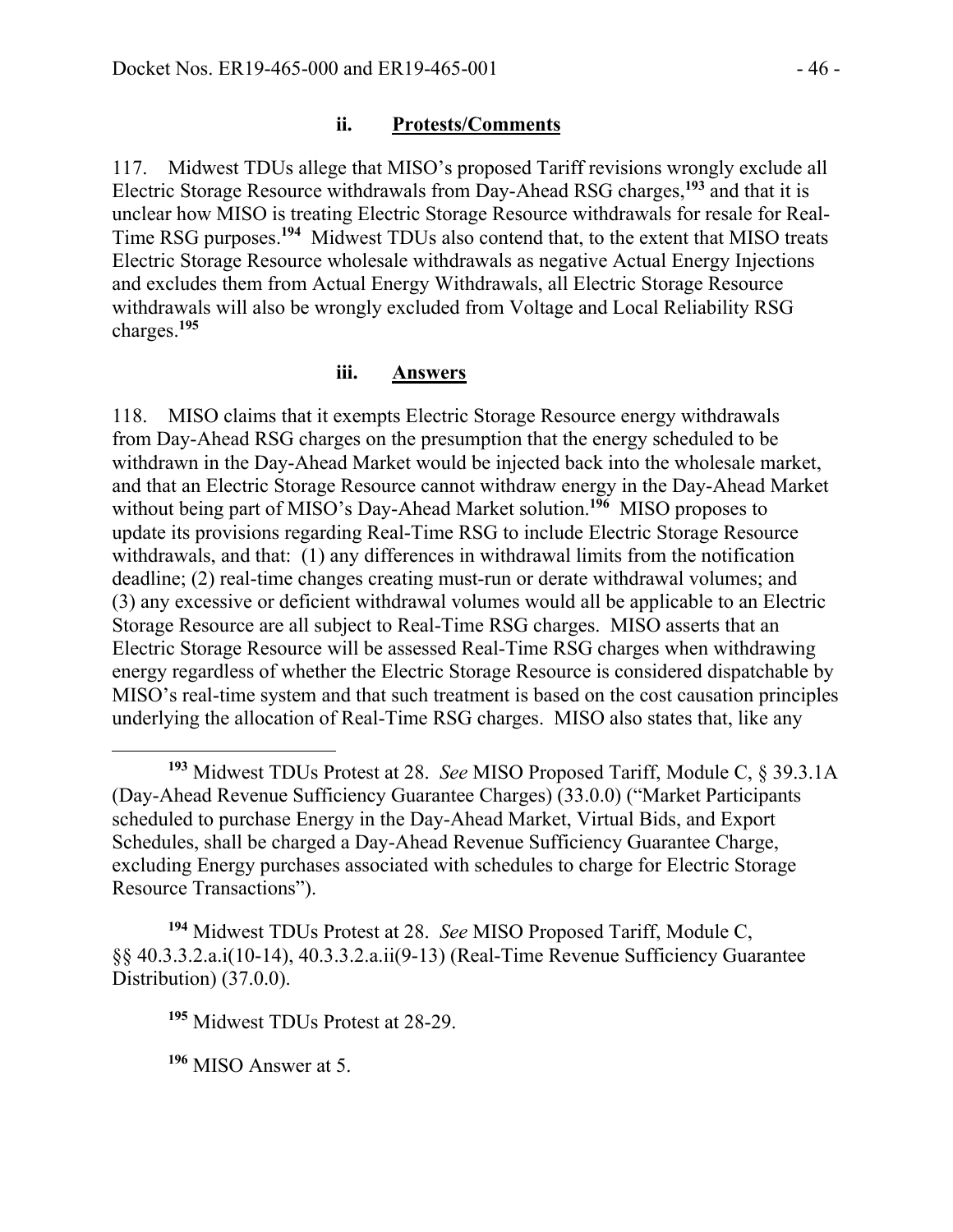other resource, Electric Storage Resources will be included in the real-time commitment process and any resource whose deviation from its Day-Ahead Schedules causes additional resources to be committed, resulting in RSG costs, shall be allocated Real-Time RSG charges.**<sup>197</sup>**

119. Midwest TDUs are unpersuaded by MISO's answer regarding RSG charges.**<sup>198</sup>** Midwest TDUs argue that MISO has not supported its proposal to subject Electric Storage Resources to Real-Time RSG charges while failing to subject Electric Storage Resources to Day-Ahead RSG charges.**<sup>199</sup>** Midwest TDUs allege that MISO's "presumption that the energy scheduled to be withdrawn in the Day-Ahead Market would be injected back into the wholesale market" fails to explain why Electric Storage Resource withdrawals in the Day-Ahead Market should not be charged like load (except when dispatched to provide a service). Midwest TDUs argue that, when an Electric Storage Resource makes a Day-Ahead Market withdrawal, it behaves like load and benefits from local reliability support, and thus should similarly bear its share of the uplift costs incurred, consistent with Order No. 841.**<sup>200</sup>**

### **iv. Data Request Response**

120. MISO states that it included Electric Storage Resources in provisions regarding make-whole payments in several Tariff sections.**<sup>201</sup>** MISO asserts that Tariff section

**<sup>197</sup>** *Id.* at 5-6.

 $\overline{a}$ 

**<sup>198</sup>** Midwest TDUs Reply at 4-5.

**<sup>199</sup>** *Id.* at 4 (referring to MISO Answer at 5).

**<sup>200</sup>** *Id.* at 4-5 (quoting MISO Answer at 5).

**<sup>201</sup>** MISO Data Request Response at 12 (referencing MISO Proposed Tariff, Module C, § 40.2.19 (Real-Time Revenue Sufficiency Guarantee) (35.0.0), § 40.3.3.3.c (Credits for Real-Time Energy and Operating Reserve Market) (38.0.0), § 40.3.5.1 (Rationale for Real-Time Offer Revenue Sufficiency Guarantee Payment) (37.0.0), § 40.3.5.2 (Types of Resources Covered by Real-Time Offer Revenue Sufficiency Guarantee Payment) (32.0.0), § 40.3.5.3 (Resources) (31.0.0), § 40.3.5.4 (Real-Time Offer Revenue Sufficiency Guarantee Payment Eligibility for Day-Ahead Committed Hours for Genera) (37.0.0), § 40.3.5.5 (Real-Time Offer Revenue Sufficiency Guarantee Payment Eligibility for Real-Tim Must-Run Resources) (37.0.0), § 40.3.5.6 (Calculation of Real-Time Offer Revenue Sufficiency Guarantee Payment) (34.0.0), and Schedule 27 (Real-Time Offer Revenue Sufficiency Guarantee Payment and Day-Ahead Margin Assurance Payment) (48.0.0)).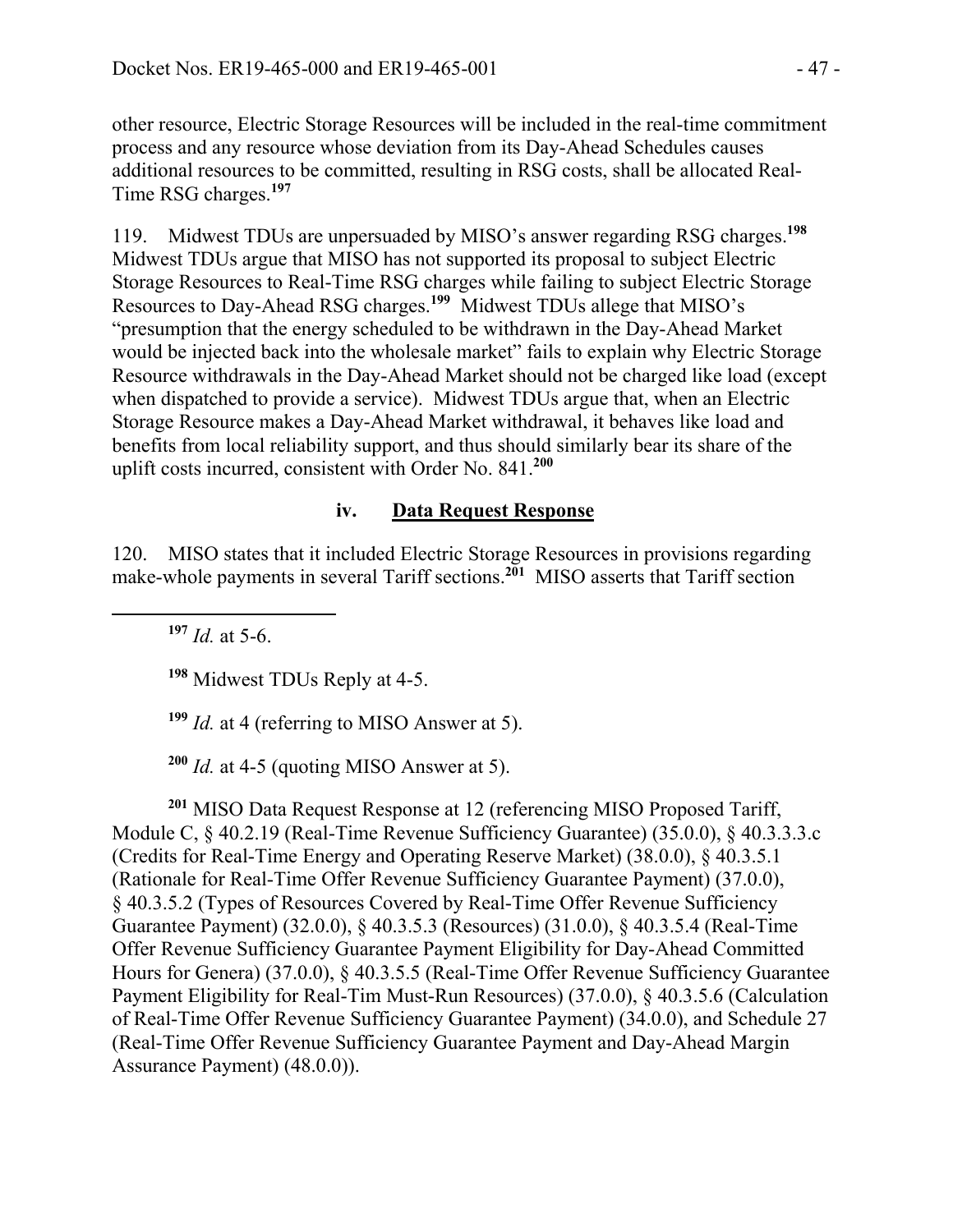$\overline{a}$ 

40.3.3.3.c and Schedule 27 ensure that Electric Storage Resources receive a make-whole payment when the wholesale price is higher than the Electric Storage Resource's bid price and when the wholesale price is lower than the Electric Storage Resource's offer price.

121. MISO asserts that it revised several sections of the Tariff which refer to generation resource and demand response resource eligibility requirements for make-whole payments, to include Electric Storage Resources.**<sup>202</sup>** MISO states that the inclusion of Electric Storage Resources ensures consistency with the rules governing the eligibility of other supply resources to receive make-whole payments.

#### **v. Commission Determination**

122. We find that MISO's proposal to make Electric Storage Resources eligible for make-whole payments, consistent with MISO's existing Tariff provisions governing make-whole payments for generation resources, complies with Order No. 841. In Order No. 841, the Commission recognized that the rules for make-whole payments vary by RTO/ISO and provided RTOs/ISOs with flexibility to establish a methodology under which electric storage resources can receive make-whole payments.**<sup>203</sup>** Order No. 841 does not address the funding of such make-whole payments. Therefore, we find that MISO's proposal to assess Real-Time RSG charges to Electric Storage Resources, but

**<sup>203</sup>** Order No. 841, 162 FERC ¶ 61,127 at P 174.

**<sup>202</sup>** *Id.* at 13 (referencing MISO Proposed Tariff, Module C, § 39.3.2B (Day-Ahead Revenue Sufficiency Guarantee Payments) (47.0.0), § 40.2.19 (Real-Time Revenue Sufficiency Guarantee) (35.0.0), § 40.3.3.3.c (Credits for Real-Time Energy and Operating Reserve Market) (38.0.0), § 40.3.5.1 (Rationale for Real-Time Offer Revenue Sufficiency Guarantee Payment) (37.0.0), § 40.3.5.2 (Types of Resources Covered by Real-Time Offer Revenue Sufficiency Guarantee Payment) (32.0.0), § 40.3.5.3 (Resources) (31.0.0), § 40.3.5.4 (Real-Time Offer Revenue Sufficiency Guarantee Payment Eligibility for Day-Ahead Committed Hours for Genera) (37.0.0), § 40.3.5.5 (Real-Time Offer Revenue Sufficiency Guarantee Payment Eligibility for Real-Tim Must-Run Resources) (37.0.0), § 40.3.5.6 (Calculation of Real-Time Offer Revenue Sufficiency Guarantee Payment) (34.0.0), § 40.3.6.1 (Rationale for Day-Ahead Margin Assurance Payment) (33.0.0), § 40.3.6.2 (Types of Resources Covered by Day-Ahead Margin Assurance Payment) (32.0.0), § 40.3.6.3 (Eligibility Criteria) (31.0.0), § 40.3.6.4 (Day-Ahead Margin Assurance Payment Eligibility) (39.0.0), § 33.8.1 (Circumstances Requiring Manual Redispatch) (31.0.0), § 33.8.2 (Manual Redispatch Compensation and Eligibility) (42.0.0), § 33.8.3 (Manual Redispatch Cost Recovery) (31.0.0), § 33.8.4 (Notice and Posting) (31.0.0), and Schedule 27 (Real-Time Offer Revenue Sufficiency Guarantee Payment and Day-Ahead Margin Assurance Payment) (48.0.0)).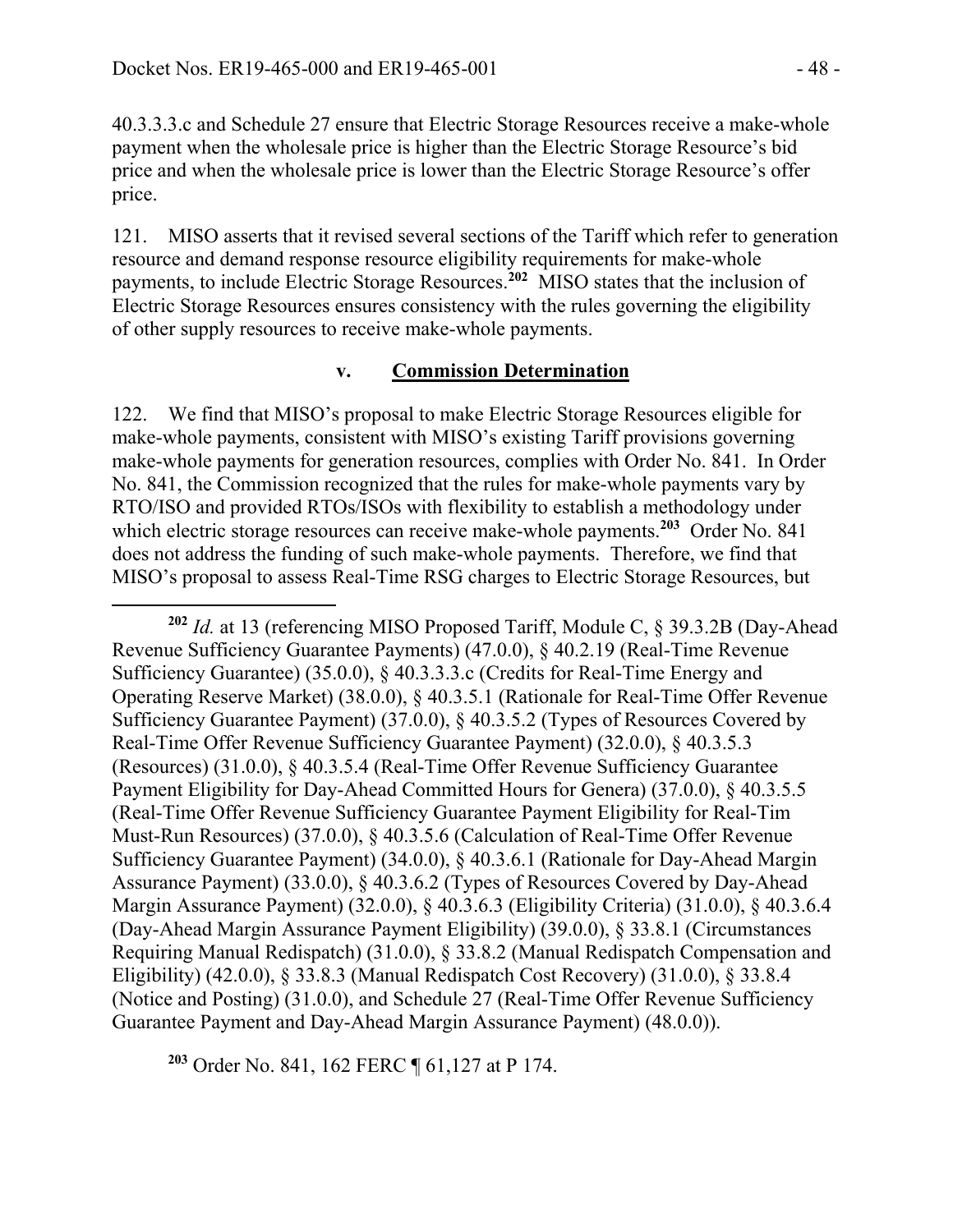exempt them from Day-Ahead RSG charges, is consistent with the flexibility provided to RTOs/ISOs in Order No. 841.

### **5. Physical and Operational Characteristics of Electric Storage Resources**

123. Order No. 841 adds section  $35.28(g)(9)(i)(C)$  to the Commission's regulations to require that each RTO/ISO have tariff provisions providing a participation model for electric storage resources that accounts for the following physical and operational characteristics of electric storage resources through bidding parameters or other means: State of Charge, Maximum State of Charge, Minimum State of Charge, Maximum Charge Limit, Minimum Charge Limit, Maximum Discharge Limit, Minimum Discharge Limit, Maximum Charge Time, Minimum Charge Time, Maximum Run Time, Minimum Run Time, Discharge Ramp Rate, and Charge Ramp Rate.**<sup>204</sup>** Each RTO/ISO must demonstrate how its proposed or existing tariff provisions account for each of these specific physical and operational characteristics of electric storage resources, which are described further below. Order No. 841 provides that, to the extent that an RTO/ISO proposes to comply with the requirement to account for any of the physical and operational characteristics of electric storage resources enumerated herein through its existing bidding parameters or other existing market mechanisms, it must demonstrate in its compliance filing how its existing market rules already account for that particular physical and operational characteristic.**<sup>205</sup>** This requirement will improve the ability of electric storage resources to provide all of the services that they are technically capable of providing and allow RTOs/ISOs to procure these services more efficiently, which will enhance competition and, in turn, help to ensure that RTO/ISO markets produce just and reasonable rates.**<sup>206</sup>**

124. Order No. 841 does not require RTOs/ISOs to mandate that a resource owner/operator submit any information, but instead, provided flexibility to each RTO/ISO to determine whether resources using the participation model for electric storage resources are required to submit information regarding their physical and operational characteristics, or whether resources using the participation model should be allowed to submit such information at their discretion.**<sup>207</sup>** This flexibility may help prevent resources using the participation model for electric storage resources from

**<sup>204</sup>** *Id.* P 191.

 $\overline{a}$ 

**<sup>205</sup>** *Id.* PP 211, 220, 229.

**<sup>206</sup>** *Id.* PP 211, 220, 230.

**<sup>207</sup>** *Id.* P 192.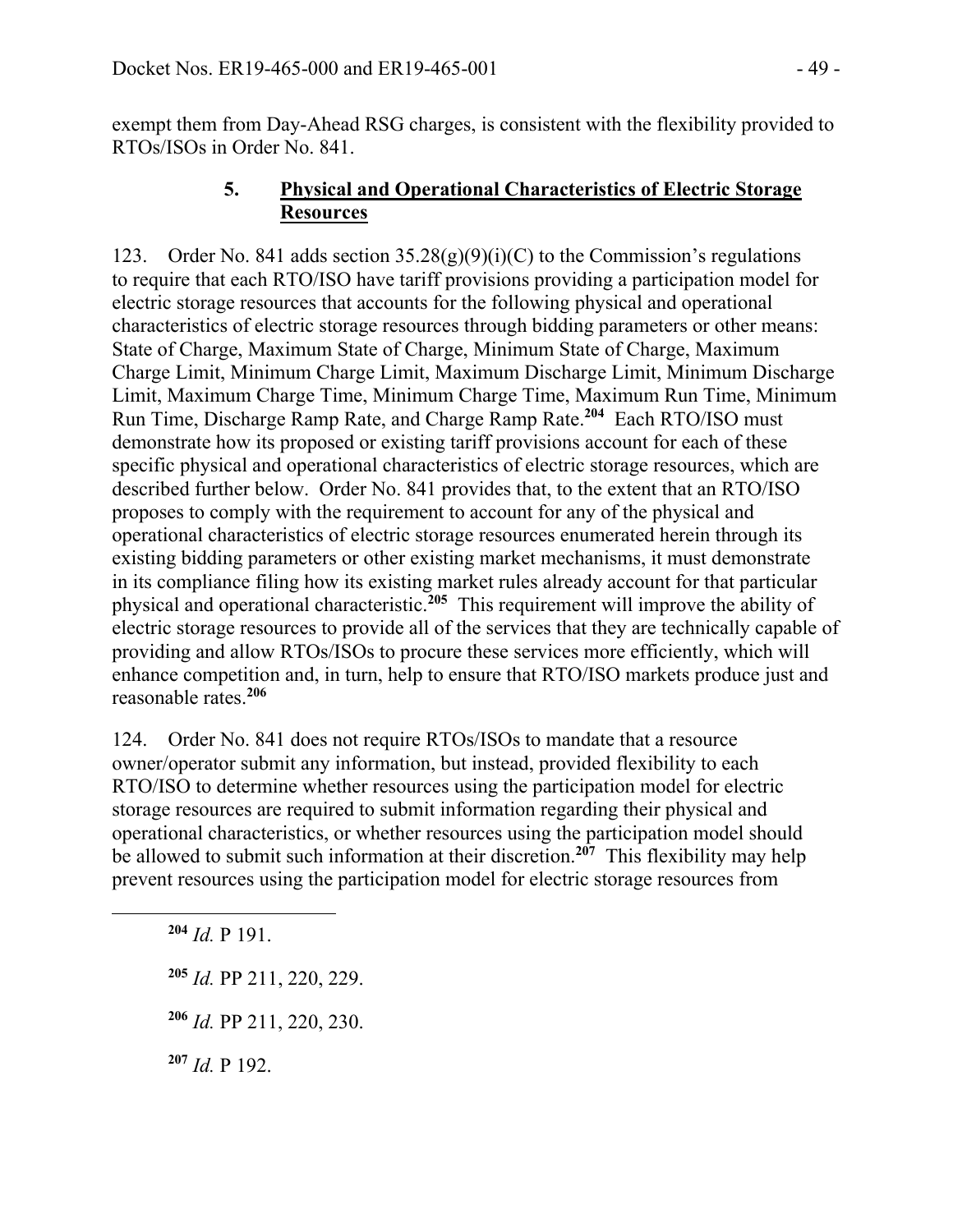having to submit information that is not applicable given their physical, operational, or commercial circumstances. If an RTO/ISO adopts bidding parameters to account for the physical and operational characteristics set forth in Order No. 841, as specified below, it must permit a resource using the participation model for electric storage resources to submit those bidding parameters in both the day-ahead and the real-time markets.**<sup>208</sup>**

125. Further, Order No. 841 allows each RTO/ISO to propose, in its compliance filing, bidding parameters or other means to account for physical and operational characteristics of electric storage resources besides those set forth in Order No. 841.**<sup>209</sup>** To the extent that an RTO/ISO includes such a proposal in its compliance filing, it must demonstrate that such bidding parameters or other mechanisms do not impose barriers to the participation of electric storage resources in its markets.

126. Order No. 841-A clarifies that the requirement that each RTO/ISO establish tariff provisions providing a participation model for electric storage resources that accounts for the physical and operational characteristics of electric storage resources through bidding parameters or other means allows for regional flexibility.**<sup>210</sup>**

## **State of Charge**

127. Order No. 841 provides that State of Charge represents the amount of energy stored by an electric storage resource in proportion to the limit on the amount of energy that it can store, typically expressed as a percentage.**<sup>211</sup>** The State of Charge as a bidding parameter is the level of energy that an electric storage resource is anticipated to have available at the start of the market interval rather than the end. Order No. 841 provides each RTO/ISO the flexibility to propose telemetry requirements for such resources in its compliance filing and allows the RTOs/ISOs to implement the requirements of Order No. 841 consistent with the telemetry requirements for different services and other market participants in each RTO/ISO.**<sup>212</sup>**

 $\overline{a}$ 

**<sup>209</sup>** *Id.* P 235.

- **<sup>210</sup>** Order No. 841-A, 167 FERC ¶ 61,154 at P 93.
- **<sup>211</sup>** Order No. 841, 162 FERC ¶ 61,127 at P 213.

**<sup>212</sup>** *Id.* P 214.

**<sup>208</sup>** *Id.* P 193.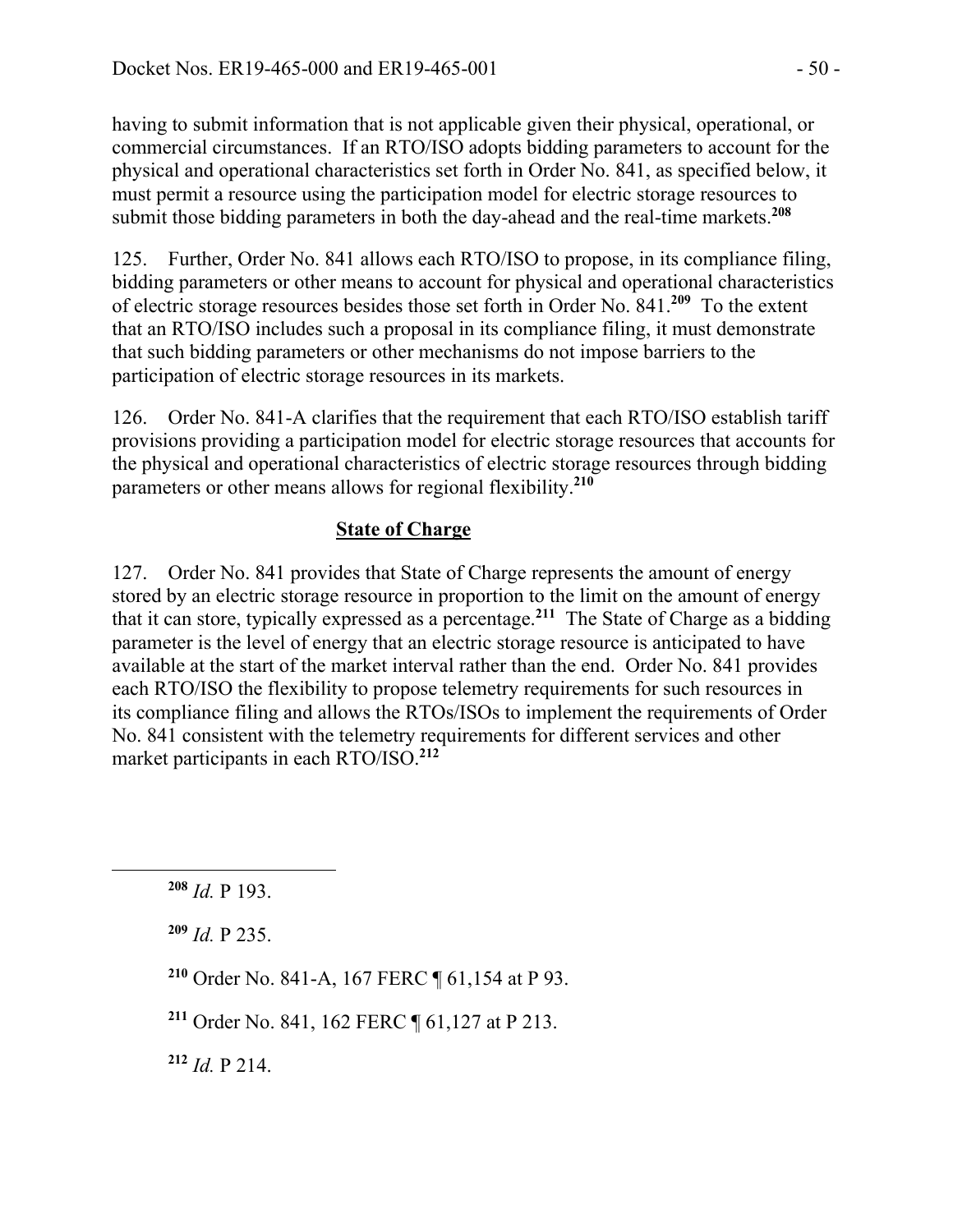## **Maximum State of Charge and Minimum State of Charge**

128. Maximum State of Charge represents the State of Charge that should not be exceeded (i.e., gone above) when the electric storage resource is receiving electric energy from the grid.**<sup>213</sup>** This value may either be a static value based on manufacturer specifications or a dynamic value depending on the operational characteristics of the resource (e.g., if it is providing multiple services and needs to reserve part of its State of Charge for another service).

129. Minimum State of Charge represents the State of Charge that should not be exceeded (i.e., gone below) when an electric storage resource is injecting electric energy onto the grid.**<sup>214</sup>** This value may be either a static value based on manufacturer specifications or a dynamic value depending on the operational characteristics of the resource (e.g., if it is providing multiple services and needs to reserve part of its State of Charge for another service).

## **Maximum Charge Limit and Minimum Charge Limit**

130. The Maximum Charge Limit for a resource using the electric storage resource participation model is the maximum MW quantity of electric energy that it can receive from the grid.**<sup>215</sup>** The Minimum Charge Limit represents the minimum MW level that the resource can receive from the grid.**<sup>216</sup>**

### **Maximum Discharge Limit and Minimum Discharge Limit**

131. The Maximum Discharge Limit is the maximum MW quantity that the resource can inject onto the grid.**<sup>217</sup>** The Maximum Discharge Limit is analogous to, and could be represented by, the economic maximum that traditional generation resources can

 *Id.* P 215. *Id.* P 215.  $^{215}$  *Id.* P 216. *Id.* P 231. *Id.* P 216.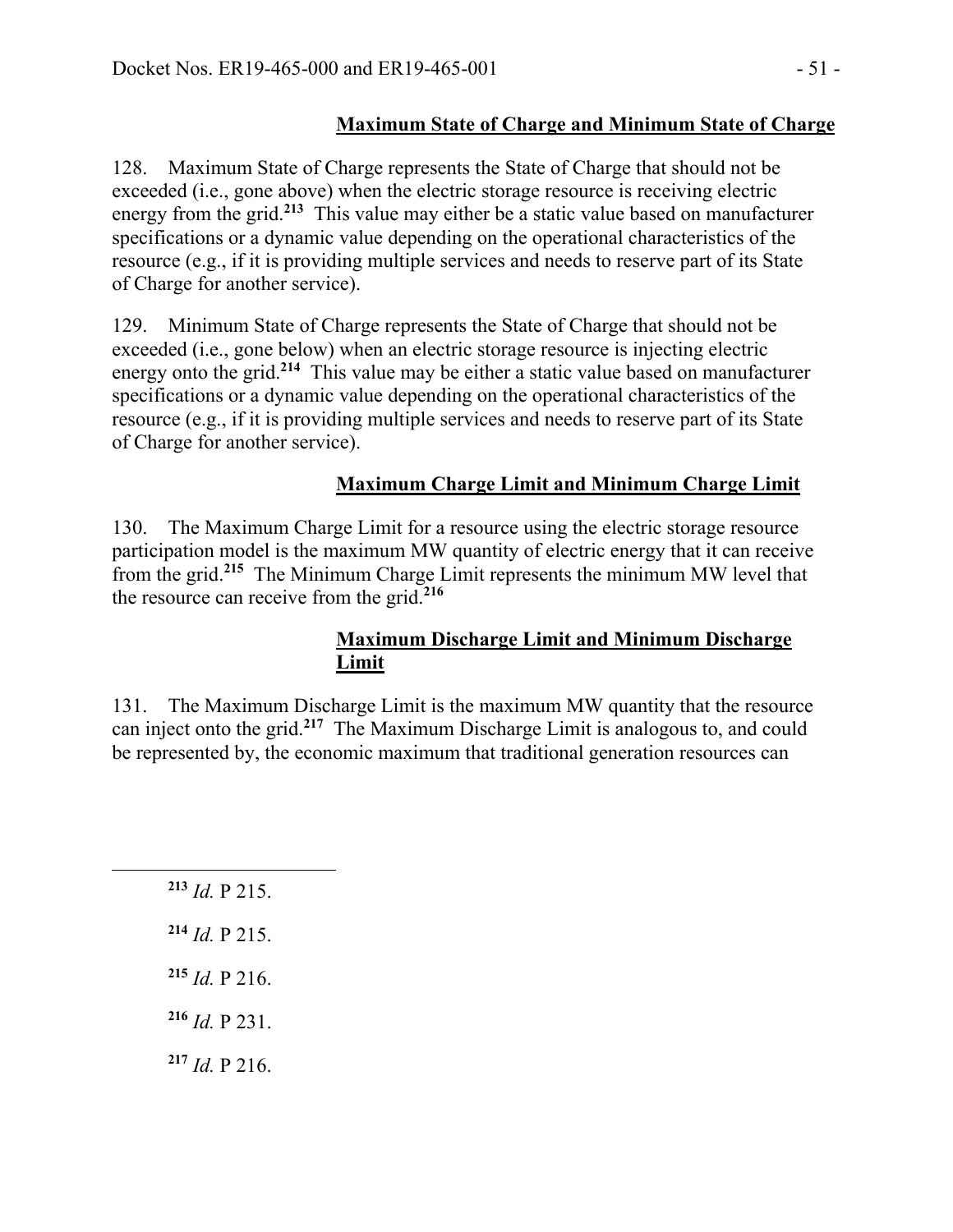generally submit with their offers. The Minimum Discharge Limit represents the minimum MW output level that the resource can inject onto the grid.**<sup>218</sup>**

### **Maximum Charge Time and Minimum Charge Time**

132. The Maximum Charge Time represents the maximum duration that a resource using the participation model for electric storage resources is able to be dispatched by the RTO/ISO to receive electric energy from the grid (e.g., for four hours).**<sup>219</sup>** If the RTO/ISO is not managing the State of Charge of the electric storage resource in real time, then the Maximum Charge Time will prevent it from dispatching the resource to charge for a duration that would exceed the resource's Maximum State of Charge.

133. The Minimum Charge Time represents the shortest duration that a resource using the participation model for electric storage resources is able to be dispatched by the RTO/ISO to receive electric energy from the grid.**<sup>220</sup>** Minimum Charge Time is similar to the Minimum Run Time for traditional generation resources but represents the minimum time the resource can receive electric energy from the grid, rather than provide electric energy to the grid.

## **Maximum Run Time and Minimum Run Time**

134. The Maximum Run Time reflects the maximum amount of time that a resource using the participation model for electric storage resources is able to inject electric energy to the grid due to physical or operational constraints, such as its State of Charge or potential obligations to provide other services.**<sup>221</sup>** The Minimum Run Time allows the resource to identify the minimum amount of time the resource is physically able to discharge electric energy onto the grid.

### **Discharge Ramp Rate and Charge Ramp Rate**

135. The Discharge Ramp Rate represents the speed at which electric storage resources can move from zero output to full output, or Maximum Discharge Limit.**<sup>222</sup>** The Charge

 *Id.* P 231. *Id.* P 223. *Id.* P 222. *Id.* P 224. *Id.* P 234.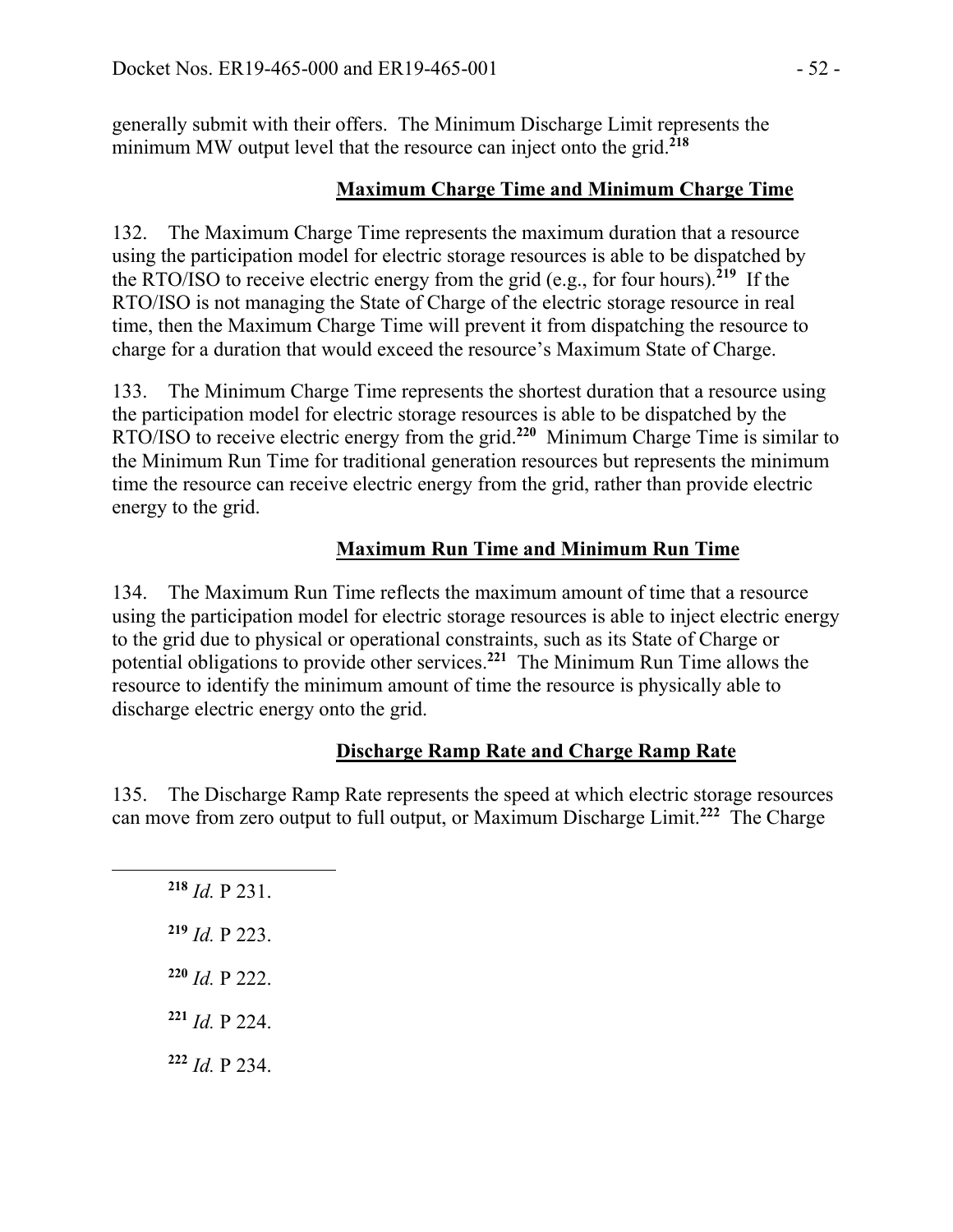Ramp Rate represents the speed at which electric storage resources can move from zero output to fully charging, or the resource's Maximum Charge Limit.

## **Additional Physical and Operational Characteristics**

136. Order No. 841 allows each RTO/ISO to propose in its compliance filing bidding parameters or other means to account for physical and operational characteristics of electric storage resources in addition to those set forth in Order No. 841.**<sup>223</sup>** If an RTO/ISO includes such a proposal in its compliance filing, the RTO/ISO must demonstrate that such bidding parameters or other mechanisms do not impose barriers to the participation of electric storage resources in its markets.

# **a. MISO Filing**

137. MISO asserts that its proposed Electric Storage Resource participation model adopts all the terms and definitions required by Order No. 841 as the minimum set of offer parameters to account for Electric Storage Resource physical and operating characteristics, as well as new, Electric Storage Resource-specific, offer parameters.**<sup>224</sup>** MISO states that market participants will manage the State of Charge, and that the participation model provides eight operating modes, based on the Electric Storage Resource offer Commitment Status specification, to facilitate State of Charge management and commercial operations.**<sup>225</sup>**

138. MISO explains that Commitment Status is a specification submitted by a market participant in its hourly offer to indicate whether or how MISO may commit the resource or deploy the resource for operating reserves for the hour.**<sup>226</sup>** MISO claims that the Commitment Status provides flexibility through its multiple values and communicates the configuration or mode in which the Electric Storage Resource owner desires to make the resource available to the markets. MISO states that Discharge, Emergency Discharge, Charge, Emergency Charge, Continuous, Available, Not Participating, and Outage are valid Commitment Status specifications for Electric Storage Resource offers. MISO also

**<sup>223</sup>** *Id.* P 235.

 $\overline{a}$ 

**<sup>224</sup>** MISO Transmittal Letter at 13.

**<sup>225</sup>** MISO Vannoy Test. at 13; MISO Proposed Tariff, Module C, § 39.2.5D (Electric Storage Resource Offer Rules in the Day-Ahead Market) and § 40.2.7B (Electric Storage Resource Offer Rules in the Real-Time Market) (31.0.0).

**<sup>226</sup>** MISO Vannoy Test. at 23.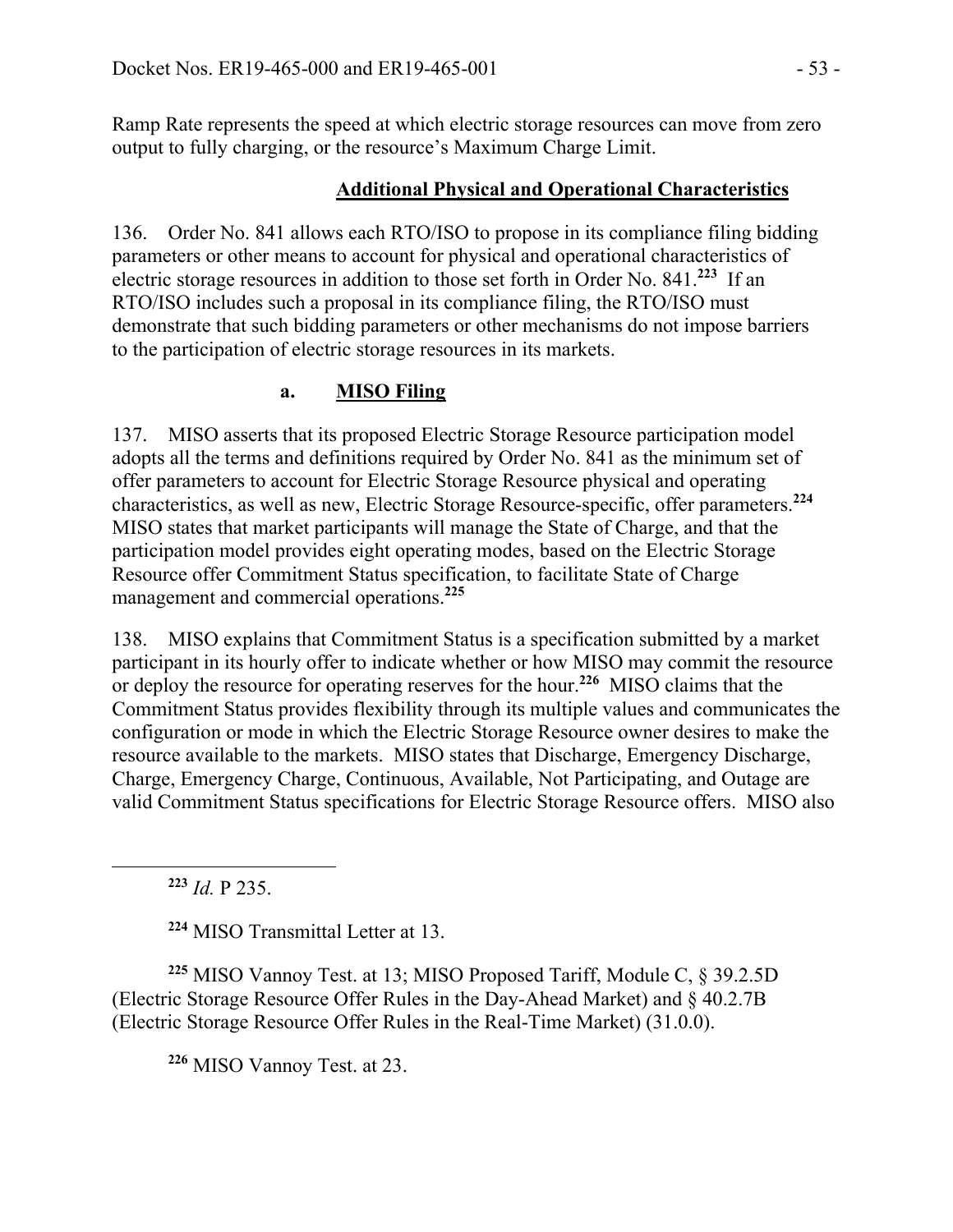states that the three online Commitment Status options of Discharging, Charging, and Continuous will be treated as a Must Run Commitment Status.

139. MISO states that it may commit an Electric Storage Resource offering an Emergency Discharge or Emergency Charge Commitment Status to address a Maximum Generation Emergency or Minimum Generation Emergency condition, respectively.**<sup>227</sup>** MISO explains that Offline Supplemental qualified Electric Storage Resources offering an Available Commitment Status are available to provide Offline Supplemental and to be called upon for commitment in discharge mode in response to a contingency reserve event. MISO notes that Electric Storage Resources with Not Participating or Outage Commitment statuses are not available to provide any products to the MISO energy and operating reserves market. MISO claims that the participation model for Electric Storage Resources allows the market participant to manage State of Charge, manage minimum and maximum bid parameters such as charge and discharge time and limits, and manage other operational characteristics such as minimum and maximum State of Charge and transition times between charging and discharging. MISO states that the market dispatch will monitor State of Charge and enforce minimum and maximum energy storage levels during normal and emergency system conditions.**<sup>228</sup>**

140. MISO asserts that its proposal includes supplemental parameters, and that MISO has elected to use the term Energy Storage Level in two circumstances instead of State of Charge because: (1) Energy Storage Level currently exists in MISO's Tariff as part of the term Hourly Maximum Energy Storage Level; and (2) it will better describe the relevant state or aspect of an Electric Storage Resource signified by the supplemental parameters.**<sup>229</sup>** MISO explains that some terms are preceded by Hourly or Hourly Economic to reflect the hourly intervals used in the Day-Ahead Market or further indicate that these offer parameters will be utilized for economic clearing and dispatch, respectively.**<sup>230</sup>** MISO states that it also proposes the new term Electric Storage Resource Offer, an offer made by or for an Electric Storage Resource.**<sup>231</sup>**

141. MISO proposes to add the new term Maximum Energy Storage Level, defined as the State of Charge value that should not be exceeded when an Electric Storage Resource

 $\overline{a}$ 

**<sup>228</sup>** *Id.* at 25; MISO Transmittal Letter at 16.

**<sup>229</sup>** MISO Transmittal Letter at 13; MISO Vannoy Test. at 21.

**<sup>230</sup>** MISO Vannoy Test. at 21.

**<sup>231</sup>** *Id.* at 23.

**<sup>227</sup>** *Id.* at 24.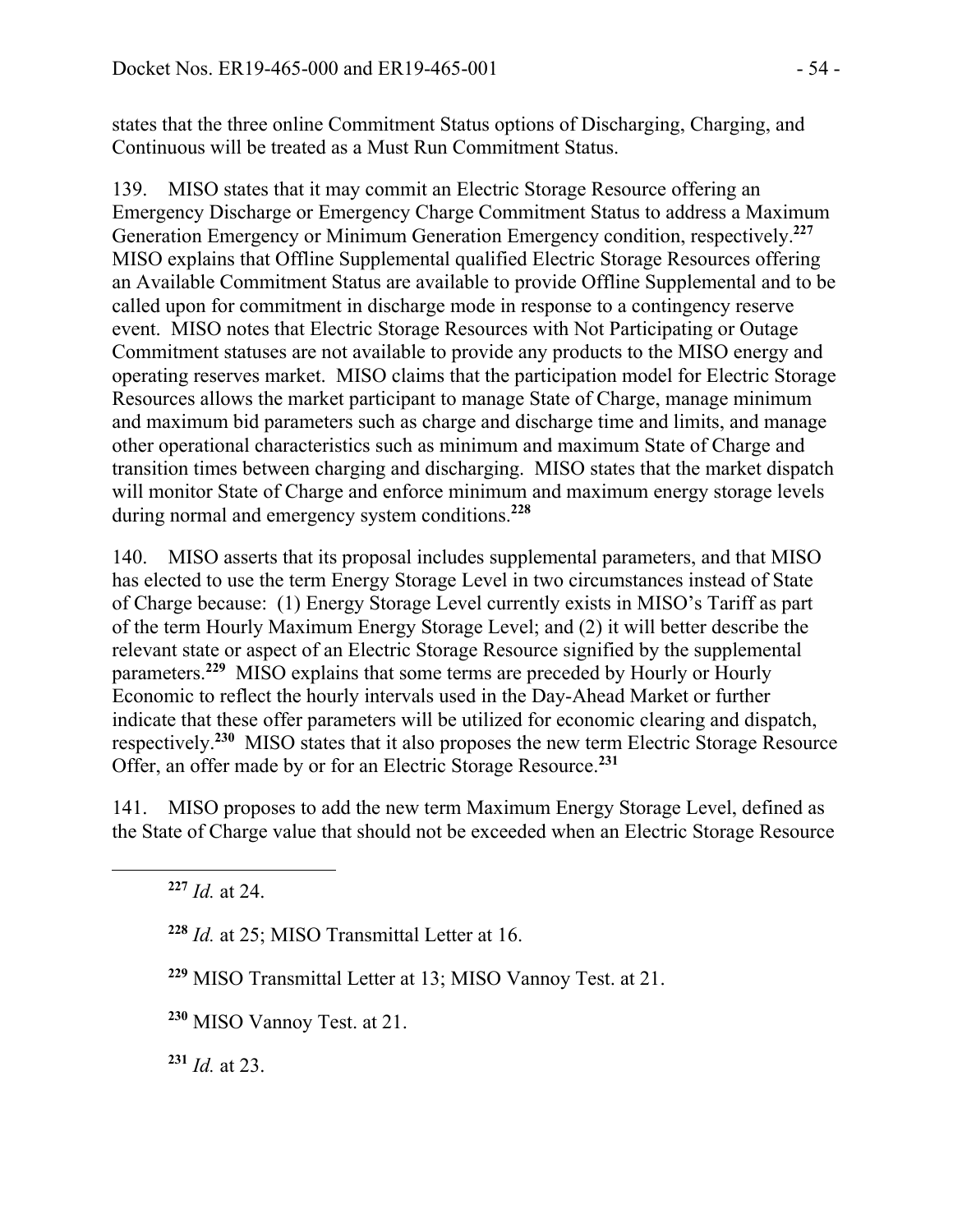is being charged while providing energy or operating reserves under normal operating conditions.**<sup>232</sup>** MISO also proposes to add Electric Storage Resources to the pre-existing definition for Hourly Maximum Energy Storage Level, which for an Electric Storage Resource is the equivalent to the hourly maximum State of Charge. MISO proposes to add the new term Hourly Minimum Energy Storage Level, defined as the minimum amount of energy that may be stored on a sustained basis, expressed in MWh, which for an Electric Storage Resource is equivalent to the hourly minimum State of Charge.**<sup>233</sup>** MISO also proposes to add the new term Emergency Minimum Energy Storage Level, defined as the State of Charge value that should not be exceeded when an Electric Storage Resource is being discharged while providing energy or operating reserves under emergency conditions.**<sup>234</sup>**

142. MISO proposes three new terms to define Maximum Charge Limit under different conditions: (1) Hourly Economic Maximum Charge Limit; (2) Hourly Emergency Maximum Charge Limit; and (3) Hourly Regulation Maximum Charge Limit.**<sup>235</sup>** MISO proposes three new terms to define the Minimum Charge Limit under different conditions: (1) Hourly Economic Minimum Charge Limit; (2) Hourly Emergency Minimum Charge Limit; and (3) Hourly Regulation Minimum Charge Limit.

143. MISO also proposes three new terms to define Maximum Discharge Limit under different conditions: (1) Hourly Economic Maximum Discharge; (2) Hourly Emergency Maximum Discharge Limit: (3) Hourly Regulation Maximum Discharge Limit.**<sup>236</sup>** MISO proposes three new terms to define Minimum Discharge Limit under different conditions: (1) Hourly Economic Minimum Discharge Limit: (2) Hourly Emergency Minimum Discharge Limit; and (3) Hourly Regulation Minimum Discharge Limit.**<sup>237</sup>**

**<sup>234</sup>** MISO Proposed Tariff, Module A, § 1.E (Definitions) (73.0.0).

**<sup>235</sup>** MISO Transmittal Letter at 14-15; MISO Proposed Tariff, Module A, § 1.H (Definitions) (51.0.0).

**<sup>236</sup>** *Id.*

 $\overline{a}$ 

**<sup>237</sup>** *Id.*

**<sup>232</sup>** MISO Transmittal Letter at 13; MISO Proposed Tariff, Module A, § 1.M (Definitions) (58.0.0) and  $\S$  1.E (Definitions) (73.0.0).

**<sup>233</sup>** MISO Transmittal Letter at 13.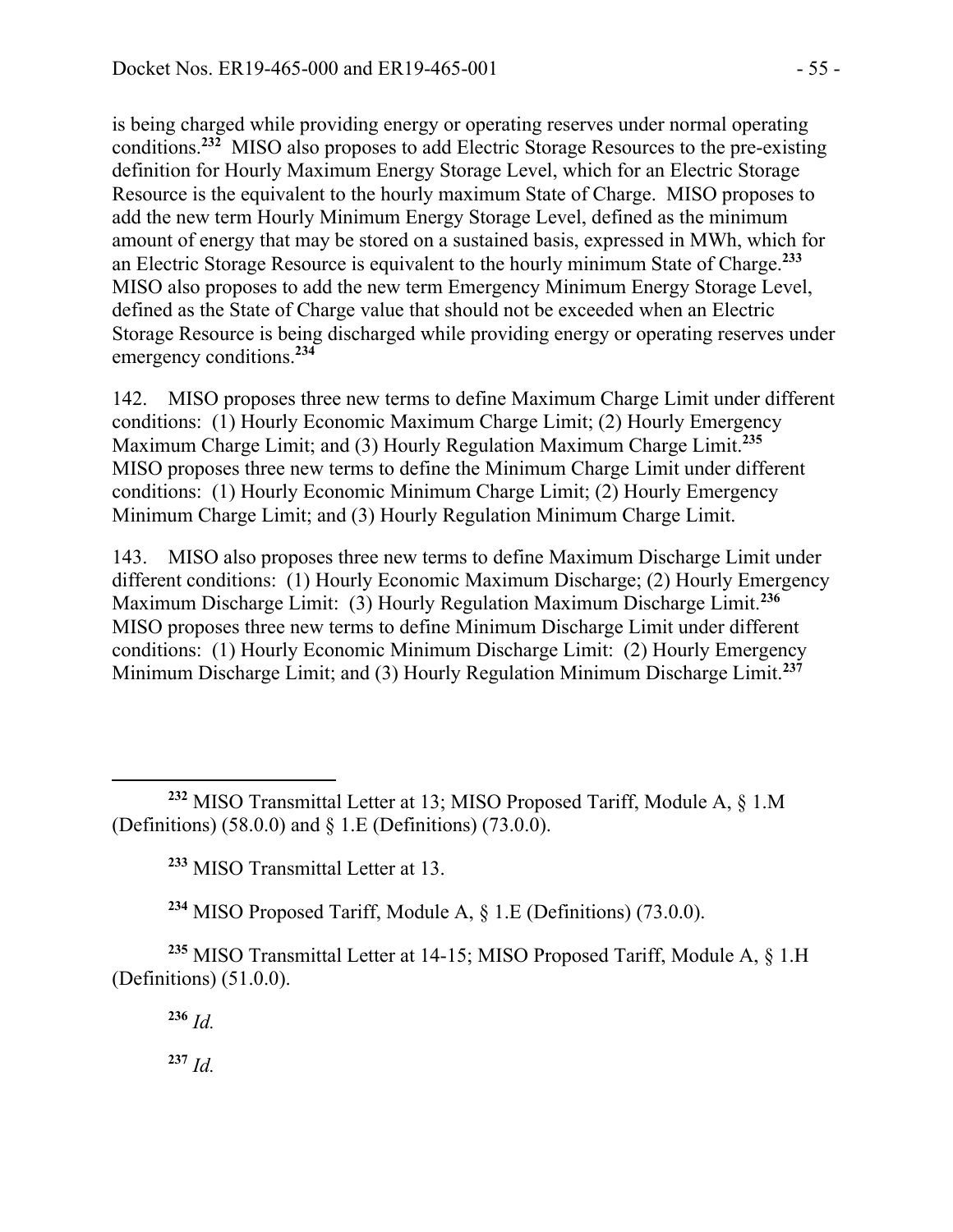144. MISO proposes to add the new term Maximum Charge Time, defined as the maximum duration that an Electric Storage Resource is able to Charge.**<sup>238</sup>** MISO also proposes to add the new term Minimum Charge Time, defined as the minimum duration that an Electric Storage Resource is able to Charge.**<sup>239</sup>** MISO explains that, because of unit commitment algorithm limitations and the market participant requirement to manage State of Charge, these limitations must be managed by the Electric Storage Resource.**<sup>240</sup>**

145. MISO explains that Minimum Run Time and Maximum Run Time associated with resource operations are already defined terms in MISO's Tariff and enforced in the unit commitment process; therefore, MISO proposes alternative defined terms and offer specifications, Minimum Discharge Time and Maximum Discharge Time, in lieu of the Order No. 841 required terms to make them unique to Electric Storage Resources.**<sup>241</sup>**

146. MISO states that its proposal treats Electric Storage Resources comparably with other resource types for additional offer specifications, such as separate dispatch limit sets for the provision of regulation service, and separate dispatch limits and energy storage levels for use during emergency system conditions.**<sup>242</sup>** MISO explains that submittal of an Electric Storage Resource Efficiency Factor is required to accurately track an Electric Storage Resource's State of Charge in the market dispatch algorithm, as well as to compute the increase in Energy Storage Level for each MWh of charging energy withdrawn by the Electric Storage Resource.

147. MISO proposes to add the new term Hourly Discharge Ramp Rate, defined as "[t]he MW/minute response rate for an Electric Storage Resource moving from zero output to its Hourly Economic Maximum Discharge Limit and/or from the Hourly Economic Maximum Discharge Limit to zero output that is utilized in the clearing of the [Day-Ahead Market] and all Reliability Assessment Commitment processes, and in responding to either increasing or decreasing setpoint instructions between zero and

**<sup>239</sup>** *Id.*

 $\overline{a}$ 

**<sup>240</sup>** MISO Transmittal Letter at 16.

**<sup>241</sup>** *Id.* at 14, 16; MISO Proposed Tariff, Module A, § 1.M (Definitions) (58.0.0).

**<sup>242</sup>** MISO Transmittal Letter at 17.

**<sup>238</sup>** MISO Transmittal Letter at 14; MISO Proposed Tariff, Module A, § 1.M (Definitions) (58.0.0).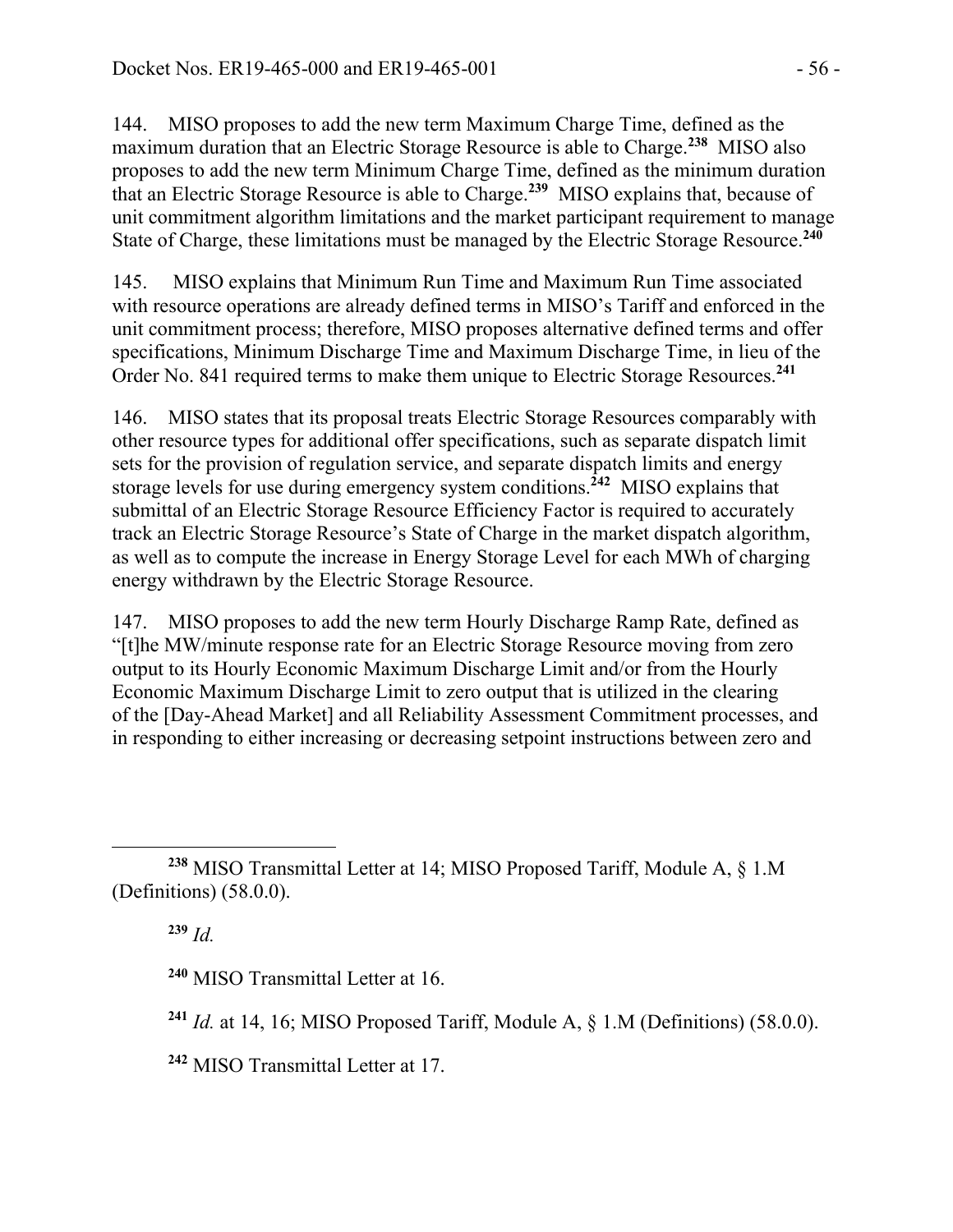the Hourly Economic Maximum Discharge Limit that may be submitted to override the default value submitted during the asset registration process."**<sup>243</sup>**

148. MISO proposes to add the new term Hourly Charge Ramp Rate, defined as:

The MW/minute response rate for an Electric Storage Resource moving from zero output to its Hourly Economic Maximum Charge Limit and/or from the Hourly Economic Maximum Charge Limit to zero output that is utilized in the clearing of the [Day-Ahead Market] and all Reliability Assessment Commitment processes, and in responding to either increasing or decreasing Setpoint Instructions between zero and the Hourly Economic Maximum Charge Limit that may be submitted to override the default value submitted during the asset registration process.[**<sup>244</sup>**]

## **b. Protests/Comments**

149. IPL states that the Commission should require MISO to add a throughput parameter, specifically a Maximum Daily Throughput parameter, to its Tariff.**<sup>245</sup>** IPL argues that a throughput parameter (i.e., a MWh measure of the absolute value of energy in and out of the Electric Storage Resource) is important to ensure that asset owners can operate their equipment without violating battery manufacturer warranties. IPL states that such a parameter would provide a better way for batteries to manage their cycle limits, which are harder to define when limited to only partial cycles. IPL requests that the Commission either direct MISO to add a throughput parameter to its Tariff or, in the alternative, conduct a technical conference.

150. Tesla requests that the Commission require RTOs/ISOs to allow electric storage resources to submit separate round-trip efficiency parameters for summer and winter, for purposes of market registration or offers, because round-trip efficiency can be highly dependent on temperature and is sufficient for all uses, including planning processes and cost-based determination.**<sup>246</sup>**

**<sup>244</sup>** *Id.*

**<sup>245</sup>** IPL Comments at 11.

**<sup>246</sup>** Tesla Comments at 23.

**<sup>243</sup>** *Id.* at 14; MISO Proposed Tariff, Module A, § 1.H (Definitions) (51.0.0).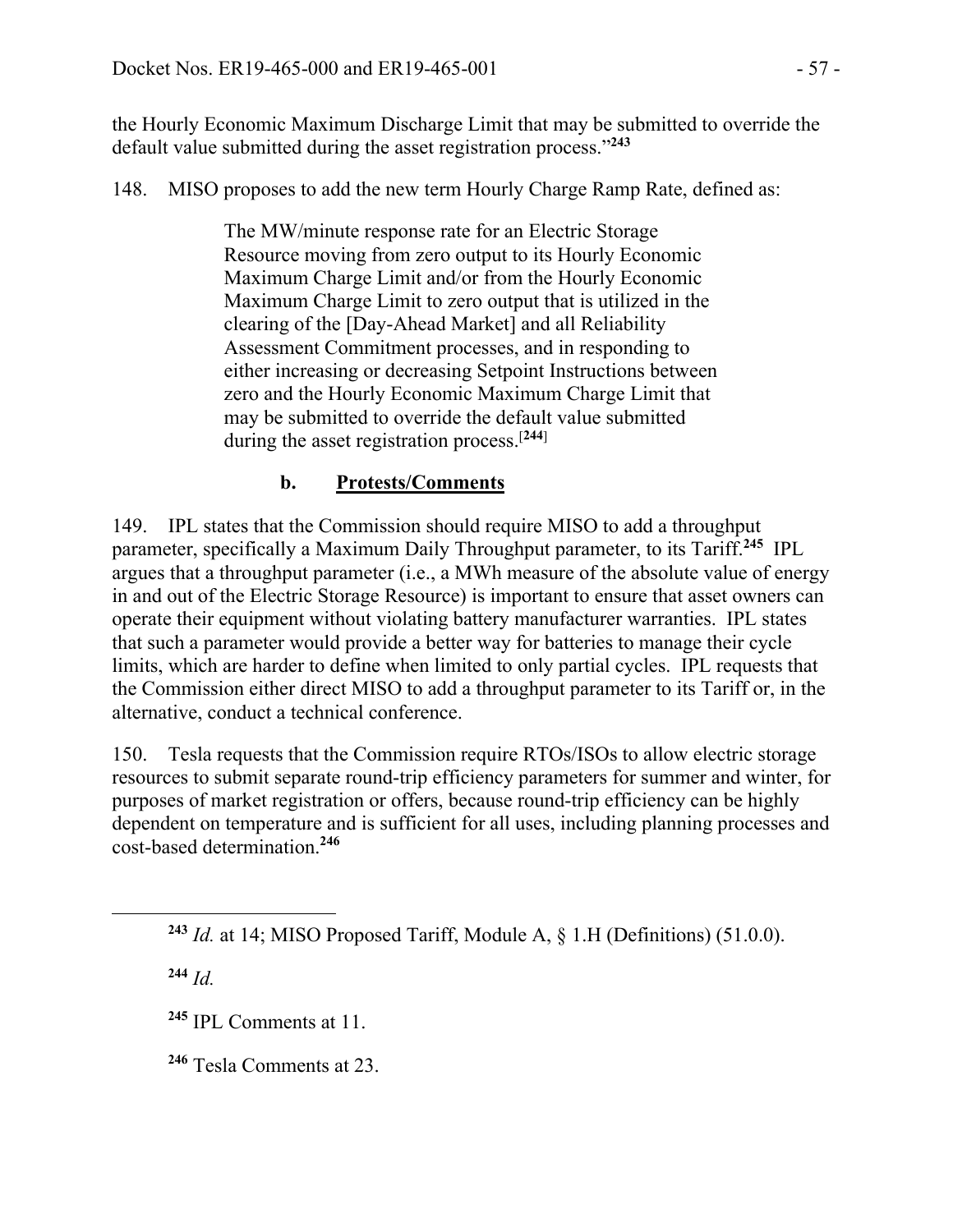#### **c. Answers**

151. MISO points out that IPL did not seek rehearing of the determination in Order No. 841's not to include throughput as a required electric storage resource bidding parameter; therefore, MISO contends that IPL is barred from raising the issue in the compliance proceeding.**<sup>247</sup>** MISO also states that enforcement of a throughput parameter would be too complex for MISO's existing market systems, and Electric Storage Resources can and should manage throughput via the available bid parameters. MISO claims that IPL's suggestion of a technical conference implies that the Commission has insufficient information to evaluate the addition of a throughput parameter, and that it is inappropriate for such an issue to be examined and resolved in this compliance proceeding.

152. In its response to MISO's Answer, IPL argues that it is not precluded from requesting that the Commission direct MISO to include a throughput parameter, such as Maximum Daily Throughput, so that Electric Storage Resource owners may operate their equipment without violating battery manufacturer warranties, because this proceeding is the first instance in which affected parties were notified as to how MISO would implement Order No. 841.**<sup>248</sup>** IPL states that, although it did not seek rehearing of Order No. 841's non-inclusion of throughput as a required electric storage resource bidding parameter, this compliance proceeding is a new FPA section 205 filing; therefore, MISO is incorrect that it is improper for IPL to raise the throughput parameter issue here.**<sup>249</sup>** IPL claims that MISO's procedural preclusion claim fails the Commission's test for preclusion, which only applies "where the issues presented have been fully litigated and decided on the merits, and no new evidence or new circumstances would justify relitigation."**<sup>250</sup>**

### **d. Commission Determination**

153. We find that MISO's proposed Electric Storage Resource participation model complies with Order No. 841 because MISO has demonstrated that its proposed and existing Tariff provisions account for each of the specific physical and operational characteristics of electric storage resources enumerated in Order No. 841. MISO also complies with the Order No. 841 requirement that RTOs/ISOs allow a resource using the

**<sup>249</sup>** *Id.* at 5.

 $\overline{a}$ 

**<sup>250</sup>** *Id.* at 5-6 (citing *Entergy Servs., Inc.*, 127 FERC ¶ 61,226, at P 10 (2009)).

**<sup>247</sup>** MISO Answer at 12.

**<sup>248</sup>** IPL Answer at 4-5, 7.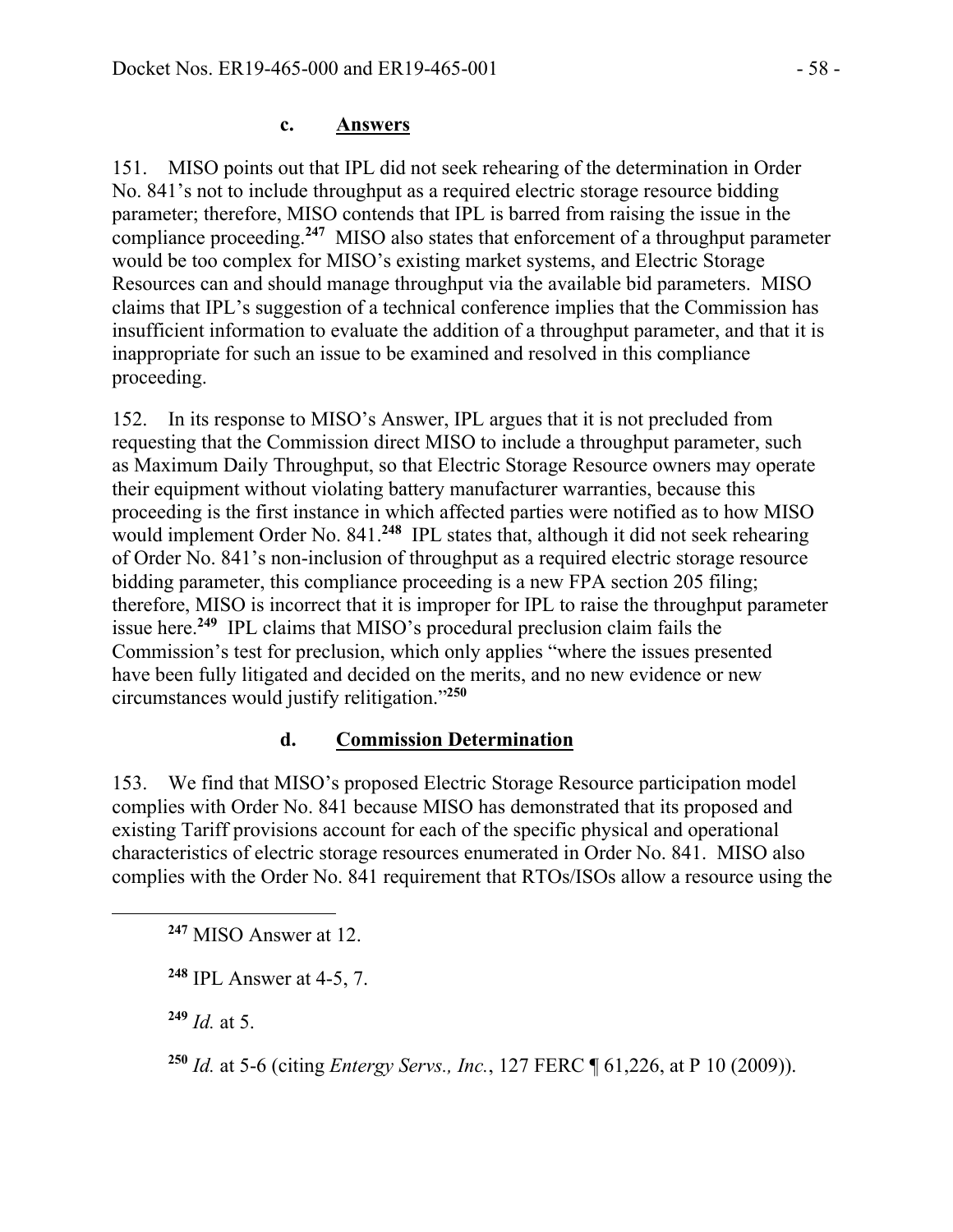participation model to submit its physical and operational characteristics in both Day-Ahead and Real-Time Markets. Further, as required by Order No. 841, to the extent that MISO proposes to comply with the requirement to account for certain physical and operational characteristics through its existing bidding parameters or other existing market mechanisms, MISO has demonstrated how its existing market rules already account for those characteristics.**<sup>251</sup>**

154. We reject IPL's request that MISO be required to add a throughput parameter to its Tariff. A throughput parameter is not one of the operational and physical characteristics that Order No. 841 requires each RTO/ISO to consider. MISO states in its answer that including a throughput parameter is beyond the capabilities of MISO's existing market systems and that the Electric Storage Resource owner can manage its throughput by using the available bidding parameters. We also reject Tesla's request that the Commission require MISO to allow electric storage resources to submit separate round-trip efficiency levels for summer and winter because this was not required by Order No. 841. Although Order No. 841 affords the RTOs/ISOs flexibility to propose additional bidding parameters to account for the physical and operational characteristics of electric storage resources, it does not require the RTOs/ISOs to account for any other physical and operational characteristics beyond those identified above.

# **6. State of Charge Management**

155. Order No. 841 requires each RTO/ISO to allow resources using the participation model for electric storage resources to self-manage their State of Charge.**<sup>252</sup>** Order No. 841 provides that a resource using the participation model for electric storage resources that self-manages its State of Charge will be subject to any applicable penalties for deviating from a dispatch schedule to the extent that the resource deviates from the dispatch schedule in managing its State of Charge. Order No. 841 further provides that, to the extent that the provision of a particular wholesale service, such as frequency regulation, requires a resource providing that service to follow a dispatch signal that has the effect of maintaining the resource's ability to provide the service, an electric storage resource that is managing its own State of Charge would still be required to follow such a dispatch signal, just as all other resources providing that same service.

156. RTOs/ISOs are not required as part of Order No. 841 to manage the State of Charge for resources using the participation model for electric storage resources.**<sup>253</sup>**

**<sup>252</sup>** *Id.* P 246.

 $\overline{a}$ 

**<sup>253</sup>** *Id.* P 254.

**<sup>251</sup>** Order No. 841, 162 FERC ¶ 61,127 at PP 211, 220, 229.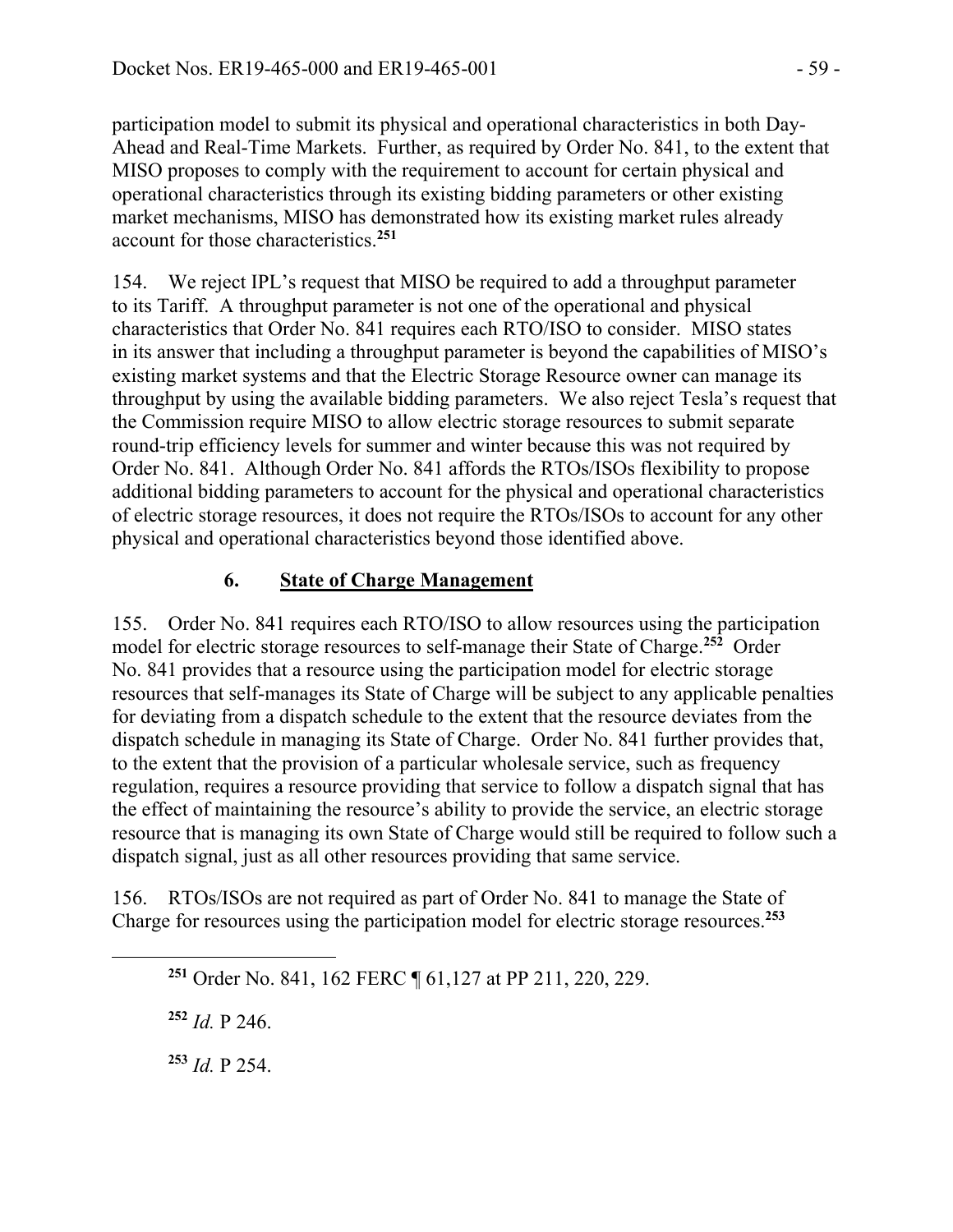While RTOs/ISOs must permit resources to manage their own State of Charge, RTOs/ISOs may provide an option for the RTO/ISO to manage an electric storage resource's State of Charge for any particular service or circumstance as they deem appropriate in their markets with the consent of the electric storage resource.**<sup>254</sup>** If an RTO/ISO already has a mechanism to manage a resource's State of Charge, then the RTO/ISO must make it optional for the electric storage resource owner/operator to use such mechanism so that the electric storage resource is able to manage its own State of Charge if it elects to do so.**<sup>255</sup>** Order No. 841 further provides that, where an electric storage resource has the option to allow the RTO/ISO to manage its State of Charge, the electric storage resource is the default manager of the resource's State of Charge.

157. Order No. 841 states that RTOs/ISOs should be able to dispatch resources using the participation model for electric storage resources in the same manner as any other market participant to address any reliability challenges and should know that the resources have an adequate State of Charge to perform the service to which they have committed.**<sup>256</sup>** RTOs/ISOs are not precluded from establishing telemetry or other communication requirements necessary to determine the capabilities of an electric storage resource in real time. Self-managing electric storage resources, just like all market participants, are subject to any non-performance penalties in the RTO/ISO tariff.

158. The Commission recognized that the energy limitations of electric storage resources will need to be factored into their market offers and that misrepresenting those limitations could constitute manipulation if an electric storage resource has an obligation to participate in an RTO/ISO market.**<sup>257</sup>** However, as discussed in the Ability to De-Rate Capacity to Meet Minimum Run-Time Requirements section above, Order No. 841 requires each RTO/ISO to demonstrate how its existing market rules provide a means for energy-limited resources, including electric storage resources, to provide capacity, including ways to represent their energy limitations through their offer prices, which, if allowed by the RTO/ISO, would not constitute economic withholding. As with other resources, market monitors have the ability to review the bids from electric storage resources to detect economic or physical withholding.**<sup>258</sup>** If an RTO/ISO determines that additional rules are needed to ensure electric storage resources are not managing their

 *Id.* n.300. *Id.* P 254. *Id.* P 255. *Id.* P 256. *Id.* P 257.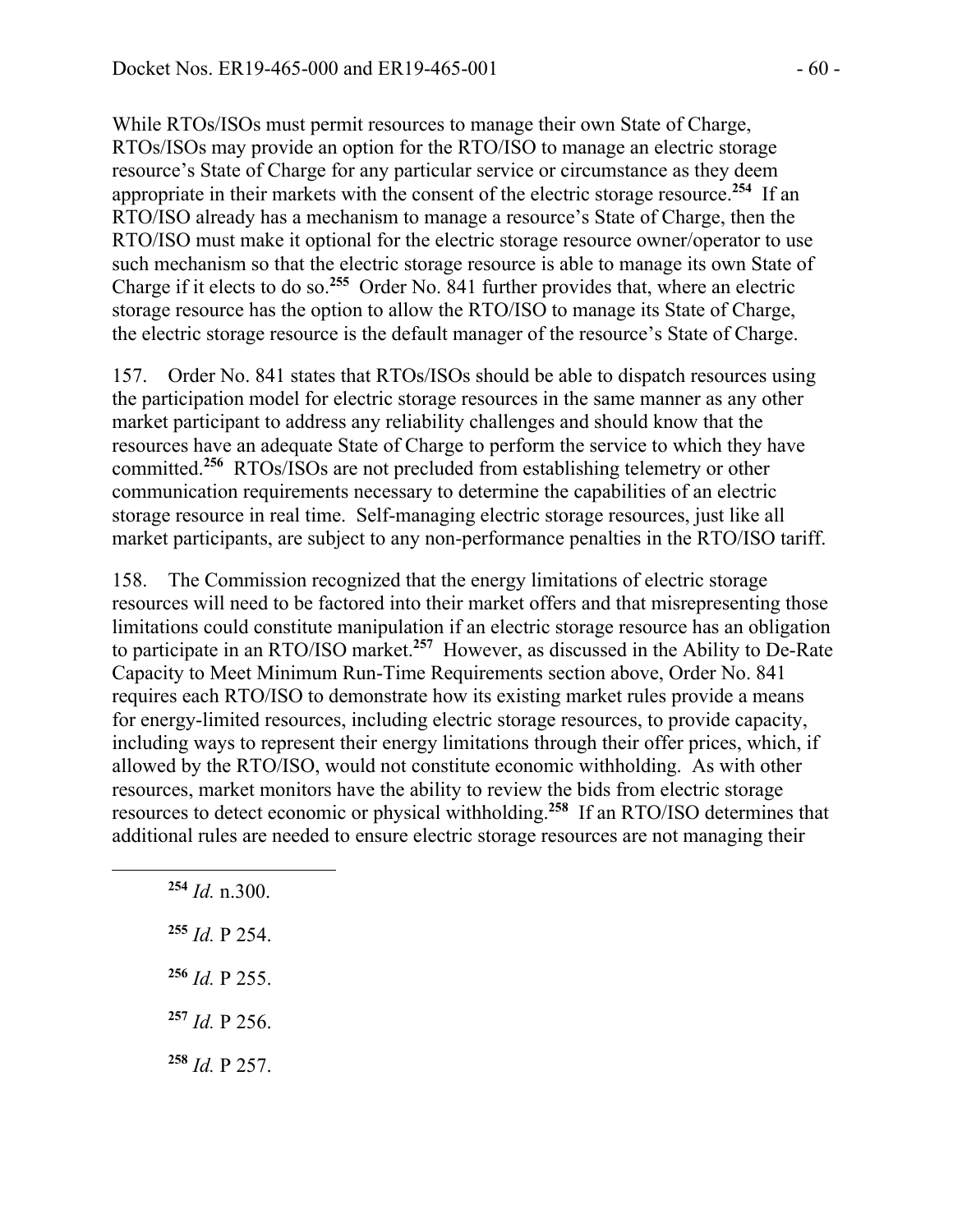State of Charge in a way that could manipulate market outcomes through withholding, then the RTO/ISO may propose such rules in its compliance filing or through a separate FPA section 205 filing.**<sup>259</sup>**

# **a. MISO Filing**

159. MISO states that its proposal requires Electric Storage Resources to manage their own State of Charge.**<sup>260</sup>** MISO asserts that its existing Tariff has State of Charge monitoring and limitation capabilities, including maximum daily energy constraint in the unit commitment software for pumped-hydro storage modeled as generation resources and regulating reserve clearing and deployment limits that apply only to short-term Stored Energy Resources.**<sup>261</sup>** MISO states that pumped-hydro resources and Stored Energy Resources may continue to utilize these options.**<sup>262</sup>** MISO claims that Electric Storage Resources have much shorter duration charging and discharging cycles resulting in multiple cycles within an operating day, and a comparable constraint communicating the minimum or maximum daily charging energy does not exist, nor can it be implemented without significant investment in research and analysis on the current market system platform.**<sup>263</sup>**

160. MISO states that its proposed participation model enables an Electric Storage Resource to manage and communicate its State of Charge in particular dispatch intervals by using and adjusting the appropriate Commitment Status, Energy Dispatch Status, energy offer curve, dispatch limits, and self-schedule volumes.**<sup>264</sup>** MISO claims that the addition of Minimum and Maximum Energy Storage Levels, Electric Storage Resource

**<sup>259</sup>** *Id.* (citing 16 U.S.C. § 824d).

 $\overline{a}$ 

**<sup>260</sup>** MISO Vannoy Test. at 27; MISO Proposed Tariff, Module C, § 39.1.2 (Rules for Self-Scheduled Resources) (34.0.0), § 39.2.5D.a (Electric Storage Resource Offer Rules in the Day-Ahead Market) (31.0.0), and § 40.2.7B.a (Electric Storage Resource Offer Rules in the Real-Time Market) (31.0.0).

**<sup>261</sup>** MISO Transmittal Letter at 17; MISO Vannoy Test. at 27.

**<sup>262</sup>** MISO Transmittal Letter at 17.

**<sup>263</sup>** MISO Vannoy Test. at 27.

**<sup>264</sup>** *Id.*; MISO Transmittal Letter at 17; MISO Proposed Tariff, Module C, § 39.1.2 (Rules for Self-Scheduled Resources) (34.0.0), § 39.2.5D.a (Electric Storage Resource Offer Rules in the Day-Ahead Market) (31.0.0), and § 40.2.7B.a (Electric Storage Resource Offer Rules in the Real-Time Market) (31.0.0).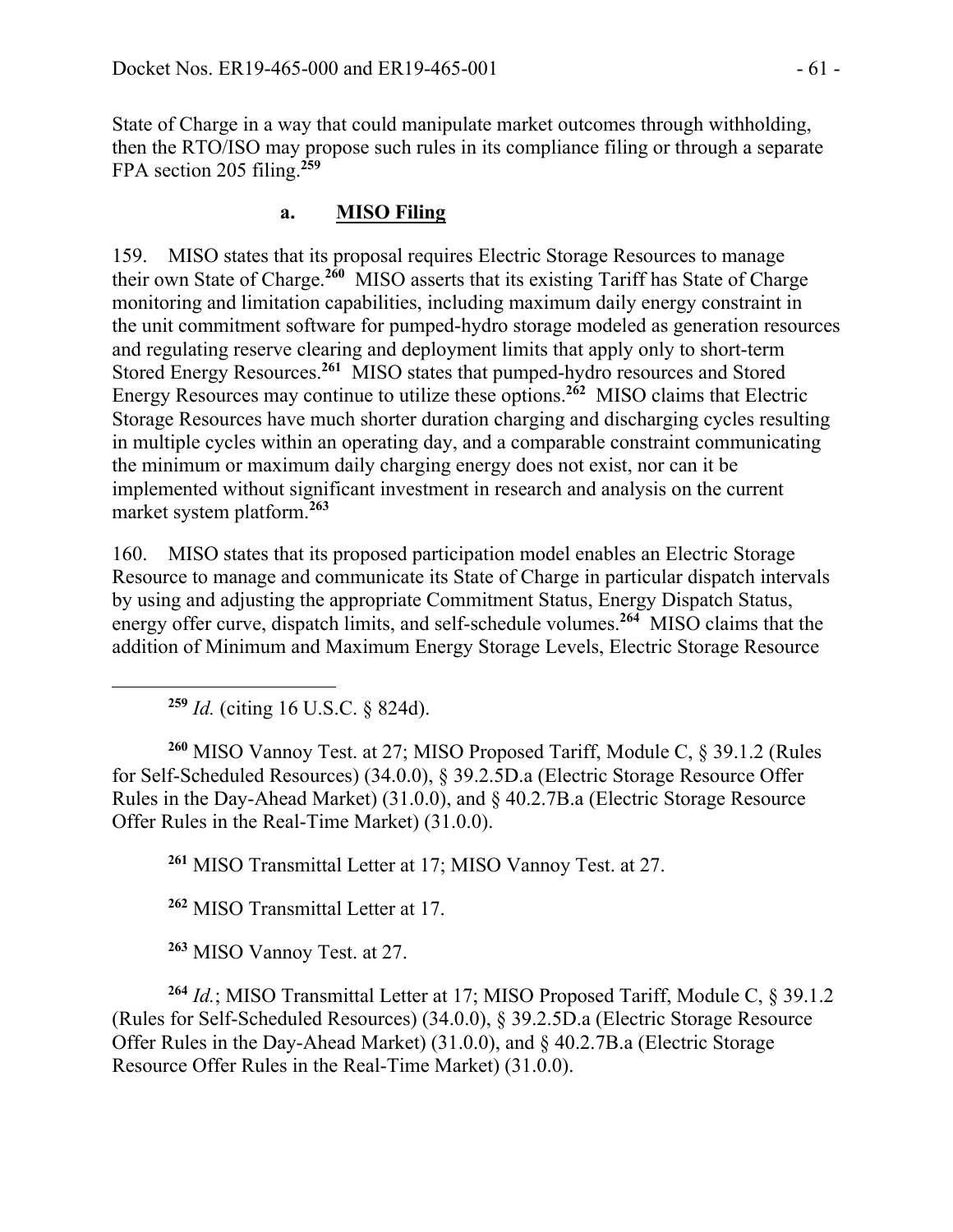Efficiency Factor, and the communication of State of Charge through the Day-Ahead Market resource offers or Real-Time Market telemetry ensure that the Electric Storage Resource's State of Charge limits are not violated by the market dispatch and schedules.**<sup>265</sup>**

161. MISO also states that it will modify its Excessive Deficient Energy provision and associated RSG cost allocation calculation to account for Electric Storage Resources, including Electric Storage Resources participating near the 0.1 MW minimum participation level, that fail to follow dispatch while they are being instructed to charge.**<sup>266</sup>** MISO explains that it proposes to establish a minimum threshold for mitigation measures of two MW to accommodate small capacity Electric Storage Resources meeting the minimum participation threshold without triggering false screening failures due to percentage based tolerances.**<sup>267</sup>**

### **b. Protests/Comments**

162. Tesla asserts that "energy neutral" frequency regulation signals represent RTO/ISO management of electric storage resources' State of Charge and limit the amount of frequency response an electric storage resource can provide.**<sup>268</sup>** Tesla requests that the Commission require all RTOs/ISOs to allow electric storage resources to selfmanage their State of Charge when providing frequency regulation and to submit offer curves that are asymmetric between regulation up and regulation down.**<sup>269</sup>** Tesla further states that electric storage resources typically operate "in a state somewhere between being fully charged or fully discharged," and that these specific provisions are necessary for Electric Storage Resources to operate at full capacity when providing frequency regulation service, regardless of their level of State of Charge.**<sup>270</sup>**

**<sup>266</sup>** MISO Transmittal Letter at 17; MISO Proposed Tariff, Module A, § 1.E (Definitions) (73.0.0), § 1.D (Definitions) (56.0.0), Module C, § 40.3.4 (Charges for Excessive/Deficient Energy and Reserve Deployment) (44.0.0).

**<sup>267</sup>** MISO Vannoy Test. at 36.

**<sup>268</sup>** Tesla Comments at 22.

**<sup>269</sup>** *Id.* at 22-23.

**<sup>270</sup>** *Id.* at 22.

**<sup>265</sup>** MISO Transmittal Letter at 17; MISO Vannoy Test. at 27; MISO Proposed Tariff, Module A,  $\S$  1.M (Definitions) (58.0.0) and  $\S$  1.E (Definitions) (73.0.0).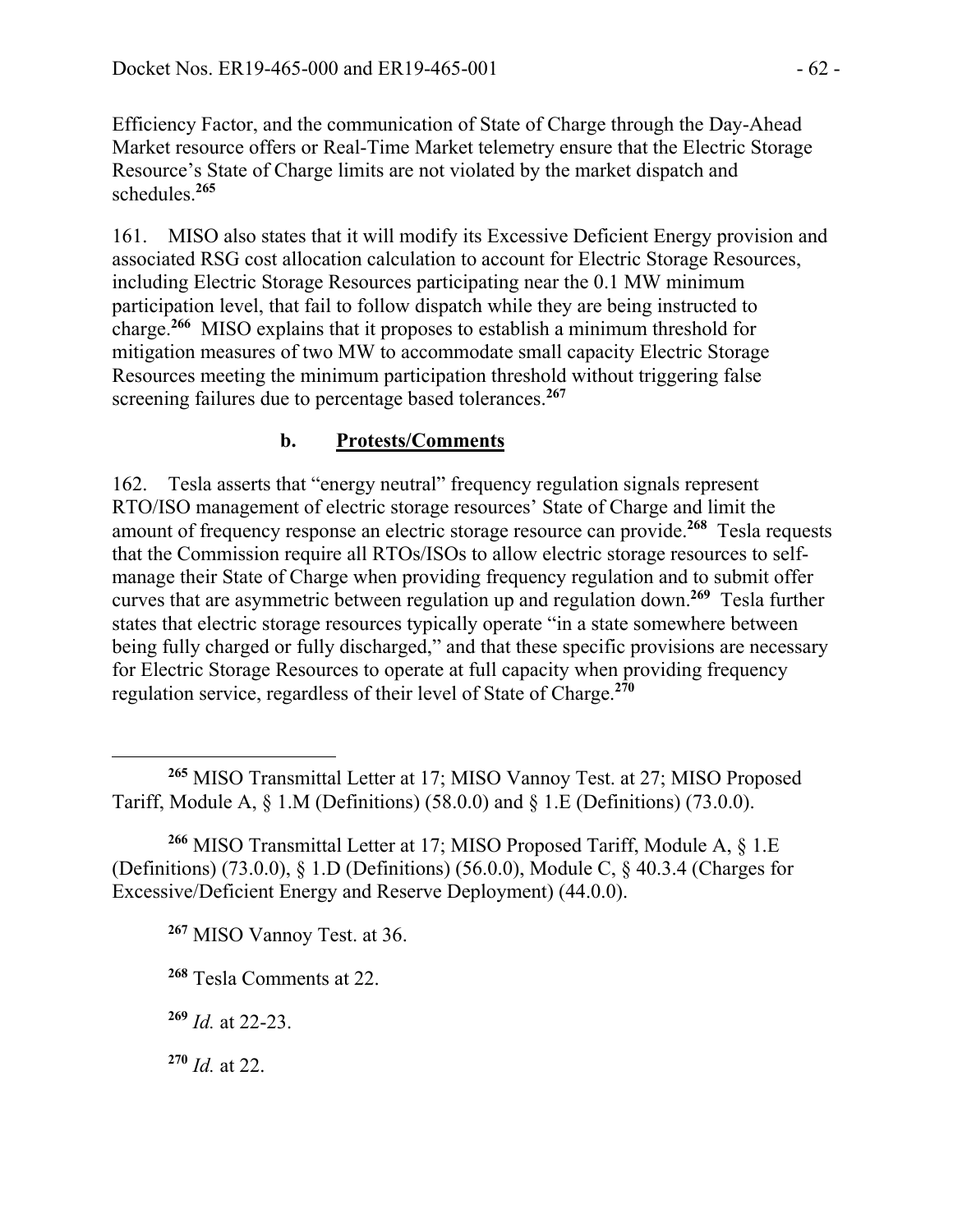### **c. Data Request Response**

163. MISO states that its market systems and algorithms are not capable of optimizing or managing an Electric Storage Resource's State of Charge, and that MISO's proposed new offer parameters enable Electric Storage Resources to manage their own State of Charge.**<sup>271</sup>** MISO asserts that this also includes the additional offer parameters and Commitment Status that will be enforced by modifications to MISO's SCED algorithms.

# **d. Commission Determination**

164. We find that MISO's proposal complies with the Order No. 841 requirement that Electric Storage Resources using the participation model be allowed to self-manage their State of Charge because: (1) MISO will allow Electric Storage Resources to manage their State of Charge; (2) MISO will subject Electric Storage Resources to applicable penalties for deviating from a dispatch schedule; (3) MISO will be able to sufficiently monitor Electric Storage Resources to determine their capabilities in real time; and (4) MISO proposes additional rules to ensure Electric Storage Resources are not managing their State of Charge in a way that could manipulate market outcomes through withholding.

165. In response to Tesla's comments regarding resources providing frequency regulation, we note that Order No. 841 addresses this issue by explaining that, to the extent that the provision of a particular wholesale service, such as frequency regulation, requires a resource providing that service to follow a dispatch signal that has the effect of maintaining the resource's ability to provide the service, an electric storage resource that is managing its own State of Charge would still be required to follow such a dispatch signal, just as all other resources providing that same service.**<sup>272</sup>** In addition, we disagree that the Commission must require MISO to allow Electric Storage Resources to submit asymmetrical offer curves for regulation up and regulation down service. That was not a requirement in Order No. 841, and thus is outside the scope of this compliance proceeding.

# **7. Minimum Size Requirement**

166. Order No. 841 adds section  $35.28(g)(9)(i)(D)$  to the Commission's regulations to require that each RTO/ISO have tariff provisions providing a participation model for electric storage resources that establishes a minimum size requirement for participation in

**<sup>271</sup>** MISO Data Request Response at 15.

**<sup>272</sup>** Order No. 841, 162 FERC ¶ 61,127 at P 253.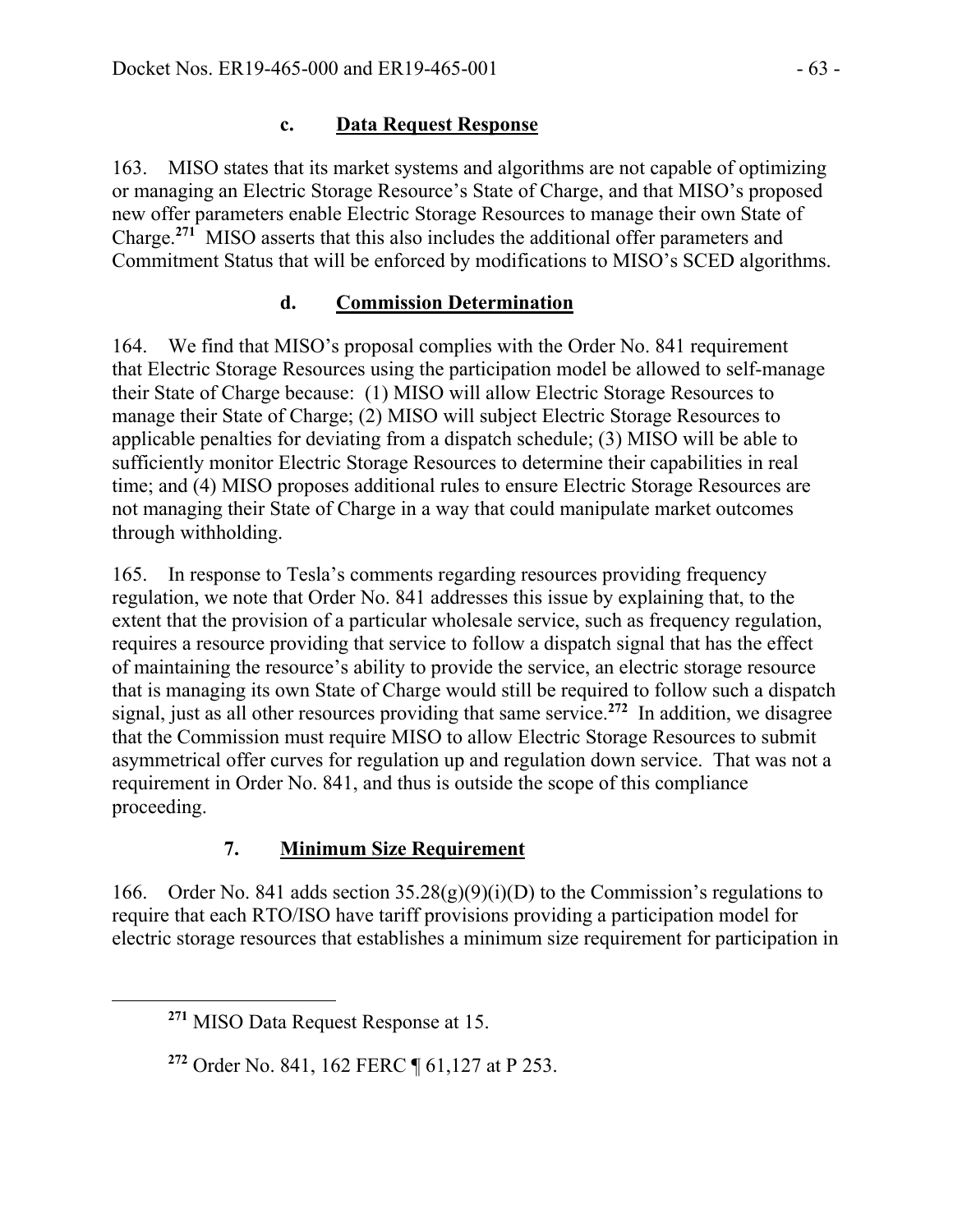the RTO/ISO markets that does not exceed 100 kW.**<sup>273</sup>** This minimum size requirement includes all minimum capacity requirements, minimum offer to sell requirements, and minimum bid to buy requirements for resources participating in these markets under the participation model for electric storage resources. Under this requirement, an RTO/ISO may allow offer and/or bid quantities smaller than or equal to 100 kW, but an RTO/ISO may not require a resource using the electric storage resource participation model to submit offer and/or bid quantities larger than 100 kW.**<sup>274</sup>** The Commission found that minimum size requirements do not need to be resource specific or location-specific.**<sup>275</sup>**

167. Order No. 841-A denies requests for rehearing regarding the minimum size requirement,**<sup>276</sup>** including MISO's request for clarification or, in the alternative, rehearing to phase in the implementation of the minimum size requirement.**<sup>277</sup>** In response to MISO's request for clarification that the 100 kW limit does not apply to the Minimum Charge Limit or Minimum Discharge Limit, Order No. 841-A clarifies that the minimum size requirement does not prohibit an RTO/ISO from establishing a minimum size limit that is lower than 100 kW on any minimum capacity requirements, minimum offer to sell requirements, or minimum bid to buy requirements. Order No. 841-A clarifies further that it is possible that the quantities for the Minimum Charge Limit and Minimum Discharge Limit may be smaller than 100 kW for resources using the participation model for electric storage resources. However, Order No.841-A does not specify how the minimum size requirement may affect the quantities submitted for some of the physical and operational characteristics of electric storage resources, and states that the Commission would not prejudge how the RTOs/ISOs may propose any such relationships between the minimum size requirement and the physical and operational characteristics of resources using the participation model for electric storage resources.**<sup>278</sup>**

#### **a. MISO Filing**

 $\overline{a}$ 

168. MISO states that its proposal establishes a minimum size requirement for Electric Storage Resources of 0.1 MW because MISO's existing market systems do not support

| $^{273}$ <i>Id.</i> P 270.                                       |
|------------------------------------------------------------------|
| $^{274}$ <i>Id.</i> P 276.                                       |
| $^{275}$ <i>Id.</i> P 273.                                       |
| <sup>276</sup> Order No. 841-A, 167 FERC ¶ 61,154 at PP 102-104. |
| $^{277}$ <i>Id.</i> P 105.                                       |
| $278$ <i>Id.</i> P 106.                                          |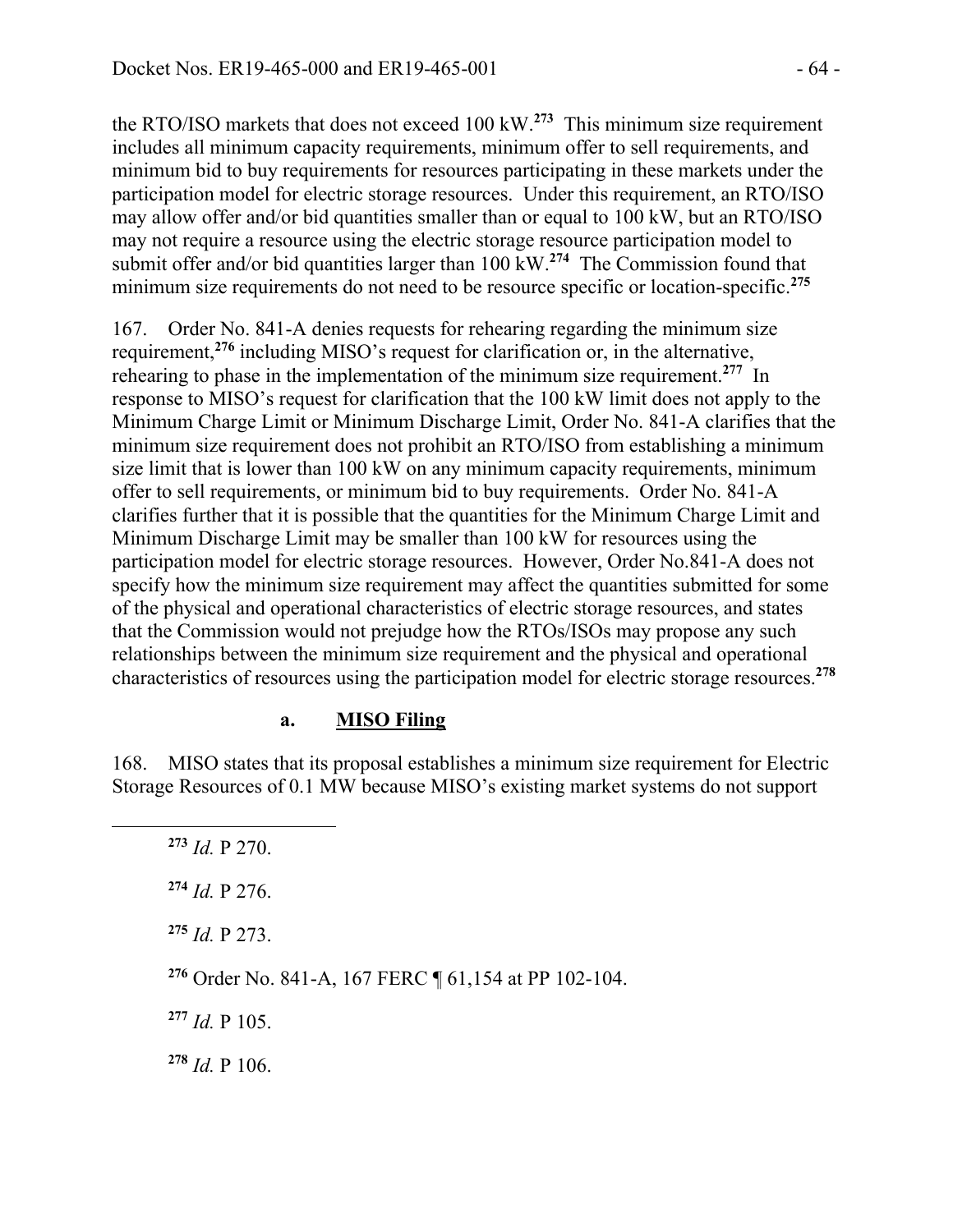offer or bid quantities less than 0.1 MW.**<sup>279</sup>** MISO also states that it is modifying its excessive energy and deficient energy thresholds to incent smaller Electric Storage Resources to follow MISO's setpoint instructions.**<sup>280</sup>** MISO asserts that station power must be metered and reported separately from an Electric Storage Resource's Actual Energy Injections.**<sup>281</sup>** MISO states that Schedule 20 of its Tariff establishes rules for administering station power, and that MISO will modify the definition of station power in Module A of its Tariff to formalize this exclusion for Electric Storage Resources.**<sup>282</sup>**

169. MISO references its request for rehearing and/or clarification of Order No. 841, in which MISO asked for permission to adopt a phased approach in the accommodation of very small Electric Storage Resources.**<sup>283</sup>** MISO reiterates its belief that it would be reasonable to limit the number of very small Electric Storage Resources to 50 in the first year of implementation of the Electric Storage Resource participation model, and 150 in the second year.**<sup>284</sup>**

## **b. Protests/Comments**

170. Union of Concerned Scientists states that MISO's request for incremental deployment of "very small" Electric Storage Resources is inappropriate and should be rejected.**<sup>285</sup>** Union of Concerned Scientists claims that, although MISO initially raised the request to limit the implementation of very small Electric Storage Resources in a request for clarification or rehearing of Order No. 841, neither MISO's request for rehearing nor MISO's compliance filing specifies what size storage system qualifies as a "very small" Electric Storage Resource. Union of Concerned Scientists asserts that MISO's proposal lacks clarity on how MISO would classify the size of Electric Storage Resources and how that would affect participation in the MISO markets.

**<sup>285</sup>** Union of Concerned Scientists Comments at 3.

 $\overline{a}$ **<sup>279</sup>** MISO Transmittal Letter 18; MISO Vannoy Test. at 28; MISO Proposed Tariff, Module A, § 1.E (Definitions) (73.0.0).

**<sup>280</sup>** MISO Transmittal Letter 18.

**<sup>281</sup>** MISO Vannoy Test. at 29.

**<sup>282</sup>** *Id.*; MISO Proposed Tariff, Module A, § 1.S (Definitions) (61.0.0).

**<sup>283</sup>** MISO Vannoy Test. at 38.

**<sup>284</sup>** MISO does not propose accompanying Tariff language in its compliance filing.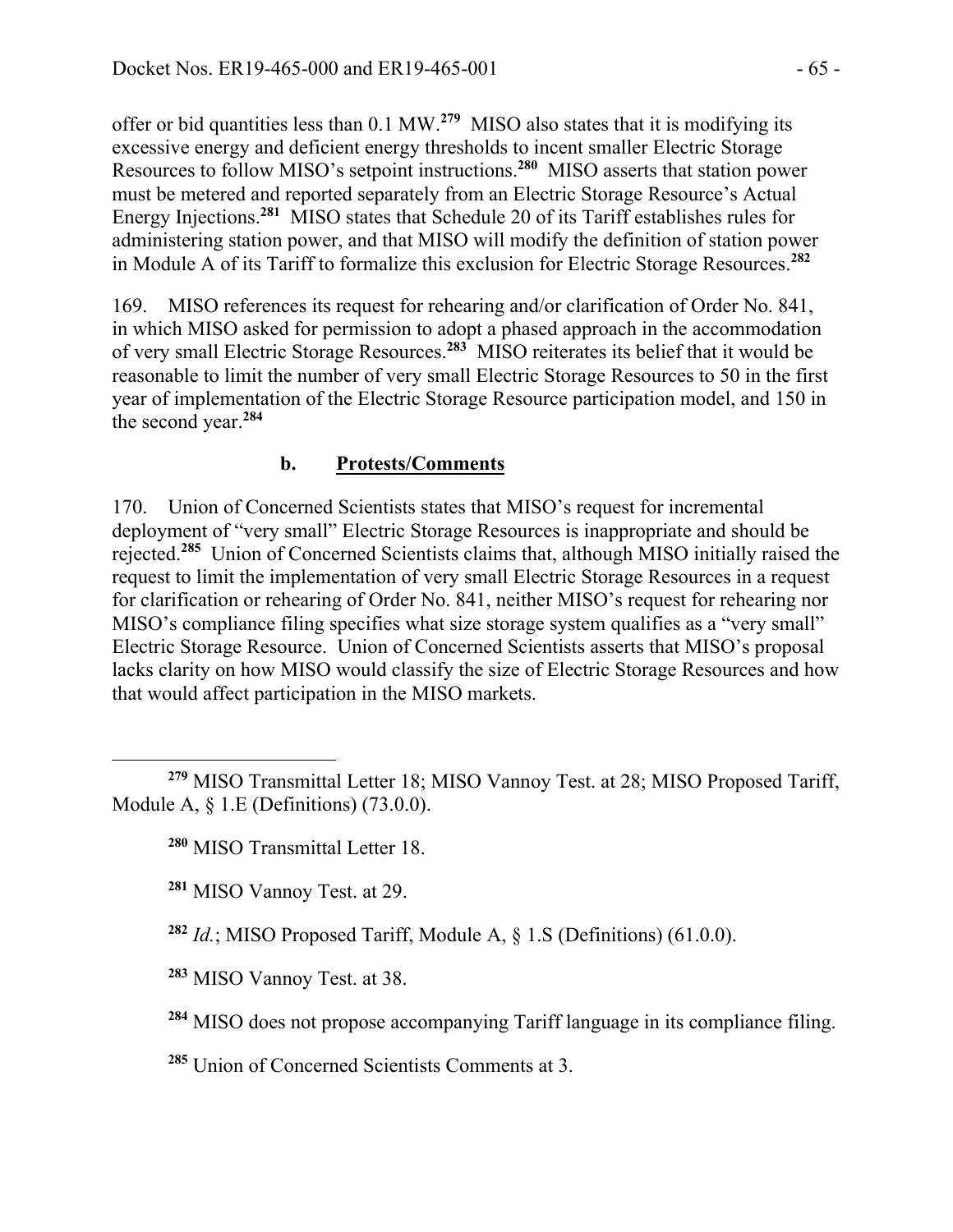171. Energy Storage Association argues that MISO's proposal to limit the deployment and size of Electric Storage Resources contradicts the purpose of Order No. 841 and creates new barriers to the participation of Electric Storage Resources.**<sup>286</sup>** Energy Storage Association also states that MISO has not defined "very small" storage and requests that the Commission direct MISO to clarify that it will deploy storage at the 100 kW minimum size requirement and remove the incremental deployment language.**<sup>287</sup>** Energy Storage Association also requests that MISO clarify how it will prioritize resources under the initial 50 and the subsequent 150 project caps for the first two years.

### **c. Answer**

172. MISO states that it considers Electric Storage Resources that are one MW or less to be "very small," as one MW is the current minimum market participation level for resources specified in MISO's Business Practices Manuals, and is consistent with the Energy Information Administration's understanding that a generator can be considered small-scale if its capacity is one MW or less.**<sup>288</sup>** MISO claims that its proposal to limit the number of very small Electric Storage Resources to 50 in the first year and 150 in the second year reflects MISO's ability to evaluate and manage a potential influx of such Electric Storage Resources, and that MISO will use a "first come, first served" process.**<sup>289</sup>** MISO asserts that there are certain limitations to reliably and efficiently handle a large influx of very small Electric Storage Resources, such as technical performance of market software, market software solution quality, and administrative staffing to process individual resource registration and modeling requests.**<sup>290</sup>**

### **d. Data Request Response**

173. MISO acknowledges that no Tariff modifications were proposed in its compliance filing to limit or phase in the number of very small Electric Storage Resources in the first two years following initial implementation of the Electric Storage Resource participation model.**<sup>291</sup>** As such, MISO proposed new Tariff section 38.2.2.i to limit the number of

**<sup>287</sup>** *Id.* at 7.

 $\overline{a}$ 

**<sup>288</sup>** MISO Answer at 13 (citing Business Practice Manual for Network and Commercial Models, BPM-010, §§ 3.1.1.1, 3.1.1.5, and 4.2.1.1).

**<sup>289</sup>** *Id.* at 13-14.

**<sup>290</sup>** *Id.* at 14.

**<sup>291</sup>** MISO Data Request Response at 15.

**<sup>286</sup>** Energy Storage Association Comments at 6.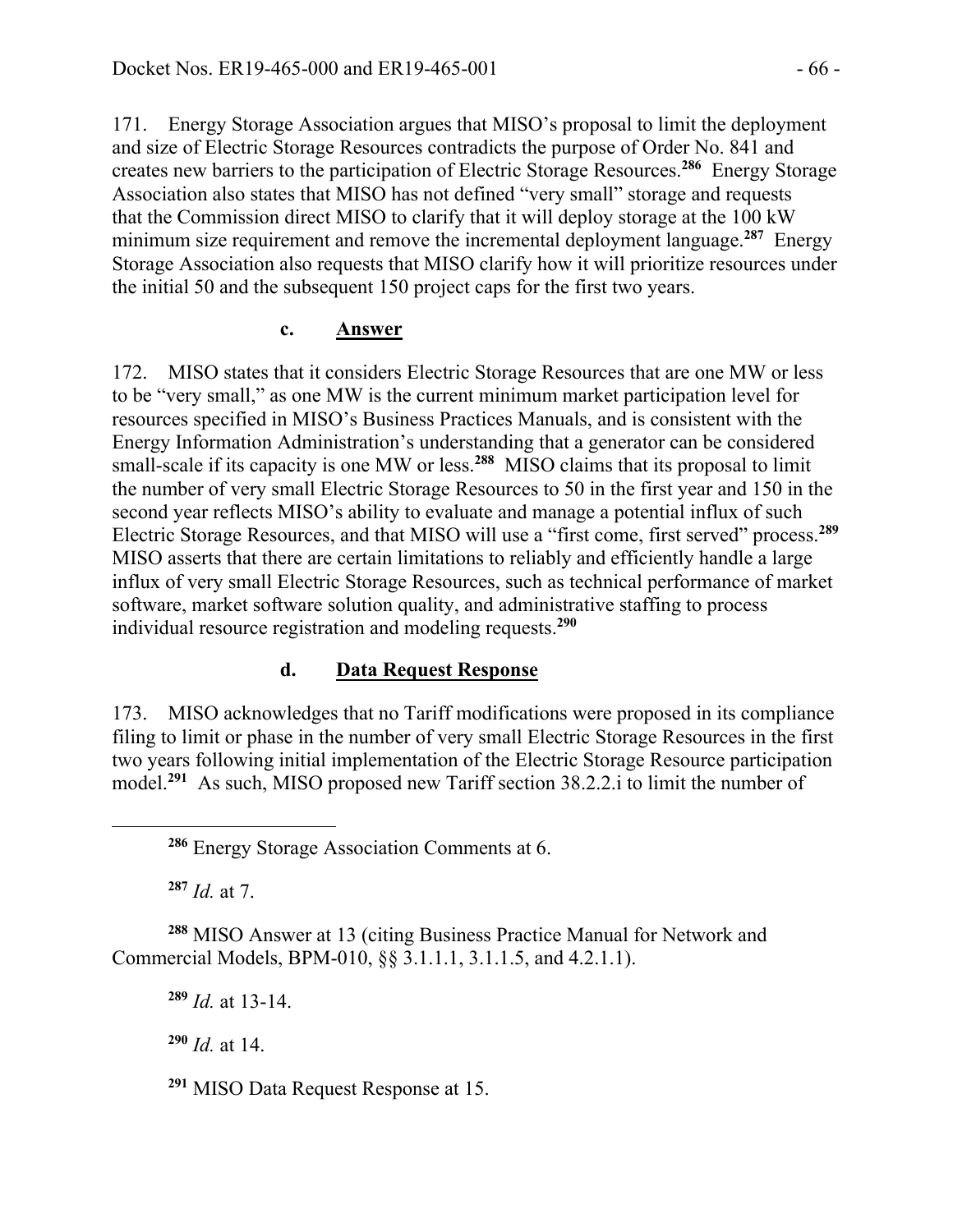Electric Storage Resources less than one MW and eligible for market participation to 50 in the first year, and 150 in the second year after implementation of the Electric Storage Resource participation model.

### **e. Commission Determination**

174. MISO's definition of Electric Storage Resource requires that the resource be capable of injecting and withdrawing a minimum of 0.1 MW. We find that this complies with the Order No. 841 requirement to provide a participation model for electric storage resources that establishes a minimum size requirement for participation in the RTO/ISO markets that does not exceed 100 kW. However, we find that MISO's proposal to limit implementation of very small resources does not comply with this Order No. 841 requirement. In Order No. 841-A, the Commission denied MISO's request for clarification or, in the alternative, rehearing that it may phase in the implementation of the minimum size requirement.**<sup>292</sup>** Therefore, we direct MISO to file, within 60 days of the date of issuance of this order, revisions to its Tariff to remove the proposed Tariff revisions in section 38.2.2.i.

# **8. Energy Used to Charge Electric Storage Resources**

# **a. Price for Charging Energy**

175. Order No. 841 adds section  $35.28(g)(9)(ii)$  to the Commission's regulations to require that the sale of electric energy from the RTO/ISO markets to an electric storage resource that the resource then resells back to those markets be at the wholesale LMP.**<sup>293</sup>** This provision applies regardless of whether the electric storage resource is using the electric storage resource participation model or participates in RTO/ISO markets through other means, as long as the resource meets the definition of an electric storage resource set forth in Order No. 841. An electric storage resource's wholesale energy purchases should take place at the applicable nodal LMP, and not the zonal price.**<sup>294</sup>**

176. The Commission found that, when an electric storage resource is charging to resell energy at a later time, then its behavior is similar to other load serving entities and applicable transmission charges should apply.**<sup>295</sup>** However, the Commission found that

**<sup>292</sup>** Order No. 841-A, 167 FERC ¶ 61,154 at P 105.

**<sup>293</sup>** Order No. 841, 162 FERC ¶ 61,127 at P 294.

**<sup>294</sup>** *Id.* P 296.

 $\overline{a}$ 

**<sup>295</sup>** *Id.* P 297. To the extent that load resources located at a single node pay different transmission charges than load resources located across multiple nodes, each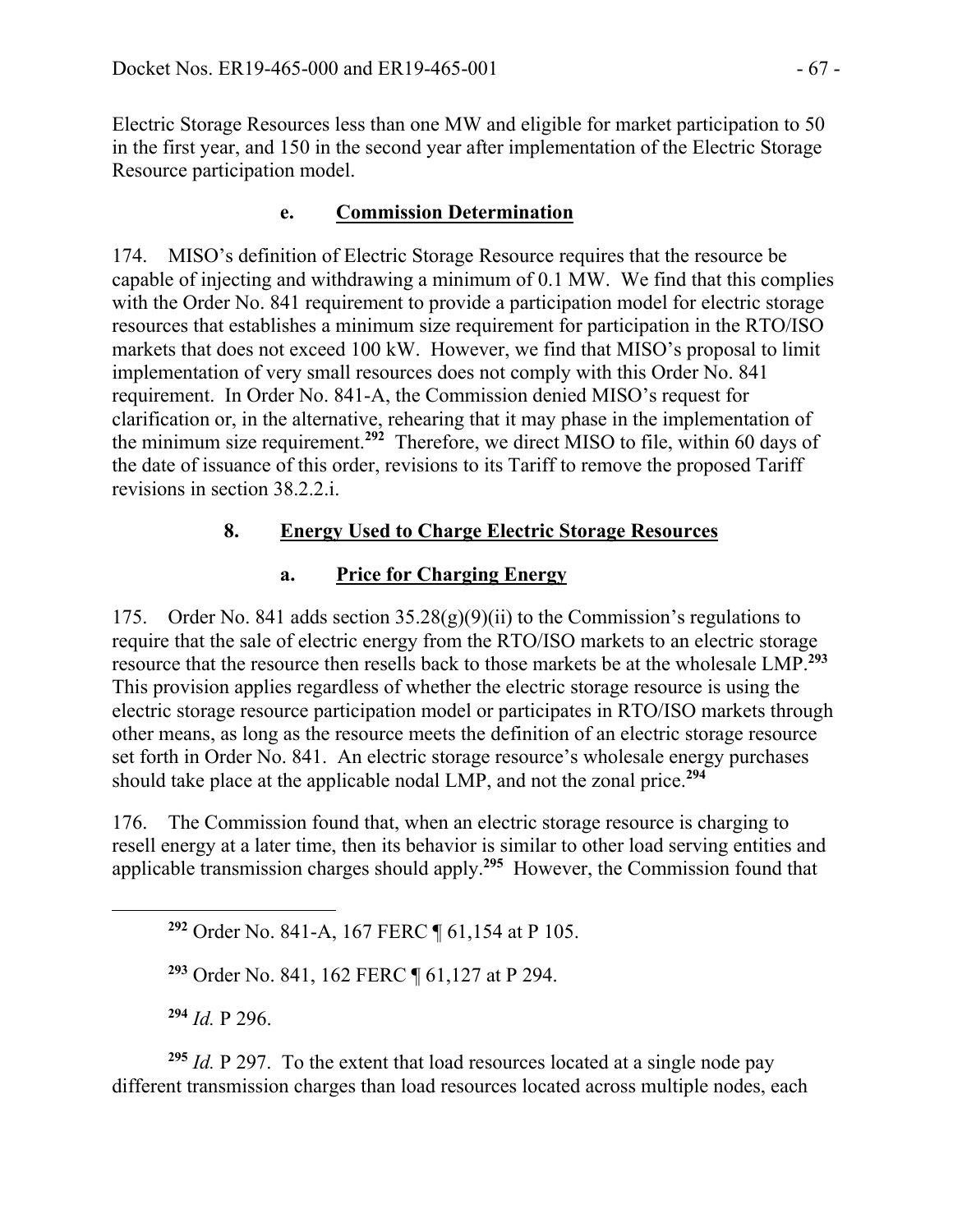electric storage resources should not be charged transmission charges when they are dispatched by an RTO/ISO to provide a service (such as frequency regulation or a downward ramping service).**<sup>296</sup>** Order No. 841-A clarifies that the Commission's use of the phrase "applicable transmission charges" was intended to convey that an RTO/ISO may propose to apply its existing rate structure for transmission charges to an electric storage resource that is charging at wholesale but is not being dispatched by the RTO/ISO to provide a service in the RTO/ISO markets.**<sup>297</sup>** Order No. 841-A further clarifies that, on compliance, each RTO/ISO may propose that any electric storage resource that is charging for the purpose of participating in an RTO/ISO market but is not being dispatched by the RTO/ISO to provide a service should be assessed charges consistent with how the RTO/ISO assesses transmission charges to wholesale load under its existing rate structure. Order No. 841-A also states that, if an RTO/ISO proposes not to apply transmission charges to an electric storage resource that is charging at wholesale but is not being dispatched by the RTO/ISO to provide a service, then the RTO/ISO must demonstrate that exempting such a resource from these charges is reasonable given its existing rate structure for transmission charges.

177. With respect to the meaning of a "service," the Commission acknowledged that the participation of electric storage resources in RTO/ISO markets may convey a range of benefits, particularly under certain system conditions, but declined to grant clarification that charging pursuant to economic dispatch always qualifies as a service.**<sup>298</sup>** However, Order No. 841-A does clarify that services do not need to be limited to ancillary services and that they can include any service defined in an RTO/ISO tariff. Order No. 841-A explains that, to the extent that an RTO/ISO seeks to create a new service that would involve charging pursuant to economic dispatch under certain system conditions, the RTO/ISO may propose such revisions to its tariff through a separate FPA section 205 filing.

178. Order No. 841 does not require that electric storage resources purchase all electric energy for future use from RTO/ISO markets, and does not address whether they can pay

**<sup>296</sup>** *Id.* P 298. **<sup>297</sup>** Order No. 841-A, 167 FERC ¶ 61,154 at P 121.

**<sup>298</sup>** *Id.* P 120.

RTO/ISO must apply those transmission charges for single-node resources to electric storage resources that are located at a single pricing node, as long as they are not being dispatched to provide an ancillary service by an RTO/ISO. *Id.*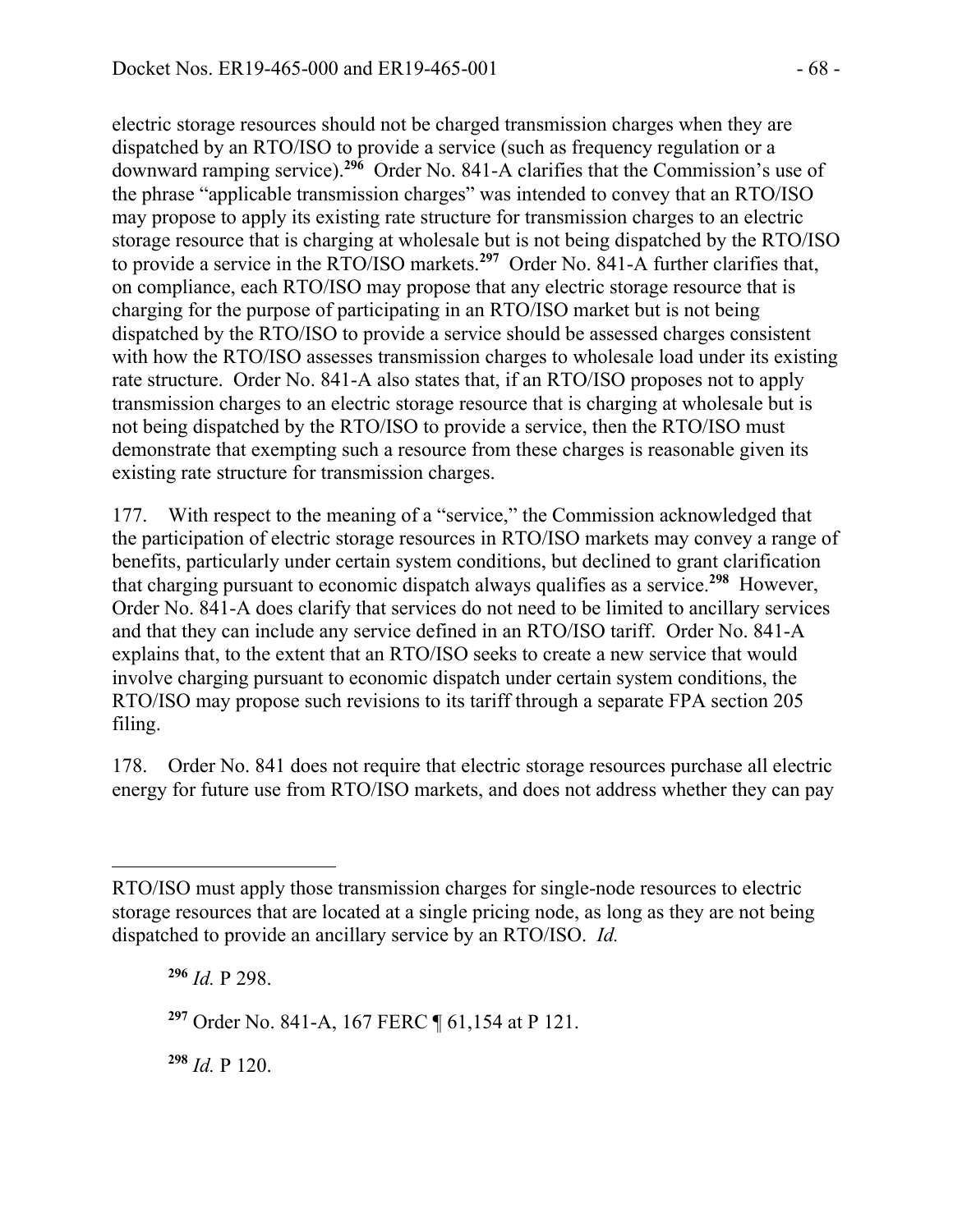some other rate, such as a retail rate, for charging of co-located generation.**<sup>299</sup>** Regarding electric storage resources' use of the distribution system, the Commission found that it may be appropriate, on a case-by-case basis, for distribution utilities to assess a wholesale distribution charge to an electric utility participating in the RTO/ISO markets.**<sup>300</sup>** Order No. 841-A clarifies that the Commission will consider any proposal to establish a rate for providing wholesale distribution service to an electric storage resource for its charging on a case-by-case basis (e.g., a facility-specific rate, a wholesale distribution service rate that applies to all or some subset of electric storage resources, a generally applicable wholesale distribution service tariff, or any other rate mechanism).**<sup>301</sup>**

179. Additionally, the Commission in Order No. 841 found that efficiency losses are charging energy and therefore not a component of station power load.**<sup>302</sup>** Thus, charging energy lost to conversion inefficiencies should be settled at the LMP as long as those efficiency losses are an unavoidable component of the conversion, storage, and discharge process that is used to resell energy back to RTO/ISO markets and are not a component of what an RTO/ISO considers onsite load. With respect to directly integrated and other ancillary loads, Order No. 841 provides RTOs/ISOs flexibility to determine whether they are a component of charging energy or a component of station power.

180. Order No. 841-A denies Pacific Gas and Electric's request to clarify that states have jurisdiction to determine how power flowing from the distribution grid into the electric storage resource located behind the customer meter is split between retail consumption and wholesale charging for later discharge into the wholesale markets.**<sup>303</sup>** Order No. 841-A further reiterates that the Commission's finding regarding charging energy did not address payment of the retail rate for energy and therefore Order No. 841 does not authorize electric storage resources to bypass retail rates for its on-site electricity consumption, as Pacific Gas & Electric suggested.**<sup>304</sup>**

**<sup>299</sup>** Order No. 841, 162 FERC ¶ 61,127 at P 299.

**<sup>300</sup>** *Id.* P 301.

 $\overline{a}$ 

**<sup>301</sup>** Order No. 841-A, 167 FERC ¶ 61,154 at P 123.

**<sup>302</sup>** Order No. 841, 162 FERC ¶ 61,127 at P 302.

**<sup>303</sup>** Order No. 841-A, 167 FERC ¶ 61,154 at P 119.

**<sup>304</sup>** *Id.* (citing Order No. 841, 162 FERC ¶ 61,127 at PP 323-324).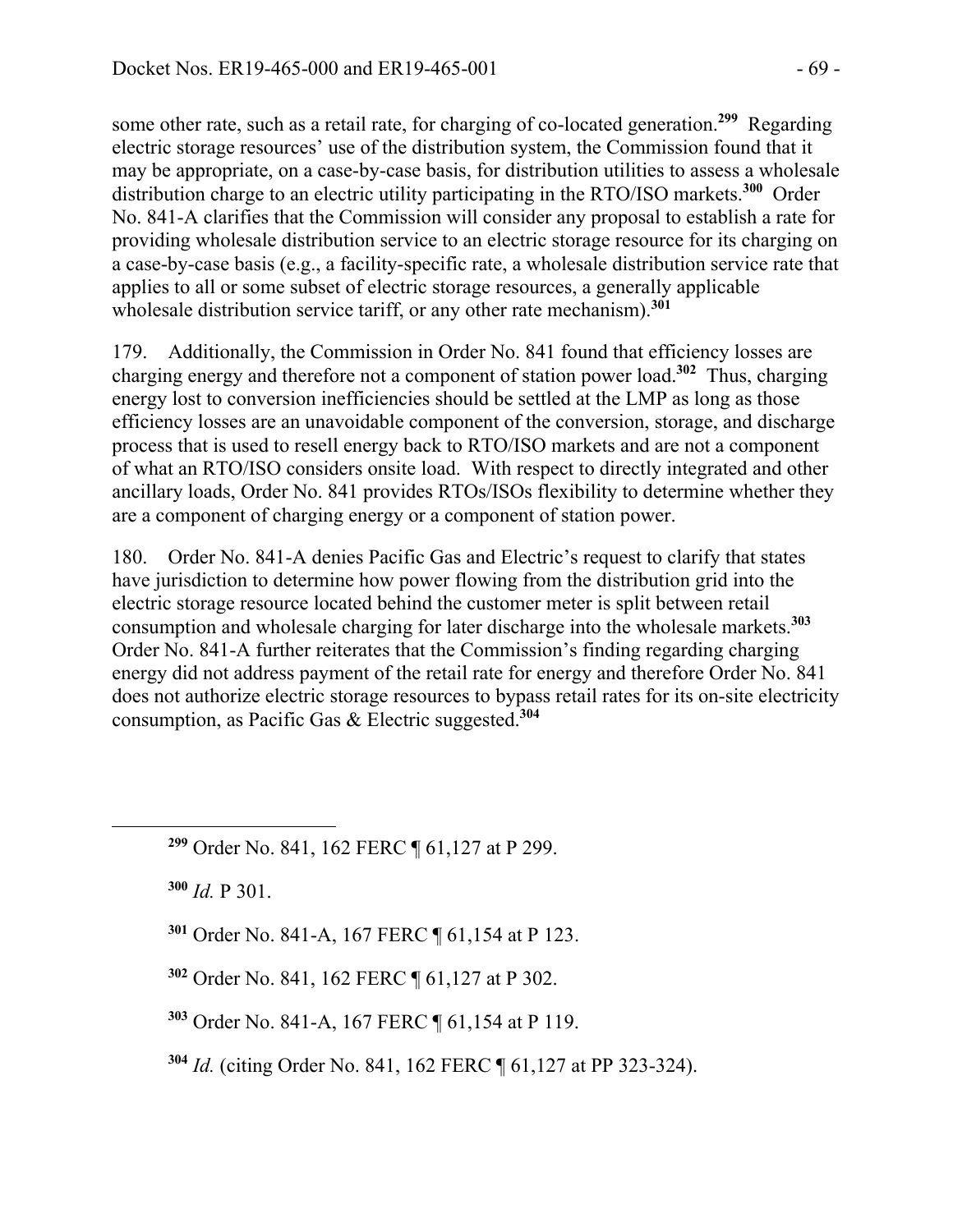### **i. MISO Filing**

181. MISO proposes to define Electric Storage Resource Transaction as market activities associated with the charging and discharging process of an Electric Storage Resource that consists of the withdrawal of energy, including any associated energy purchases, and future injection of energy, including any associated energy sales, from the transmission system under MISO's Tariff.**<sup>305</sup>** MISO states that Electric Storage Resource Transactions will be settled at the applicable wholesale LMP. MISO explains that this distinct transaction category ensures that energy storage may be treated separately from load, which is consumption of energy by end users served by load serving entities. For resources that do not elect to use the Electric Storage Resource participation model, MISO states that it currently settles such transactions at LMP, accounting for any financial schedules at the applicable commercial pricing node.**<sup>306</sup>**

182. MISO asserts that efficiency losses associated with Electric Storage Resources will not be considered load or station power, but will be included in energy schedules, including meter data submittals and settled as charge energy at the applicable LMP.**<sup>307</sup>**

183. MISO states that an Electric Storage Resource can serve as a generator source of reactive power supply for the transmission system, which receives compensation under Schedule 2.**<sup>308</sup>** MISO states that under its proposed Tariff changes to Schedule 2, an eligible Electric Storage Resource may gain status as a Qualified Generator as long as it is not compensated for transmission service and is grouped with other generation resources as Reactive Power Resources.**<sup>309</sup>** Furthermore, MISO states that section II.C.2

**<sup>306</sup>** MISO Vannoy Test. at 19.

**<sup>307</sup>** *Id.* at 31.

 $\overline{a}$ 

**<sup>308</sup>** *Id.* at 9.

**<sup>309</sup>** *Id.*; MISO Proposed Tariff, Schedule 2 (Reactive Supply and Voltage Control From Generation or Other Sources Service),  $\S$  II.A and B (Qualified Generator) (37.0.0).

**<sup>305</sup>** MISO Vannoy Test. at 19; MISO Proposed Tariff, Module A, § 1.E (Definitions) (73.0.0).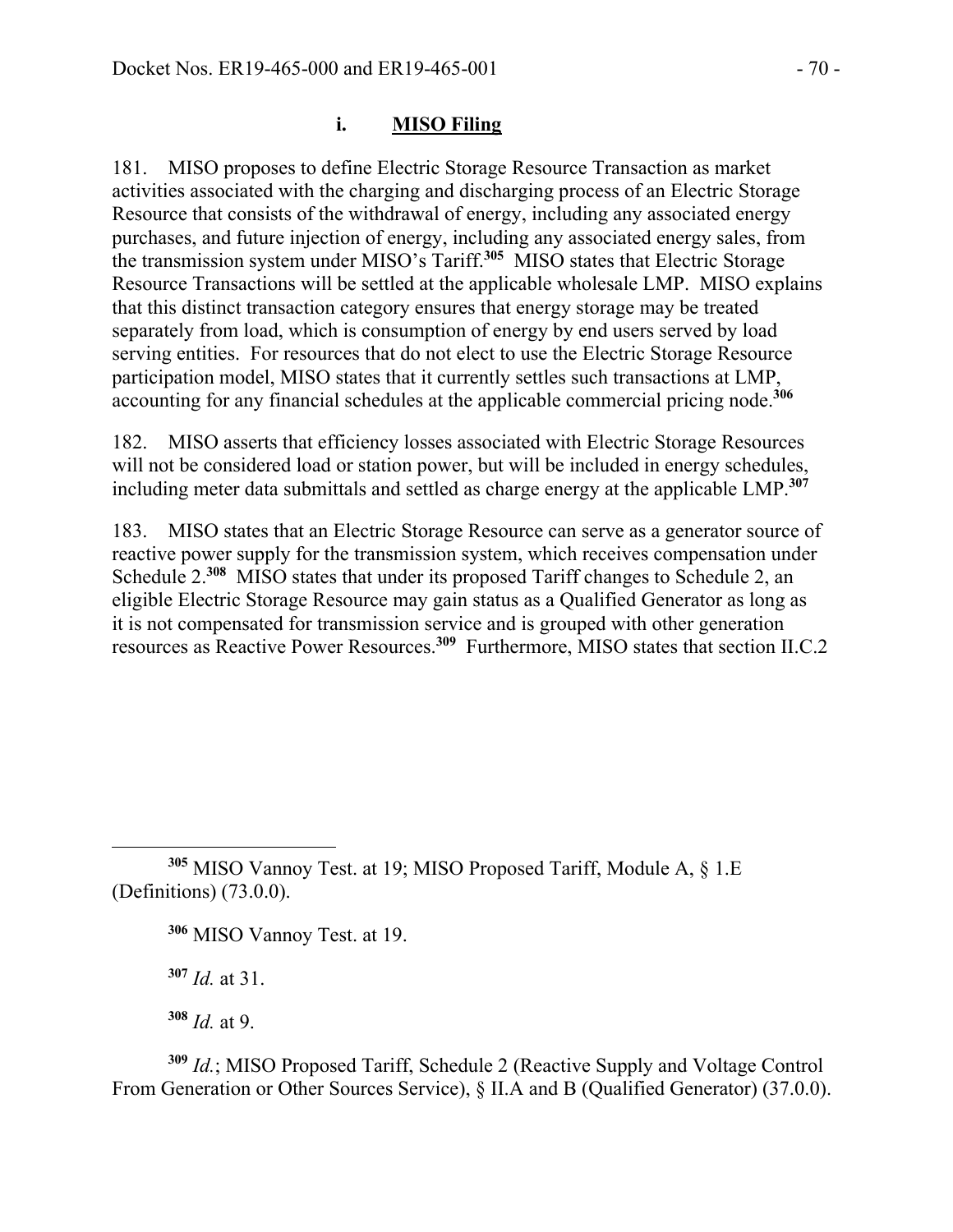of Schedule 2 is expanded to address the possible exit of an Electric Storage Resource by its reclassification as a transmission asset.**<sup>310</sup>**

184. MISO states that Electric Storage Resources interconnected to the transmission system and participating in its energy markets will be paid or will pay the LMP for injections to discharge and withdrawals to charge.**<sup>311</sup>**

185. MISO states that, under its proposed Tariff changes, Electric Storage Resources that MISO dispatches to provide a service shall not be treated as load and will not be assessed transmission charges applicable to load.**<sup>312</sup>** MISO asserts that point-to-point transmission service is based on reserved capacity and is independent of actual system usage, whether injections or withdrawals. MISO states that its network integrated transmission service billing procedures, including coordination with transmission owners on peak load reporting, will account for any Electric Storage Resources being dispatched to provide a service, and that such will be excluded from the assessment of transmission service charges. MISO contends that this appropriately excludes regulating reserve deployments to consume or withdraw energy under MISO's Tariff.

# **ii. Protests/Comments**

186. IPL states that only Electric Storage Resources providing regulation service appear to be exempt from transmission charges, and that the Commission should direct MISO to exempt Electric Storage Resources providing services other than regulation from transmission charges as well, similar to the other RTOs.**<sup>313</sup>** IPL claims that such exemption from transmission charges would incent investment in storage at the wholesale level, and that the services provided by storage resources are not strictly categorized as supply, transmission, or distribution. IPL asserts that imposing transmission charges where a storage resource is providing a grid support service makes little sense, and that even when Electric Storage Resources are providing some other type of service, the

**<sup>311</sup>** MISO Vannoy Test. at 32; MISO Proposed Tariff, Module C, § 39.3.1 (Charges for Day-Ahead Energy and Operating Reserve Market Purchases) (35.0.0), § 40.2.15 (Real-Time Energy and Operating Reserve Market Process) (41.0.0), and § 40.2.17 Calculation of Real-Time Ex-Post LMPs and Ex Post MCPs) (49.0.0).

**<sup>312</sup>** MISO Transmittal Letter at 10; MISO Vannoy Test. at 13.

**<sup>313</sup>** IPL Comments at 12.

**<sup>310</sup>** MISO Vannoy Test. at 9-10; MISO Proposed Tariff, Schedule 2 (Reactive Supply and Voltage Control From Generation or Other Sources Service), § II.C.2 (Notifications Relating to Qualified Generator Status) (37.0.0).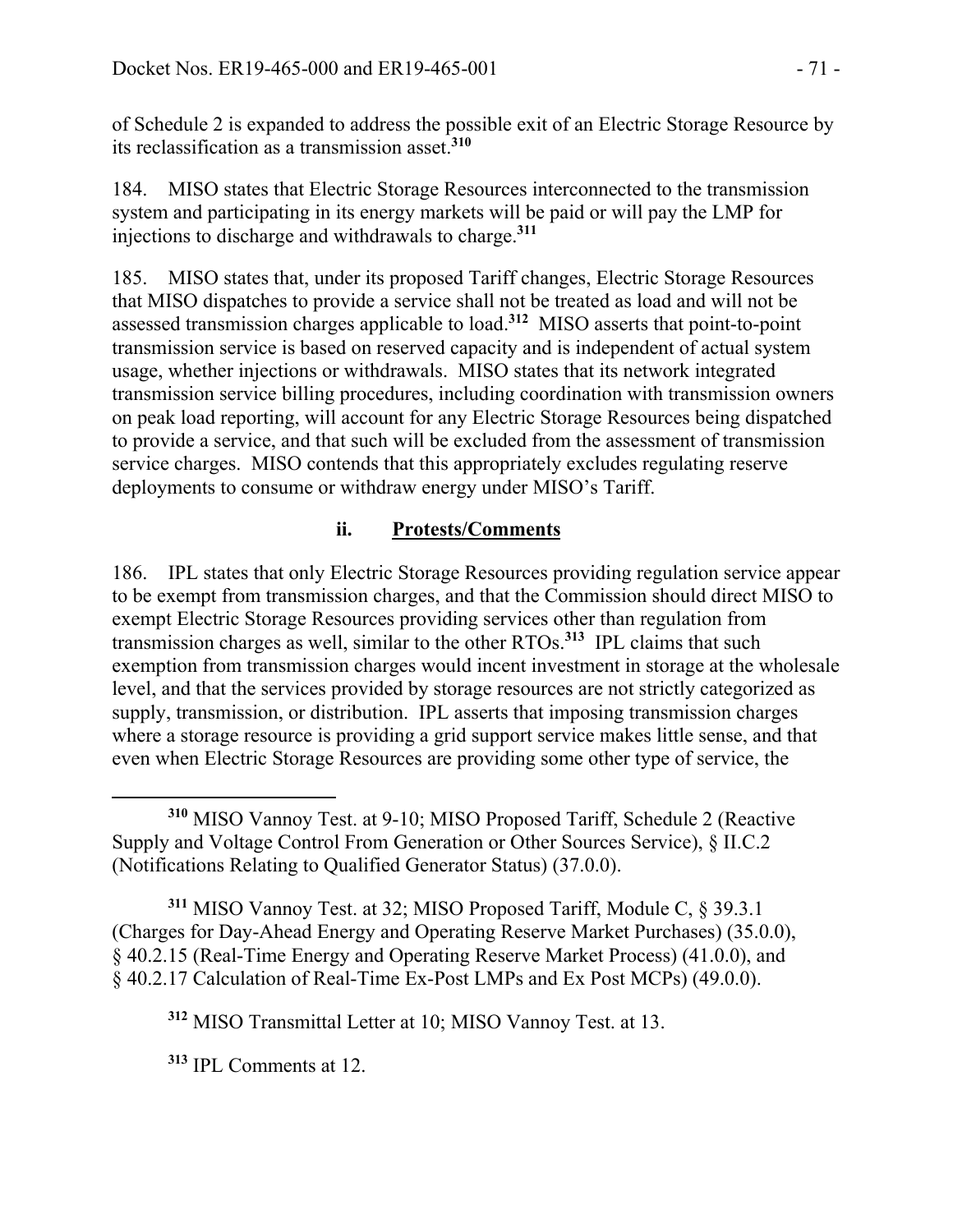transmission charges imposed would make the economic case for a wholesale-only storage resource much harder.

187. Energy Storage Association argues that MISO's proposal to exclude only regulating reserves and formal ancillary services from the assessment of transmission service charges is inconsistent with Order No. 841 and fails to consider other services storage can provide while charging, such as ramp down, reactive power, and frequency response.**<sup>314</sup>** Energy Storage Association claims that charging an Electric Storage Resource under ISO/RTO dispatch is a strategic decision that reflects current and future economic decisions based on the value an Electric Storage Resource can provide during the operating day and is a direct and measurable service.**<sup>315</sup>** For example, MISO may dispatch an Electric Storage Resource to charge to avoid curtailment or uplift payments to inflexible generation.**<sup>316</sup>**

188. Energy Storage Association agrees that an Electric Storage Resource that elects to charge for resale, and not under ISO/RTO dispatch, is similar to load.**<sup>317</sup>** However, Energy Storage Association states that, when dispatched by the ISO/RTO to charge for the need or benefit of the system, the Electric Storage Resource is providing a service because, unlike a load serving entity, an Electric Storage Resource can increase its load when instructed.

189. Energy Storage Association argues that the other RTOs/ISOs have excluded charging of Electric Storage Resources made under the instruction of the ISO/RTO from transmission charges, and requests that the Commission deny MISO's proposal to apply transmission service charges to Electric Storage Resources charging under MISO instruction.**<sup>318</sup>** Furthermore, Energy Storage Association states that the approach taken by ISO New England Inc. (ISO-NE) supports Energy Storage Association's position that charging does not need to be a formal ancillary service for it to be a service to the market.**<sup>319</sup>**

**<sup>315</sup>** *Id.* at 3-4.

**<sup>316</sup>** *Id.* at 4.

**<sup>317</sup>** *Id.* (citing Order No. 841, 162 FERC ¶ 61,127 at P 292).

**<sup>318</sup>** *Id.*

**<sup>319</sup>** *Id.* at 5.

**<sup>314</sup>** Energy Storage Association Comments at 3 (citing MISO Vannoy Test. at 13).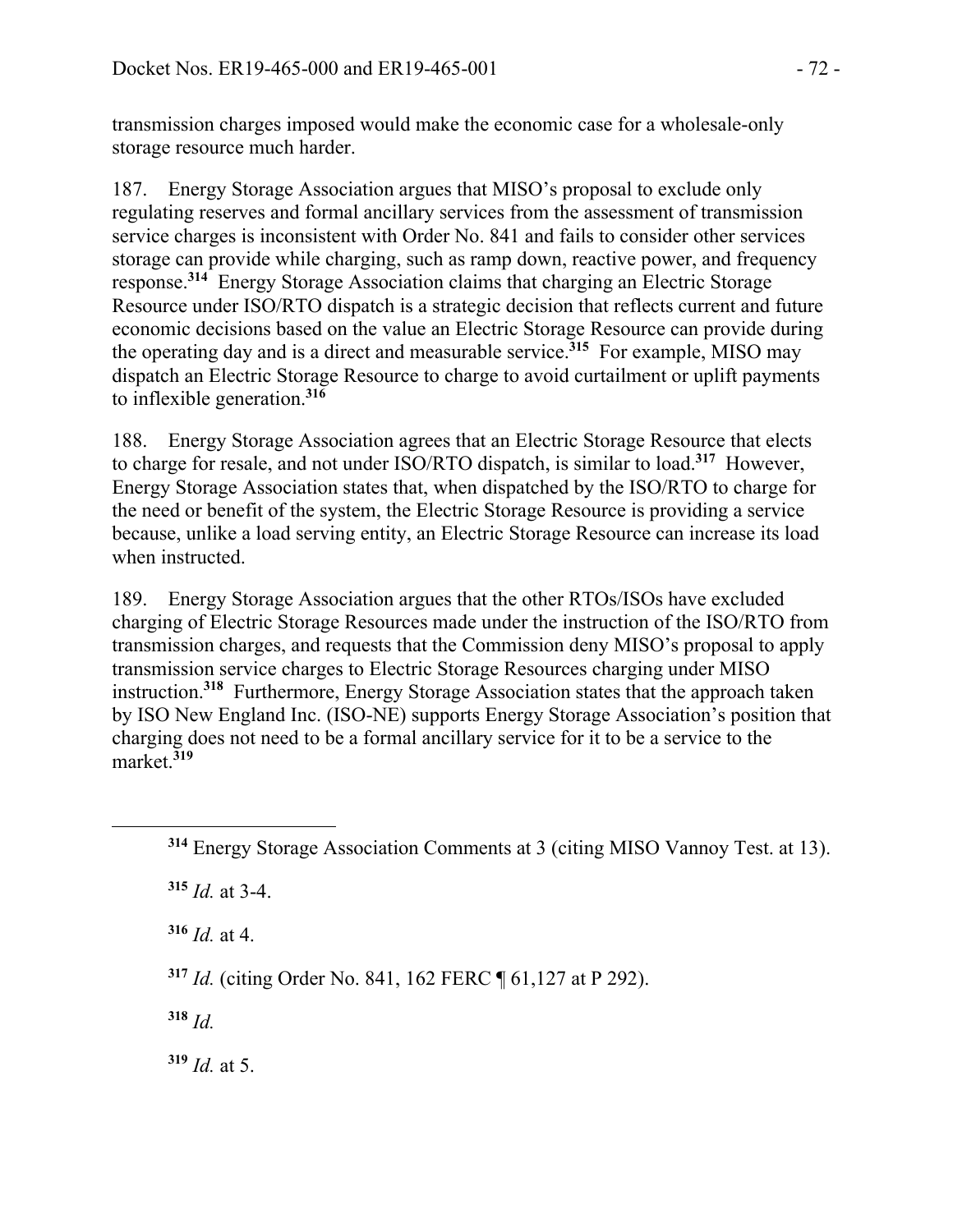190. Midwest TDUs contend that MISO does not always apply the proper distinction directed by Order No. 841 between Electric Storage Resources charging to resell at wholesale and Electric Storage Resources dispatched by MISO to provide a service when applying transmission charges applicable to load.**<sup>320</sup>** Midwest TDUs state that, according to MISO's filing, Electric Storage Resource withdrawals will avoid all transmission and ancillary service charges, even when they are not dispatched by MISO to provide a service.**<sup>321</sup>** As an example, Midwest TDUs assert that not all Electric Storage Resource charging energy should be excluded from Multi-Value Project charges, as Electric Storage Resources charging for later resale benefit from Multi-Value Projects in the same way as load.**<sup>322</sup>** Midwest TDUs acknowledge that MISO's transmittal letter states that MISO's network integration transmission service billing procedures will exempt Electric Storage Resources from transmission charges when they are dispatched to provide a service, but they argue that there are no Tariff revisions implementing this policy.

191. Midwest TDUs ask the Commission to require MISO to demonstrate that only Electric Storage Resource wholesale withdrawals resulting from MISO-directed dispatch to provide a service are exempt from transmission and other charges applicable to load, and to demonstrate that, except where an exclusion applies as authorized by Order No. 841, Electric Storage Resources will pay transmission charges applicable to load, including all ancillary services, RSG charges, Multi-Value Project Charges, and other charges borne by load.**<sup>323</sup>**

192. Advanced Energy Economy states that MISO's proposal to only exclude regulating reserves from the assessment of transmission service charges does not comply with Order No. 841's determination that all RTO/ISO-directed dispatches of electric storage resources to consume energy must be exempt from such charges.**<sup>324</sup>** Advanced Energy Economy asks the Commission to direct MISO to exclude RTO/ISO-dispatched Electric Storage Resource consumptions of charging energy from transmission charges. Advanced Energy Economy argues that failure to comply with the Commission's directive provides a disincentive for electric storage resources to provide critical

**<sup>321</sup>** *Id.* (referring to MISO Vannoy Test. at 32-33).

**<sup>322</sup>** *Id.* at 27.

 $\overline{a}$ 

**<sup>323</sup>** *Id.* at 29-30.

**<sup>324</sup>** Advanced Energy Economy Comments at 2, 9 (citing Order No. 841, 162 FERC ¶ 61,127 at P 298).

**<sup>320</sup>** Midwest TDUs Protest at 26 (referring to Order No. 841, 162 FERC ¶ 61,127 at PP at 297-298).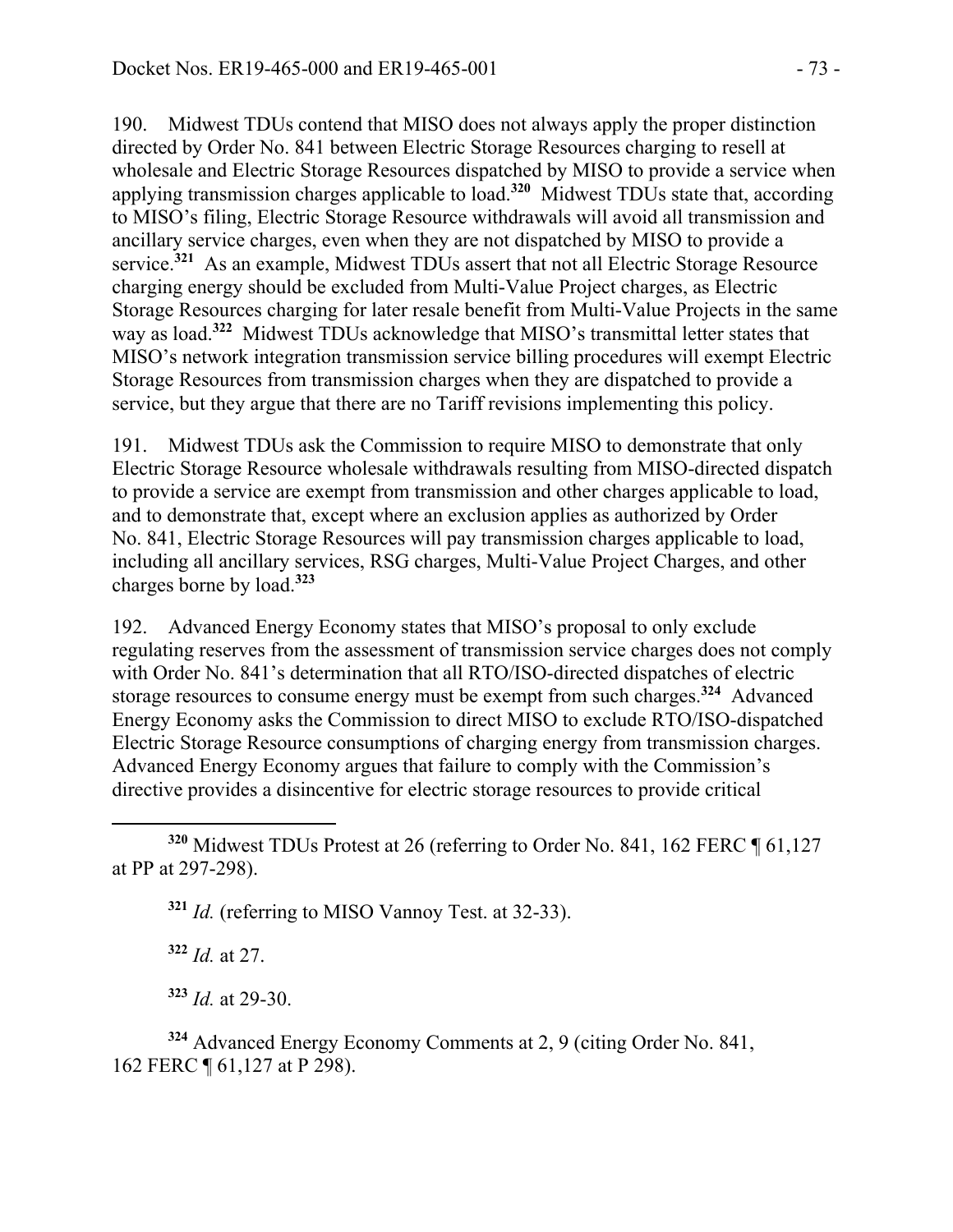operational and reliability services that require them to respond to RTO/ISO decisions to dispatch them for system balancing or high generation/low load conditions.**<sup>325</sup>**

193. EDF argues that MISO's filing does not comply with Order No. 841 because it does not exempt Electric Storage Resources from transmission charges for charging when dispatched by the RTO/ISO as a service.<sup>326</sup> EDF further argues that MISO fails to exempt other services that Electric Storage Resource can provide, or scenarios in which MISO may instruct an Electric Storage Resource to charge, from transmission charges. EDF Renewables requests that the Commission conditionally accept MISO's compliance filing but require MISO to exempt from transmission charges the full range of scenarios in which an Electric Storage Resource can provide a service when dispatched by MISO.

194. NextEra claims that MISO's filing is unclear as to when an Electric Storage Resource must obtain transmission service, and that MISO does not define to what extent an Electric Storage Resource will be subject to transmission service charges when dispatched by MISO to withdraw energy to provide a service.**<sup>327</sup>** NextEra states that MISO specifies only that when an Electric Storage Resource withdraws energy to provide regulating reserves it will be excluded from transmission service charges, and argues that it is unclear whether MISO intended to restrict such exclusion to regulating reserves.**<sup>328</sup>** NextEra argues that, if regulating reserve is the only service MISO intends to exempt from transmission service charges, then MISO is too narrowly interpreting Order No. 841 because Electric Storage Resources can provide various other services that should be exempt from transmission service charges, such as a downward ramping service. NextEra also states that the Commission should direct MISO to clarify, or amend its filing if necessary, that Electric Storage Resources will not be assessed transmission service charges when dispatched by an RTO/ISO to provide any service under the MISO Tariff.

195. NextEra asserts that, in instances where an Electric Storage Resource bids in the RTO/ISO market to provide a service that requires injection to the grid, and the Electric Storage Resource is subsequently dispatched to provide such service, that an Electric Storage Resource must withdraw energy in preparation for later injection pursuant to the

**<sup>325</sup>** *Id.* at 9.

- **<sup>326</sup>** EDF Comments at 2.
- **<sup>327</sup>** NextEra Comments at 1-2.

**<sup>328</sup>** *Id.* at 4.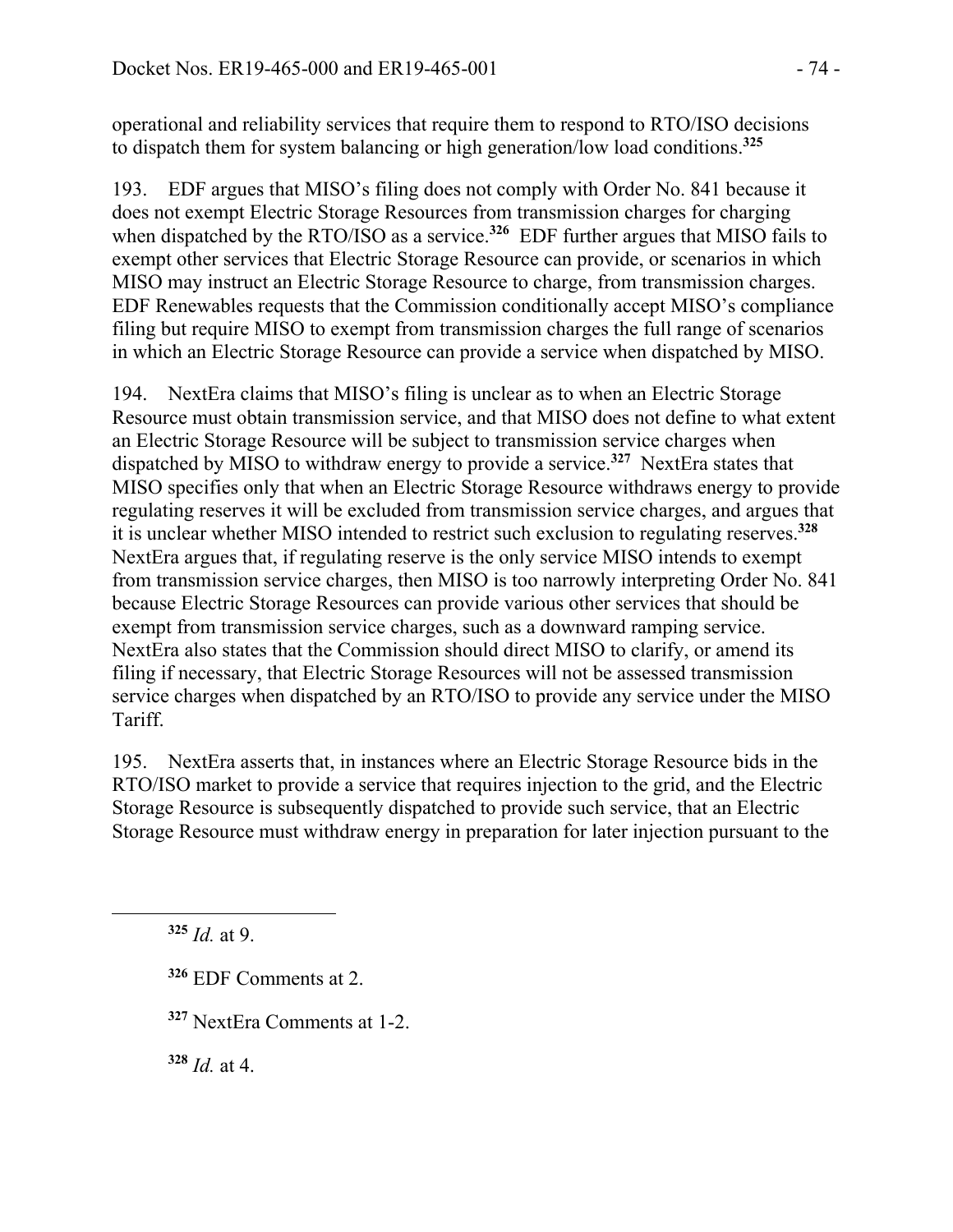RTO/ISO dispatch instruction.**<sup>329</sup>** NextEra claims that it is not clear whether Electric Storage Resources would be assessed transmission charges for such energy withdrawals, and argues that MISO should clarify that in such circumstances the Electric Storage Resource will not be assessed transmission service charges.

#### **iii. Answers**

196. MISO argues that Order No. 841 limits an electric storage resource's exemption from transmission service charges to those instances when an electric storage resource is dispatched to consume electricity to provide a service.**<sup>330</sup>** MISO argues that, in its proposal, this only applies to Electric Storage Resources dispatched to deploy regulating reserves. MISO contends that exempting Electric Storage Resources from transmission service charges any time they are dispatched by MISO, including when Electric Storage Resources are not directed to withdraw or consume energy, is well beyond Order No. 841's requirements.**<sup>331</sup>** MISO claims that an Electric Storage Resource simply offering its energy purchases as dispatchable does not mean the Electric Storage Resource is providing a service, and therefore does not form the basis for exemption from transmission service charges, because a high offer price could effectively make an Electric Storage Resource self-scheduled and exempt from transmission service charges paid by other MISO load.**<sup>332</sup>** MISO asserts that, if Electric Storage Resources are exempt from transmission service charges for providing services such as down ramp capability, then it would suggest that load participating as price responsive demand in the Day-Ahead Market should also be exempt because, in a broad sense, MISO dispatched it to provide a service. MISO notes, however, that price responsive demand from such non-Electric Storage Resources is currently not exempt from transmission service charges and argues that Electric Storage Resources should not be treated preferentially. MISO clarifies that its proposal exempts Electric Storage Resource Transactions from Multi-Value Project charges under Schedule 26-A, but does not provide a general exemption from network or point-to-point transmission service charges for withdrawals of energy for later injection.**<sup>333</sup>**

**<sup>329</sup>** *Id.* at 5.

- **<sup>330</sup>** MISO Answer at 3.
- **<sup>331</sup>** *Id.* at 4.
- **<sup>332</sup>** *Id.* at 3.
- **<sup>333</sup>** *Id.* at 4.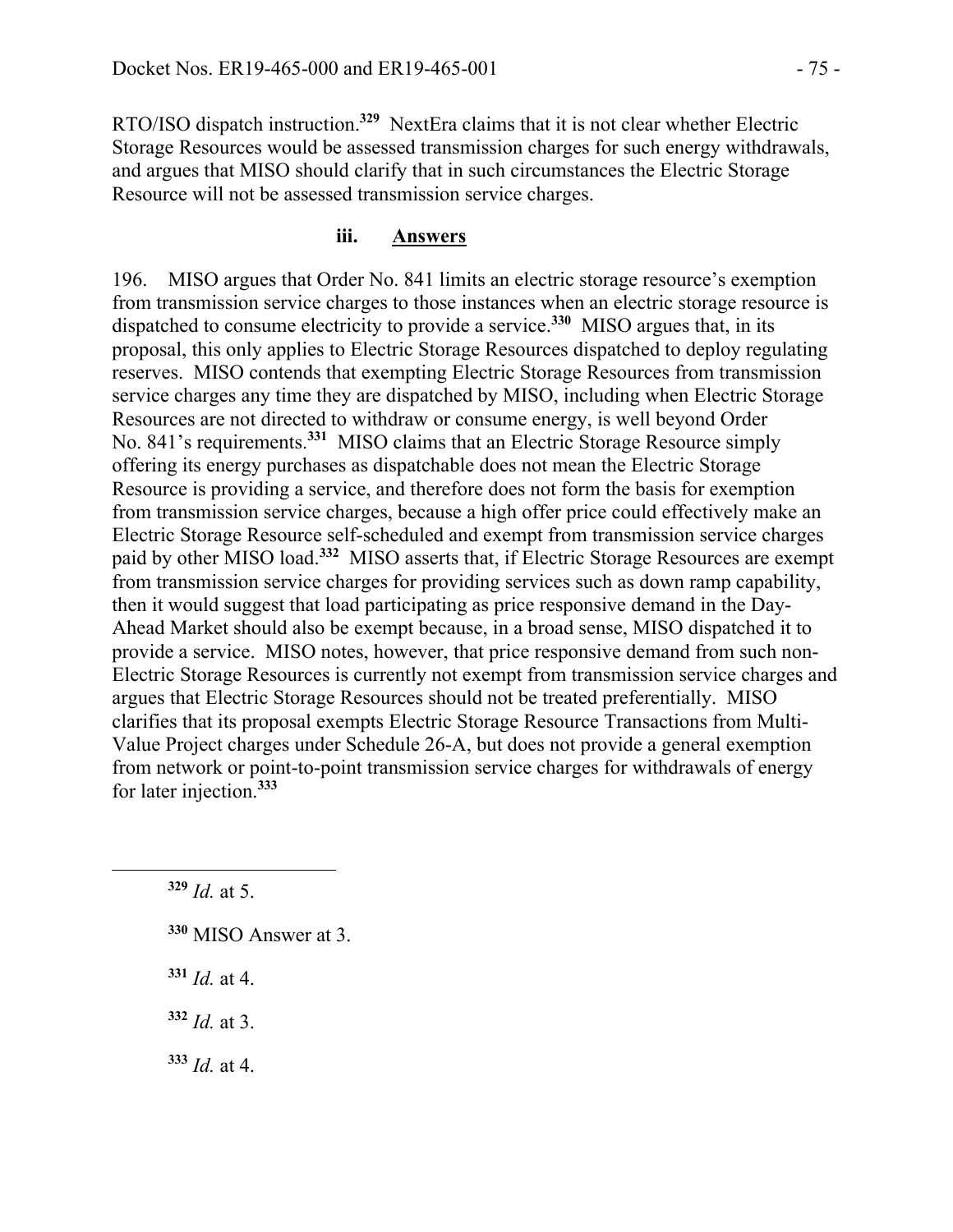197. In their reply to MISO's answer, Midwest TDUs argue that neither MISO's filing nor MISO's answer explains how its proposal complies with Order No. 841's directives regarding application of transmission and other load-related charges.**<sup>334</sup>** Midwest TDUs allege that MISO's proposal to exempt Electric Storage Resource Transactions from Multi-Value Project charges under Schedule 26-A cannot be reconciled with Order No. 841's directive to apply transmission charges applicable to load to Electric Storage Resources that are charging to resell energy at a later time.**<sup>335</sup>** According to Midwest TDUs, MISO defends this exemption based on the assumption that any Monthly Net Actual Withdrawals are associated with Electric Storage Resource State of Charge differences or efficiency losses related to electric storage resource withdrawals for future injection, but Midwest TDUs argue that this assumption does not justify MISO's proposed exemption.

198. Midwest TDUs reiterate their request that the Commission require MISO to disclose all load-related charges from which MISO is proposing to shield Electric Storage Resource withdrawals, in whole or in part, and to justify each such exemption.**<sup>336</sup>**

199. IPL, in its response to MISO's answer, agrees with Energy Storage Association's comments that there is a distinction between an Electric Storage Resource withdrawing energy to charge and withdrawing energy in response to an RTO/ISO instruction; therefore, IPL requests that the Commission direct MISO to provide for broader exemption from transmission charges.**<sup>337</sup>**

# **iv. Data Request Response**

200. MISO states that, when an Electric Storage Resource is charging, its consumption of energy constitutes load, including load under the definition of network load; therefore, Electric Storage Resources are required to procure transmission service.**<sup>338</sup>** MISO explains that the Electric Storage Resource can serve the load with either point-to-point transmission service or network integration transmission service, which treats Electric Storage Resources comparably with other types of resources that are required to obtain

 $\overline{a}$ 

**<sup>336</sup>** *Id.* at 6.

**<sup>337</sup>** IPL Answer at 7-8.

**<sup>338</sup>** MISO Data Request Response at 16.

**<sup>334</sup>** Midwest TDUs Reply at 2 (referring to Order No. 841, 162 FERC ¶ 61,127 at PP 297-298).

**<sup>335</sup>** *Id.* at 3.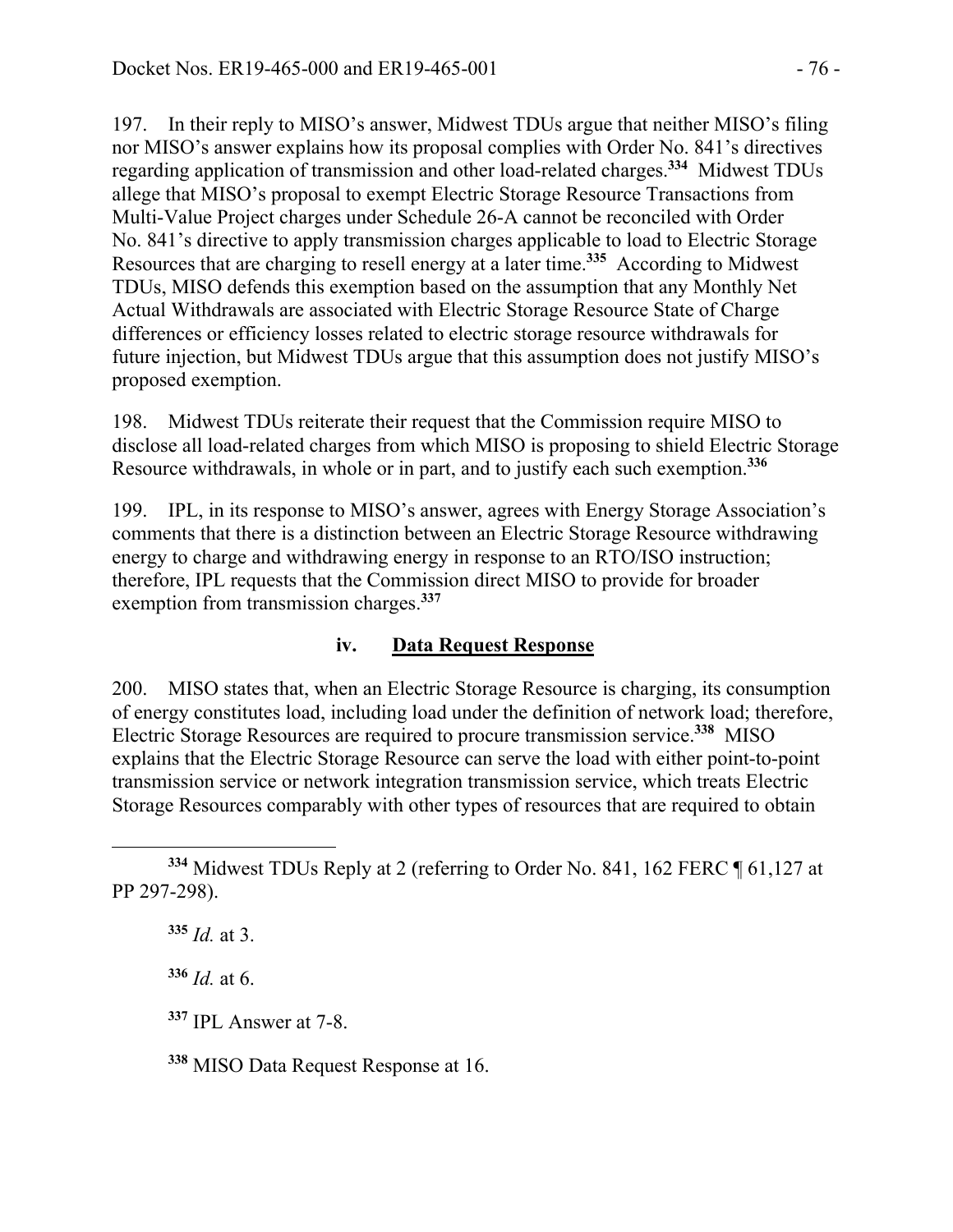and pay for transmission service. MISO also states that regulation service is the only ancillary service exempted from procuring transmission service when withdrawing energy to provide a service. MISO explains that it will not assess transmission charges to Electric Storage Resources that are dispatched to provide regulation service. MISO adds that the coordination between an Electric Storage Resource and its transmission owner to provide MISO with accurate billing determinants will ensure that, when an Electric Storage Resource is providing reactive supply and voltage control, regulating reserve, or blackstart service, the values are not included in the network load calculation.**<sup>339</sup>**

#### **v. Comments on Data Request Response**

201. Midwest TDUs claim that, while excluding values associated with dispatch by MISO to supply regulating reserve from network load is consistent with Order No. 841, it is unclear how an Electric Storage Resource's provision of blackstart or reactive supply and voltage control services would entail withdrawals that require exclusion from transmission charges.**<sup>340</sup>** Midwest TDUs state that MISO should provide citations to support its data request response and clarify its references to reactive supply and voltage control and blackstart service, and what it means by network load.**<sup>341</sup>** Midwest TDUs assert that MISO has inconsistently represented the applicability of transmission charges for Multi-Value Projects to Electric Storage Resources by stating that Electric Storage Resources were exempt in its answer, and then stating in its data request response that Electric Storage Resources are treated comparably to other resources that are required to obtain and pay for transmission service to the transmission system.**<sup>342</sup>** Midwest TDUs also claim that MISO should identify all load-related charges from which Electric Storage Resource withdrawals are exempt, in whole or in part, and demonstrate compliance with Order No. 841.**<sup>343</sup>**

 $\overline{a}$ 

**<sup>341</sup>** *Id.* at 3.

**<sup>342</sup>** *Id.* at 4.

**<sup>343</sup>** *Id.* at 4-5.

**<sup>339</sup>** *Id.* at 17.

**<sup>340</sup>** Midwest TDUs Protest of the Data Request Response at 2-3.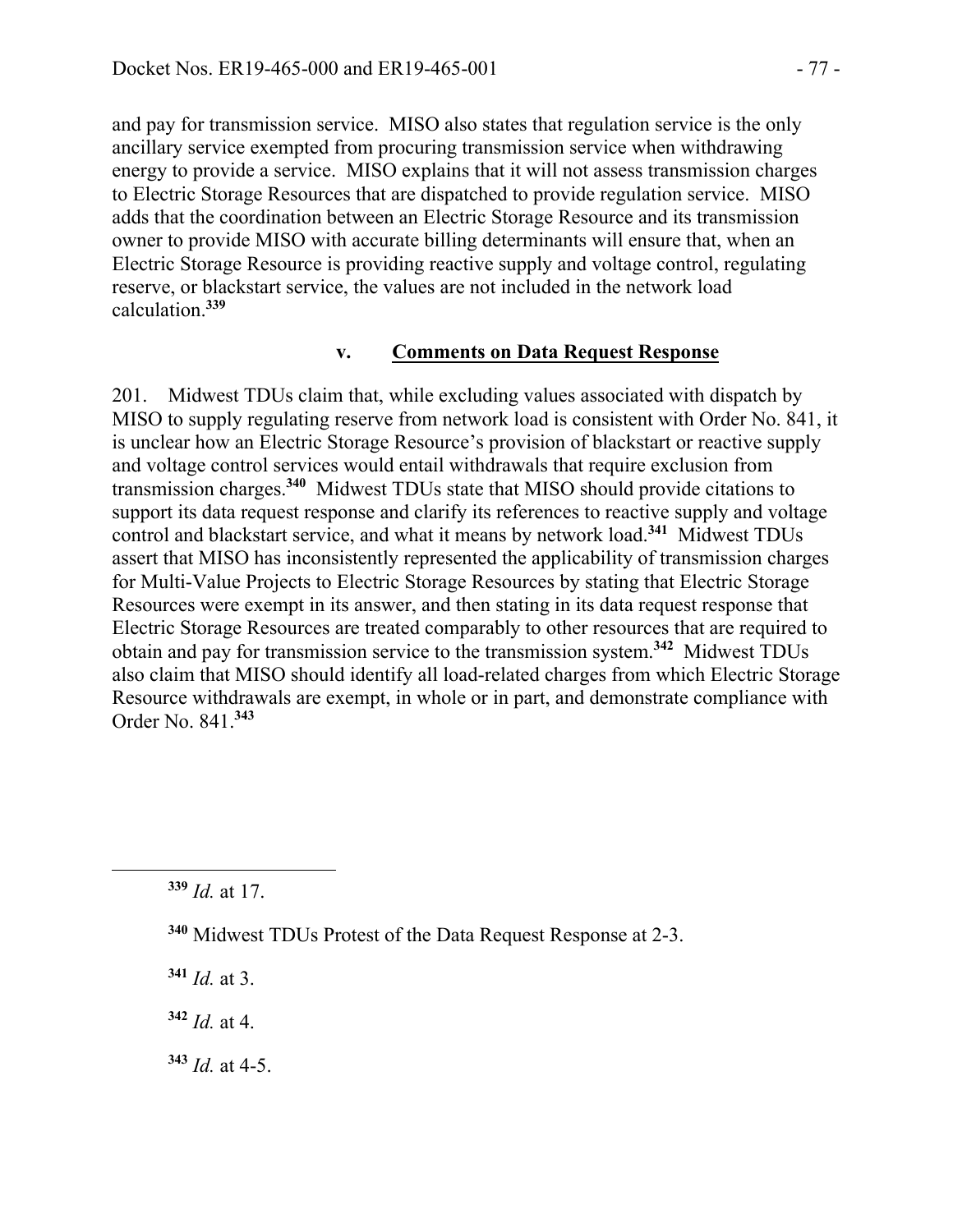### **vi. Commission Determination**

202. We find that MISO's proposed Tariff revisions partially comply with the requirements of Order No. 841 pertaining to charging energy.

203. MISO's proposed Tariff provides that Electric Storage Resources interconnected to the transmission system and participating in MISO's energy markets will be paid or pay the LMP at the pricing node for injections to discharge and withdrawals to charge.**<sup>344</sup>** Even for Electric Storage Resources not utilizing the Electric Storage Resource model, MISO's proposed Tariff obligates market participants to provide metered values for settlement purposes for injections and withdrawals of energy at commercial pricing nodes where they have injections and withdrawals, including withdrawals for later injections.**<sup>345</sup>** MISO states that it currently settles such transactions at LMP, accounting for any financial schedules at the applicable commercial pricing node.**<sup>346</sup>** Therefore, we find that the proposed Tariff provides that sales of electric energy from MISO's markets to an Electric Storage Resource that the resource then resells back to those markets will be at the applicable nodal LMP, as required by Order No. 841. We also find that MISO complies with the requirement to settle charging energy lost to conversion inefficiencies at the wholesale LMP. Specifically, MISO asserts that efficiency losses associated with Electric Storage Resources will not be considered load or station power, but will be included in energy schedules, including meter data submittals and settled as charge energy at the applicable LMP.**<sup>347</sup>**

204. We also find that MISO's proposal to exempt Electric Storage Resources from Multi-Value Project transmission charges applicable to load, regardless of whether the Electric Storage Resource is dispatched to provide a service, is consistent with Order No. 841. Order No. 841 specifies that, when an electric storage resource is charging to resell energy at a later time, its behavior is similar to load and applicable transmission

**<sup>345</sup>** MISO Vannoy Test. at 18-19; MISO Proposed Tariff, Module C, § 38.2.5.e.v.a (Market Participant Obligations) (43.0.0).

**<sup>347</sup>** *Id.* at 31.

**<sup>344</sup>** MISO Vannoy Test. at 32; MISO Proposed Tariff, Module C, § 39.3.1 (Charges for Day-Ahead Energy and Operating Reserve Market Purchases) (35.0.0), § 40.2.15 (Real-Time Energy and Operating Reserve Market Process) (41.0.0), § 40.2.17 (Calculation of Real-Time Ex-Post LMPs and Ex Post MCPs) (49.0.0).

**<sup>346</sup>** MISO Vannoy Test. at 19.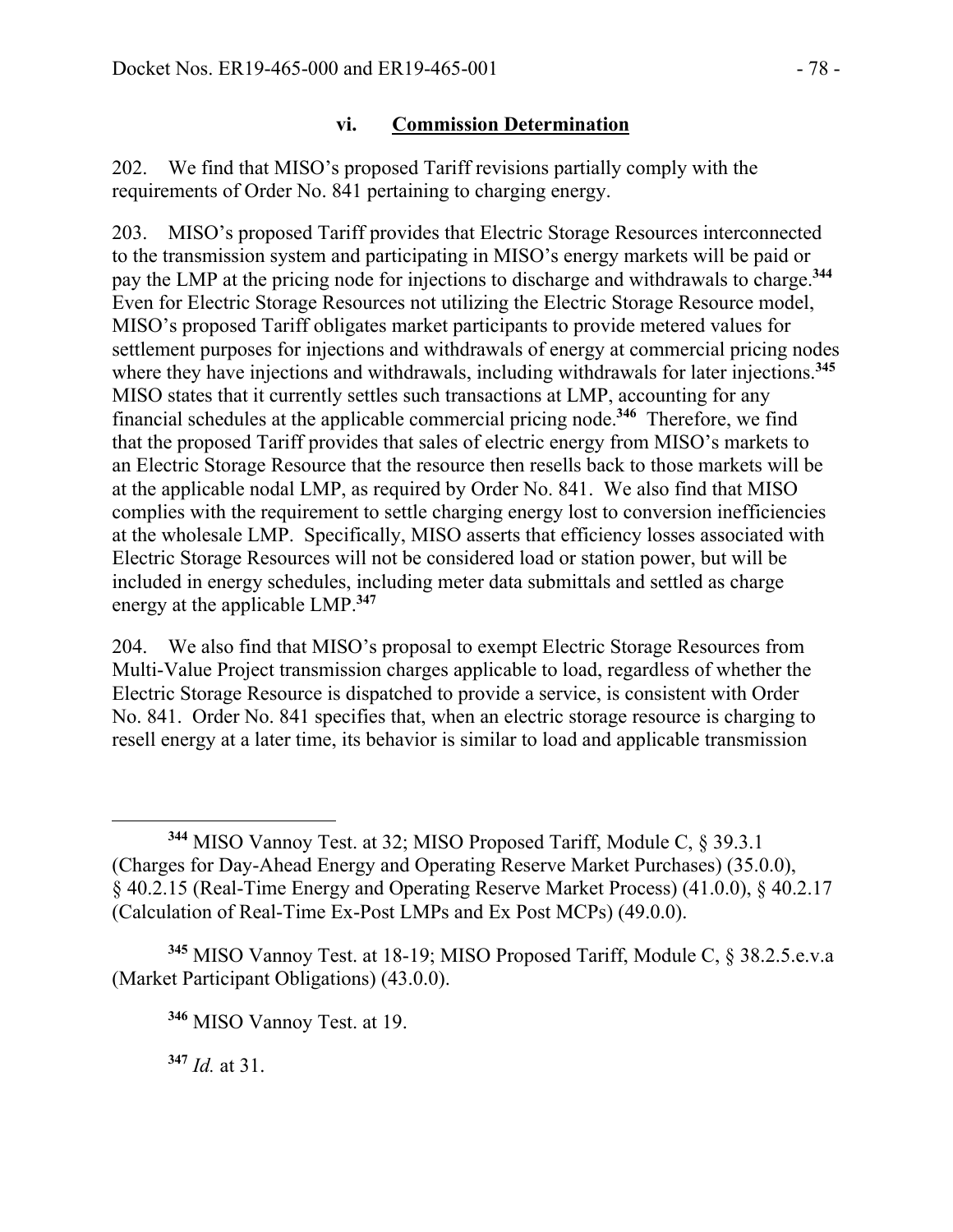charges should apply.**<sup>348</sup>** The Multi-Value Project transmission charge is calculated with respect to Monthly Net Actual Energy Withdrawals, which for an Electric Storage Resource are only attributable to either State of Charge differences from month-to-month or efficiency losses related to the withdrawal of energy for later injection back onto the grid. Electric Storage Resources are distinguishable from load in this respect because the Net Actual Energy Withdrawals associated with load are attributable to energy withdrawals that are not available for later injection back onto the grid. Therefore, we find that MISO has reasonably demonstrated that Electric Storage Resources should be exempt from Multi-Value Project transmission charges assessed to load.

205. However, we reject MISO's proposal to assess transmission charges to Electric Storage Resources dispatched to withdraw energy pursuant to their down ramp capability. We are not persuaded by MISO's arguments that this dispatch is not providing a service. Order No. 841 specifies that electric storage resources should not be assessed transmission charges when they are dispatched by an RTO/ISO to provide a service such as frequency regulation or a downward ramping service.**<sup>349</sup>** We disagree with MISO's assertion that exempting Electric Storage Resources from transmission charges when dispatched to withdraw energy pursuant to their down ramp capability would suggest that load participating as price responsive demand should also be exempt from transmission charges. Price responsive demand, unlike Electric Storage Resources, cannot be dispatched to consume energy.**<sup>350</sup>** Therefore, exempting Electric Storage Resources from transmission charges when dispatched to withdraw energy in order to provide a downward ramping service does not implicate the treatment of price responsive demand with respect to transmission charges.

206. In response to Energy Storage Association's argument that MISO's proposal to exempt Electric Storage Resources from certain transmission charges does not consider reactive power and frequency response, we find that Electric Storage Resources are not assessed transmission charges for the provision of reactive power and frequency response. Order No. 841 specifies that electric storage resources should not be charged transmission charges when they are dispatched by an RTO/ISO to provide a service. With respect to reactive power, MISO's proposal revises the Qualified Generator technical qualification criteria to include a requirement that Reactive Power Resource

**<sup>348</sup>** Order No. 841, 162 FERC ¶ 61,127 at P 297.

**<sup>349</sup>** *Id.* P 298.

 $\overline{a}$ 

**<sup>350</sup>** 18 C.F.R. § 35.28(b)(4) (Demand response means a reduction in the consumption of electric energy by consumers from their expected consumption in response to an increase in the price of electric energy or to incentive payments designed to induce lower consumption of electric energy).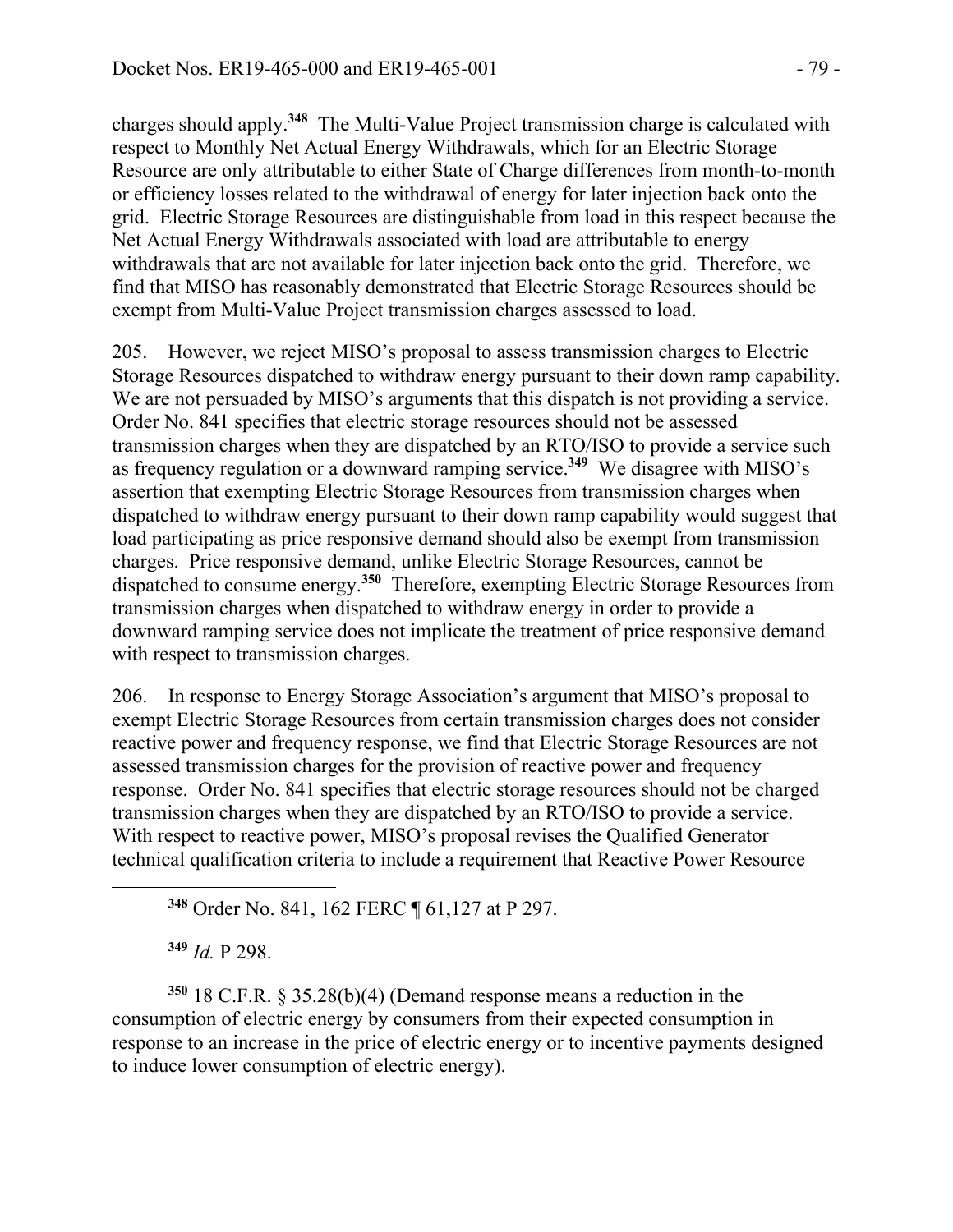owners do not include the Reactive Power Resource in the computation of rates for transmission service.**<sup>351</sup>** Therefore, Electric Storage Resources will not be assessed transmission charges otherwise assessed to load in the provision of reactive power. Regarding frequency response, in *Indiana Power & Light Company v. Midcontinent Independent System Operator, Inc.*, the Commission rejected IPL's claim that the Commission should require frequency response and frequency regulation to be unbundled.**<sup>352</sup>** Therefore, MISO's proposal to exempt Electric Storage Resources from transmission charges when dispatched to provide frequency regulation is inclusive of an Electric Storage Resource's provision of frequency response because the two services are bundled under Schedule 3 of MISO's Tariff.**<sup>353</sup>**

207. We also reject MISO's distinction between a service that is dispatched and a service that is provided simply by its availability, as this characterization is not consistent with Order No. 841. If an RTO/ISO directs an electric storage resource to withdraw energy for the benefit of the grid, it should not be subject to transmission charges, regardless of whether the RTO/ISO considers the service to have been provided before the resource's actual dispatch. We also note that Electric Storage Resources in MISO are compensated for the provision of down ramp capability, similar to other reserve products, in that there is a capacity payment for the availability to ramp down and an energy payment settled at LMP when dispatched. Accordingly, we direct MISO to submit, within 60 days of the date of issuance of this order, a further compliance filing exempting Electric Storage Resources from transmission charges when dispatched to withdraw energy pursuant to their down ramp capability.

# **b. Metering and Accounting Practices for Charging Energy**

208. To help implement the new requirement in section  $35.28(g)(9)(ii)$  of the Commission's regulations,**<sup>354</sup>** Order No. 841 requires each RTO/ISO to implement metering and accounting practices as needed to address the complexities of implementing the requirement that the sale of electric energy from RTO/ISO markets to an electric storage resource that the resource then resells back to those markets be at the wholesale

**<sup>354</sup>** *See supra* P 174.

**<sup>351</sup>** MISO Proposed Tariff, Schedule 2 (Reactive Supply and Voltage Control From Generation or Other Sources Service), § II.B.4 (Qualified Generator) (37.0.0).

**<sup>352</sup>** 158 FERC ¶ 61,107, at P 35 (2017).

**<sup>353</sup>** MISO Proposed Tariff, Schedule 3 (Regulating Reserve) (39.0.0).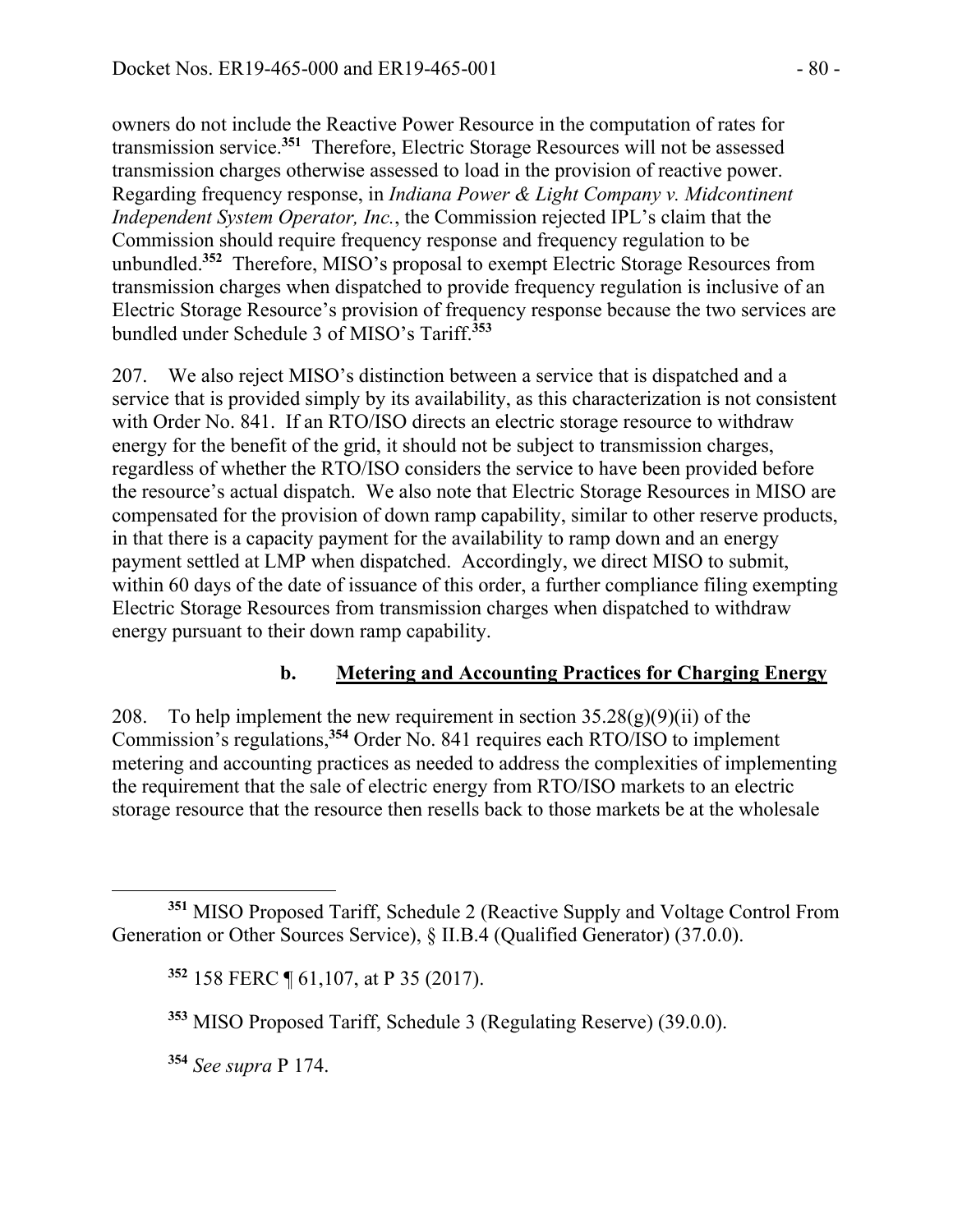LMP.**<sup>355</sup>** Order No. 841 requires each RTO/ISO to directly meter electric storage resources,**<sup>356</sup>** but offered flexibility for each RTO/ISO to propose alternative approaches that may not entail direct metering but nonetheless address the complexities of implementing the requirement that the sale of electric energy from RTO/ISO markets to an electric storage resource that the resource then resells back to those markets be at the wholesale LMP.**<sup>357</sup>** Metering and accounting rules may need to differ based on whether the resource is located on the transmission system, the distribution system, or behind the meter.**<sup>358</sup>**

209. The Commission rejected the suggestion that electric storage resources must choose to participate in either wholesale or retail markets due to the complexity of the metering and accounting practices.**<sup>359</sup>** The Commission found that it is possible for electric storage resources that are selling retail services also to be technically capable of providing wholesale services, and it would adversely affect competition in the RTO/ISO markets if these technically capable resources were excluded from participation. In response to concerns that not requiring electric storage resources to choose to participate exclusively in either wholesale or retail markets will allow resources using the participation model for electric storage resources to evade the distribution utility's retail service or to simultaneously buy electricity at the retail rate and sell it at the wholesale LMP, Order No. 841-A states that each RTO/ISO can address these issues by developing its metering and accounting requirements in cooperation with the distribution utilities and RERRAs in its footprint, as the Commission recognized in Order No. 841.**<sup>360</sup>** Order No. 841-A also notes that, when Order No. 841 found that the sale of electric energy from the RTO/ISO markets to an electric storage resource that the resource then resells back to those markets must be at the wholesale LMP, it was referring to the sale of energy from

**<sup>355</sup>** Order No. 841, 162 FERC ¶ 61,127 at P 322.

**<sup>356</sup>** Order No. 841-A clarifies that the RTO/ISO itself does not need to be the entity that directly meters electric storage resources. Order No. 841-A, 167 FERC ¶ 61,154 at P 138.

**<sup>357</sup>** Order No. 841, 162 FERC ¶ 61,127 at P 322.

**<sup>358</sup>** *Id.* P 324.

 $\overline{a}$ 

**<sup>359</sup>** *Id.* P 325.

**<sup>360</sup>** Order No. 841-A, 167 FERC ¶ 61,154 at P 142 (citing Order No. 841, 162 FERC ¶ 61,127 at P 324).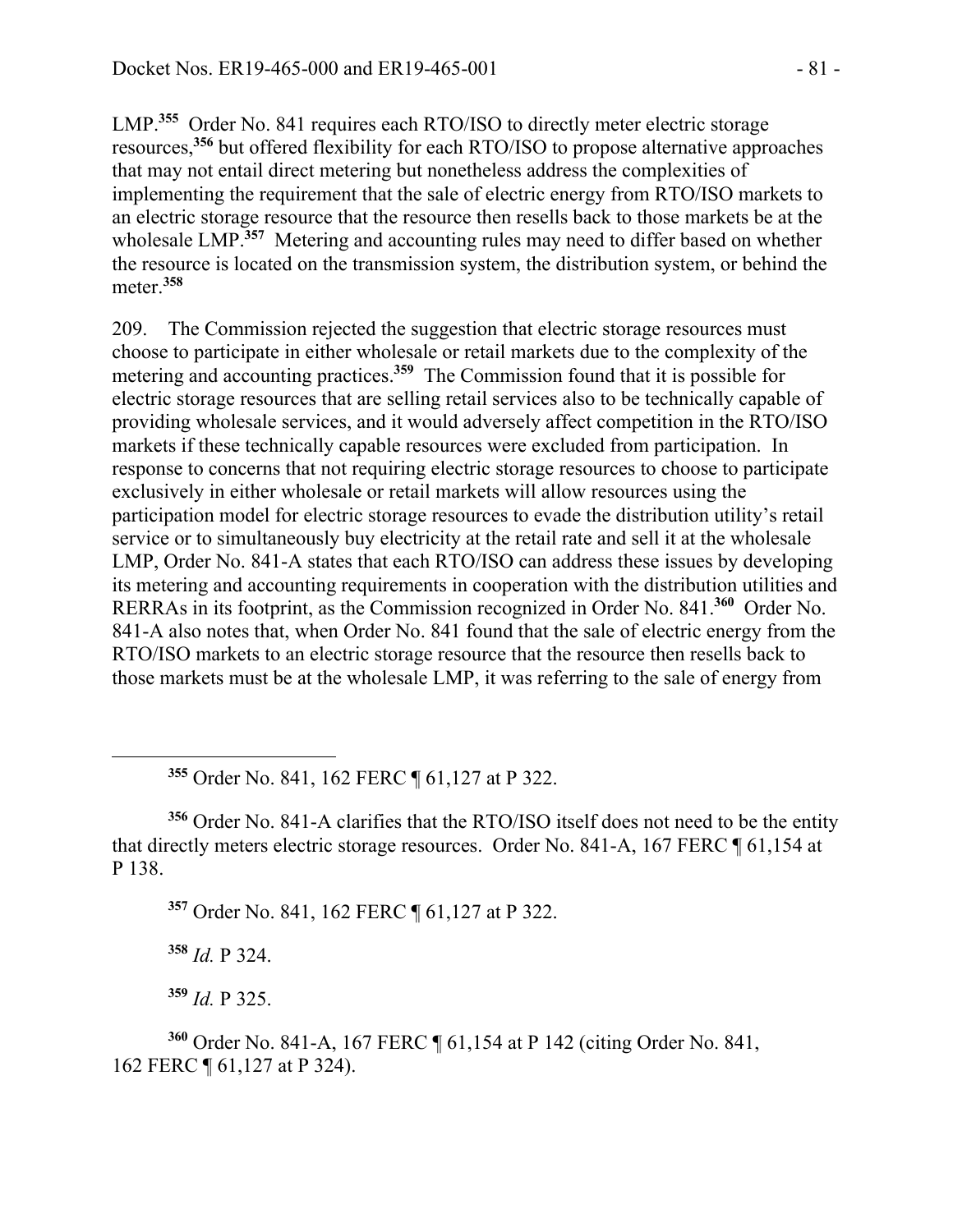the grid that is used to charge electric storage resources for later resale into the energy or ancillary service markets.**<sup>361</sup>**

210. Order No. 841 also requires RTOs/ISOs to prevent electric storage resources from paying twice for the same charging energy (i.e., they should not have to pay both the wholesale and retail price for the same charging energy).<sup>362</sup> To the extent that the host distribution utility is unable—due to a lack of the necessary metering infrastructure and accounting practices—or unwilling to net out any energy purchases associated with an electric storage resource's wholesale charging activities from the host customer's retail bill, the Commission found that RTOs/ISOs would be prevented from charging that resource wholesale rates for the charging energy for which it is already paying retail rates.**<sup>363</sup>**

211. Order No. 841-A clarifies that an RTO/ISO could require verification from the host distribution utility that it is unable or unwilling to net wholesale demand from retail settlement before the RTO/ISO ceases to settle an electric storage resource's wholesale demand at the wholesale LMP.**<sup>364</sup>** Order No. 841-A clarifies further that the Commission will consider on compliance each RTO's/ISO's proposal to identify whether a distribution utility is unable or unwilling to net out from a host customer's retail bill the wholesale energy purchases associated with charging an electric storage resource that is participating in the RTO/ISO market.

**<sup>362</sup>** Order No. 841, 162 FERC ¶ 61,127 at P 326.

 $\overline{a}$ 

**<sup>363</sup>** *Id.* Paragraph 326 of the preamble of Order No. 841 used the term "resources using the participation model for electric storage resources" with respect to the requirements set forth therein (e.g., "we require each RTO/ISO to prevent resources using the participation model for electric storage resources from paying twice for the same charging energy"). However, section  $35.28(g)(9)(ii)$  of the Commission's regulations (as modified by Order No. 841), which these requirements are intended to implement, specifies that it applies to electric storage resources. Thus, the Commission used the incorrect term in paragraph 326 of Order No. 841. In this order, we use the correct term throughout.

**<sup>364</sup>** Order No. 841-A, 167 FERC ¶ 61,154 at P 138.

**<sup>361</sup>** *Id.* (citing Order No. 841, 162 FERC ¶ 61,127 at P 294).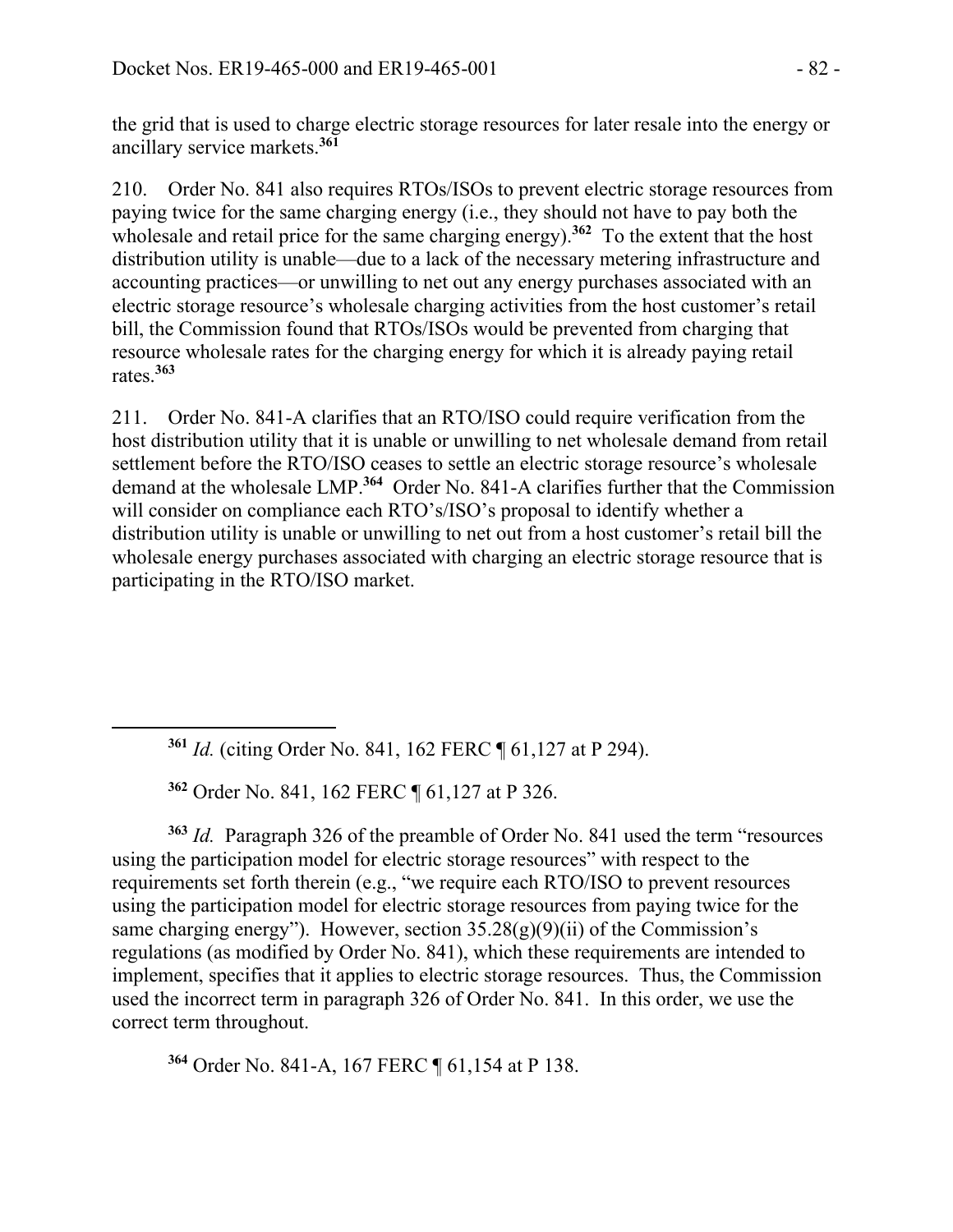## **i. MISO Filing**

212. MISO states that market participants will be required to directly meter injections and withdrawals for Electric Storage Resources and Electric Storage Resource Transactions as required by Order No. 841.**<sup>365</sup>**

213. MISO states that all Electric Storage Resource Transaction energy will be required to be metered separately from other injections and withdrawals either at wholesale or retail.**<sup>366</sup>** MISO explains that Electric Storage Resources are not required to purchase all energy from MISO markets, but that Electric Storage Resource Transactions made up of withdrawals or injections from the transmission system or distribution system that were not authorized or permitted under existing agreements may not be authorized, and that MISO may seek any appropriate remedy under its Tariff or with the appropriate jurisdiction.**<sup>367</sup>** MISO asserts that metering submittals must exclude non-wholesale injections and withdrawals, subject to attestation and auditing.**<sup>368</sup>**

214. MISO also states that, for any Electric Storage Resources connected to the distribution system that are subject to retail rates for purchases of charging energy or paid retail rates for the sale of discharge energy, those arrangements must be included in Attachment HHH.**<sup>369</sup>** MISO claims that it will provide the Electric Storage Resource's market participant appropriate energy credits or debits to account for other payments, and

**<sup>366</sup>** MISO Vannoy Test. at 19.

**<sup>367</sup>** *Id.* at 20.

**<sup>368</sup>** *Id.* at 19.

**<sup>369</sup>** *Id*. at 32; MISO Proposed Tariff, Attachment HHH (Form of Agreement for Electric Storage Resource Located on a Distribution System) (31.0.0).

 $\overline{a}$ **<sup>365</sup>** MISO Vannoy Test. at 18; MISO Proposed Tariff, Module C, § 38.2.5.e (Market Participant Obligations) (43.0.0). MISO asserts that, for resources that do not elect to use the Electric Storage Resource participation model, market participants must provide metered values for settlement purposes for injections and withdrawals of energy at commercial pricing nodes where they have injections and withdrawals, including withdrawals for later injections. MISO Vannoy Test. at 18-19; MISO Proposed Tariff, Module C,  $\S$  38.2.5.e.v.a (Market Participant Obligations) (43.0.0).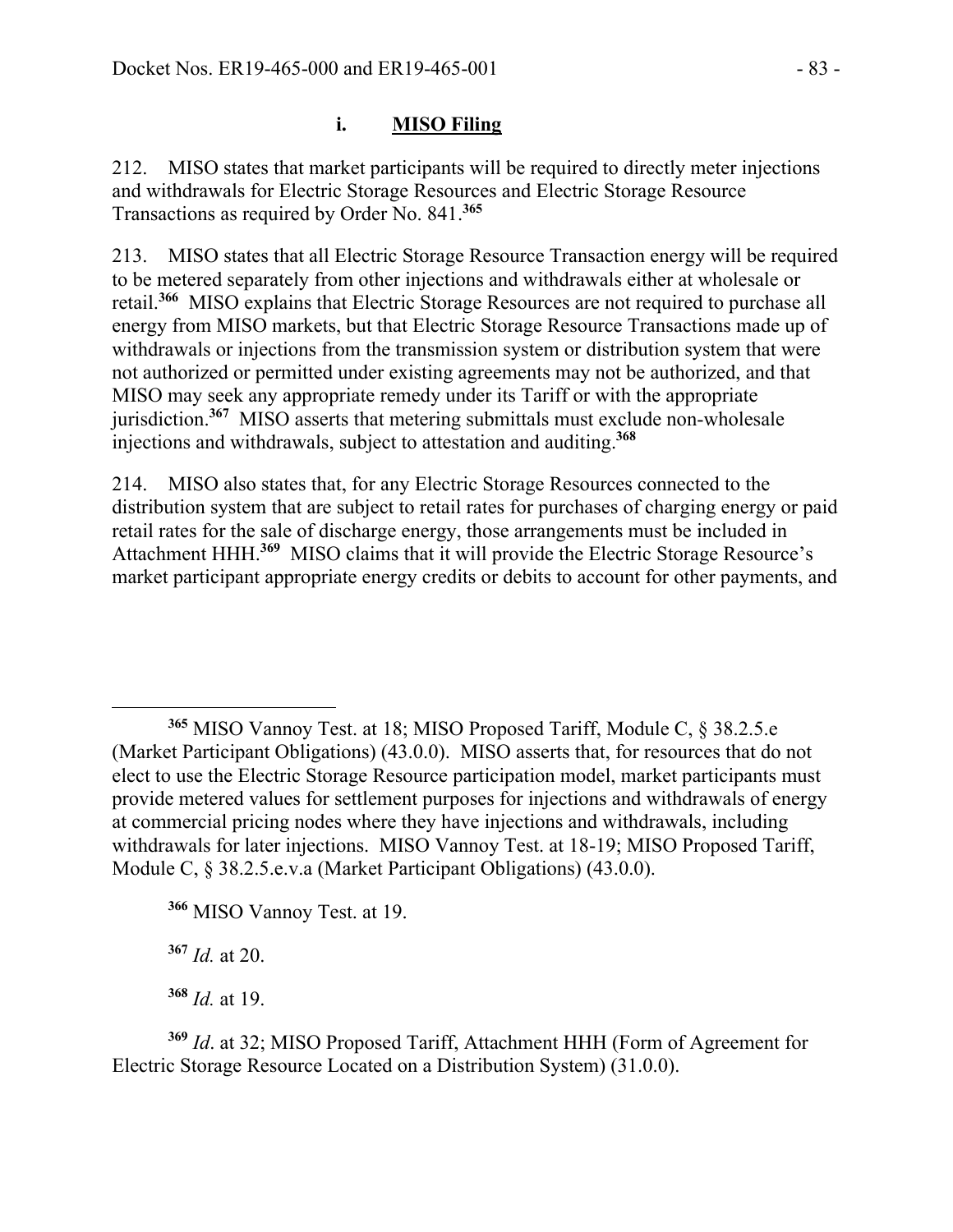that such credits or debits will be allocated to other market participants under the residual load provisions of MISO's Tariff.**<sup>370</sup>**

215. MISO explains that its proposal requires Electric Storage Resources connected to the distribution system to have sufficient metering or accounting for non-wholesale transactions such that only wholesale storage energy injections and withdrawals are reported.**<sup>371</sup>** MISO asserts that, to the extent any Electric Storage Resources connected to the distribution system are subject to metering requirements other than direct metering, such arrangements must be documented in Attachment HHH, which also provides for the Electric Storage Resource owner to specify whether it is paying for charging energy under another rate or authority.**<sup>372</sup>** MISO proposes to state in section 6 of Attachment HHH that "[t]o the extent the [Electric Storage Resource] is paying retail rates for energy associated with wholesale charging activities, the [Electric Storage Resource] shall provide all information requested by MISO in order for MISO to exclude settlement at wholesale prices for the same charging energy."**<sup>373</sup>**

## **ii. Protests/Comments**

216. EDF requests that the Commission direct MISO to explain how its participation model will allow Electric Storage Resources interconnected behind the meter or to the distribution system to participate on equal footing with Electric Storage Resources interconnected to the transmission system, and how Electric Storage Resources will simultaneously participate in the wholesale and retail-level programs.**<sup>374</sup>**

217. DTE Electric states that MISO's filing meets the requirements of Order No. 841 while emphasizing the roles of state commissions and distribution utilities in the development of detailed requirements for the participation of Electric Storage Resources

**<sup>371</sup>** *Id.* at 31.

**<sup>372</sup>** MISO Transmittal Letter at 18; MISO Proposed Tariff, Attachment HHH (Form of Agreement for Electric Storage Resource Located on a Distribution System) (31.0.0).

**<sup>373</sup>** MISO Proposed Tariff, Attachment HHH (Form of Agreement for Electric Storage Resource Located on a Distribution System), § 6 (Avoidance of Double Payment for Charging Energy) (31.0.0).

**<sup>374</sup>** EDF Comments at 3.

**<sup>370</sup>** MISO Vannoy Test. at 32.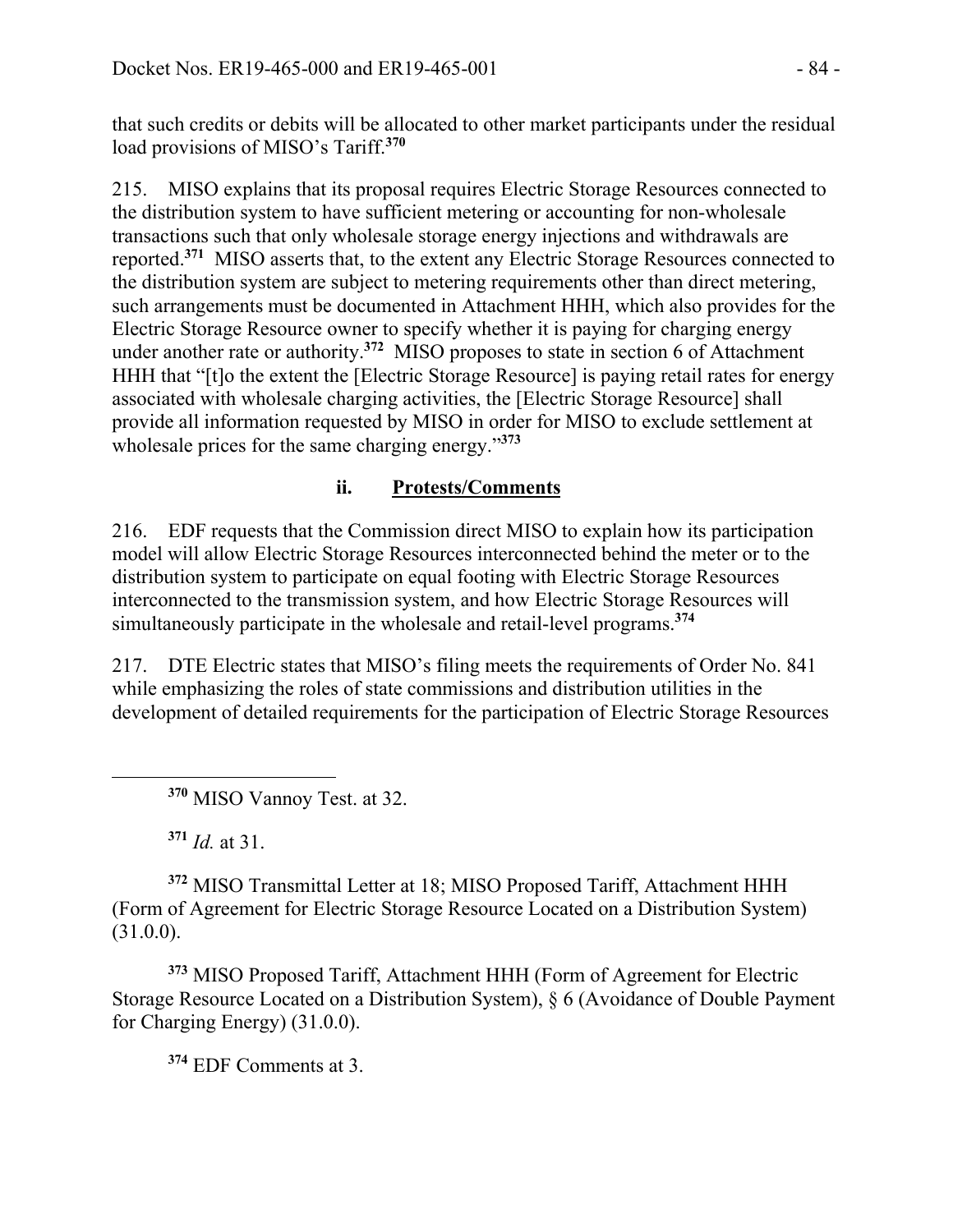connected to local distribution systems in MISO's markets.**<sup>375</sup>** DTE Electric contends that the rules necessary to dispatch distributed Electric Storage Resources are more appropriately dealt with by distribution utilities and state jurisdictions, as MISO lacks the visibility or modeling capability at the distribution level for the safe, reliable, and costeffective dispatch of Electric Storage Resources.**<sup>376</sup>** DTE Electric notes that MISO's inclusion of a distribution agreement with distribution utilities addresses the unique issues that arise from an Electric Storage Resource's interconnection to a distribution system.**<sup>377</sup>**

218. DTE Electric notes that, while the Michigan Commission has initiated collaborative efforts to standardize the process for resources interconnecting to the distribution system, it is not clear if formal rulemaking and technical standards applicable to distributed Electric Storage Resources will happen before the implementation of rules at the RTO/ISO level.**<sup>378</sup>** DTE Electric states that, in the meantime, it is making upgrades to the distribution system to accommodate technologies such as distribution-connected Electric Storage Resources in a safe, reliable, and affordable manner.

219. DTE Electric explains that, while MISO's filing complies with the minimum requirements in Order No. 841, various interconnection and operational requirements for distributed Electric Storage Resource participation in the MISO markets remain undefined, which should rightfully be left for the RERRAs and distribution utilities.**<sup>379</sup>**

220. DTE Electric states that it is concerned about the challenges MISO will face in providing dispatch instructions to distributed Electric Storage Resources because MISO does not have visibility into forecasted conditions and expected performance of the resources located on its system.**<sup>380</sup>** DTE Electric contends that it is necessary to establish proper safety, communication, and data requirements within the distribution agreements under Attachment HHH in order to ensure that the distribution utility has adequate visibility into the resources located on its system, without which necessary and basic system maintenance will become an increasingly high-risk endeavor. DTE Electric notes

**<sup>375</sup>** DTE Electric Comments at 3.

**<sup>376</sup>** *Id.* at 2-3. **<sup>377</sup>** *Id.* at 4. **<sup>378</sup>** *Id.* **<sup>379</sup>** *Id.* at 5. **<sup>380</sup>** *Id.*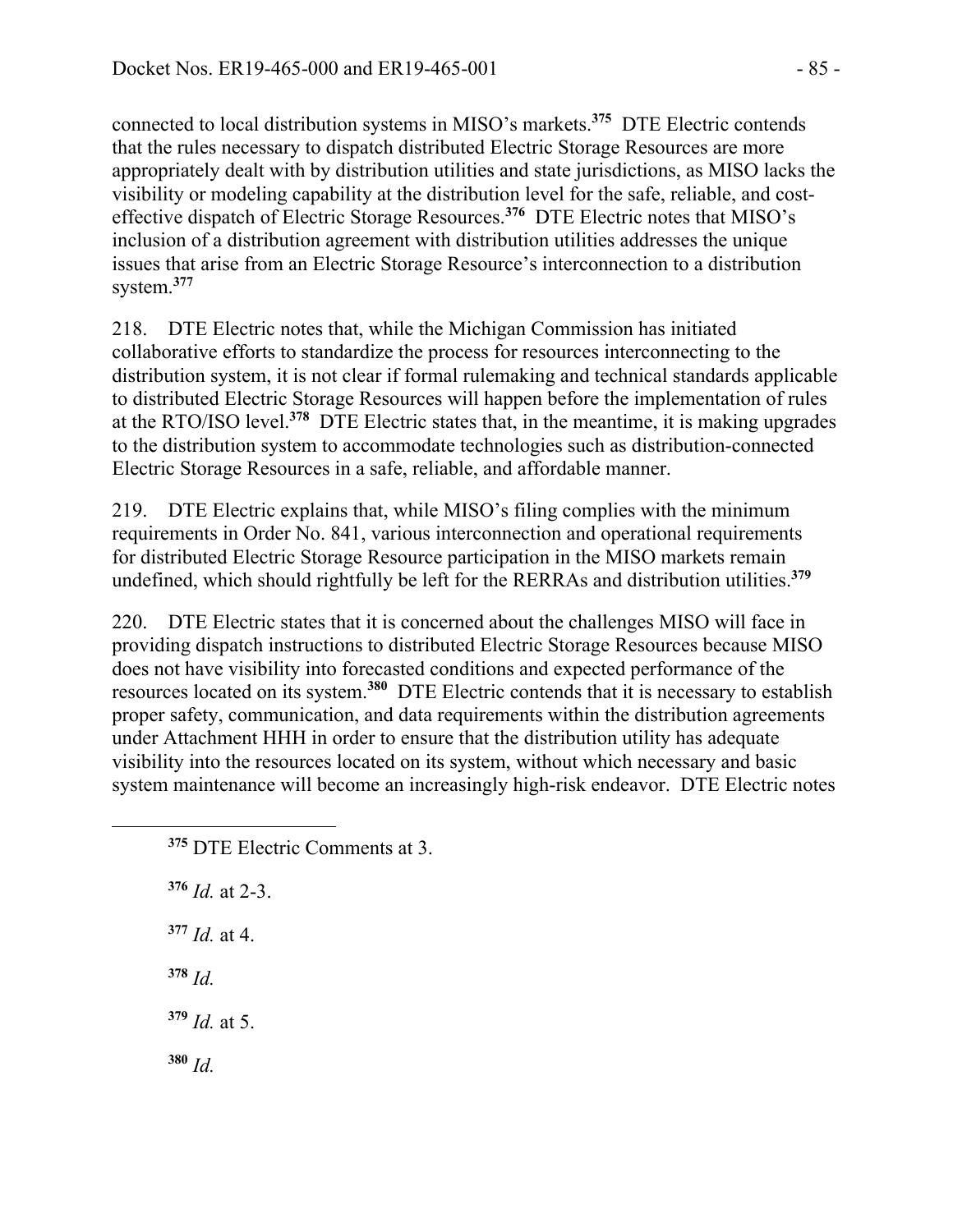that distribution utilities must be required to have the proper sensors, communication, and an advanced distribution management system to ensure reliable operation of the distribution utility's system while there is operation of distributed Electric Storage Resources.**<sup>381</sup>**

221. DTE Electric states that MISO's filing lacks detailed rules related to revenue accounting and cost allocation, which may create opportunities for developers and resource owners to arbitrage retail and wholesale rates.**<sup>382</sup>** DTE further states that the filing does not address circumstances that require the distribution utility to curtail an Electric Storage Resource to maintain safety or reliability on the distribution system. DTE Electric contends that distribution agreements under Attachment HHH should address these issues.

222. Midwest TDUs note that MISO's filing does not address the fact that an on-site generator could be used to charge a co-located Electric Storage Resource, and that direct revenue-quality metering would be insufficient to accurately track and separate the retail and wholesale uses of such charging energy.**<sup>383</sup>**

223. Midwest TDUs argue that MISO's filing fails to provide specific mechanisms to ensure the separation and proper accounting of Electric Storage Resource wholesale and retail uses, which they state is necessary to ensure that dual participation respects jurisdictional boundaries and to enable distribution utilities to facilitate wholesale market participation of Electric Storage Resources on their distribution systems.**<sup>384</sup>**

224. Midwest TDUs allege that the direct metering required by MISO's compliance filing does not ensure that energy purchased at wholesale is resold at wholesale.**<sup>385</sup>** According to Midwest TDUs, direct metering fails to exclude withdrawals and injections under retail programs, and does not account for retail consumption or for Electric Storage Resource charging energy supplied by a connected resource (e.g., a behind-the-meter solar unit) for either wholesale or retail resale.**<sup>386</sup>** Midwest TDUs also allege that MISO

**<sup>381</sup>** *Id.* at 6.

**<sup>382</sup>** *Id.*

 $\overline{a}$ 

**<sup>383</sup>** Midwest TDUs Protest at 21-22.

**<sup>384</sup>** *Id.* at 5, 14-15.

**<sup>385</sup>** *Id.* at 15-16.

**<sup>386</sup>** *Id.* at 16 ("Attachment HHH… requires the [Electric Storage Resource] to 'coordinate all aspects of the Facility with the [distribution utility] in accordance with this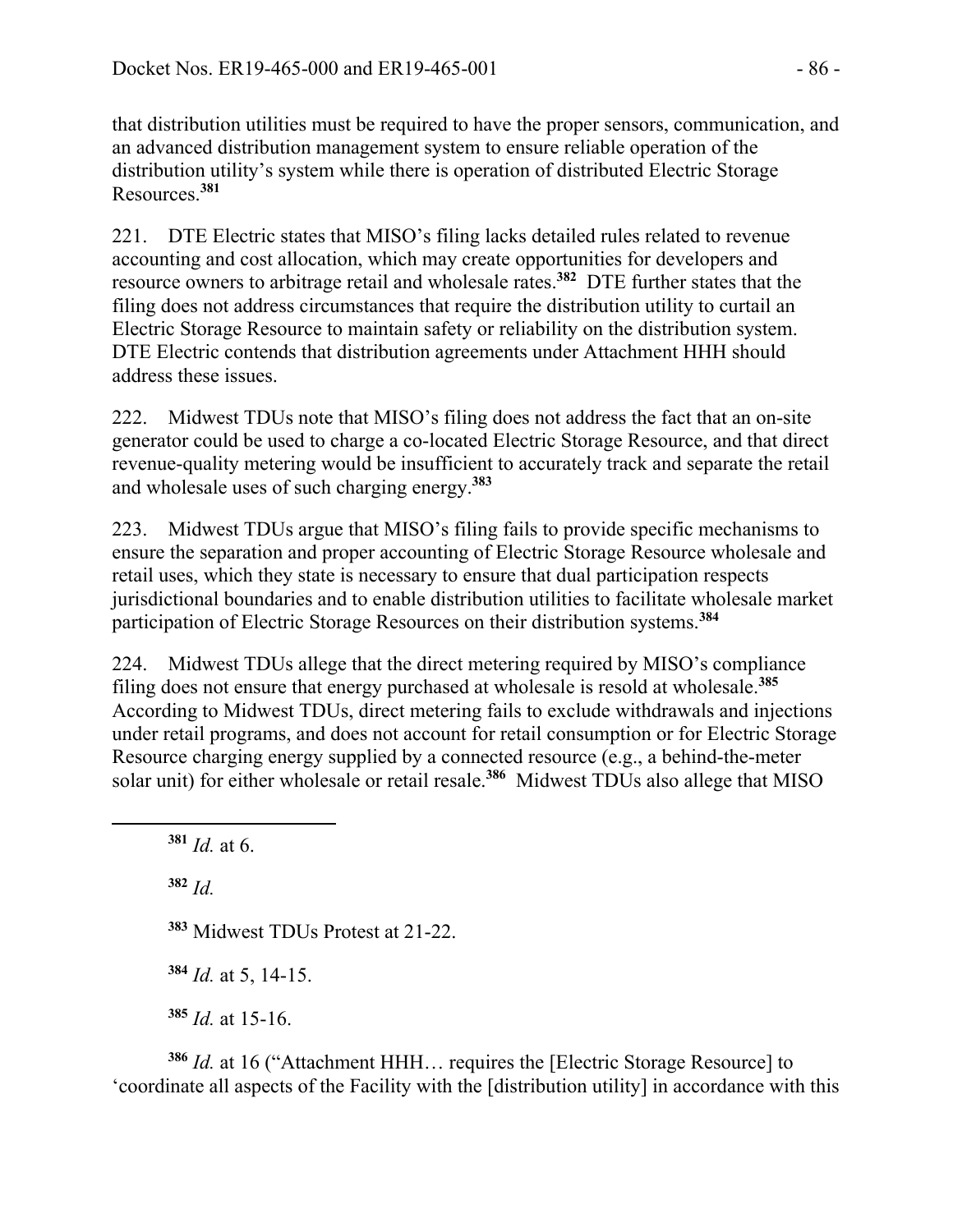does not show how the required revenue quality metering will ensure that all energy purchased at wholesale is resold at wholesale.**<sup>387</sup>** Midwest TDUs further contend that, while MISO explains that Electric Storage Resources connected to the distribution system must have metering or accounting that only reports wholesale storage injections and withdrawals, MISO does not include this requirement in Attachment HHH nor does MISO explain how an Electric Storage Resource could satisfy the requirement.

225. Midwest TDUs express concern that MISO's yet-to-be-developed procedures for avoiding double payments for charging energy will not prevent the improper discharge of wholesale purchases for retail consumption or participation in retail programs.**<sup>388</sup>** Midwest TDUs allege that MISO's proposed reliance on the residual load provisions will improperly create a new form of uplift rather than accurately accounting for wholesale and retail activities. Midwest TDUs request that the Commission direct MISO to establish a reliable means for distinguishing between an Electric Storage Resource's retail and wholesale activities before allowing Electric Storage Resources to participate in the wholesale markets, particularly for Electric Storage Resources that seek to participate in both programs.**<sup>389</sup>**

226. Midwest TDUs contend that MISO's compliance filing does not address state and local restrictions on the resale of retail energy at wholesale.**<sup>390</sup>** Midwest TDUs argue that the distribution utility must be willing and able to net out Electric Storage Resources' wholesale purchases, but neither MISO's direct metering requirement nor its revenue metering requirement is sufficient to separate retail and wholesale uses.**<sup>391</sup>** According to Midwest TDUs, MISO's proposed Attachment HHH does not require MISO to share

**<sup>387</sup>** *Id.* at 17.

 $\overline{a}$ 

**<sup>388</sup>** *Id.* at 18. Midwest TDUs note that, in MISO's filing, Appendix 3 to Attachment HHH, where these procedures will be listed, is blank.

**<sup>389</sup>** *Id.* at 19.

**<sup>390</sup>** *Id.* at 20.

**<sup>391</sup>** *Id.* at 21. Midwest TDUs argue that, for example, an on-site generator being used to charge a co-located Electric Storage Resource for retail consumption, participation in retail programs, and wholesale sales, would not be able to separate wholesale and retail uses with direct, revenue-quality metering that measures net flows.

Agreement and the Tariff' but the term 'Facility' is defined in the first Whereas clause as limited to the [Electric Storage Resource]—which likely excludes on-site generation as well as retail consumption uses").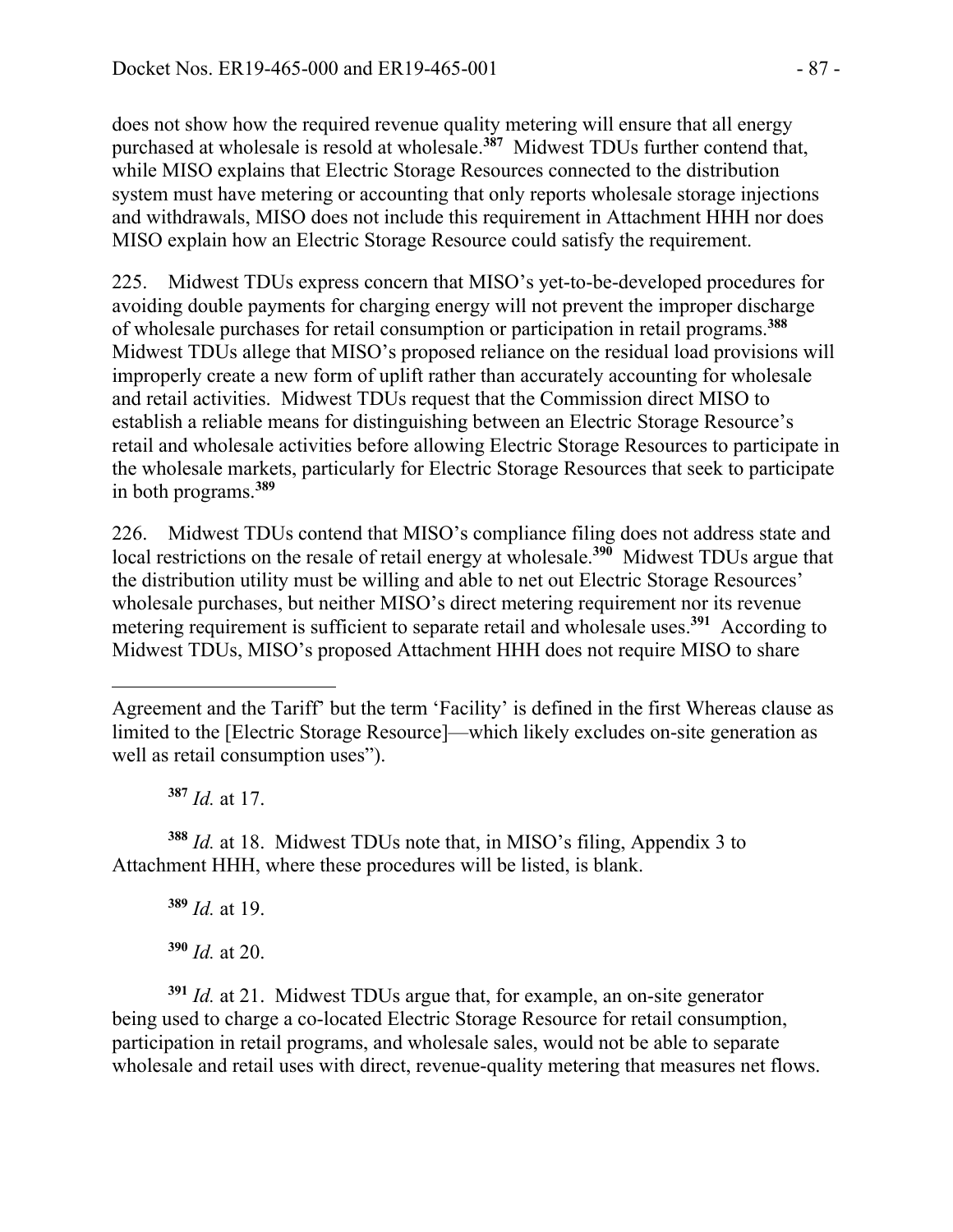with distribution utilities the Electric Storage Resource data it receives, which distribution utilities could use to net out Electric Storage Resource wholesale purchases.**<sup>392</sup>**

227. Midwest TDUs argue that, while Attachment HHH does acknowledge Order No. 841's requirement that RTOs/ISOs do not charge wholesale rates for charging energy if the host distribution utility is unwilling or unable to net out energy purchases associated with wholesale charging, this does not address the issue of prohibited wholesale resales of retail energy.<sup>393</sup> Midwest TDUs request that the Commission require MISO to revise Attachment HHH to clarify that MISO will not accept offers from Electric Storage Resources when doing so would constitute a resale of retail charging energy in violation of state or local law, regulation, or retail tariff.**<sup>394</sup>**

228. According to Midwest TDUs, if direct metering is insufficient to timely exclude Electric Storage Resource wholesale uses from the distribution utility's load, the distribution utility may be subjected to excessive charges.**<sup>395</sup>** Midwest TDUs ask the Commission to direct MISO to ensure the distribution utility is protected from bearing costs associated with Electric Storage Resources' wholesale charging and discharging activities.**<sup>396</sup>**

229. Midwest TDUs argue that MISO's filing fails to sufficiently address the distribution utility's ability to carry out its responsibilities related to distribution system safety and reliability.**<sup>397</sup>** For instance, Midwest TDUs state that a distribution utility may need to install protective devices to ensure that an Electric Storage Resource's operations do not damage the system or other customers, but that such devices will not provide protection if distribution utilities reconfigure the distribution system either temporarily or

**<sup>392</sup>** *Id.* at 22.

 $\overline{a}$ 

**<sup>393</sup>** *Id.* at 22-23 (referring to MISO Proposed Tariff, Attachment HHH (Form of Agreement for Electric Storage Resource Located on a Distribution System), § 6 (Avoidance of Double Payment for Charging Energy) (31.0.0); Order No. 841, 162 FERC ¶ 61,127 at P 326).

 *Id.* at 23. *Id.* at 24. *Id.* at 25. *Id.* at 4-5.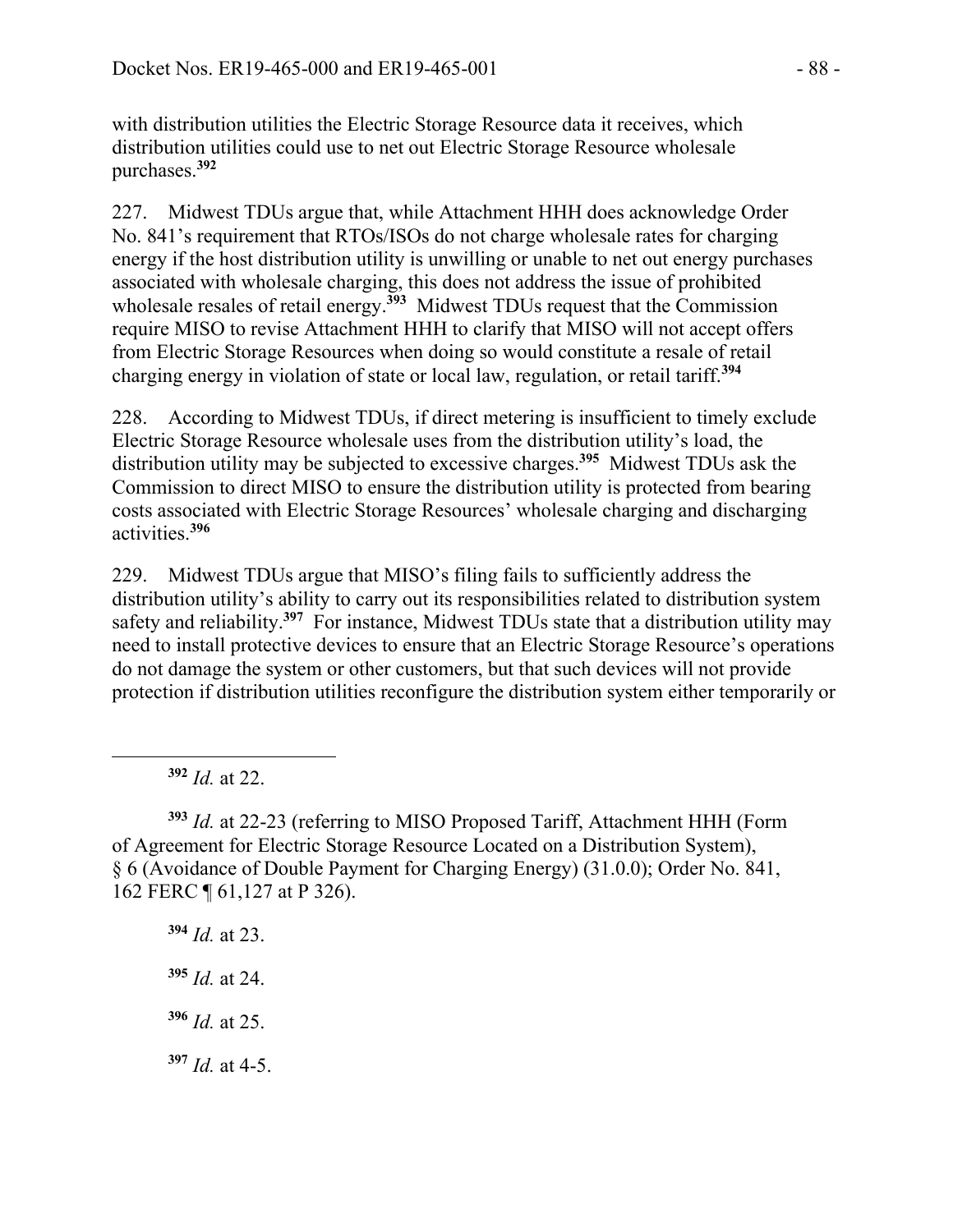permanently, which Midwest TDUs asserts happens regularly.**<sup>398</sup>** Midwest TDUs state that, in these circumstances, the distribution utility must have the ability to curtail an Electric Storage Resource to maintain system reliability until the prior configuration is re-established, new protective measures are put in place for the new configuration, or the configuration is further modified, and to maintain worker safety.**<sup>399</sup>**

230. Midwest TDUs state that MISO does not recognize or provide for the distribution utility's need to take actions necessary for carrying out these fundamental responsibilities, such as curtailing or interrupting Electric Storage Resources in certain situations.**<sup>400</sup>** Specifically, Midwest TDUs state that Attachment HHH does not: (1) specify whether referenced NERC standards encompass those that may be applicable to NERC-registered distribution utilities; (2) impose any obligation on MISO not to dispatch a distribution-connected Electric Storage Resource if distribution system safety or reliability is threatened; (3) recognize the distribution utility's right to interrupt in such circumstances; or (4) require MISO or the Electric Storage Resource to notify the distribution utility if the resource is noncompliant with the terms of MISO's Tariff.**<sup>401</sup>**

231. Midwest TDUs state that these safety and reliability concerns are exacerbated by a provision in Attachment HHH concerning non-recallability of an Electric Storage Resource that has obligations under MISO's Tariff, such as serving as a capacity resource.**<sup>402</sup>** Specifically, Midwest TDUs state that Attachment HHH does not: (1) provide any assurances that protect the right of a distribution utility to interrupt or suspend service to an Electric Storage Resource that is subject to this non-recallability provision; (2) specify the scope of the MISO Tariff obligations that would trigger this non-recallability provision; or (3) specify the distribution utility actions that MISO's Tariff provisions preclude. Midwest TDUs state that, to the extent the non-recallability

 *Id.* at 10-11. *Id.* at 11. *Id.* at 5. *Id.* at 11.

 $\overline{a}$ 

**<sup>402</sup>** *Id.* at 12 (referring to MISO Proposed Tariff, Attachment HHH (Form of Agreement for Electric Storage Resource Located on a Distribution System), § 2(i) (Nonrecallability) (31.0.0)). Section 2(i) of Attachment HHH states: "To the extent the Facility has obligations under MISO's Tariff, for example as a Capacity Resource, the Facility may not be recalled by the [distribution utility], except as specified in the agreement between MISO and the [distribution utility], or if none, in Appendix 2 to this Agreement."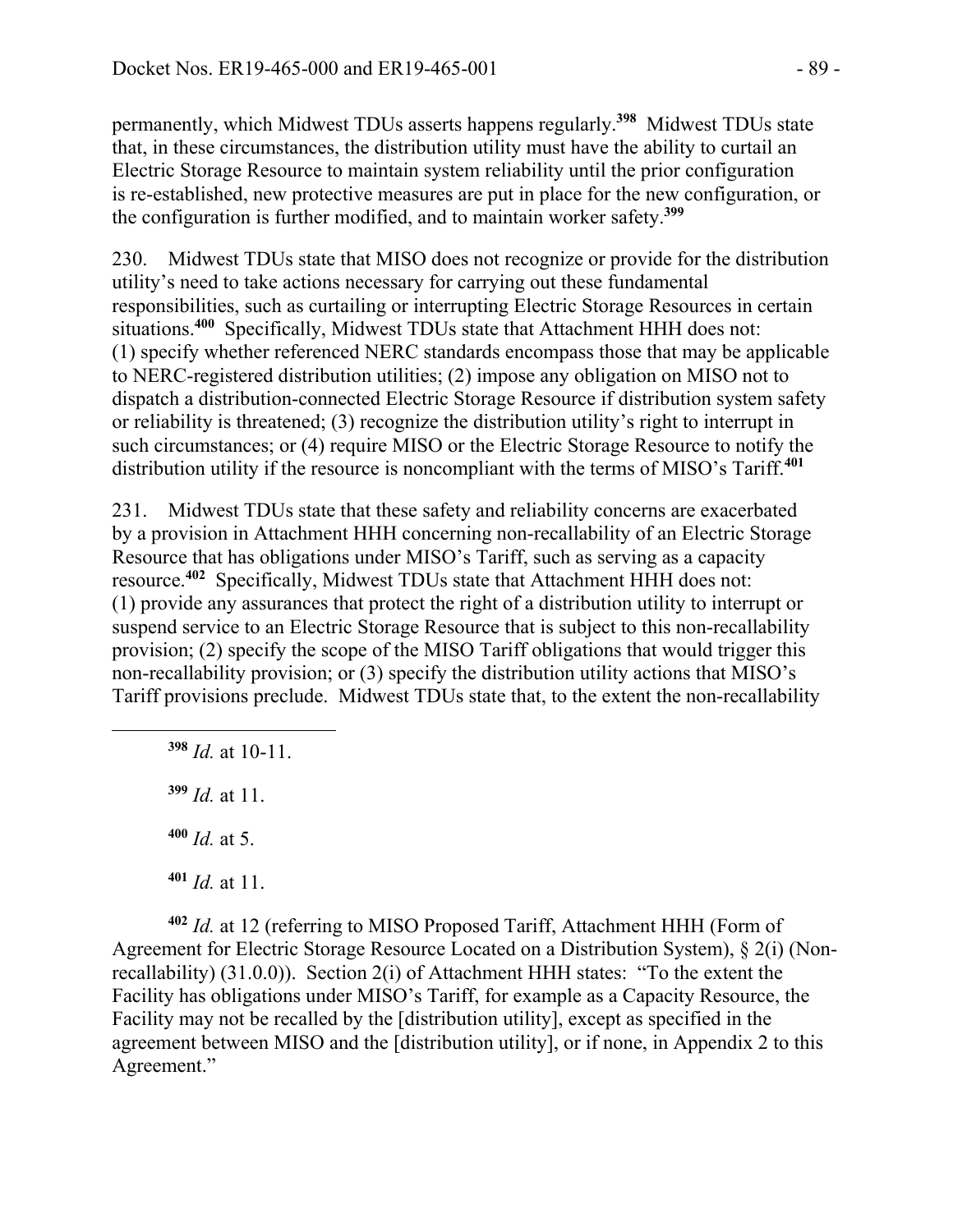provision is not meant to interfere with the distribution utility's right to interrupt or suspend service, MISO should revise Attachment HHH to make this clear. Further, Midwest TDUs argue that MISO should be required to revise Attachment HHH to make clear that Electric Storage Resources should follow distribution utility instructions relating to safety and reliability.**<sup>403</sup>**

232. Midwest TDUs state that these safety and reliability concerns are further exacerbated by an Electric Storage Resource's ability to participate in both wholesale and retail programs, because MISO's compliance filing does not obligate MISO to identify which retail program obligations an Electric Storage Resource may be subject to before determining the resource's eligibility to participate in providing products and services that would trigger the non-recallability requirement.**<sup>404</sup>** Midwest TDUs ask that MISO be directed to clearly identify the MISO products and services to which this non-recallability provision applies, to allow the distribution utility to take them into account when determining the Electric Storage Resource's eligibility to participate in retail programs.

233. DTE Electric states that MISO's filing does not show how it plans to fairly settle associated uninstructed deviation and uplift charges between MISO's dispatch, the Electric Storage Resource operator, and the distribution utility during times of distribution utility curtailments.**<sup>405</sup>** DTE Electric contends that it would be unjust to apply uplift charges to the distribution utility for uneconomic dispatch due to lack of visibility of distribution system conditions. DTE Electric also contends that it would be unjust to charge a distribution-connected Electric Storage Resource for deviations due to reliability curtailments by the distribution utility. DTE Electric contends that MISO's filing has no minimum uninstructed deviation threshold for these resources that are smaller in size, keeping them accountable for following dispatch, similar to other generation resources in the MISO markets.

234. Advanced Energy Economy argues that MISO has not fully explained how Electric Storage Resources that are connected to the distribution system or behind the meter will be able to fully participate in the wholesale markets.**<sup>406</sup>** Advanced Energy Economy asserts that providing a clear path for participation requires metering and accounting practices that accurately measure and account for the energy entering and

**<sup>404</sup>** *Id.*

**<sup>405</sup>** DTE Electric Comments at 6.

**<sup>406</sup>** Advanced Energy Economy Comments at 1, 3.

**<sup>403</sup>** *Id.* at 13.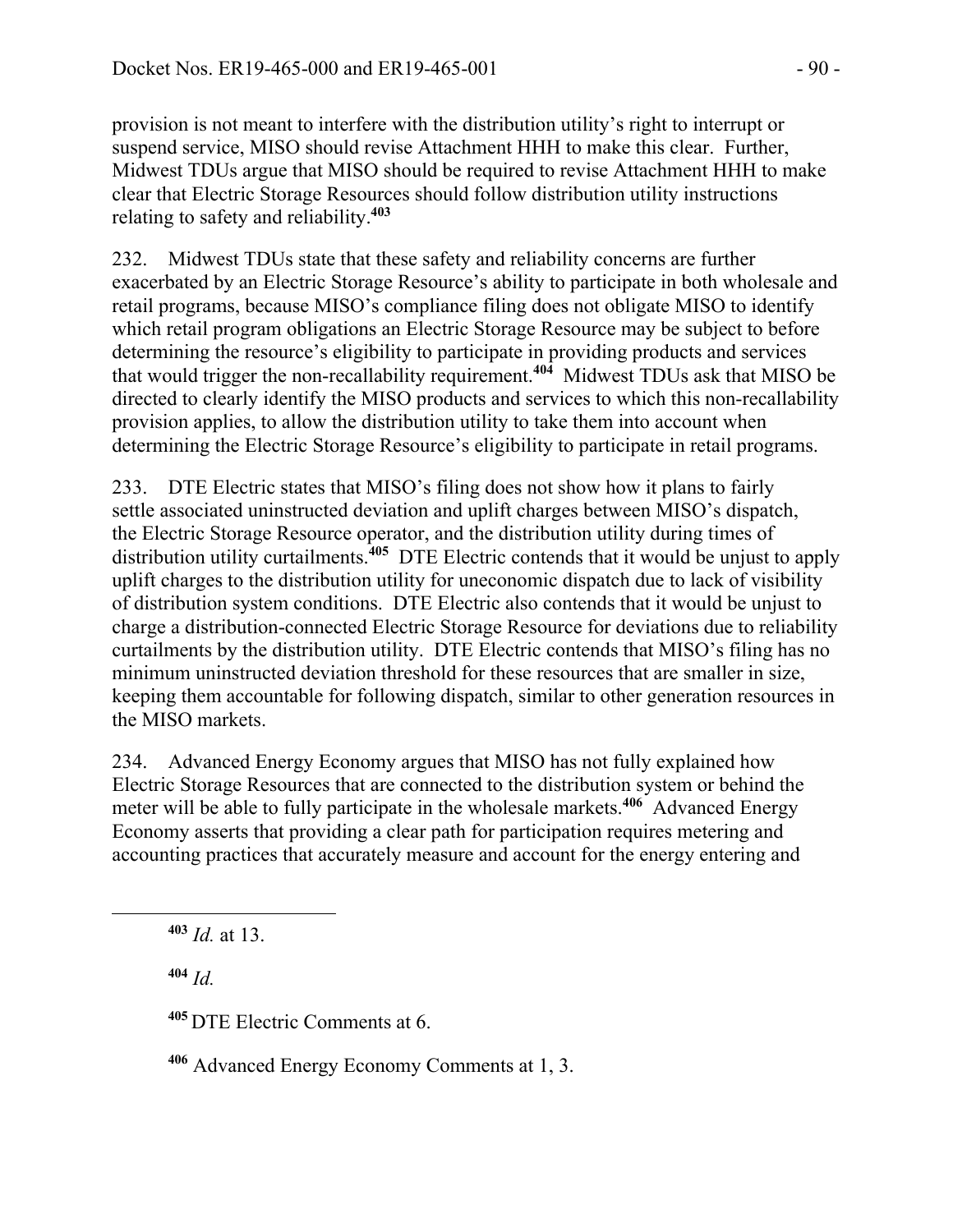exiting an Electric Storage Resource.**<sup>407</sup>** Additionally, Advanced Energy Economy states that accurate metering and accounting practices are necessary to implement Order No. 841's requirements that (1) the sale of electric energy from the RTO/ISO markets to an Electric Storage Resource that the resource then resells back to the wholesale market is at the wholesale LMP, and (2) Electric Storage Resources are not charged twice (at both wholesale and retail) for charging energy.**<sup>408</sup>**

235. Advanced Energy Economy notes that, while MISO's compliance filing contains provisions to prevent Electric Storage Resources located on the distribution system from being charged twice for the same charging energy, it is not clear whether those provisions apply to Electric Storage Resources located behind the meter.**<sup>409</sup>** Advanced Energy Economy asks the Commission to require MISO to clarify whether and how its proposed Tariff provisions will ensure that Electric Storage Resources that are located behind the meter are not charged twice for the same charging energy.**<sup>410</sup>** Advanced Energy Economy also points out that MISO states in its filing that all Electric Storage Resources must be directly metered, and that Electric Storage Resources connected to the distribution system must have sufficient metering or accounting such that only wholesale storage energy injections and withdrawals are reported; however, there are no metering and accounting practices in MISO's proposed Tariff revisions.**<sup>411</sup>** Advanced Energy Economy suggests that some basic framework to guide the development of individual metering and accounting methods may need to be included in the MISO Tariff.**<sup>412</sup>**

236. Tesla urges the Commission to require MISO to describe how behind-the-meter Electric Storage Resources may provide market services.**<sup>413</sup>** Tesla states that the location of an electric storage resource does not justify different treatment and any discrimination against behind-the-meter electric storage resources must be removed. Tesla further

**<sup>409</sup>** *Id.*

 $\overline{a}$ 

**<sup>410</sup>** *Id.* at 7.

**<sup>411</sup>** *Id.* at 6-7 (citing MISO Vannoy Test. at 31).

**<sup>412</sup>** *Id.* at 7.

**<sup>413</sup>** Tesla Comments at 18.

**<sup>407</sup>** *Id.* at 3-4, 6.

**<sup>408</sup>** *Id.* at 6 (citing Order No. 841, 162 FERC ¶ 61,127 at PP 322, 326).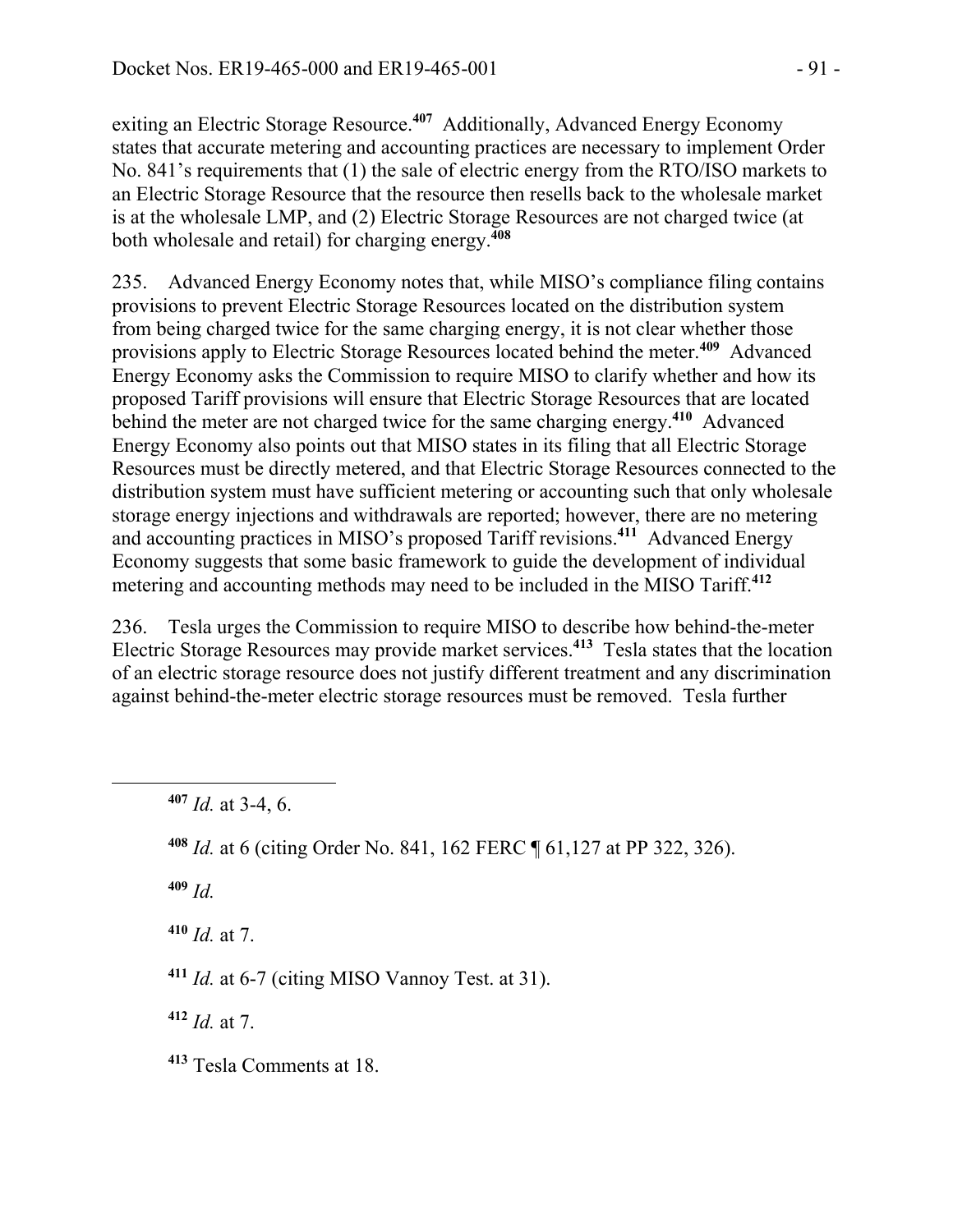emphasizes that market rules must allow behind-the-meter electric storage resources to seamlessly switch between serving onsite demand and injecting power onto the grid.

#### **iii. Answers**

237. In response to Tesla's assertion that behind-the-meter electric storage resources should be able to seamlessly transition between serving onsite load and injecting energy onto the grid, NRECA states that Order No. 841 never uses the term "seamlessly transitioning" or authorize behind-the-meter storage to operate in contravention of state or local law.**414** NRECA asserts that nothing in the rule disturbs state and local regulation of retail metering, retail net metering, or storage use on local distribution systems, including behind-the-meter storage.**<sup>415</sup>** NRECA further argues that Tesla's reference to a program in ISO-NE as a "best practice" for all behind-the-meter resources is beyond the scope of the issues in these compliance proceedings and that mechanisms to prevent double-compensation of distributed energy resource aggregations must be addressed in Docket No. RM18-9-000.**<sup>416</sup>**

238. MISO states that behind-the-meter Electric Storage Resources are a subset of distribution-located Electric Storage Resources, to include those interconnected with the transmission system.**<sup>417</sup>** MISO claims that entities representing distribution-level Electric Storage Resources, such as those located behind the meter, that execute Attachment HHH can attest that they are being charged retail rates for charging energy, enabling "MISO to exclude settlement at wholesale prices for the same charging energy."**<sup>418</sup>** MISO also states that, due to its limited visibility into behind-the-meter or distribution-level arrangements, it is appropriate for MISO's Tariff to rely on Attachment HHH to address the details of such arrangements, which may vary, and those arrangements ensure that the utilization of Electric Storage Resources for other purposes will be separate, contractually and physically, from wholesale energy market participation.**<sup>419</sup>** MISO asserts that an

**<sup>415</sup>** *Id.* at 6.

 $\overline{a}$ 

**<sup>416</sup>** *Id.* at 6-7 (citing Tesla Comments at 19).

**<sup>417</sup>** MISO Answer at 6.

**<sup>418</sup>** *Id.* at 6-7 (citing MISO Proposed Tariff, Attachment HHH (Form of Agreement for Electric Storage Resource Located on a Distribution System), § 6 (Avoidance of Double Payment for Charging Energy) (31.0.0)).

**<sup>419</sup>** *Id.* at 7.

**<sup>414</sup>** NRECA Answer at 5-6 (citing Tesla Comments at 18).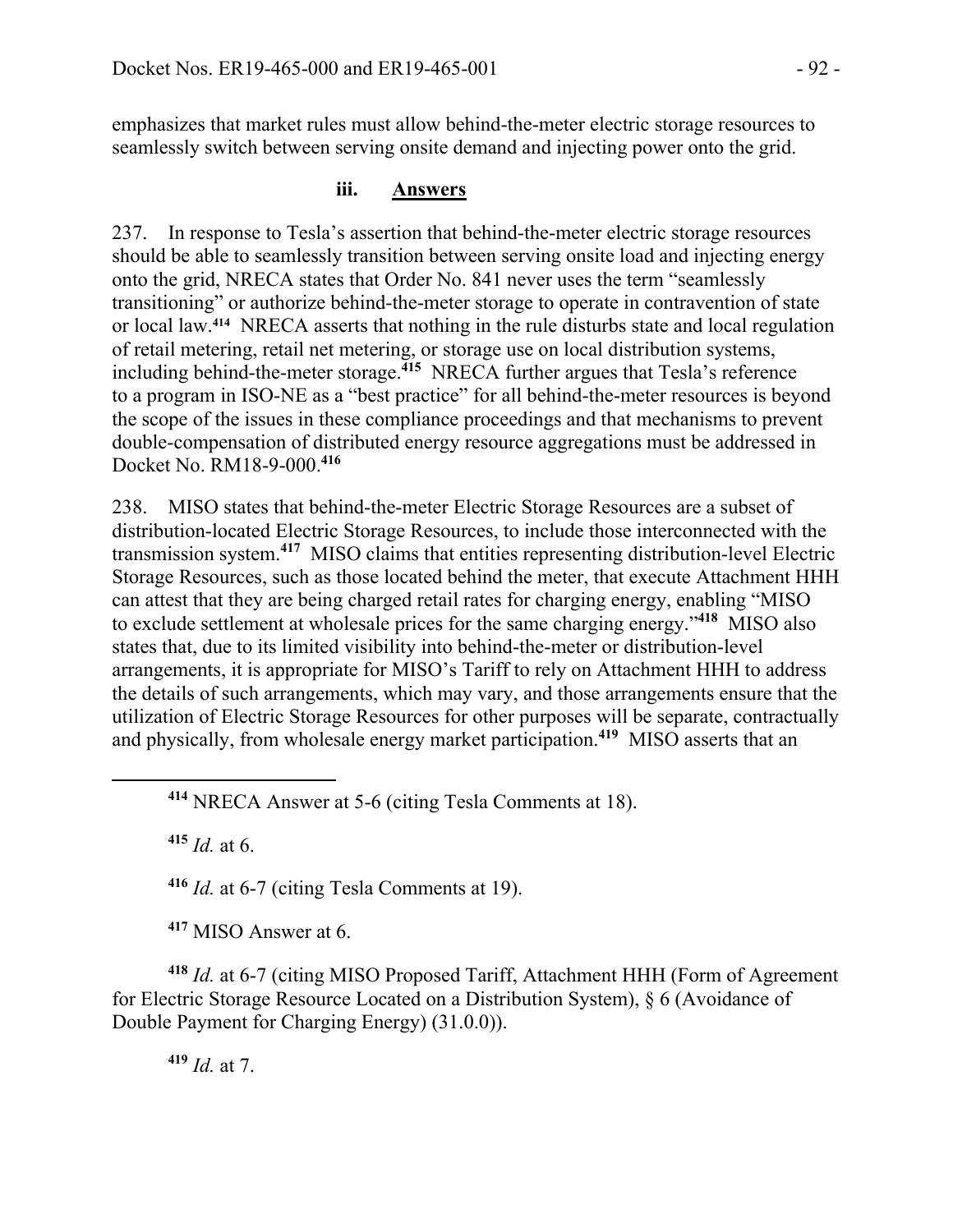Electric Storage Resource may be behind the retail meter for its retail transactions, but must be in front of the wholesale meter, or its functional equivalent, to participate in wholesale transactions so that MISO may distinguish wholesale from retail activities. MISO also claims that its proposal is consistent with Order No. 841, which gives RTOs flexibility to address the unique and complex circumstances of behind-the-meter Electric Storage Resources.**<sup>420</sup>**

239. In response to Advanced Energy Economy, MISO states that Order No. 841 does not require MISO to ensure a clear path to wholesale participation in the sense of also setting forth all implementation details, including the distribution agreements necessary for participation in the RTO's/ISO's markets; rather, Order No. 841 recognizes that a distribution utility has a role in the distribution aspects.**<sup>421</sup>**

240. In response to Midwest TDUs, MISO states that: (1) section 1(f) of Attachment HHH requires Electric Storage Resources to design, construct, operate, and maintain systems, at the Electric Storage Resource's expense, and to provide the distribution utility and MISO with all facility measurement values required by MISO; and  $(2)$  section  $1(g)$ of Attachment HHH requires Electric Storage Resources to meet all settlement data specifications.**<sup>422</sup>** MISO asserts that an Electric Storage Resource would need to report injections and withdrawals of energy to the distribution utility to allow the meter-data management agent for the load serving entity to ensure these injections and withdrawals are excluded from the distribution utility's load used for settlement purposes. MISO claims that it is reasonable to describe the minimum requirements in Attachment HHH due to its limited visibility into the necessary arrangements on the distribution level and leave specific details up to the distribution-level Electric Storage Resources to establish in coordination with distribution utilities and RERRAs.**<sup>423</sup>**

241. In response to Midwest TDUs, MISO states that Order No. 841 does not require RTO/ISO tariffs to state, or enforce, the absence of any compromising effect on the reliability and safety responsibilities of distribution facilities, nor does Order No. 841 mention or require anything of RTOs/ISOs regarding distribution utilities' curtailment or interruption actions to fulfill their responsibilities.**<sup>424</sup>** MISO also states that Order No.

 *Id.* at 8. *Id.* at 10. *Id.* at 11. *Id.* at 11-12. *Id.* at 17.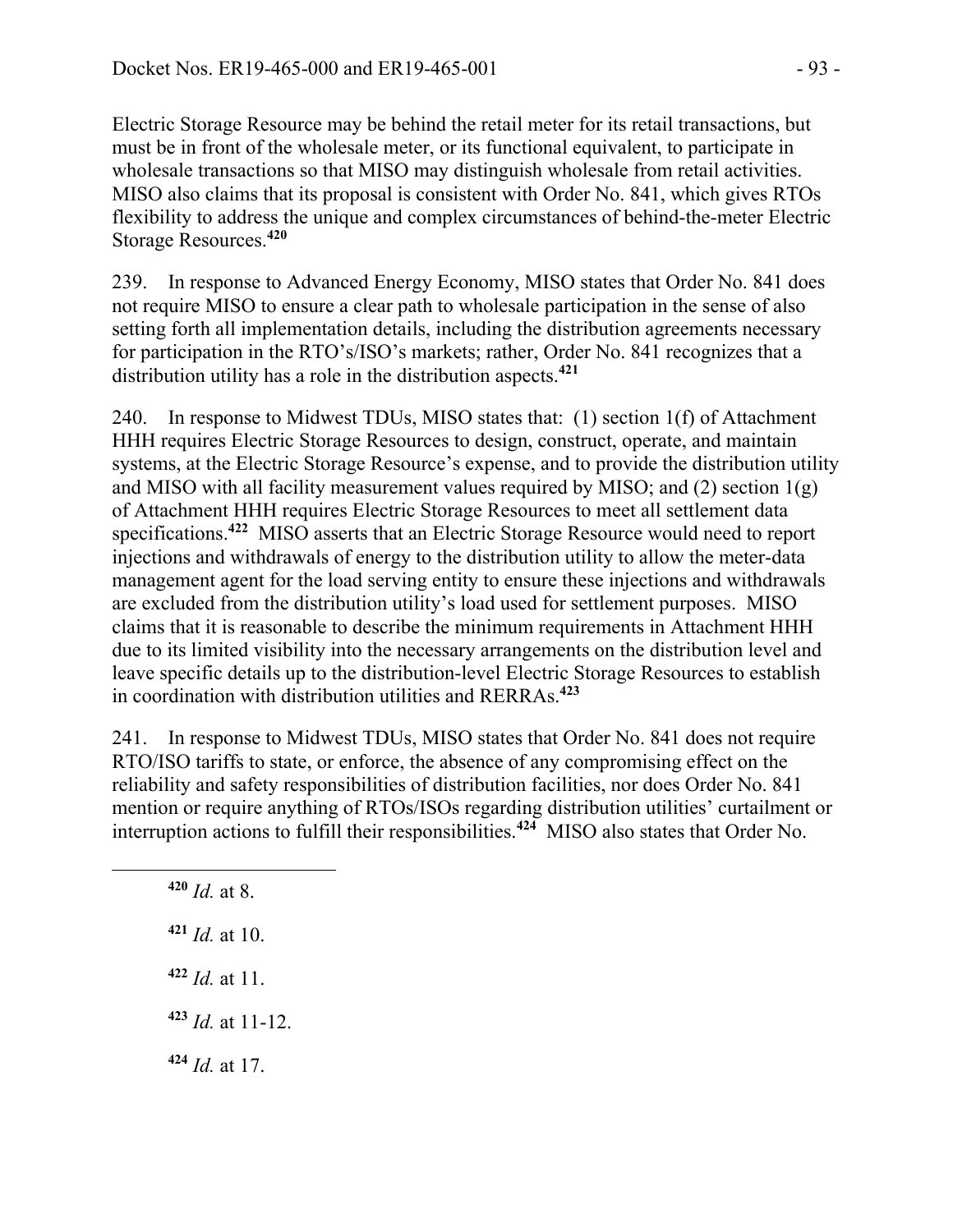841 does not require an RTO's/ISO's tariff to specify the inclusion of NERC standards applicable to NERC-registered distribution utilities; moreover, MISO broadly refers to NERC standards to sufficiently encompass NERC standards applicable to distribution utilities.**<sup>425</sup>**

242. MISO claims that its proposal does not change the existing requirements of Module E-1 regarding the recallability of capacity resources, and that such provisions will apply to any distribution-connected Electric Storage Resource that is a capacity resource under Module E-1.**<sup>426</sup>** MISO states that section 2(i) of Attachment HHH provides that a distribution utility may potentially recall an Electric Storage Resource pursuant to an exception "specified in the agreement between MISO and the [distribution utility], or if none, in Appendix 2 to [Attachment HHH]."**<sup>427</sup>** MISO asserts that, absent an agreement between MISO and a distribution utility on the rules regarding recallability, the associated Electric Storage Resource cannot be recalled if it is participating in MISO's markets as a capacity resource.**<sup>428</sup>**

243. In their reply, Midwest TDUs state that they agree with MISO's characterization of the challenges associated with tracking and accounting for Electric Storage Resources connected to the distribution system or behind the retail meter, including MISO's limited visibility and lack of authority over these resources, but argue that MISO's proposal fails to address these challenges.**<sup>429</sup>** According to Midwest TDUs, MISO proposes to leave specific details for separating wholesale and retail activities to future arrangements between Electric Storage Resources, distribution utilities, and RERRAs, while asserting that it must only describe the minimum requirements for these arrangements in Attachment HHH.**<sup>430</sup>** Midwest TDUs allege that MISO's proposed Attachment HHH is flawed and does not comply with Order No. 841 because it does not develop metering

**<sup>425</sup>** *Id.* at 18.

**<sup>426</sup>** *Id.*

 $\overline{a}$ 

**<sup>427</sup>** *Id.* (citing MISO Proposed Tariff, Attachment HHH (Form of Agreement for Electric Storage Resource Located on a Distribution System), § 2(i) (Non-recallability)  $(31.0.0)$ ).

**<sup>428</sup>** *Id.* at 19. **<sup>429</sup>** Midwest TDUs Reply at 6. **<sup>430</sup>** *Id.* at 6-7.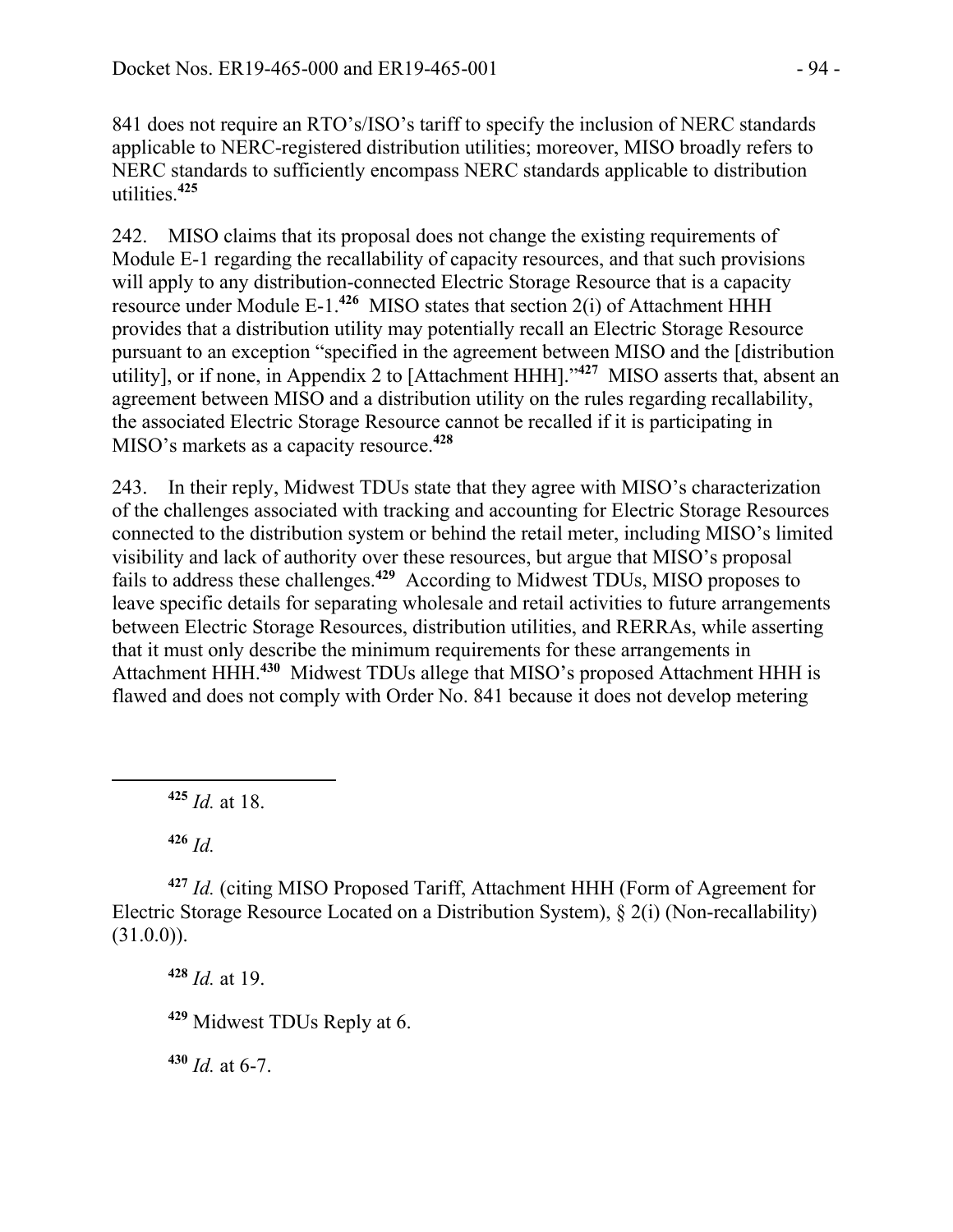and accounting solutions for distribution-connected and behind-the-meter Electric Storage Resources.**<sup>431</sup>**

244. Midwest TDUs state that MISO should be required to clarify the scope of the nonrecallability provision, including by stating that it is not intended to address the ability of a distribution utility to interrupt an Electric Storage Resource if required for distribution safety and reliability.**<sup>432</sup>**

#### **iv. Data Request Response**

245. Regarding the prevention of duplicative payments for charging energy, MISO states that section 6 of Attachment HHH requires Electric Storage Resource owners to provide MISO with all necessary information, including details of retail payments, in order for MISO to exclude settlement of charging energy at wholesale prices.**<sup>433</sup>** MISO also states that its Tariff contains residual load provisions that account for and assign the costs and benefits of over and under claimed energy in a Local Balancing Authority Area and accommodate instances where an Electric Storage Resource is being assessed duplicative charging energy.**<sup>434</sup>** MISO states that it requires market participants to directly meter injections and withdrawals from Electric Storage Resources, and that Electric Storage Resource Transactions must be metered separately from other injections and withdrawals. MISO asserts that metering submittals must exclude non-wholesale injections and withdrawals and that, to the extent any distribution-connected Electric Storage Resources are subject to other metering requirements that can be used in lieu of direct metering, such arrangements must be included in Attachment HHH. MISO also states that the current Tariff establishes the metering requirements and standards for market participants.**<sup>435</sup>** For example, MISO states that the Tariff requires market participants to provide metered values for settlement purposes for injections and withdrawals of energy at commercial pricing nodes where they have injections and withdrawals, including withdrawals for later injections. MISO also states that

**<sup>432</sup>** *Id.* at 8-9.

 $\overline{a}$ 

**<sup>433</sup>** MISO Data Request Response at 17-18.

**<sup>434</sup>** *Id.* at 18.

**<sup>435</sup>** *Id.* (citing MISO, FERC Electric Tariff, Module C, § 38.2.5.e (Market Participant Obligations) (43.0.0)).

**<sup>431</sup>** *Id.* at 7 (referring to Order No. 841, 162 FERC ¶ 61,127 at PP 322-324).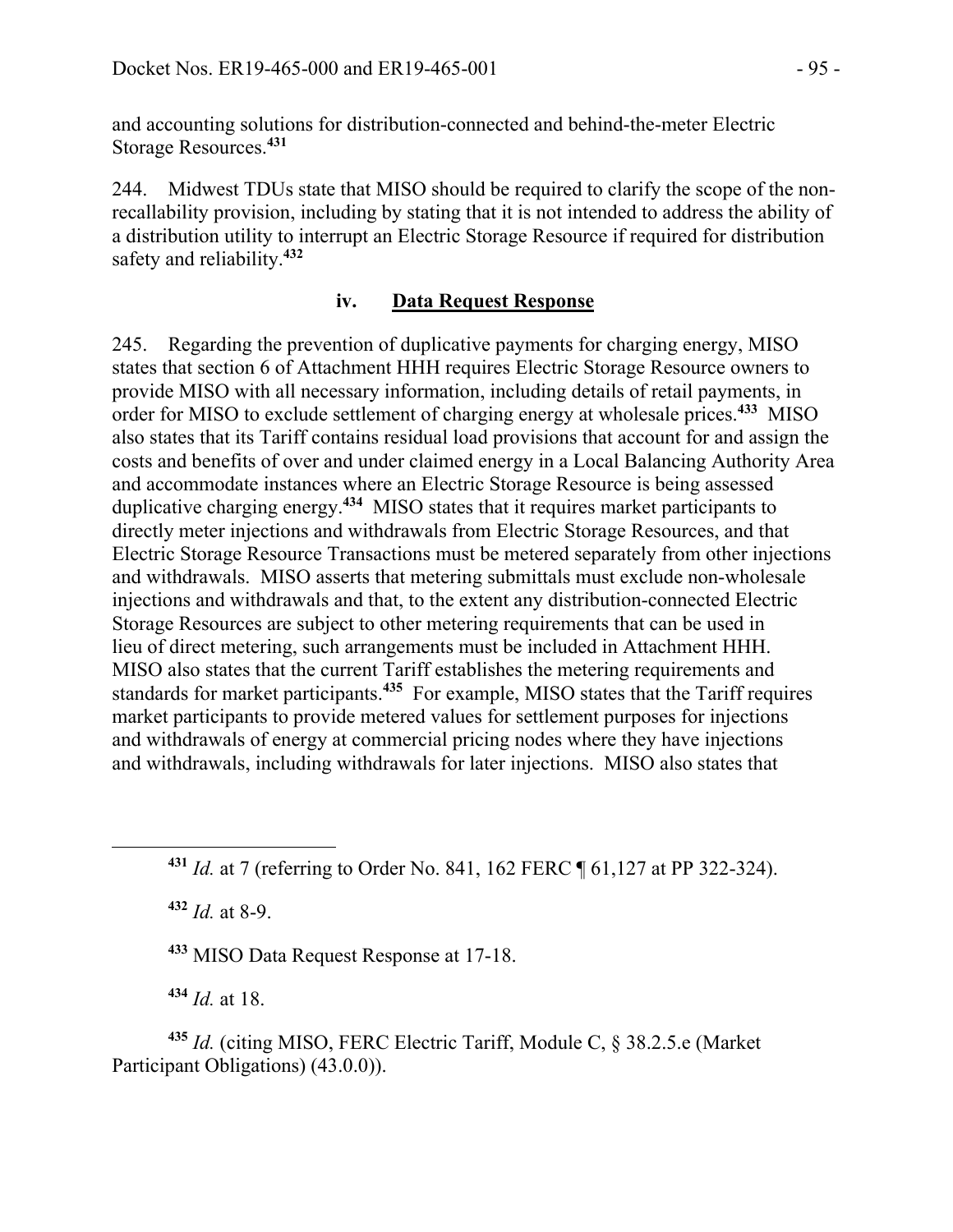this requirement is covered more generally in Tariff sections 2.e, 2.g, and 3 of Attachment HHH.**<sup>436</sup>**

246. MISO asserts that Electric Storage Resource Transactions will be settled at the applicable wholesale LMP.**<sup>437</sup>** MISO states that Electric Storage Resources interconnected to the transmission system and participating in MISO's Energy Markets will be paid or pay the appropriate LMP for injections and withdrawals, respectively. MISO contends that it will establish procedures to provide an Electric Storage Resource's market participant energy credits or debits to account for other payments to the extent that a distribution-connected Electric Storage Resource is subject to retail rates for purchases of charging energy or paid retail rates for sale of discharge energy. MISO claims that such credits or debits will be allocated to other market participants under the Tariff's residual load provisions.**<sup>438</sup>**

247. MISO states that, depending on the location of an Electric Storage Resource, it may or may not include on-site generation.**<sup>439</sup>** MISO explains that Module A of the Tariff defines a facility as an electric generating unit or an electric generating station composed of one or more contiguous electric generating units aggregated at a single geographical site. MISO also states that, to the extent a facility referenced in Attachment HHH includes on-site generation, such on-site generation would need to be coordinated with the distribution utility and provided to MISO pursuant to section 4 of Attachment HHH.

#### **v. Comments on Data Request Response**

248. Midwest TDUs state that MISO's Data Request Response does not demonstrate how MISO's proposal complies with Order No. 841's directive to develop metering and accounting practices to distinguish between wholesale and retail transactions for distribution-connected Electric Storage Resources.**<sup>440</sup>** Midwest TDUs claim that MISO has not explained why a market participant's energy credits or debits would be allocated to other market participants to bear costs associated with an Electric Storage Resource's

**<sup>436</sup>** *Id.* at 20*.*

 $\overline{a}$ 

**<sup>437</sup>** *Id.* at 18.

**<sup>438</sup>** *Id.* at 19.

**<sup>439</sup>** *Id.* at 20.

**<sup>440</sup>** Midwest TDUs Protest of the Data Request Response at 5.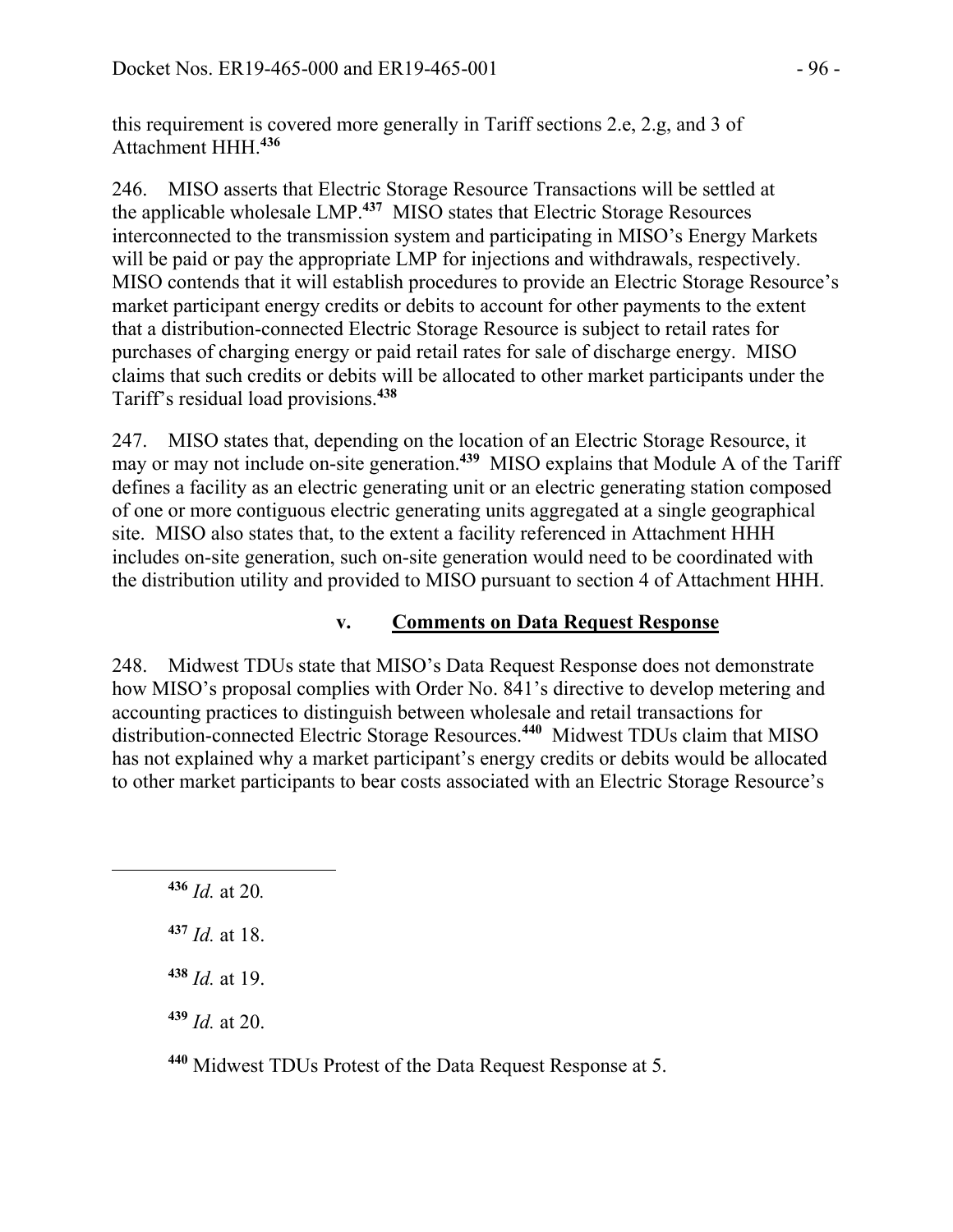retail sales and purchases, or provided any information about MISO's yet-to-be developed procedures.**<sup>441</sup>**

249. Midwest TDUs claim that MISO states in its Data Request Response that the term Facility in Attachment HHH could include Electric Storage Resources with co-located generation, and that contrasts with MISO's prior position in its answer that such Electric Storage Resources are beyond the scope of Order No. 841.**<sup>442</sup>** Midwest TDUs state that MISO's proposed inclusion of Electric Storage Resources with co-located generation in Attachment HHH does not address the accounting or provide any models or rules that MISO previously recognized would need to be developed.**<sup>443</sup>** Midwest TDUs assert that the Commission should direct MISO not to allow Electric Storage Resources with co-located generation to participate until MISO adequately clarifies how co-located generation and retail consumption can be accounted for and addressed and demonstrates that those models and rules are just and reasonable.**<sup>444</sup>** Midwest TDUs also state that MISO should clarify how the inclusion of co-located generation in the Attachment HHH term "facility" affects other provisions using that term, specifically whether co-located generation must be included in MISO's network and commercial model and must be able to receive MISO instructions.

250. Midwest TDUs assert that, while MISO has revised the non-recallability provision in section 2(i) of Attachment HHH to remove the reference to Appendix 2, MISO has not identified which obligations under MISO's Tariff would trigger this provision or addressed the potential impact on a distribution utility's ability to curtail an Electric Storage Resource in response to distribution system reliability and safety needs.**<sup>445</sup>**

#### **vi. Commission Determination**

251. We find that MISO's proposed Tariff revisions partially comply with the requirements of Order No. 841 pertaining to metering and accounting practices for electric storage resources. MISO's proposal to require Electric Storage Resources to meet the existing requirements applicable to all market participants in section 38.2.5.e of the Tariff, or have an alternative arrangement documented in Attachment HHH, is

 *Id.* at 5-6. *Id.* at 8. *Id.* at 8-9. *Id.* at 9. *Id.* at 7.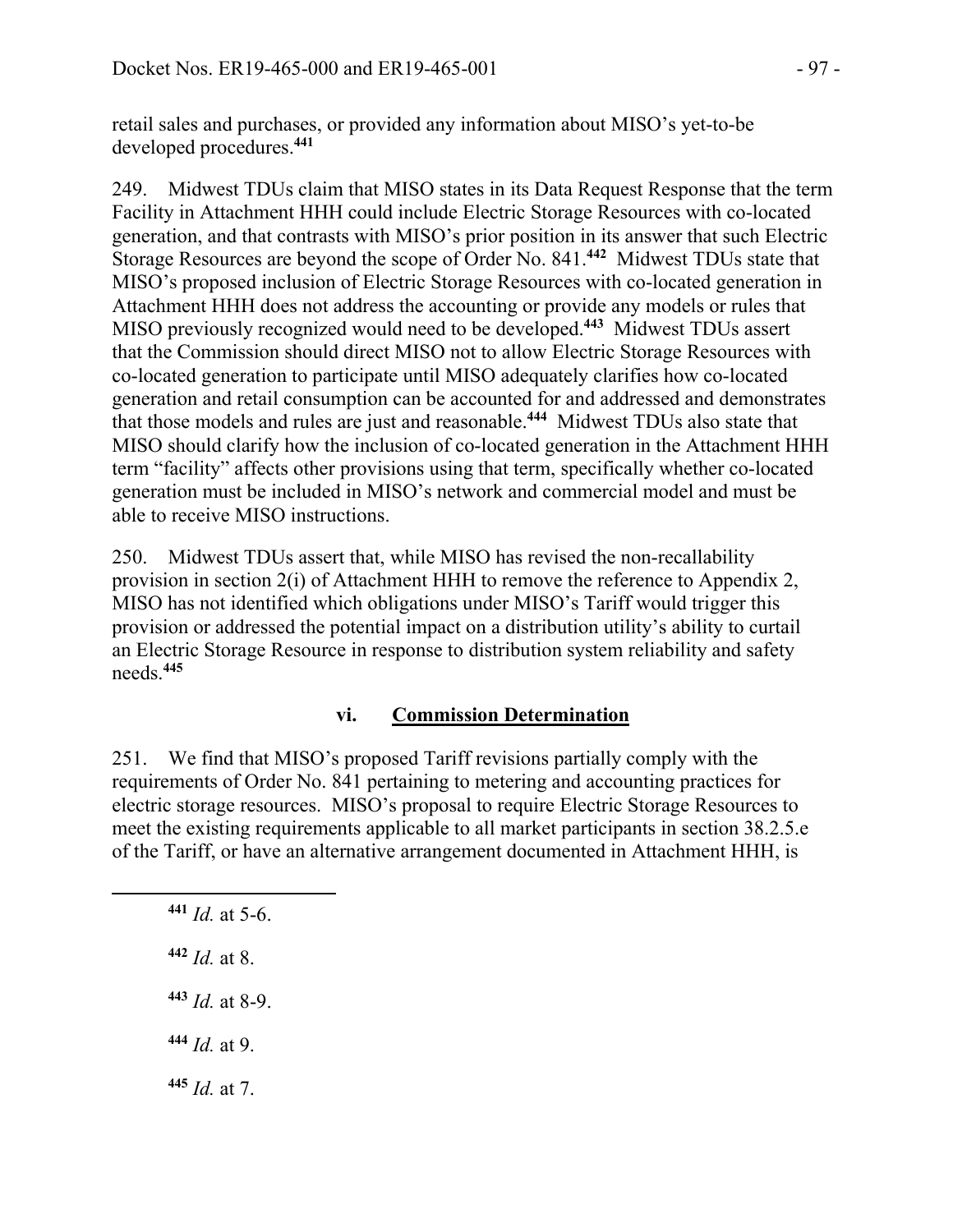consistent with Order No. 841's requirement that electric storage resources be directly metered, or that RTOs/ISOs otherwise address the complexities of implementing the requirement that the sales of energy from the RTO/ISO markets to an electric storage resource that are then resold back to those markets be at the wholesale LMP.

252. However, we share protestors' concerns that MISO's compliance filing does not include sufficient information about its metering and accounting practices for distribution-connected and behind-the-meter Electric Storage Resources in its Tariff, including how it will settle deviation and uplift charges during times of distribution utility curtailments and accurately track and separate the retail and wholesale uses of charging energy. We find that MISO's Tariff should include a description of MISO's proposed metering methodology and accounting practices for Electric Storage Resources as well as references to specific documents containing further details. Decisions regarding whether an item should be placed in a tariff or in a business practice manual are guided by the Commission's rule of reason policy, under which provisions that "significantly affect rates, terms, and conditions" of service, are readily susceptible of specification, and are not generally understood in a contractual agreement must be included in a tariff, while items better classified as implementation details may be included only in the business practice manual.**<sup>446</sup>** The unique physical and operational characteristics of Electric Storage Resources require unique metering and accounting practices to ensure that these resources are charged LMP for charging energy and are not double charged, as required by Order No. 841. We find that these practices significantly affect rates, terms, and conditions and should be included in the Tariff.**<sup>447</sup>** Further, we find that the Tariff should reference the specific documents that contain the implementation details for MISO's metering methodology and accounting practices for Electric Storage Resources so that market participants may plan and manage their participation accordingly. Therefore, we direct MISO to file, within 60 days of the date of issuance of this order, revisions to its Tariff to include a description of MISO's metering methodology and accounting practices for Electric Storage Resources, as well as references to the specific documents in MISO's BPM or other documents that contain the implementation details.

**<sup>446</sup>** *Energy Storage Ass'n v. PJM Interconnection, L.L.C.*, 162 FERC ¶ 61,296, at P 103 (2018) (*Energy Storage Ass'n*); *see also City of Cleveland v. FERC*, 773 F.2d 1368, 1376 (D.C. Cir. 1985) (*City of Cleveland*) (finding that utilities must file "only those practices that affect rates and service significantly, that are reasonably susceptible of specification, and that are not so generally understood in any contractual arrangement as to render recitation superfluous").

**<sup>447</sup>** *Energy Storage Ass'n*, 162 FERC ¶ 61,296 at P 103; *see also City of Cleveland*, 773 F.2d at 1376.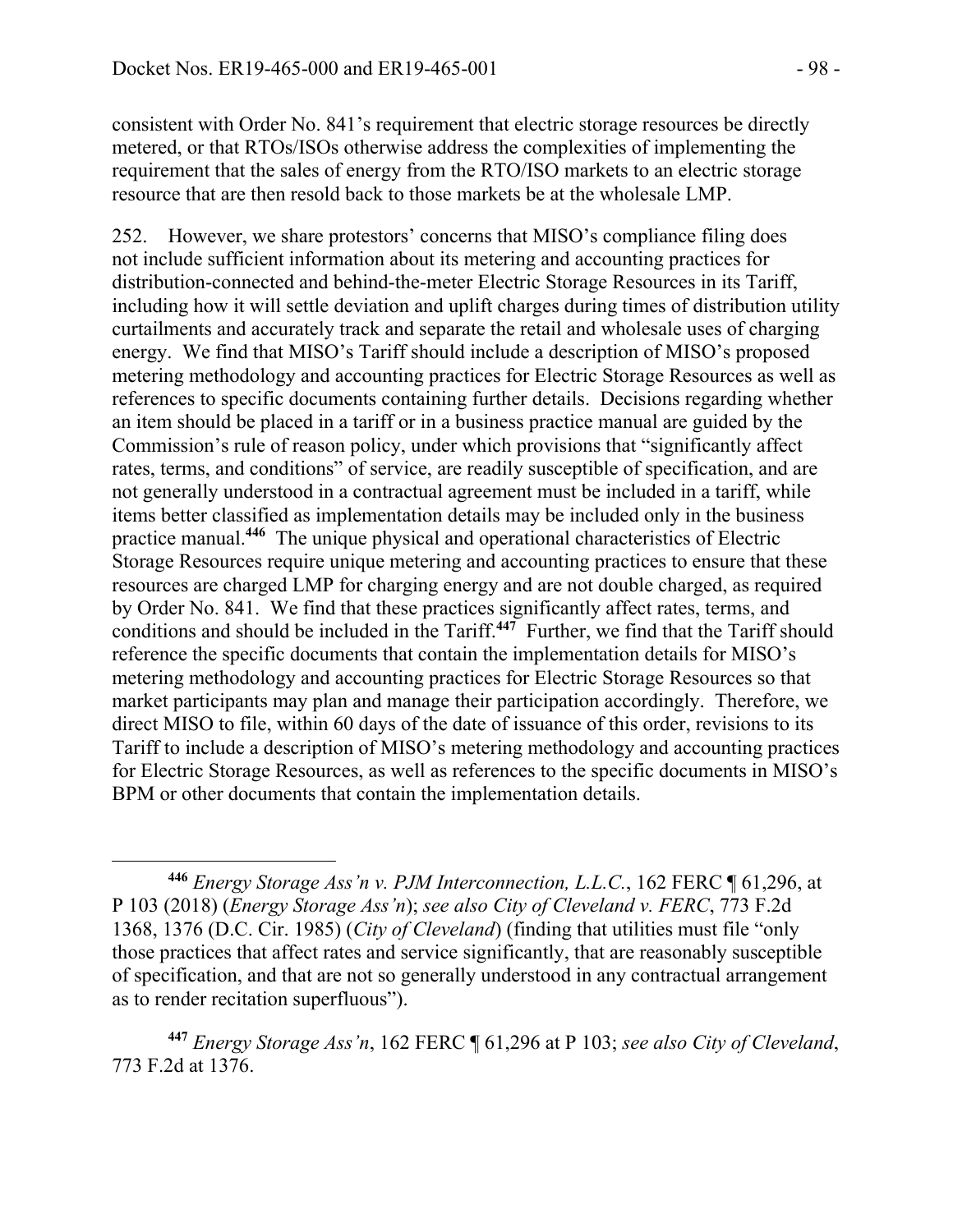253. Regarding Midwest TDUs' concern about prohibited wholesale resales of retail energy, we note that section 25 of Attachment HHH requires Electric Storage Resources to operate in accordance with state and local laws. However, we agree with EDF and Midwest TDUs that MISO's compliance filing does not include sufficient information to explain how Electric Storage Resources will simultaneously participate in the wholesale and retail markets. In Order No. 841, the Commission stated that it was not persuaded by commenters' suggestion that electric storage resources must choose to participate in either wholesale or retail markets due to the complexity of the metering and accounting practices that would be necessary to distinguish between retail and wholesale activity.**<sup>448</sup>** The Commission found that electric storage resources that provide retail services may also be technically capable of providing wholesale services, and that excluding these resources from wholesale market participation would adversely affect competition in RTO/ISO markets. On rehearing, the Commission stated that, while it agreed with petitioners that appropriate metering and accounting practices will be necessary to distinguish between wholesale and retail activity, it disagreed that these practices would be prohibitively complex or costly to develop and implement, given the flexibility provided to the RTOs/ISOs to propose reasonable approaches.**<sup>449</sup>**

254. MISO explains that Electric Storage Resources that are separately metered may participate in both retail and wholesale markets; however, MISO's Tariff does not specify this requirement to be separately metered, nor does it otherwise contain any metering and accounting provisions to ensure the separation and proper accounting of wholesale and retail activity. Accordingly, we direct MISO to file, within 60 days of the date of issuance of this order, a further compliance filing to revise its Tariff to include this requirement or further explain how its proposed participation model allows for Electric Storage Resources to participate in both wholesale and retail markets, as required by Order No. 841.

255. Order No. 841 also requires RTOs/ISOs to prevent electric storage resources from paying twice (i.e., both the wholesale and retail price) for the same charging energy.**<sup>450</sup>** Section 6 of proposed Attachment HHH states that, for Electric Storage Resources that pay retail rates for energy associated with wholesale transactions, "the [Electric Storage Resource] shall provide all information requested by MISO in order for MISO to exclude settlement at wholesale prices for the same charging energy." MISO also explains that it will establish procedures to provide the market participant of the Electric Storage Resource with appropriate energy credits or debits to account for other payments, and

**<sup>448</sup>** Order No. 841, 162 FERC ¶ 61,127 at P 325.

 $\overline{a}$ 

**<sup>449</sup>** Order No. 841-A, 167 FERC § 61,154 at P 140.

**<sup>450</sup>** Order No. 841, 162 FERC ¶ 61,127 at P 326.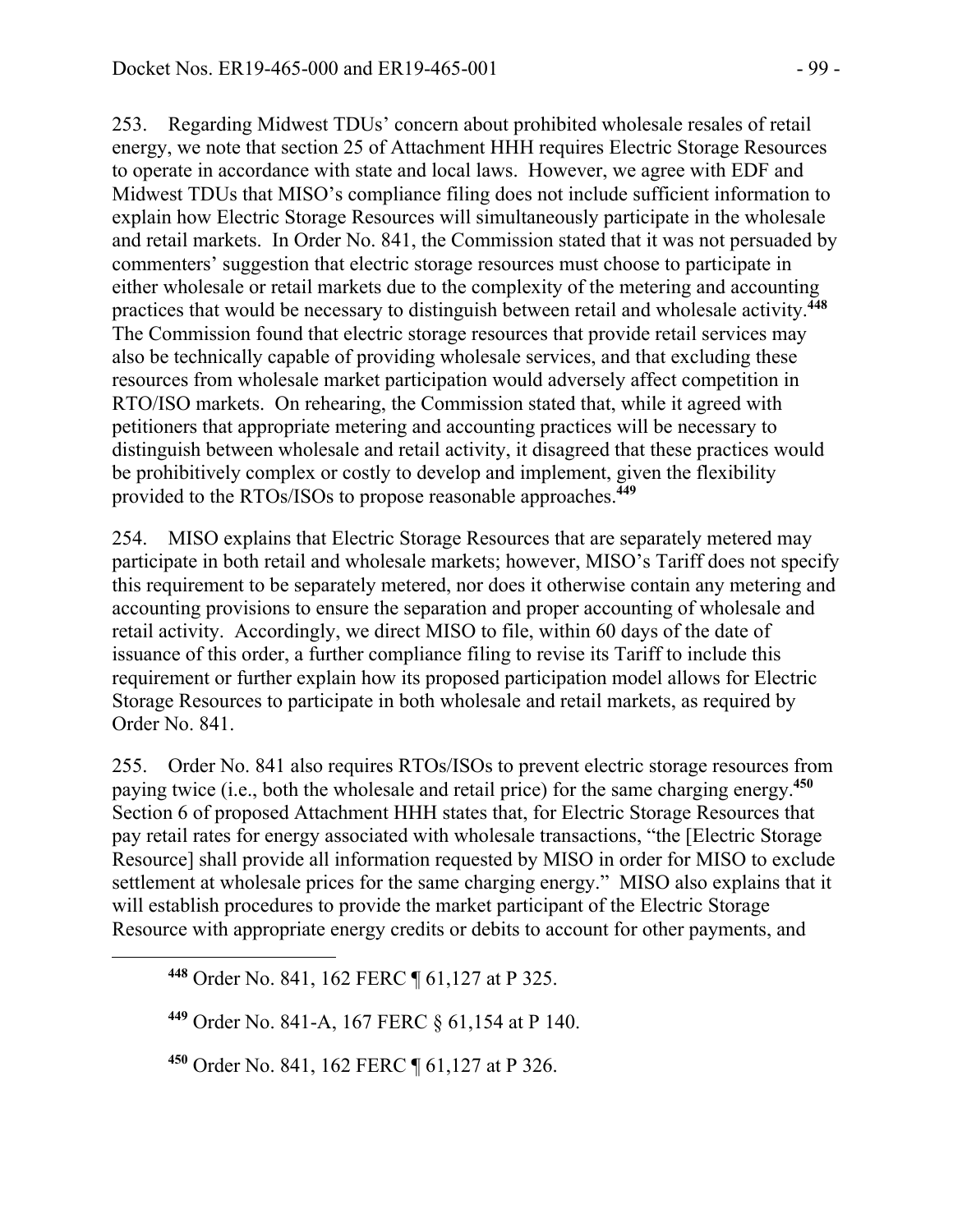that such credits or debits will be allocated to other appropriate market participants under the residual load provisions of the Tariff.**<sup>451</sup>** We find that Attachment HHH is not specific enough to demonstrate how MISO will prevent duplicative charges for the same charging energy. We agree with Midwest TDUs that: (1) MISO may not be contemplating all potential misuses of wholesale purchases (such as end-user consumption); and (2) it is unclear how MISO's proposed reliance on the residual load provisions of its Tariff in allocating credits and debits to other market participants would accurately account for wholesale and retail activities. Therefore, we direct MISO to file, within 60 days of the date of issuance of this order, revisions to section 6 of Attachment HHH to include a description of the type of information that MISO may request from Electric Storage Resources in order to prevent duplicative payments for the same charging energy. In addition, MISO should either: (1) provide citations to the residual load provisions of its Tariff in Attachment HHH and explain in its compliance filing how the existing debiting/crediting procedures accurately account for wholesale and retail activities; or (2) include appropriate debiting and crediting procedures in Attachment HHH.

256. We find that Midwest TDUs' concern regarding metering requirements for Electric Storage Resources co-located with generation is beyond the scope of compliance with Order No. 841. In Order No. 841, the Commission did not address co-location of electric storage resources with other resources.

257. Regarding data sharing and excess distribution utility charge concerns raised by Midwest TDUs, we find that section 2(f) of Attachment HHH requires Electric Storage Resources to provide the distribution utility with all measurement values required by MISO; therefore, we decline to require MISO to further revise its Tariff to require that MISO provide distribution utilities with data it receives from Electric Storage Resources or ensure that Electric Storage Resources will not impose uncompensated costs on distribution utilities. We also note that sections 25 and 27 of Attachment HHH require that an Electric Storage Resource represent that execution, delivery and performance of the Agreement for Electric Storage Resource Located on a Distribution System are conducted in accordance with state and local laws and attest that the necessary coordination and authorization have been secured. Therefore, we decline to require MISO to further revise Attachment HHH to state that MISO will not accept offers that would constitute a resale of retail charging energy that violates state or local law, regulation, or retail tariff.

258. As to Advanced Energy Economy's and EDF's concerns regarding the ability of Electric Storage Resources located on the distribution system or behind the meter to participate in MISO's markets, we reiterate that MISO's definition of Electric Storage

**<sup>451</sup>** MISO Vannoy Test. at 32.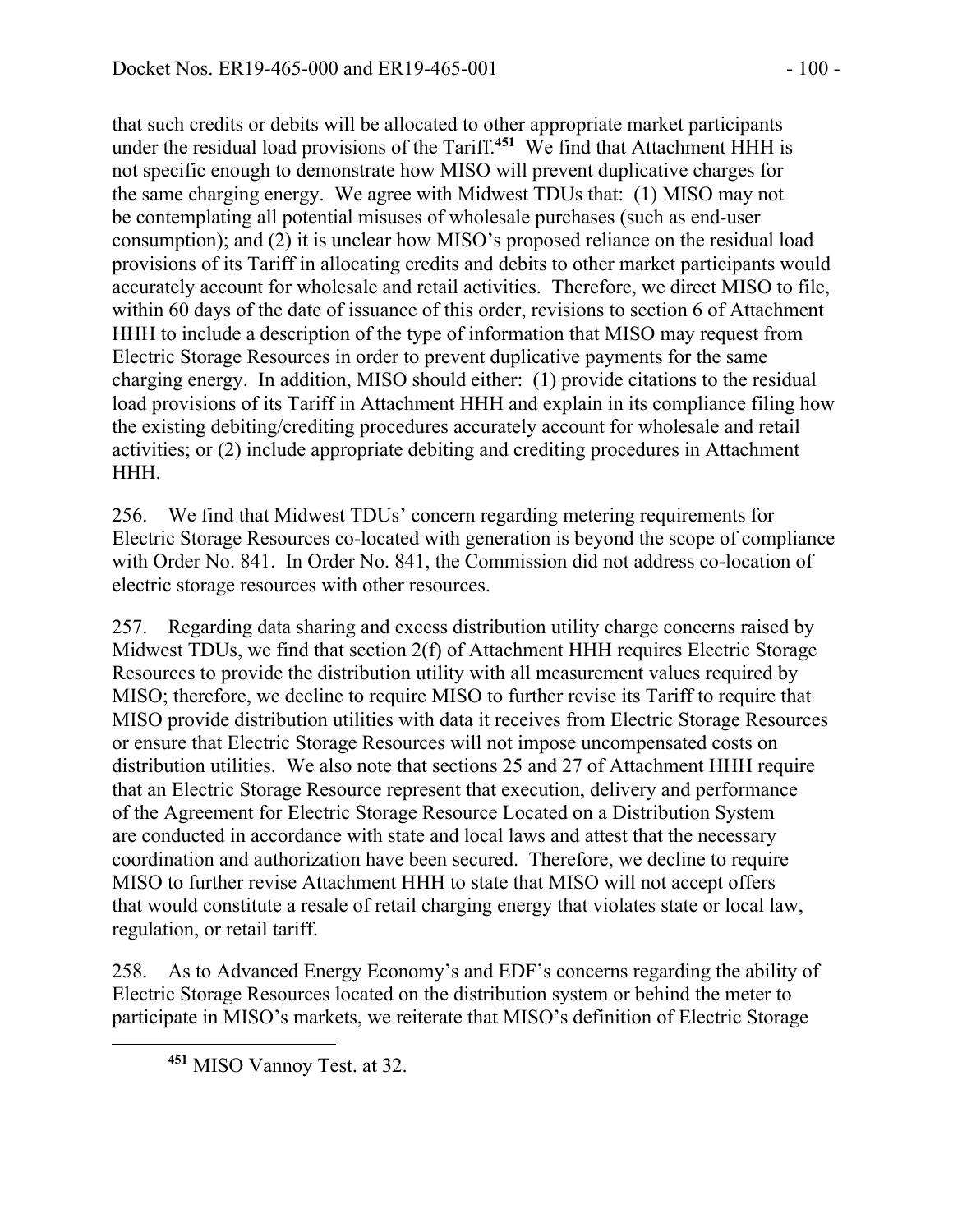Resource is inclusive of those resources located on a distribution system or behind the meter.**<sup>452</sup>** As described above, we find that MISO has demonstrated that its proposed market rules provide a means for all Electric Storage Resources, including those located on the distribution system or behind the meter, to provide services under the Tariff.**<sup>453</sup>**

259. In response to Midwest TDUs' concern regarding distribution system safety and reliability, we note that Order No. 841 does not require the RTOs/ISOs to revise their tariffs to specify the way their respective electric storage resource participation models would preserve the distribution utilities' abilities to carry out responsibilities related to distribution system safety and reliability. As the Commission acknowledged in Order No. 841-A, nothing in Order No. 841 preempts the states' right to regulate the safety and reliability of the distribution system, and we reiterate here that all Electric Storage Resources must comply with any applicable interconnection and operating requirements.**<sup>454</sup>** According to MISO's proposed Tariff, Electric Storage Resources located on the distribution system must be contractually permitted to participate in MISO markets by the distribution utility.**<sup>455</sup>** Therefore, a distribution utility is able to determine how an Electric Storage Resource may participate in MISO markets without compromising distribution system safety and reliability.

260. We also find that MISO's proposed section 2(i) of Attachment HHH that prohibits an Electric Storage Resource from being recalled by a distribution utility if that resource is otherwise obligated under MISO's Tariff (e.g., to serve as a capacity resource) is not prohibited by Order No. 841. We find that MISO may specify exceptions in an agreement with a distribution utility so long as those exceptions are applied on a nondiscriminatory basis. We decline to require MISO to include in Attachment HHH every possible circumstance in which an Electric Storage Resource may not be recalled by a distribution utility due to obligations pursuant to MISO's Tariff. We recognize that MISO may not be aware of all such circumstances and that Attachment HHH reasonably provides flexibility for MISO to individually coordinate with distribution utilities.

**<sup>453</sup>** *See supra* P 32; MISO Transmittal Letter at 4.

 $\overline{a}$ 

**<sup>454</sup>** Order No. 841-A, 167 FERC § 61,154 at P 46.

**<sup>455</sup>** *See* MISO Proposed Tariff, Attachment HHH (Form of Agreement for Electric Storage Resource Located on a Distribution System) (32.0.0).

**<sup>452</sup>** *See supra* P 32; MISO Transmittal Letter at 4; MISO Proposed Tariff, Module A, § 1.E (Definitions) (73.0.0).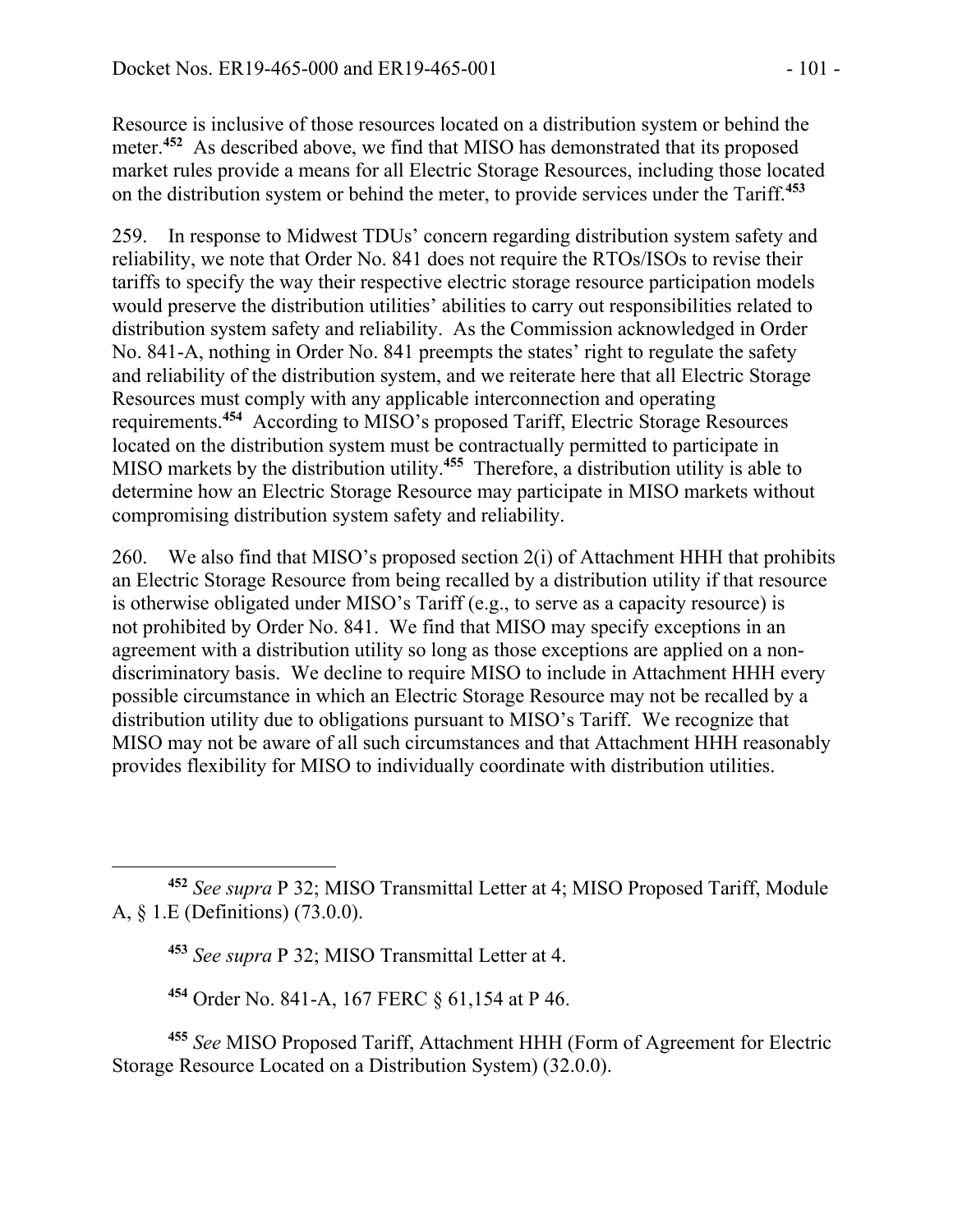# **9. Effective Date and Implementation Date**

261. Order No. 841 requires each RTO/ISO to file tariff changes needed to implement the requirements of Order No. 841 within 270 days of its publication in the *Federal Register*, and allows a further 365 days from that date to implement the tariff provisions.**<sup>456</sup>** The Commission declined to allow the RTOs/ISOs to develop their own implementation schedules, finding that the compliance and implementation schedule set forth in the Final Rule is appropriate.**<sup>457</sup>** The Commission stated that the regional flexibility allowed in the Final Rule will assist the RTOs/ISOs in meeting the compliance and implementation deadlines.**<sup>458</sup>** Order No. 841-A reiterates that Order No. 841's compliance and implementation schedule is reasonable, and declines to permit the individual RTOs/ISOs to propose their own timeframes.**<sup>459</sup>**

## **a. MISO Filing**

262. In its compliance filing, MISO asks the Commission to accept its proposed Tariff revisions effective on December 3, 2019.**<sup>460</sup>** MISO asserts that, on that date, eligible Electric Storage Resources may start registering for the quarterly update of MISO's network model and commercial model that will take effect on March 1, 2020. MISO claims that it requires a Commission order accepting MISO's compliance filing by April 2, 2019 to implement the proposed Tariff revisions by December 3, 2019.

## **b. Protests/Comments**

263. Union of Concerned Scientists asks the Commission to review MISO's proposal to delay the availability of its proposed Tariff revisions until March 1, 2020 and to provide guidance on an appropriate date.**<sup>461</sup>** Union of Concerned Scientists states that MISO should not be allowed to delay the deployment of software past the proposed effective date of its Tariff revisions.

**<sup>456</sup>** Order No. 841, 162 FERC ¶ 61,127 at P 348.

**<sup>457</sup>** *Id.* P 349.

 $\overline{a}$ 

**<sup>458</sup>** *Id.* P 350.

**<sup>459</sup>** Order No. 841-A, 167 FERC ¶ 61,154 at P 154.

**<sup>460</sup>** MISO Transmittal Letter at 20.

**<sup>461</sup>** Union of Concerned Scientists Comments at 4, 10.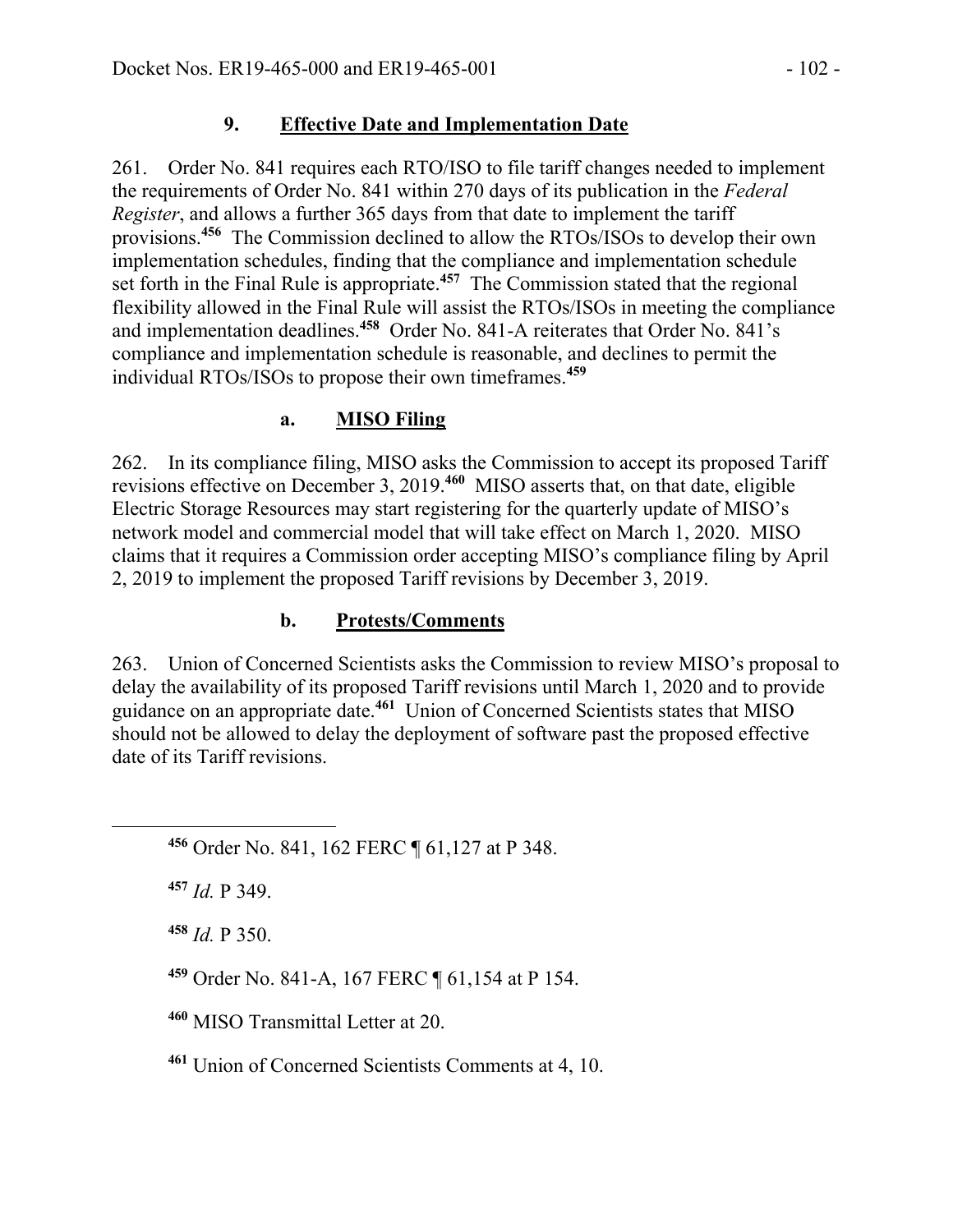264. MISO states that Order No. 841 does not require RTOs/ISOs to deviate from their existing resource registration and modeling schedules, and argues that it is reasonable for MISO to facilitate Electric Storage Resource market participation consistent with MISO's quarterly timeline for registering and modeling all resources.**<sup>462</sup>** MISO also states that this is consistent with the transitional approach MISO has followed with other types of resources when they were first introduced in MISO's markets. MISO notes that, for example, when Dispatchable Intermittent Resources were introduced, the Commission granted an effective date of March 1, 2011 to allow Dispatchable Intermittent Resources to be registered March 15, 2011 in the quarterly model update for June 1, 2011.**<sup>463</sup>**

## **d. Data Request Response**

265. MISO states that, because its compliance filing was not accepted by April 2, 2019, it cannot implement the proposed changes on December 3, 2019.**<sup>464</sup>** MISO claims that it requires a minimum of 18 months from the date of a Commission order accepting its Tariff revisions in order to plan and complete the software and system changes and testing so that it may properly implement the Electric Storage Resource participation model. MISO states that it needs additional time because recent advancements in its Market System Enhancement (MSE) require that Electric Storage Resource related Tariff revisions and software design must be built on the MSE upgrades, rather than on portions of the existing system that will be superseded by the MSE upgrades.**<sup>465</sup>** MISO further requests that the Commission issue an order accepting its proposed Tariff revisions by July 1, 2019, so that the software work can be started for an implementation date of February 2021.

## **e. Deferral Request**

266. In its Deferral Request filed November 1, 2019, MISO asks the Commission to defer the effective date of its compliance filing to June 6, 2022, approximately 31 months

**<sup>462</sup>** MISO Answer at 19.

**<sup>463</sup>** *Id.* (citing *Midwest Indep. Transmission Sys. Inc.*, 134 FERC ¶ 61,141, at PP 108, 112 (2011)).

**<sup>464</sup>** MISO Data Request Response at 21.

**<sup>465</sup>** *Id.* at 21-22.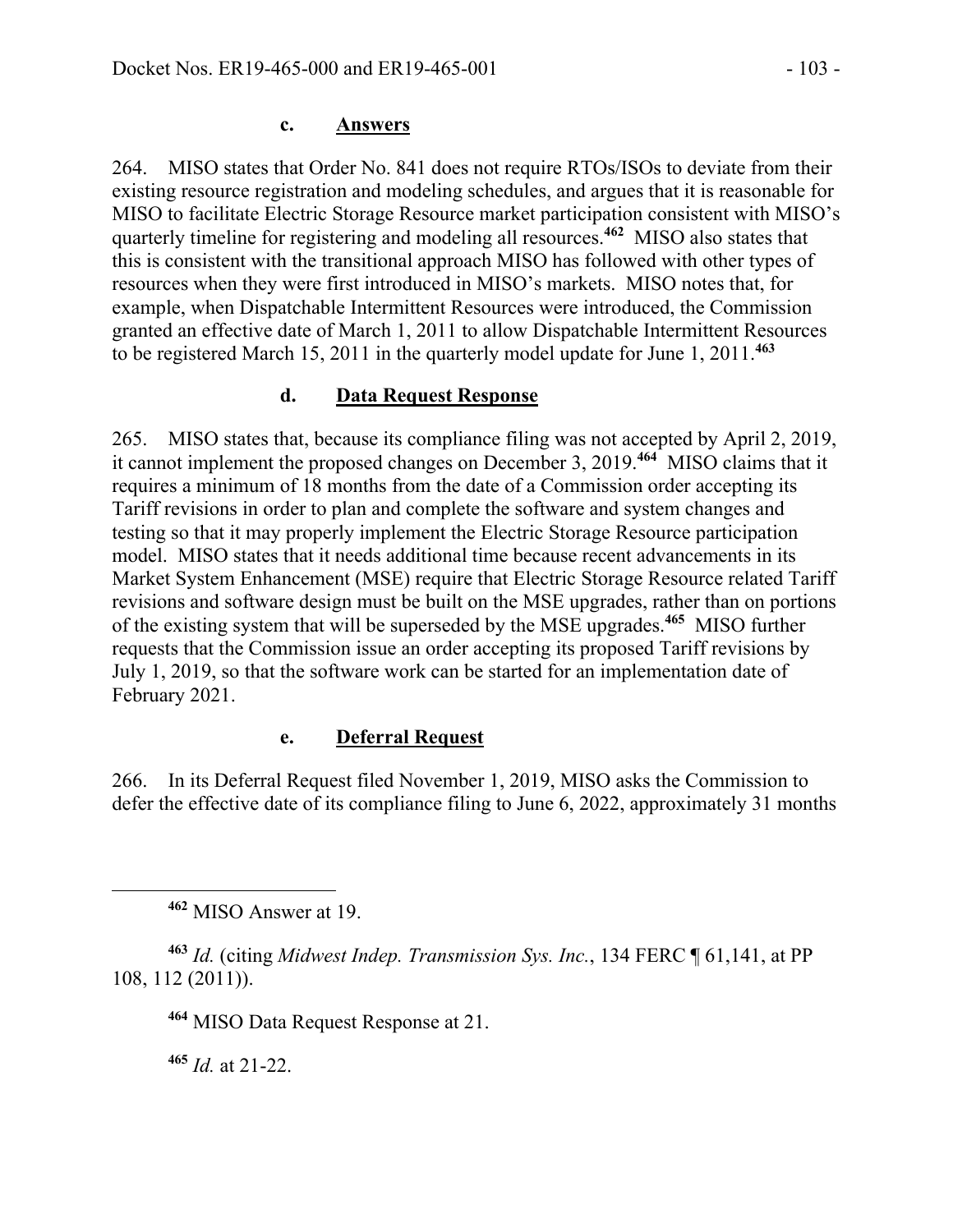from the date of its request.**<sup>466</sup>** MISO states that the delay in getting an order is causing the need for MISO to re-plan the development and implementation of the Electric Storage Resource related systems and software, given other major market and reliability enhancements.**<sup>467</sup>** Specifically, MISO states that it is has filed Tariff language establishing a Short-Term Reserve market product, and that filing is pending in Docket No. ER20-42-000, with a requested effective date of December 7, 2021. MISO avers that the Short-Term Reserve proposal is being pursued in response to the recommendation of the independent market monitor, and that stakeholders have ranked the establishment of the Short-Term Reserve as a high priority.**<sup>468</sup>** MISO contends that the implementation of the Short-Term Reserve product will provide significant and immediate reliability benefits and economic efficiencies to the MISO region.**<sup>469</sup>**

267. MISO asserts that the implementation of the Short-Term Reserve product on December 7, 2021 necessitates deferring the implementation of Electric Storage Resource market participation to June 2022.**<sup>470</sup>** MISO explains that the software and system changes necessary for Short-Term Reserves and Electric Storage Resource market participation, respectively, are best developed, tested and implemented sequentially, because they both involve the same software vendor and developers, and the same MISO resources. Moreover, MISO contends that building two major products simultaneously risks additional complexity in testing, validating and troubleshooting to ensure they are working properly both on their own, and together in areas where they may interact. MISO argues that the software and system work for these two filings cannot be performed simultaneously or on parallel paths, as doing so would be unduly burdensome, more expensive and potentially inefficient and complicate the coordination of such improvements to the existing system with the ongoing MSE efforts. MISO further argues that the deferral of Electric Storage Resource implementation should have limited impacts on the ability of storage-type resources to participate in MISO's markets storage-type resources are currently able to participate in MISO's markets as SER – Type II Resources. MISO commits to making a subsequent filing with the Commission to update the Tariff sheets to reflect the most up-to-date versions of the then-current

- **<sup>466</sup>** MISO Deferral Request at 1.
- **<sup>467</sup>** *Id.* at 2.

- **<sup>468</sup>** *Id.* at 2-3.
- **<sup>469</sup>** *Id.* at 3.
- **<sup>470</sup>** *Id.*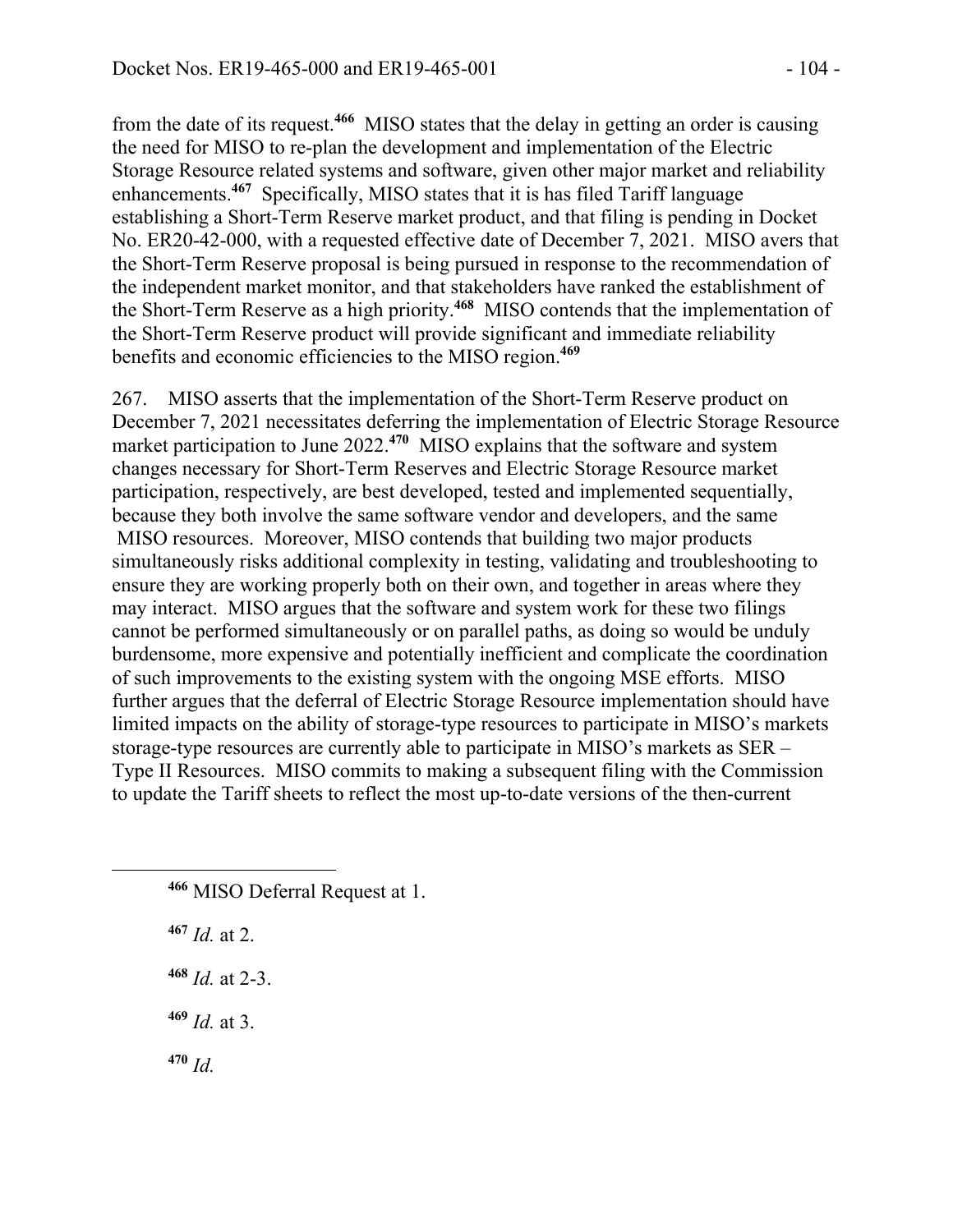Tariff provisions, which will be submitted at least 60 days prior to the proposed effective date of the Tariff provisions.**<sup>471</sup>**

### **f. Commission Determination**

268. While the Commission in Order Nos. 841 and 841-A declined to provide the RTOs/ISOs with additional time for implementation, we find here that MISO's request to implement the requirements of Order No. 841 after the deadline established in Order No. 841 is reasonable based on the specific circumstances outlined in its filings. Specifically, we accept MISO's explanation that: (1) it is not feasible for MISO to fully develop and implement the Electric Storage Resource related systems and software concurrently with its implementation of the Short-Term Reserve product; and (2) the software necessary to implement the Electric Storage Resource participation model should be consistent with software changes related to ongoing advancements in its MSE. We note that MISO's request to defer the effective date of its compliance filing was not opposed. Therefore, we grant MISO's request to defer the effective date of its compliance filing to June 6, 2022. However, we direct MISO to make annual informational filings with the Commission, beginning one year after the issuance of this order, that: (1) report on MISO's progress in implementing the Electric Storage Resource related Tariff revisions; and (2) explain in full whether all, or any aspects of, the Electric Storage Resource related Tariff revisions can be implemented on a shorter timeframe.**<sup>472</sup>**

#### The Commission orders:

(A) MISO's compliance filing is hereby accepted in part and rejected in part, subject to a further compliance filing, to be effective June 6, 2022, as discussed in the body of this order.

(B) MISO is hereby directed to submit a further compliance filing, within 60 days of the date of issuance of this order, as discussed in the body of this order.

**<sup>471</sup>** *Id.* at 5.

**<sup>472</sup>** These annual reports should be filed in the instant docket and will not be noticed for comment or require Commission action.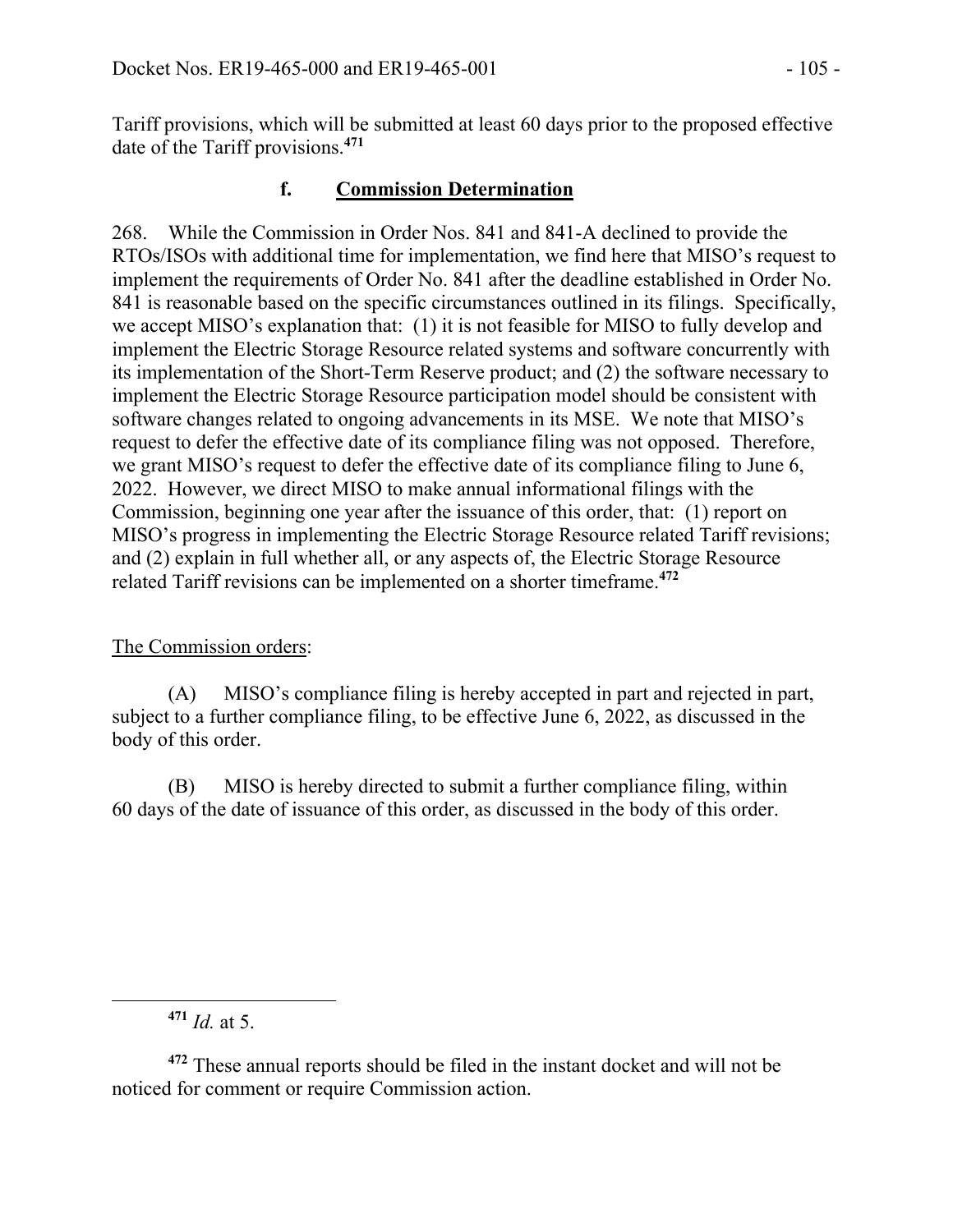(C) MISO is hereby directed to make annual informational filings with the Commission, beginning one year after the issuance of this order, as discussed in the body of this order.

By the Commission. Commissioner McNamee is concurring with a separate statement attached.

 $(S E A L)$ 

Nathaniel J. Davis, Sr., Deputy Secretary.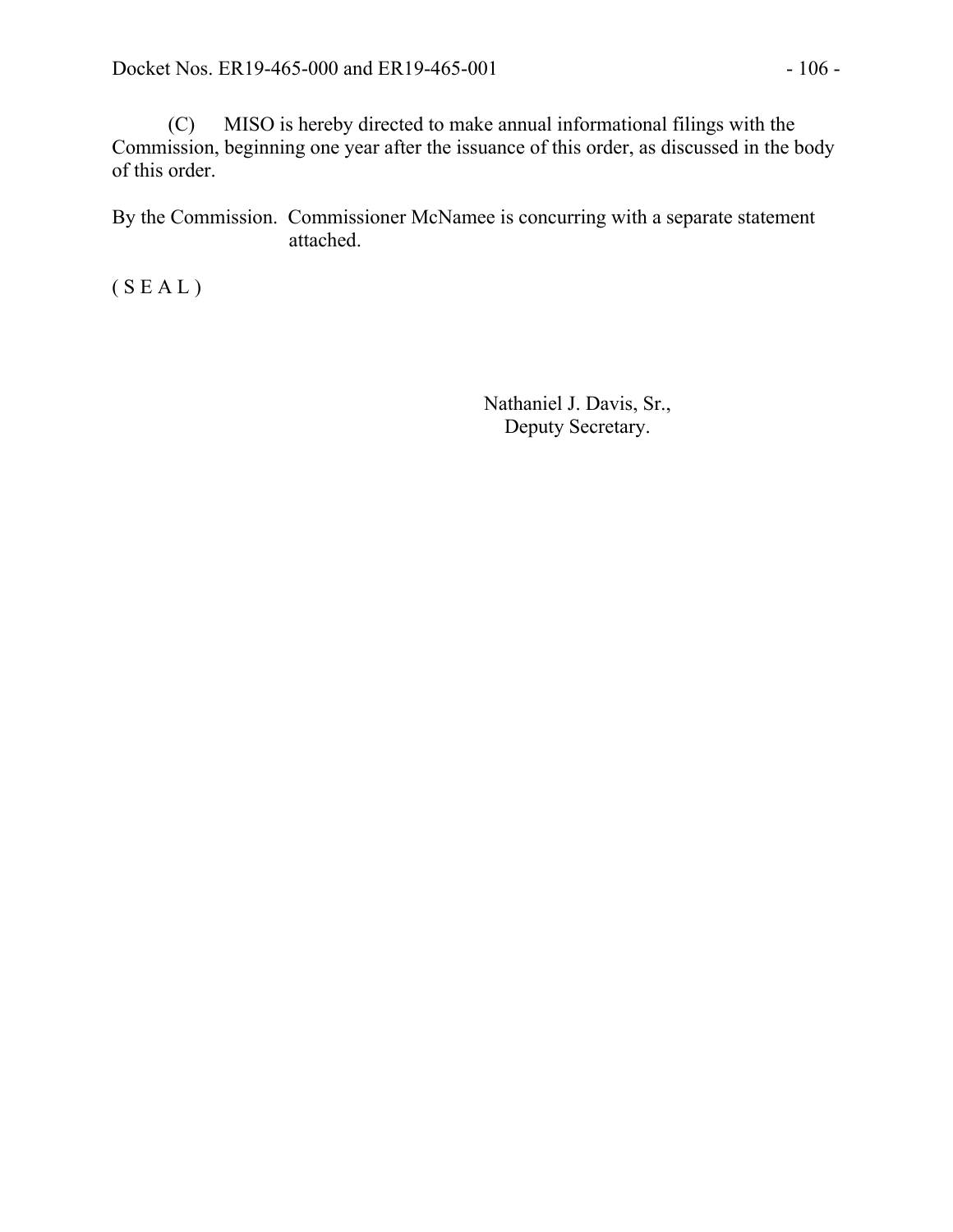### **Appendix A**

**Tariff Records Filed** 

## **Midcontinent Independent System Operator, Inc.**

## **FERC FPA Electric Tariff**

### **FERC Electric Tariff**

Docket No. ER19-465-000

1.A, Definitions - A, 56.0.0

1.B, Definitions - B, 49.0.0

1.C, Definitions - C, 61.0.0

1.D, Definitions - D, 56.0.0

1.E, Definitions - E, 73.0.0

1.F, Definitions - F, 47.0.0

1.H, Definitions - H, 51.0.0

1.I, Definitions - I, 45.0.0

1.M, Definitions - M, 58.0.0

1.O, Definitions - O, 42.0.0

1.R, Definitions - R, 63.0.0

1.S, Definitions - S, 61.0.0

1.U, Definitions - U, 36.0.0

33.8.1, Circumstances Requiring Manual Redispatch, 31.0.0

33.8.2, Manual Redispatch Compensation and Eligibility, 42.0.0

33.8.3, Manual Redispatch Cost Recovery, 31.0.0

33.8.4, Notice and Posting, 31.0.0

38.1.1, Scope of Services, 35.0.0

38.2.2, Market Participant Application and Qualifications, 34.0.0

38.3, Generation Owners, Load Serving Entities and ARCs, 34.0.0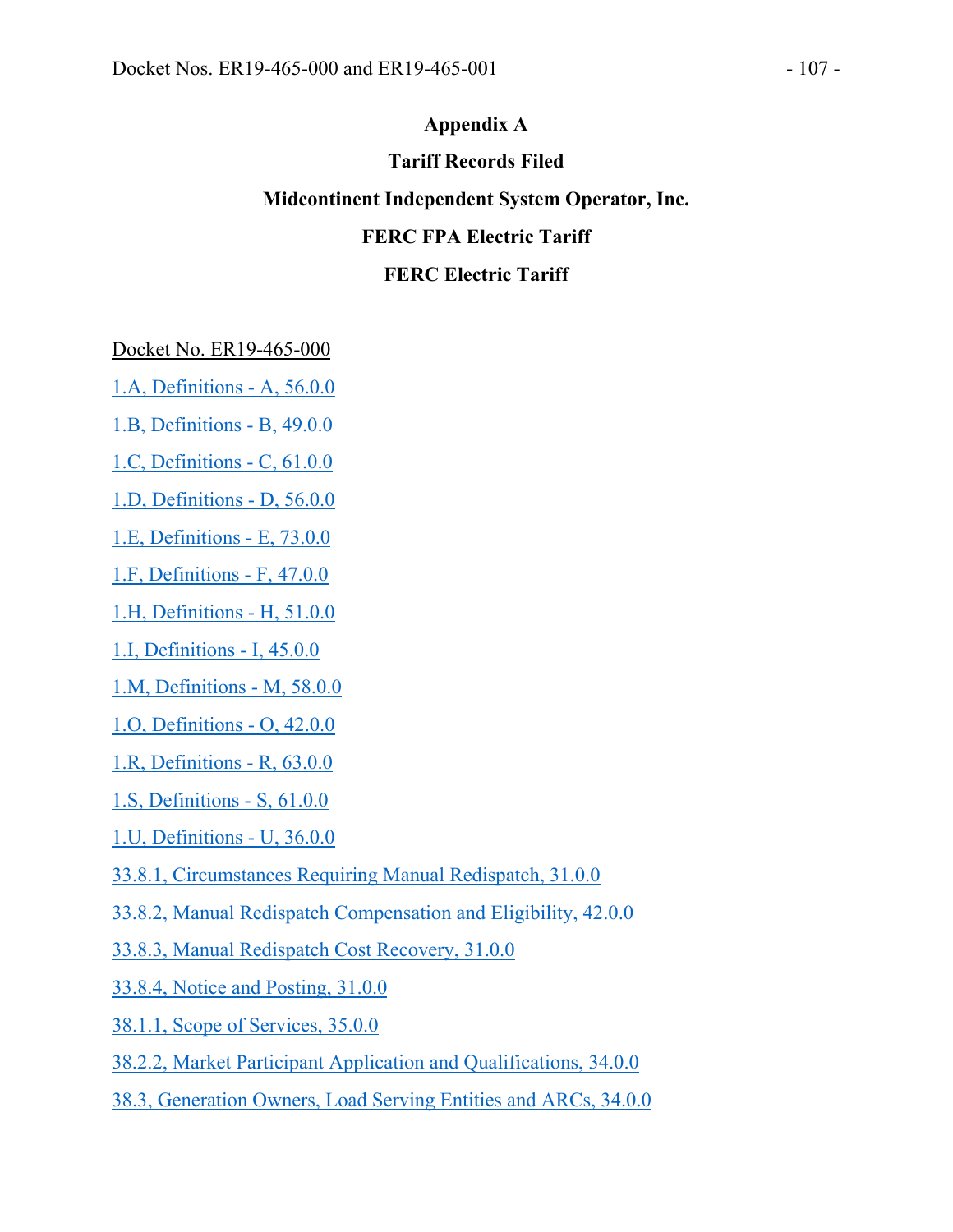- 39.1.2, Rules for Self-Scheduled Resources, 34.0.0
- 39.2.1A, Product Requirements for Operating Reserve, 37.0.0
- 39.2.1B, Resource Requirements for Operating Reserve, 38.0.0
- 39.2.5D, Electric Storage Resource Offer Rules in the Day-Ahead, 31.0.0
- 39.2.9, Day-Ahead Energy and Operating Reserve Market Process, 50.0.0
- 39.2.10, Shortage Conditions in the Day-Ahead EORM, 39.0.0
- 39.2.11, Surplus Conditions in the Day-Ahead EORM, 38.0.0
- 39.3.1, Charges for DA EORM Purchases, 35.0.0
- 39.3.1A, Day-Ahead Revenue Sufficiency Guarantee Charges, 33.0.0
- 39.3.2A, Day-Ahead Operating Reserve Procurement Credits, 37.0.0
- 39.3.2B, Day-Ahead Revenue Sufficiency Guarantee Payments, 47.0.0
- 40.1.3, RAC Data Inputs, 37.0.0
- 40.1.4, RAC Process, 38.0.0
- 40.1.A.2, LAC Data Inputs, 34.0.0
- 40.1.A.3, LAC Process, 35.0.0
- 40.2.2, Transmission Provider Obligations, 36.0.0
- 40.2.3, Product Requirements for Operating Reserve, 37.0.0
- 40.2.4, Resource Requirements for Operating Reserve, 38.0.0
- 40.2.7B, Electric Storage Resource Offer Rules in the Real-Time, 31.0.0
- 40.2.8, Self-Scheduled Resources, 35.0.0
- 40.2.15, Real-Time Energy and Operating Reserve Market Process, 41.0.0
- 40.2.17, Calculation of Real-Time Ex Post LMPs and Ex Post MCPs, 49.0.0
- 40.2.19, Real-Time Revenue Sufficiency Guarantee, 35.0.0
- 40.2.20, Capacity Shortage Conditions in the Real-Time Energy and Ope, 42.0.0
- 40.2.21, Capacity Surplus under Minimum Load Conditions in Real-Time, 35.0.0
- 40.2.23, Contingency Reserve Deployment, 32.0.0
- 40.3.3.2, Real-Time Revenue Sufficiency Guarantee Distribution, 37.0.0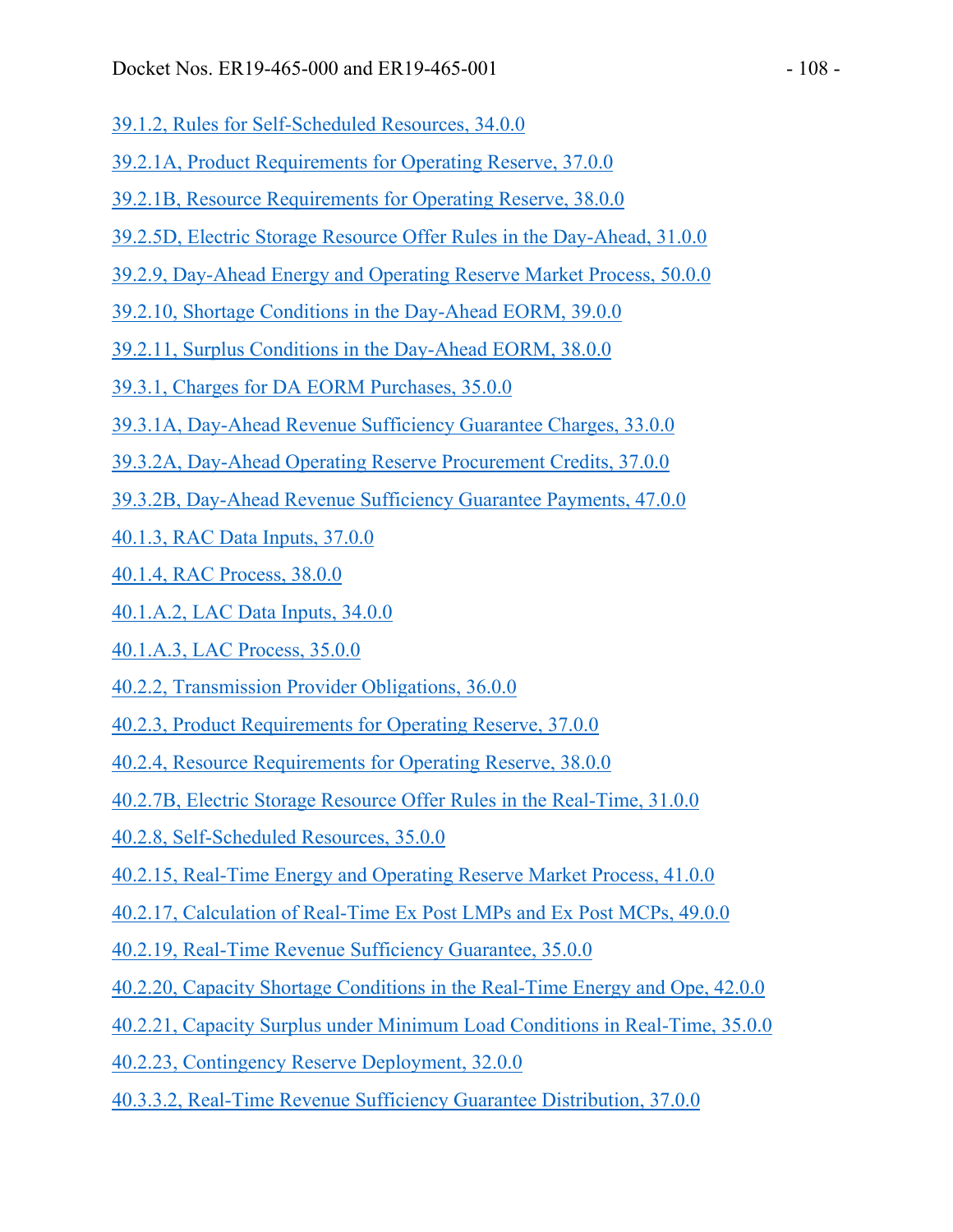- 40.3.3.3, Credits for Real-Time Energy and Operating Reserve Market, 38.0.0
- 40.3.4, Charge for Excessive/Deficient Energy and Reserve Deployment, 44.0.0
- 40.3.5.1, Rationale for RTORSGP, 37.0.0
- 40.3.5.2, Types of Resources Covered by RTORSGP, 32.0.0
- 40.3.5.3, Resources, 31.0.0
- 40.3.5.4, RTORSGP Eligibility for Day-Ahead Committed Hours for Genera, 37.0.0
- 40.3.5.5, RTORSGP Eligibility for Real-Time Must-Run Resources, 37.0.0
- 40.3.5.6, Calculation of RTORSGP., 34.0.0
- 40.3.6.1, Rationale for DAMAP, 33.0.0
- 40.3.6.2, Types of Resources Covered by DAMAP, 32.0.0
- 40.3.6.3, Eligibility Criteria, 31.0.0
- 40.3.6.4, DAMAP Eligibility, 39.0.0
- 53.1, Conditions, Functions or Actions Monitored, 35.0.0
- 53.1A, Auditing for Physical Withholding, 33.0.0
- 54.1, Access to Transmission Provider's Data and Information, 35.0.0
- 61.1, Data, 37.0.0
- 63.3, Categories of Conduct that May Warrant Mitigation, 45.0.0
- 63.4.1, Determination of Narrow Constrained Areas and Dynamic NCAs, 43.0.0
- 63.4.2, Broad Constrained Areas, 38.0.0
- 64.1.1, Thresholds for Identifying Physical Withholding, 47.0.0
- 64.1.3, Thresholds for Identifying Uneconomic Production, 38.0.0
- 64.1.4, Reference Levels, 58.0.0
- 65.2.2, Implementation, 41.0.0
- 65.3.1, Imposition, 40.0.0
- 66, Annual Review, 33.0.0
- 69A.3.1, Capacity Resources, 36.0.0
- 69A.3.1.a, Generation Resources that are not Dispatchable Intermittent, 38.0.0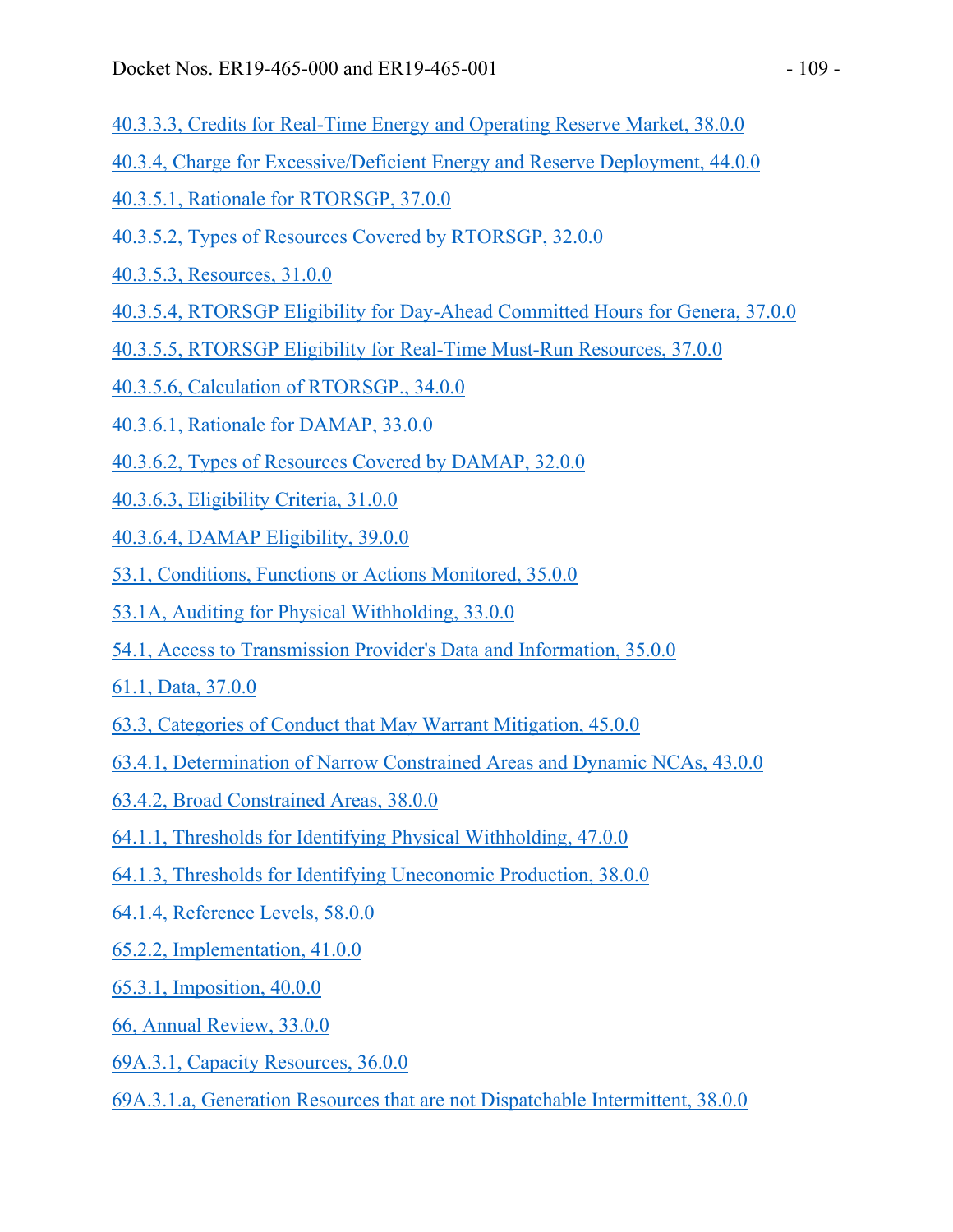69A.3.1.d, Use Limited Resources, 32.0.0

69A.3.1.g, Determination of Deliverability, 34.0.0

69A.4.1, Unforced Capacity of Capacity Resources, 33.0.0

69A.7.1, PRA Procedures, 43.0.0

SCHEDULE 2, Reactive Supply and Voltage Control From Generation or Other, 37.0.0

SCHEDULE 26A, Multi-Value Project Usage Rate, 33.0.0

SCHEDULE 27, RTORSGP and DAMAP, 48.0.0

SCHEDULE 29, Energy and Operating Reserve Market Simultaneous Co-optimize, 46.0.0

SCHEDULE 29A, ELMP for Energy and Operating Reserve Market: Ex-Post Prici, 56.0.0

SCHEDULE 33, Blackstart Service, 32.0.0

ATTACHMENT MM, Multi-Value Project Charge (MVP Charge), 41.0.0

ATTACHMENT HHH, Form of Agreement for Electric Storage Resource, 31.0.0

ATTACHMENT HHH: App 1, Appendix 1 - Facility Specifications, 31.0.0

ATTACHMENT HHH: App 2, Appendix 2 - Operational Specifications for Distribution, 31.0.0

ATTACHMENT HHH: App 3, Appendix 3 - Avoidance of Double Payment for Charging Energy, 31.0.0

Docket No. ER19-465-001

1.E, Definitions - E, 75.0.0

1.V, Definitions - V, 42.0.0

38.2.2, Market Participant Application and Qualifications, 35.0.0

ATTACHMENT HHH, Form of Agreement for Electric Storage Resource, 32.0.0

ATTACHMENT HHH: App 1, Appendix 1 - Facility Specifications, 31.0.0

ATTACHMENT HHH: App 2, Appendix 2 - Operational Specifications for Distribution, 31.0.0

ATTACHMENT HHH: App 3, Appendix 3 - Avoidance of Double Payment for Charging Energy, 31.0.0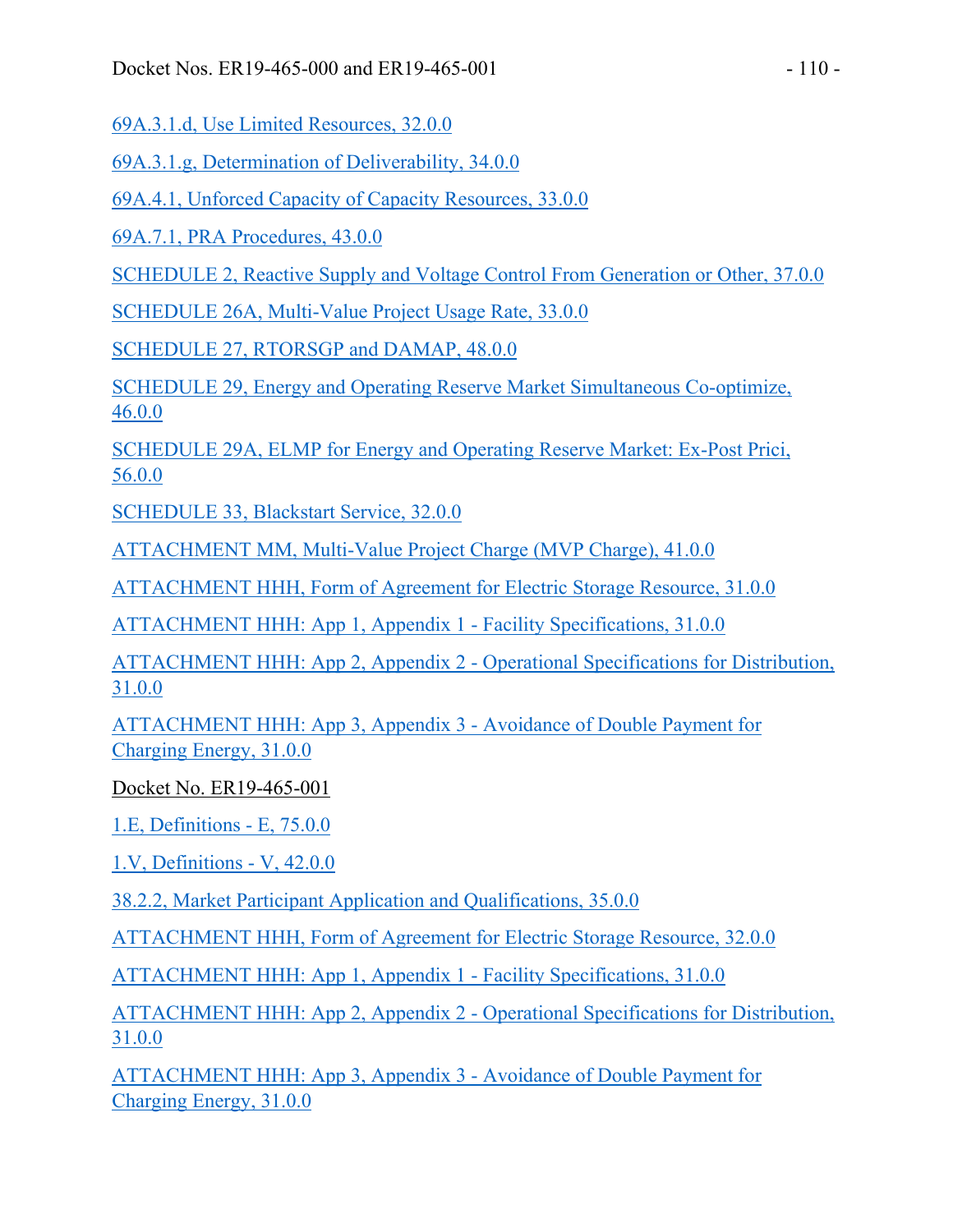## UNITED STATES OF AMERICA FEDERAL ENERGY REGULATORY COMMISSION

Midcontinent Independent System Operator, Inc. Docket Nos. ER19-465-000

ER19-465-001

(Issued November 21, 2019)

McNAMEE, Commissioner, *concurring*:

 $1<sub>1</sub>$ I concur with today's order insofar as it finds that Midcontinent Independent System Operator, Inc. (MISO) complies in part with Order Nos. 841**<sup>1</sup>** and 841-A**<sup>2</sup>** (together, the Storage Orders) as issued and the Commission's regulations.**<sup>3</sup>** I write separately, however, to express my continuing concern that the Commission exceeded its statutory authority under the Federal Power Act,**<sup>4</sup>** and should have, at the very least, provided states the opportunity to opt-out of the participation model created by the Storage Orders.**<sup>5</sup>**

On February 15, 2018,<sup>6</sup> the Commission issued Order No. 841 to remove barriers  $2.$ to the participation of electric energy storage resources (ESRs) in the capacity, energy, and ancillary service markets operated by Regional Transmission Organizations (RTOs) and Independent System Operators (ISOs).**<sup>7</sup>** In Order No. 841, the Commission denied

**<sup>1</sup>** *Elec. Storage Participation in Mkts. Operated by Reg'l Transmission Orgs. & Indep. Sys. Operators*, Order No. 841, 162 FERC ¶ 61,127 (2018) (Order No. 841).

**<sup>2</sup>** *Elec. Storage Participation in Mkts. Operated by Reg'l Transmission Orgs. & Indep. Sys. Operators*, Order No. 841-A, 167 FERC ¶ 61,154 (2019) (Order No. 841-A).

**3** 18 C.F.R. §§ 35.28(b)(9), 35.28(g)(9) (2019).

**4** 16 U.S.C. §§ 791a-825r (2018).

 $\overline{a}$ 

**<sup>5</sup>** *See generally* Order No. 841-A, 167 FERC ¶ 61,154 (McNamee, Comm'r concurring in part and dissenting in part) (McNamee Separate Statement).

**6** This order was later amended by an errata issued on February 28, 2018. *Elec. Storage Participation in Mkts. Operated by Reg'l Transmission Orgs. & Indep. Sys. Operators*, Docket Nos. RM16-23-000 and AD16-20-000, Errata Notice (Feb. 28, 2018).

**<sup>7</sup>** *See generally* Order No. 841, 162 FERC ¶ 61,127.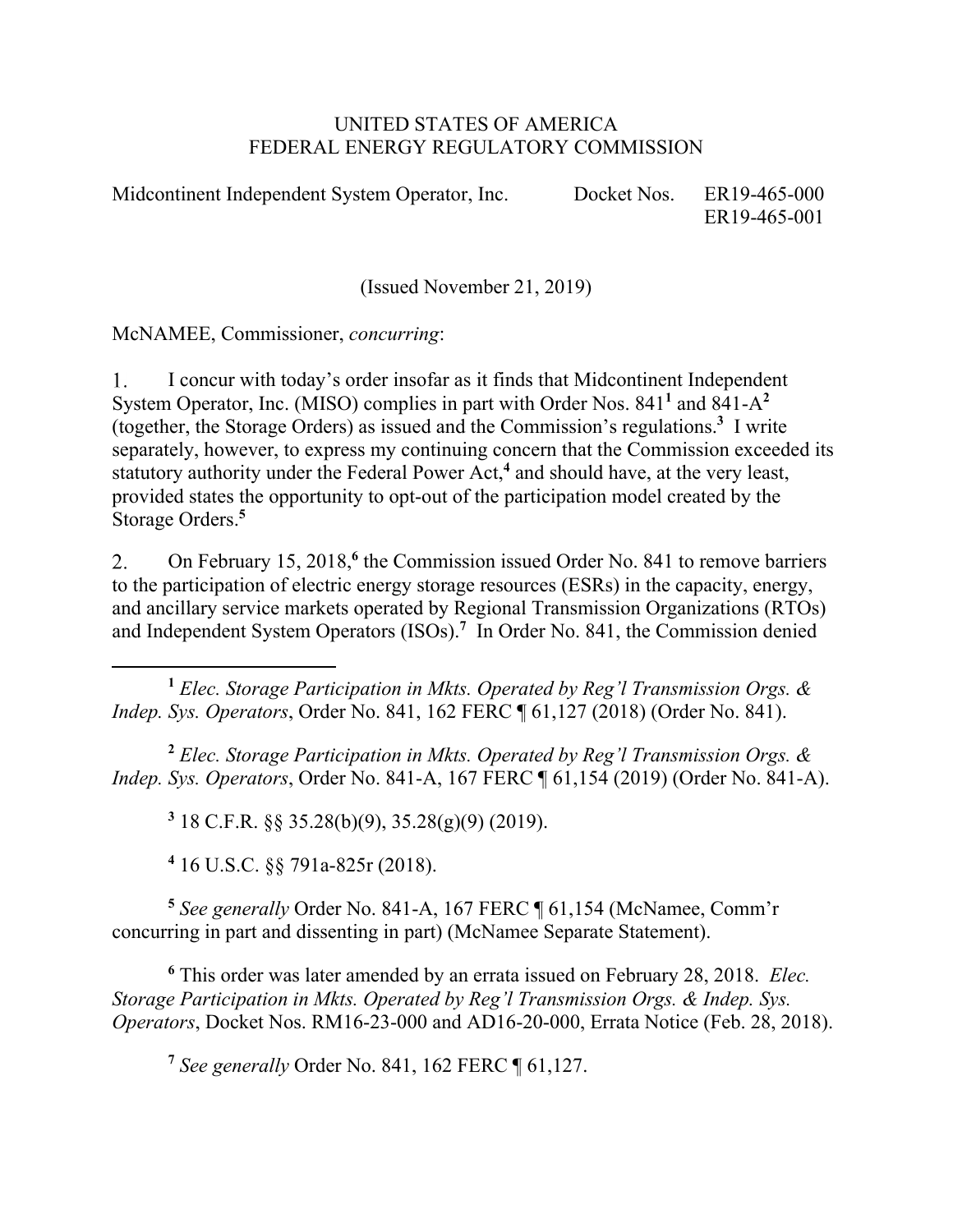requests to allow states to decide whether distribution-level ESRs or those resources located behind a retail meter could participate in RTO or ISO markets.<sup>8</sup> On rehearing, in Order No. 841-A, a majority of the Commission affirmed these findings and declined to provide the states with an opt-out.**<sup>9</sup>**

 $3.$ I was not a member of the Commission at the time Order No. 841 was issued, but I concurred in part and dissented in part when Order 841-A was issued. Specifically, I stated my support for ESRs and my belief that they have the potential to transform the electricity industry. But to the extent the Commission's Storage Orders exercised authority over the distribution system and behind-the-meter, I concluded:

> [T]he majority has exceeded the Commission's jurisdictional authority by depriving the states of the ability to determine whether distribution-level ESRs may use distribution facilities so as to access the wholesale markets. By doing so, in my view, the Commission claimed jurisdiction over functions and assets reserved by statute to the states. Further, even if the majority thought they could rightly exercise jurisdiction in this matter, I think they should have furthered the path of "cooperative federalism" by permitting the states to choose whether or not behind-the-meter and distributionconnected ESRs may participate in the wholesale markets through an opt-out provision.**<sup>10</sup>**

 $\overline{4}$ . Therefore, I concluded that the Commission exceeded its statutory authority in the Storage Orders and stated that I would have granted rehearing to reconsider the Commission's assertion of jurisdiction and its failure to provide states the opportunity to opt-out of the participation model created by the Storage Orders.**<sup>11</sup>**

While I approve MISO's compliance filing today to the extent it complies with the 5. Commission's Storage Orders, I note that the Storage Orders are presently pending judicial review,**<sup>12</sup>** and I reiterate my concern with the Commission's assertion of

**<sup>8</sup>** *Id.* P 35.

 $\overline{a}$ 

**9** Order No. 841-A, 167 FERC ¶ 61,154 at PP 30-56.

**<sup>10</sup>** McNamee Separate Statement, 167 FERC ¶ 61,154 at P 3 (footnotes & citations omitted).

**<sup>11</sup>** *Id.* PP 2-24.

**<sup>12</sup>** *See Nat'l Ass'n of Regulatory Comm'rs v. FERC*, Nos. 19-1142 and 19-1147